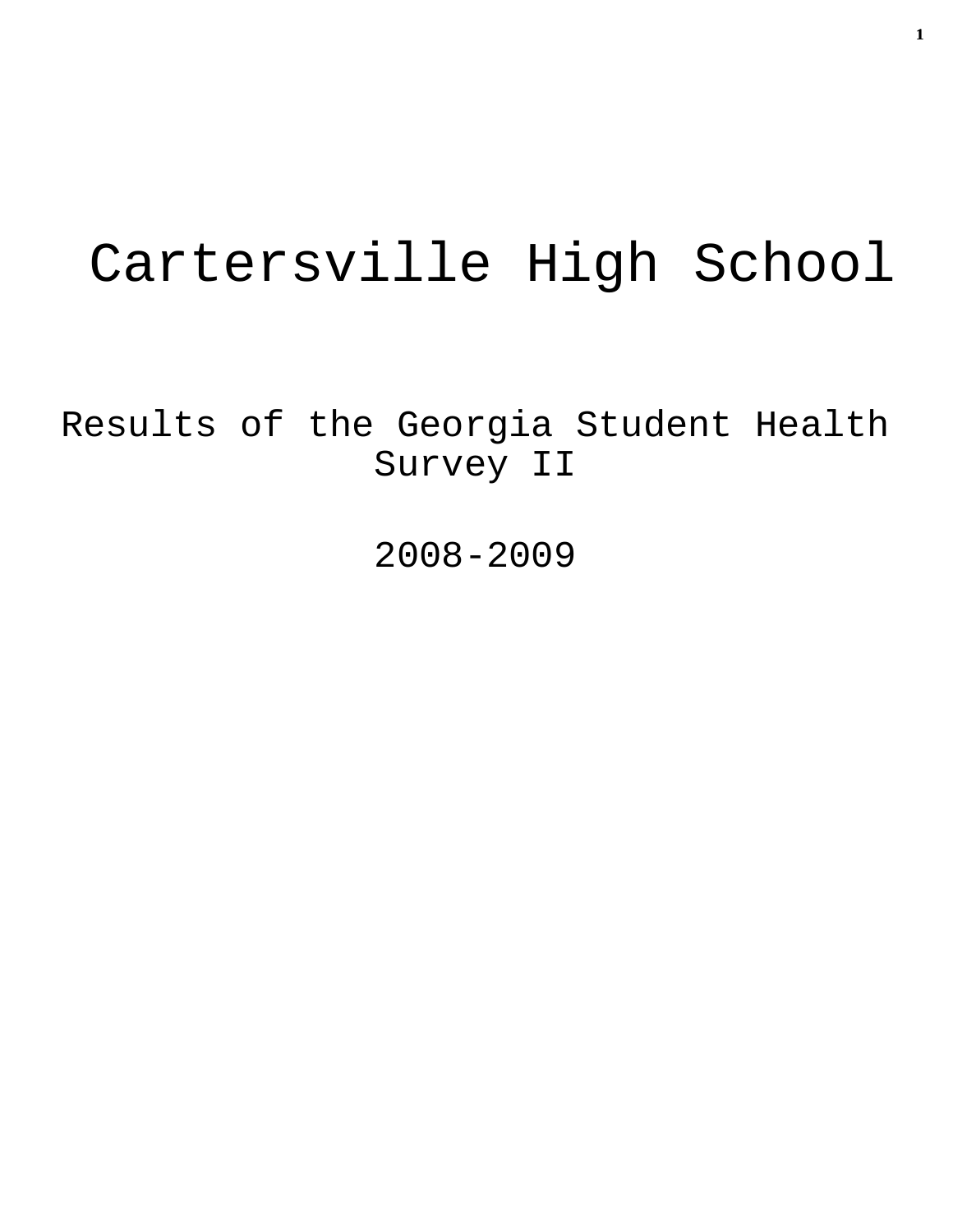# *Demographics* **2**

| Grade                    |     |  |  |  |
|--------------------------|-----|--|--|--|
| <b>Grade   Frequency</b> |     |  |  |  |
| 10                       | 207 |  |  |  |
| 12                       | 186 |  |  |  |

| Frequency      | <b>Table of Gender by Grade</b> |              |             |              |
|----------------|---------------------------------|--------------|-------------|--------------|
| <b>Col Pct</b> |                                 | Grade(Grade) |             |              |
|                | Gender(Gender)                  | 10           | 12          | <b>Total</b> |
|                | <b>Female</b>                   | 101<br>48.79 | 96<br>51.61 | 197          |
|                | <b>Male</b>                     | 106<br>51.21 | 90<br>48.39 | 196          |
|                | <b>Total</b>                    | 207          | 186         | 393          |

| <b>Frequency</b> |
|------------------|
| <b>Col Pct</b>   |

| <b>Table of Ethnicity by Grade</b> |              |              |              |  |
|------------------------------------|--------------|--------------|--------------|--|
|                                    | Grade(Grade) |              |              |  |
| <b>Ethnicity</b> (Ethnicity)       | 10           | 12           | <b>Total</b> |  |
| <b>Black</b>                       | 50<br>24.15  | 45<br>24.19  | 95           |  |
| <b>Hispanic</b>                    | 16<br>7.73   | 19<br>10.22  | 35           |  |
| White                              | 119<br>57.49 | 116<br>62.37 | 235          |  |
| <b>Asian</b>                       | 4<br>1.93    | 1<br>0.54    | 5            |  |
| <b>Other</b>                       | 18<br>8.70   | 5<br>2.69    | 23           |  |
| <b>Total</b>                       | 207          | 186          | 393          |  |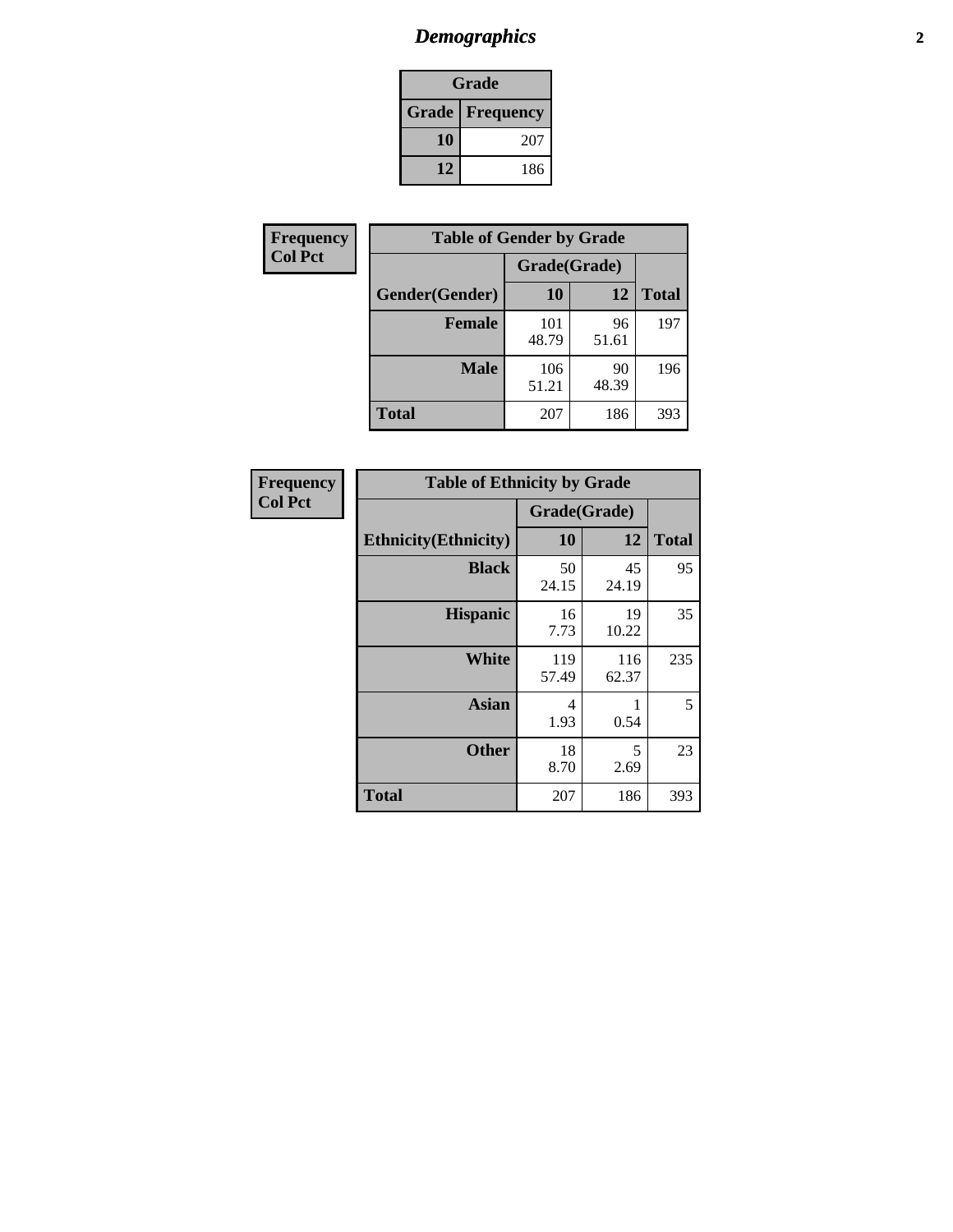### *Title IV, Part A, Schedule A* **3** *Goal 1: Ensure that all schools are drug-free Baseline Data: Year 2008-2009 Prevalence of Drug Use*

| Frequency          | <b>Table of AlcoholAlt by Grade</b> |              |              |     |  |
|--------------------|-------------------------------------|--------------|--------------|-----|--|
| <b>Col Pct</b>     | AlcoholAlt(Alcohol                  | Grade(Grade) |              |     |  |
| use, past 30 days) | <b>10</b>                           | 12           | <b>Total</b> |     |  |
|                    | Yes                                 | 71<br>34.30  | 71<br>38.17  | 142 |  |
|                    | N <sub>0</sub>                      | 136<br>65.70 | 115<br>61.83 | 251 |  |
|                    | Total                               | 207          | 186          | 393 |  |

| Frequency<br><b>Col Pct</b> | <b>Table of TobaccoAny by Grade</b> |              |              |              |  |
|-----------------------------|-------------------------------------|--------------|--------------|--------------|--|
|                             | <b>TobaccoAny(Tobacco</b>           | Grade(Grade) |              |              |  |
|                             | use, past 30 days)                  | 10           | 12           | <b>Total</b> |  |
|                             | Yes                                 | 43<br>20.77  | 61<br>32.80  | 104          |  |
|                             | N <sub>0</sub>                      | 164<br>79.23 | 125<br>67.20 | 289          |  |
|                             | <b>Total</b>                        | 207          | 186          | 393          |  |

| Frequency<br><b>Col Pct</b> | <b>Table of MarijuanaAlt by Grade</b> |              |              |              |
|-----------------------------|---------------------------------------|--------------|--------------|--------------|
|                             | MarijuanaAlt(Marijuana                | Grade(Grade) |              |              |
|                             | use, past 30 days)                    | 10           | 12           | <b>Total</b> |
|                             | <b>Yes</b>                            | 32<br>15.46  | 38<br>20.43  | 70           |
|                             | N <sub>0</sub>                        | 175<br>84.54 | 148<br>79.57 | 323          |
|                             | <b>Total</b>                          | 207          | 186          | 393          |

| <b>Frequency</b> | <b>Table of OtherDrugAny by Grade</b>  |              |              |              |  |
|------------------|----------------------------------------|--------------|--------------|--------------|--|
| <b>Col Pct</b>   | <b>OtherDrugAny(Other</b><br>drug use, | Grade(Grade) |              |              |  |
|                  | past 30 days)                          | 10           | 12           | <b>Total</b> |  |
|                  | Yes                                    | 22<br>10.63  | 21<br>11.29  | 43           |  |
|                  | N <sub>0</sub>                         | 185<br>89.37 | 165<br>88.71 | 350          |  |
|                  | <b>Total</b>                           | 207          | 186          | 393          |  |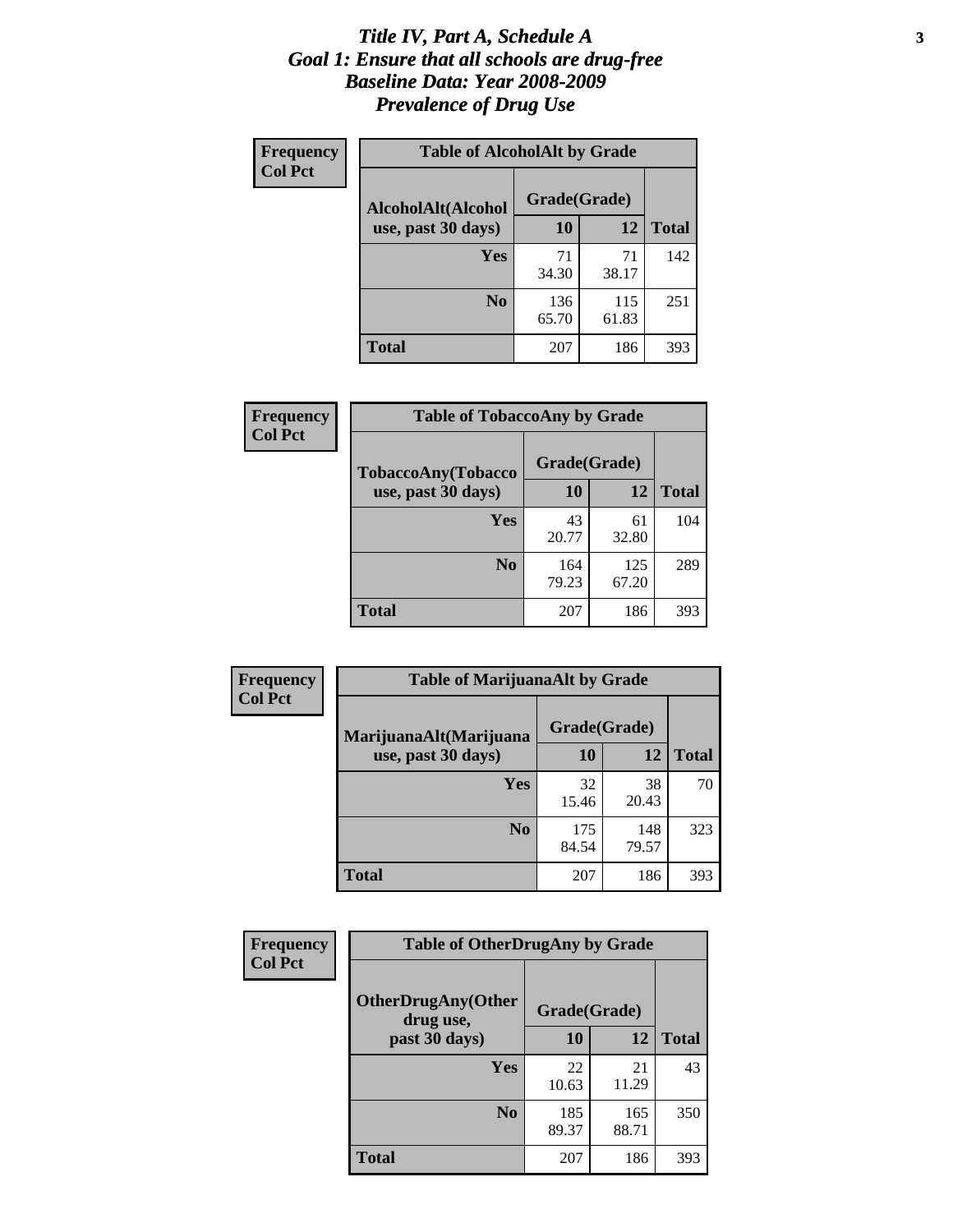### *Average Age of Onset of Use* **4** *Results for "Average Age of Onset of Use" questions exclude students who said they did not use that substance*

| <b>Variable</b>    | Label                                                              | <b>Mean</b> |
|--------------------|--------------------------------------------------------------------|-------------|
| Alcoholinit2       | I started using alcohol when I was                                 | 13.51       |
| Cigarettesinit2    | I started smoking tobacco when I was                               | 13.79       |
| Smokelessinit2     | I started chewing tobacco when I was                               | 13.79       |
| Marijuanainit2     | I started using marijuana when I was                               | 13.70       |
| Cocaineinit2       | I started using cocaine when I was                                 | 12.81       |
| Inhalantsinit2     | I started using inhalants when I was                               | 13.45       |
| Steroidsinit2      | I started using steroids when I was                                | 12.33       |
| Ecstasyinit2       | I started using ecstasy when I was                                 | 13.68       |
| Methinit2          | I started using methamphetamines when I was                        | 13.18       |
| Hallucinogensinit2 | I started using hallucinogens when I was                           | 13.82       |
| Prescriptioninit2  | I started using prescription drugs not prescribed to me when I was | 13.28       |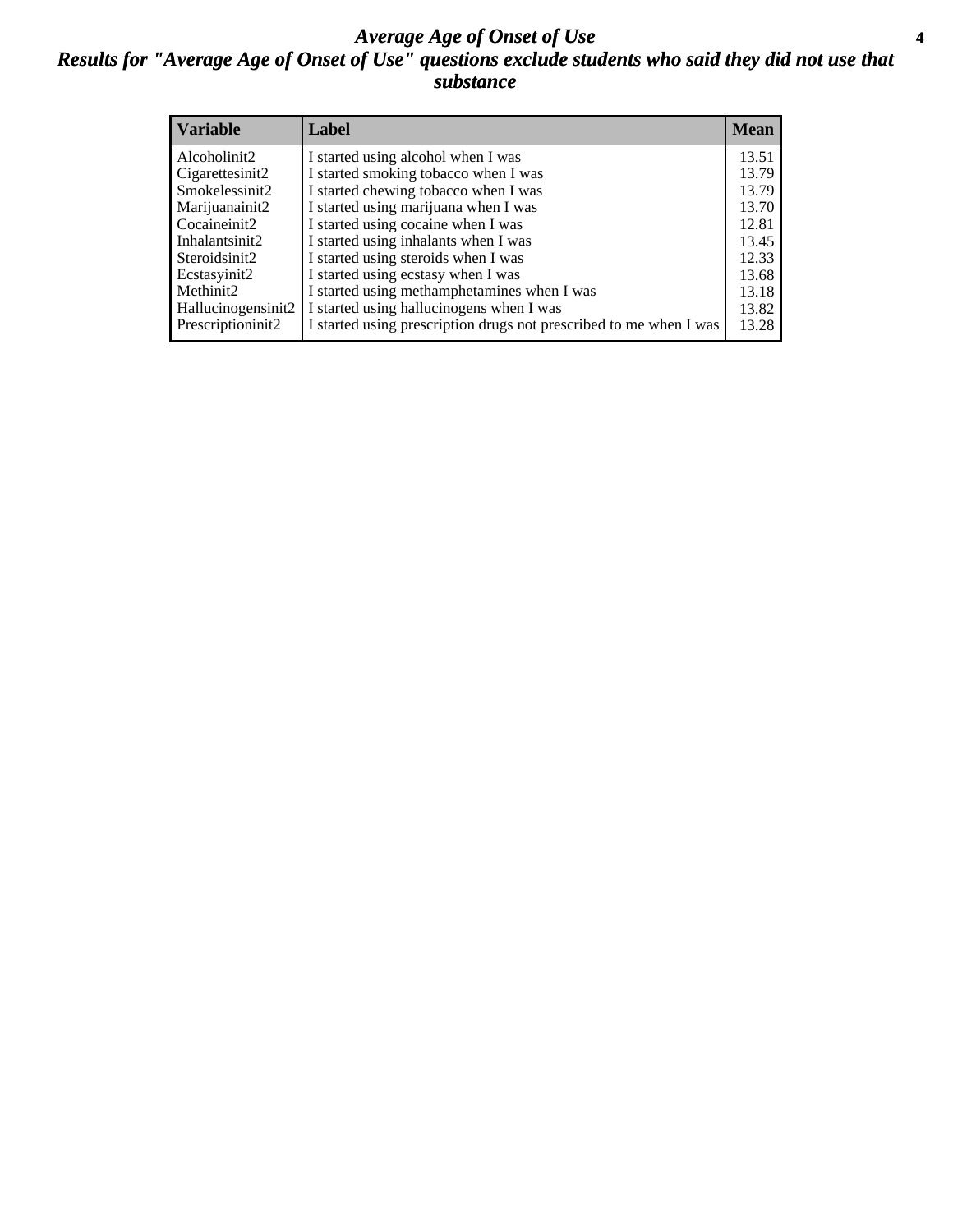# *Perception of Health Risk* **5**

| Frequency      | <b>Table of Alcoholharmdich by Grade</b> |              |              |              |
|----------------|------------------------------------------|--------------|--------------|--------------|
| <b>Col Pct</b> | Alcoholharmdich(I<br>think alcohol is    | Grade(Grade) |              |              |
|                | harmful)                                 | 10           | 12           | <b>Total</b> |
|                | <b>Yes</b>                               | 172<br>83.09 | 136<br>73.12 | 308          |
|                | N <sub>0</sub>                           | 35<br>16.91  | 50<br>26.88  | 85           |
|                | <b>Total</b>                             | 207          | 186          | 393          |

| Frequency      | <b>Table of Tobaccoharmdich by Grade</b>          |              |              |              |  |
|----------------|---------------------------------------------------|--------------|--------------|--------------|--|
| <b>Col Pct</b> | Tobaccoharmdich(I<br>think tobacco is<br>harmful) | Grade(Grade) |              |              |  |
|                |                                                   | 10           | 12           | <b>Total</b> |  |
|                | Yes                                               | 199<br>96.14 | 169<br>90.86 | 368          |  |
|                | N <sub>0</sub>                                    | 3.86         | 17<br>9.14   | 25           |  |
|                | <b>Total</b>                                      | 207          | 186          | 393          |  |

| <b>Frequency</b> | <b>Table of Marijuanaharmdich by Grade</b> |              |              |              |  |
|------------------|--------------------------------------------|--------------|--------------|--------------|--|
| <b>Col Pct</b>   | Marijuanaharmdich(I<br>think marijuana is  | Grade(Grade) |              |              |  |
|                  | harmful)                                   | 10           | 12           | <b>Total</b> |  |
|                  | Yes                                        | 163<br>78.74 | 131<br>70.43 | 294          |  |
|                  | N <sub>0</sub>                             | 44<br>21.26  | 55<br>29.57  | 99           |  |
|                  | <b>Total</b>                               | 207          | 186          | 393          |  |

| <b>Frequency</b> | <b>Table of Otherdrugharmdich by Grade</b>   |              |              |              |  |  |  |  |
|------------------|----------------------------------------------|--------------|--------------|--------------|--|--|--|--|
| <b>Col Pct</b>   | Otherdrugharmdich(I<br>think other drugs are | Grade(Grade) |              |              |  |  |  |  |
|                  | harmful)                                     | 10           | 12           | <b>Total</b> |  |  |  |  |
|                  | <b>Yes</b>                                   | 200<br>96.62 | 172<br>92.47 | 372          |  |  |  |  |
|                  | N <sub>0</sub>                               | 3.38         | 14<br>7.53   | 21           |  |  |  |  |
|                  | <b>Total</b>                                 | 207          | 186          | 393          |  |  |  |  |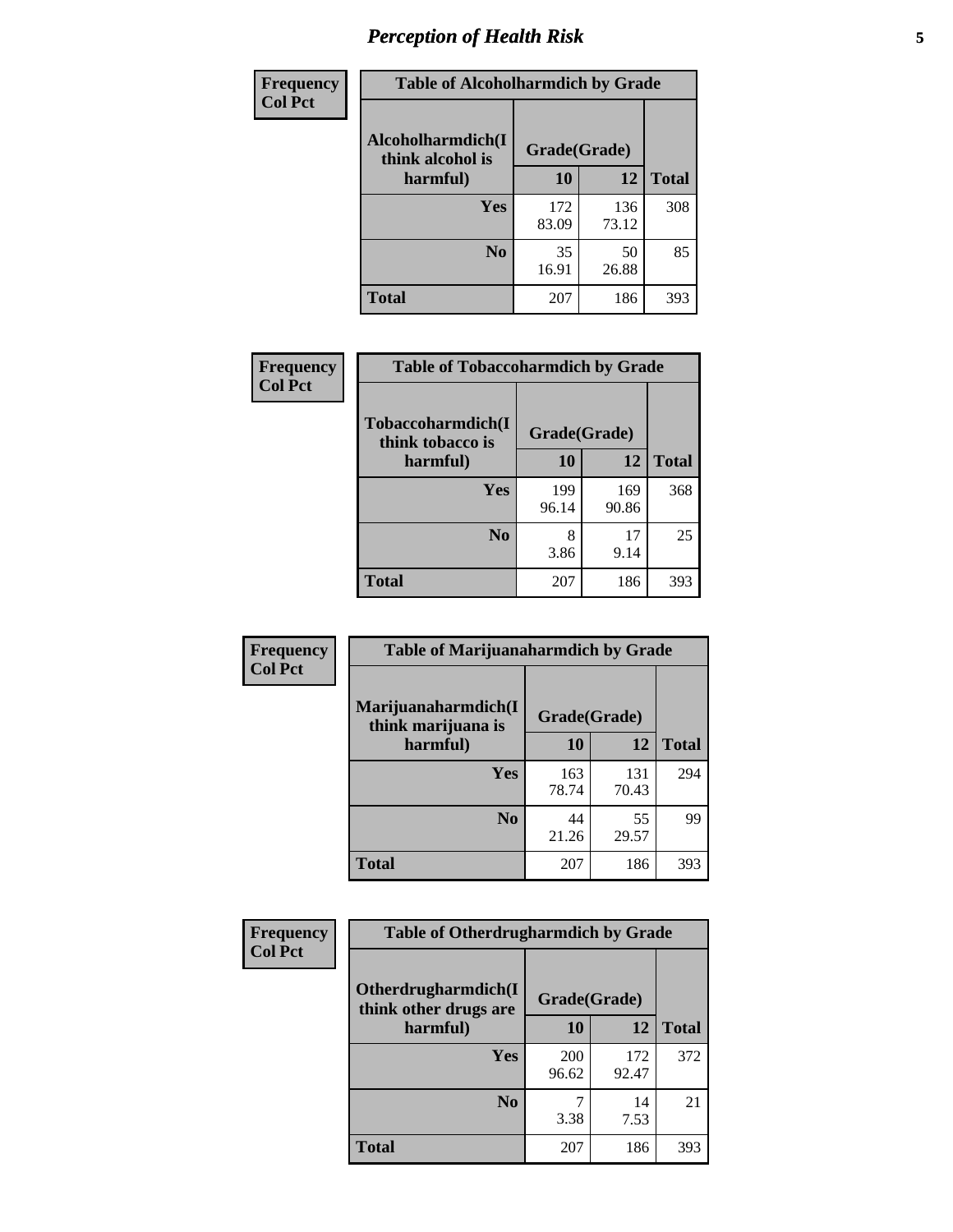# *Social Disapproval* **6**

| Frequency      | <b>Table of Alcoholpeerdich by Grade</b>                    |              |              |              |  |  |  |
|----------------|-------------------------------------------------------------|--------------|--------------|--------------|--|--|--|
| <b>Col Pct</b> | Alcoholpeerdich(My<br>friends would<br>disapprove if I used | Grade(Grade) |              |              |  |  |  |
|                | alcohol)                                                    |              | 12           | <b>Total</b> |  |  |  |
|                | <b>Yes</b>                                                  | 74<br>35.75  | 65<br>34.95  | 139          |  |  |  |
|                | N <sub>0</sub>                                              | 133<br>64.25 | 121<br>65.05 | 254          |  |  |  |
|                | <b>Total</b>                                                | 207          | 186          | 393          |  |  |  |

| <b>Frequency</b> |
|------------------|
| <b>Col Pct</b>   |

| <b>Table of Tobaccopeerdich by Grade</b>                    |              |             |              |  |  |  |  |
|-------------------------------------------------------------|--------------|-------------|--------------|--|--|--|--|
| Tobaccopeerdich(My<br>friends would<br>disapprove if I used | Grade(Grade) |             |              |  |  |  |  |
| tobacco)                                                    | 10           | 12          | <b>Total</b> |  |  |  |  |
| Yes                                                         | 110<br>53.14 | 88<br>47.31 | 198          |  |  |  |  |
| N <sub>0</sub>                                              | 97<br>46.86  | 98<br>52.69 | 195          |  |  |  |  |
| <b>Total</b>                                                | 207          | 186         | 393          |  |  |  |  |

| <b>Frequency</b> | <b>Table of Marijuanapeerdich by Grade</b>                    |              |             |              |  |  |  |  |  |
|------------------|---------------------------------------------------------------|--------------|-------------|--------------|--|--|--|--|--|
| <b>Col Pct</b>   | Marijuanapeerdich(My<br>friends would<br>disapprove if I used | Grade(Grade) |             |              |  |  |  |  |  |
|                  | marijuana)                                                    | 10           | 12          | <b>Total</b> |  |  |  |  |  |
|                  | <b>Yes</b>                                                    | 119<br>57.49 | 93<br>50.00 | 212          |  |  |  |  |  |
|                  | N <sub>0</sub>                                                | 88<br>42.51  | 93<br>50.00 | 181          |  |  |  |  |  |
|                  | <b>Total</b>                                                  | 207          | 186         | 393          |  |  |  |  |  |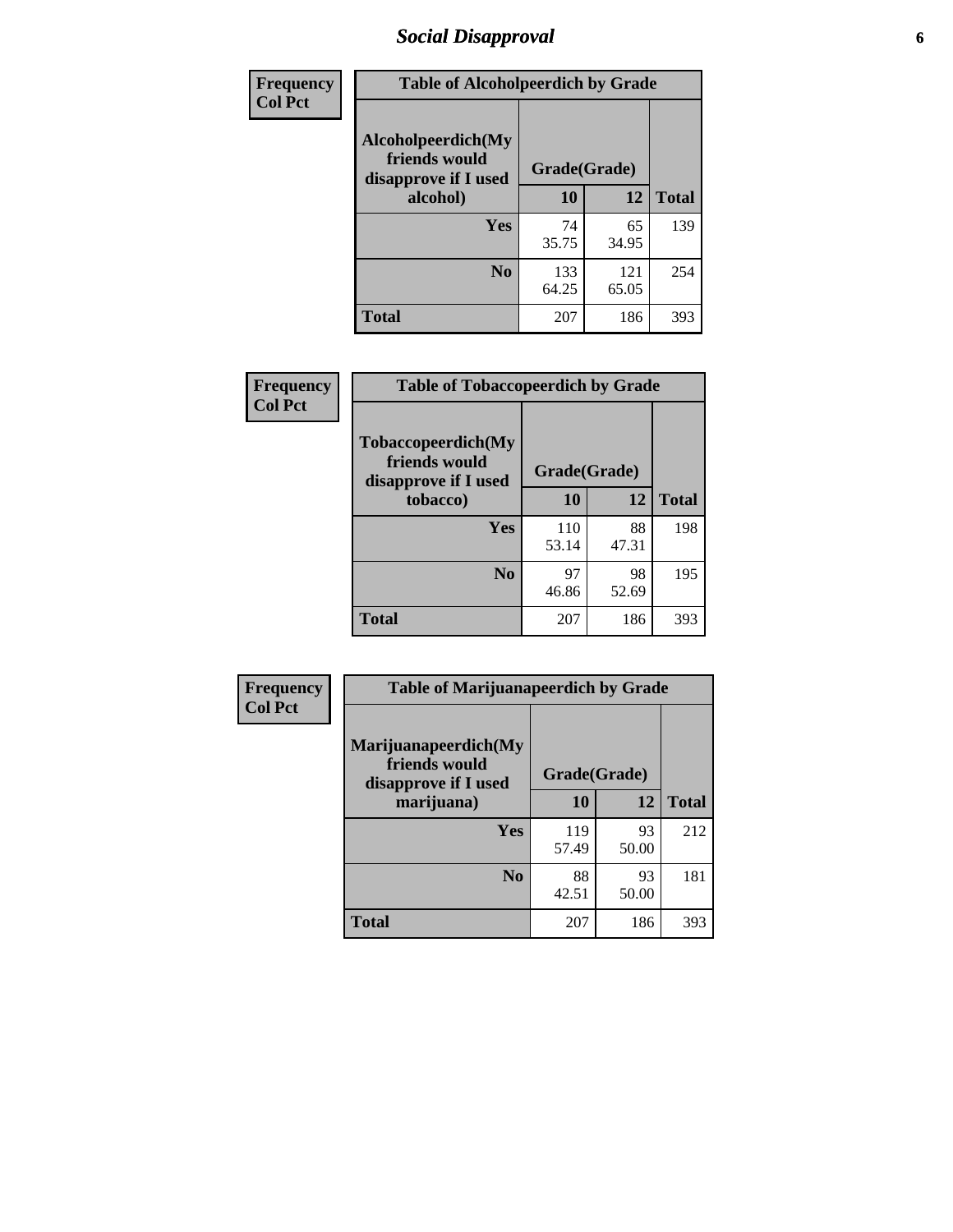# *Social Disapproval* **7**

| Frequency      | <b>Table of Otherdrugpeerdich by Grade</b>                    |              |              |              |  |  |  |  |
|----------------|---------------------------------------------------------------|--------------|--------------|--------------|--|--|--|--|
| <b>Col Pct</b> | Otherdrugpeerdich(My<br>friends would<br>disapprove if I used | Grade(Grade) |              |              |  |  |  |  |
|                | other drugs)                                                  | 10           | 12           | <b>Total</b> |  |  |  |  |
|                | Yes                                                           | 139<br>67.15 | 131<br>70.43 | 270          |  |  |  |  |
|                | N <sub>0</sub>                                                | 68<br>32.85  | 55<br>29.57  | 123          |  |  |  |  |
|                | <b>Total</b>                                                  | 207          | 186          | 393          |  |  |  |  |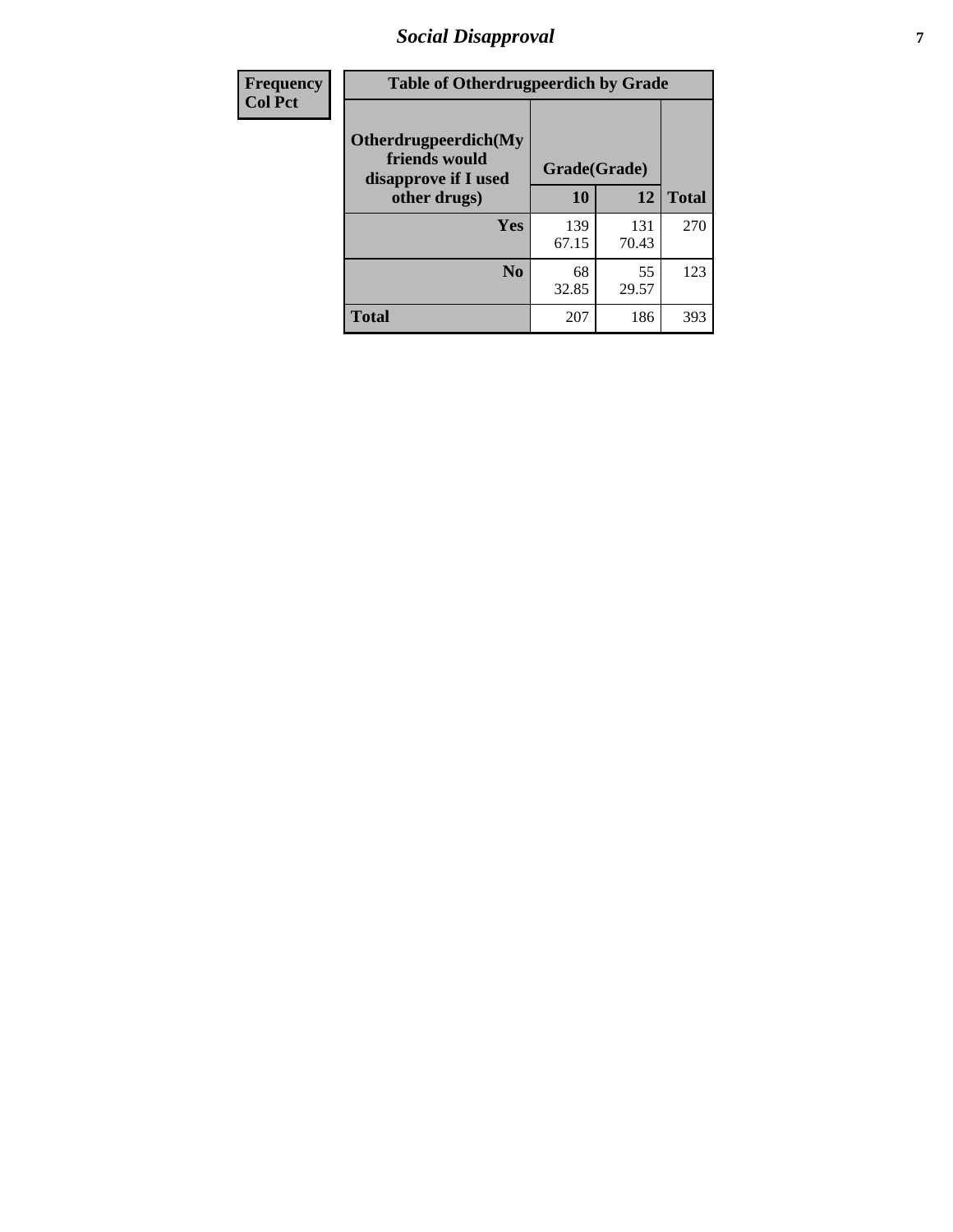### Title IV, Part A, Schedule A **8** *Goal 2: To help ensure that all schools are safe and disciplined Baseline Data: Year 2008-2009 Student Involvement in Gang Activity*

| Frequency      | <b>Table of Gangself by Grade</b>                                                                 |                    |              |              |
|----------------|---------------------------------------------------------------------------------------------------|--------------------|--------------|--------------|
| <b>Col Pct</b> | Gangself(I<br>have<br>participated<br>in illegal<br>gang<br>activities in<br>the past 30<br>days) | Grade(Grade)<br>10 | 12           | <b>Total</b> |
|                | Yes                                                                                               | 18<br>8.70         | 11<br>5.91   | 29           |
|                | N <sub>0</sub>                                                                                    | 189<br>91.30       | 175<br>94.09 | 364          |
|                | <b>Total</b>                                                                                      | 207                | 186          | 393          |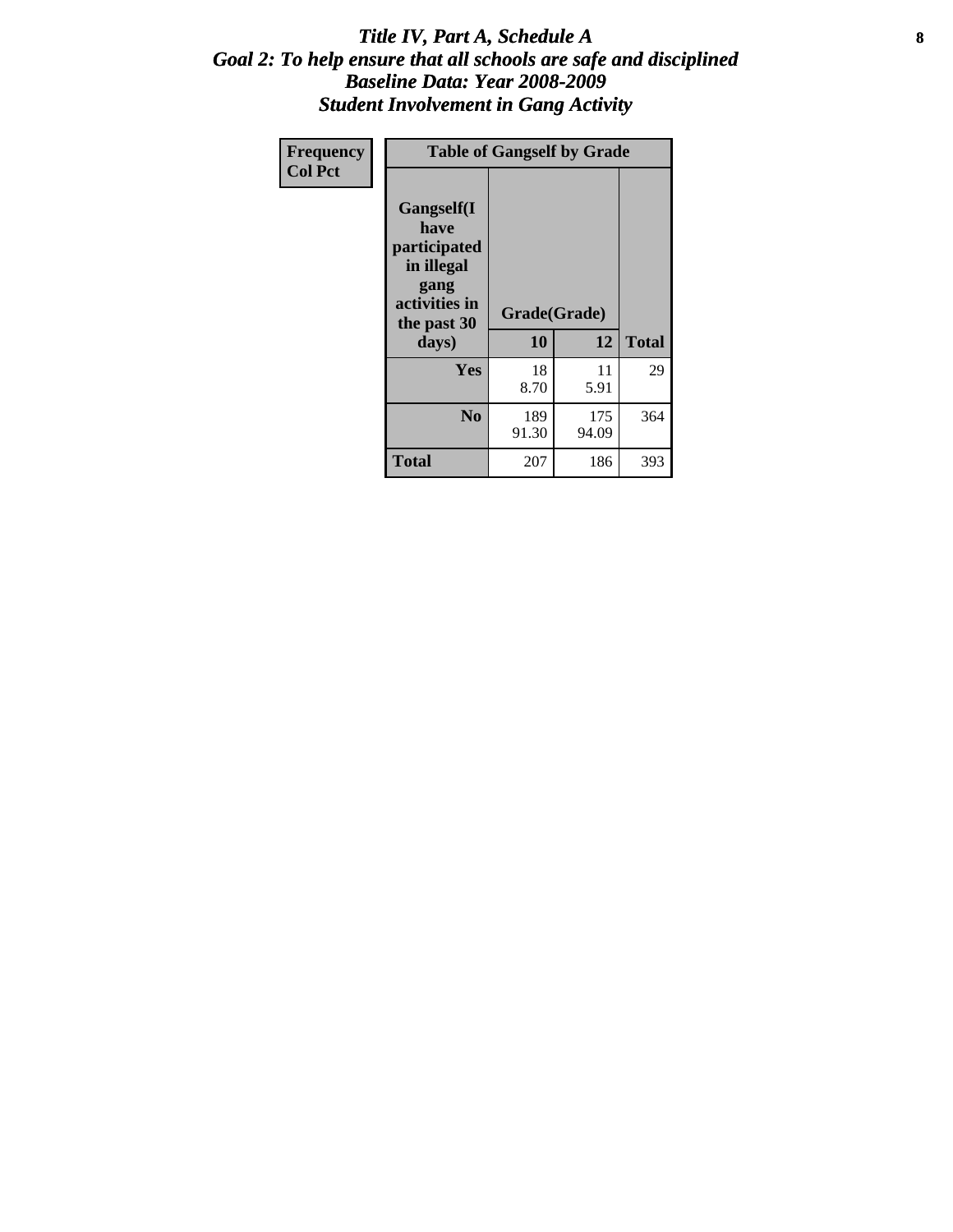# *Student Perception of School Safety* **9**

| <b>Frequency</b><br>Row Pct |
|-----------------------------|
|                             |

| <b>Table of Grade by Safeschool</b> |                                                                                                                          |              |             |            |     |  |  |
|-------------------------------------|--------------------------------------------------------------------------------------------------------------------------|--------------|-------------|------------|-----|--|--|
|                                     | Safeschool (School is a place at which I feel<br>safe)                                                                   |              |             |            |     |  |  |
| Grade(Grade)                        | Somewhat Somewhat<br><b>Strongly</b><br><b>Strongly</b><br><b>Disagree</b><br>Agree<br>Disagree<br><b>Total</b><br>Agree |              |             |            |     |  |  |
| 10                                  | 51<br>24.64                                                                                                              | 109<br>52.66 | 28<br>13.53 | 19<br>9.18 | 207 |  |  |
| 12                                  | 50<br>26.88                                                                                                              | 102<br>54.84 | 22<br>11.83 | 12<br>6.45 | 186 |  |  |
| <b>Total</b>                        | 101                                                                                                                      | 211          | 50          | 31         | 393 |  |  |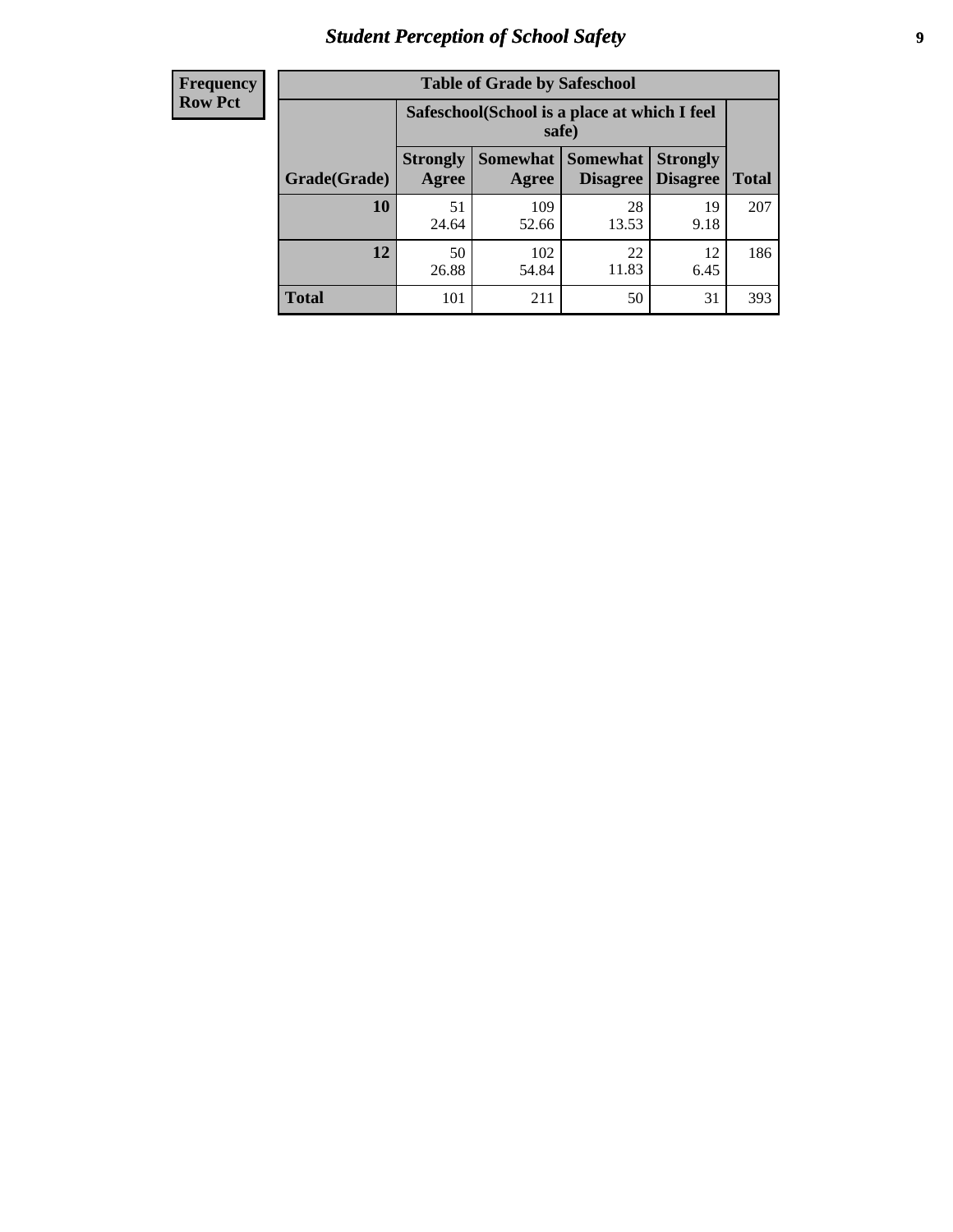### *Students Who Have Been Bullied* **10**

| <b>Frequency</b> |
|------------------|
| Row Pct          |

| <b>Table of Grade by Bullied</b> |                            |                                                                               |                              |                   |                               |                               |                          |              |
|----------------------------------|----------------------------|-------------------------------------------------------------------------------|------------------------------|-------------------|-------------------------------|-------------------------------|--------------------------|--------------|
|                                  |                            | <b>Bullied</b> (I have been bullied by other<br>students in the past 30 days) |                              |                   |                               |                               |                          |              |
| Grade(Grade)                     | $\mathbf 0$<br><b>Days</b> | 1 or<br>2<br>days                                                             | 3 <sub>to</sub><br>5<br>days | 6 to<br>9<br>days | <b>10</b><br>to<br>19<br>days | <b>20</b><br>to<br>29<br>days | <b>All</b><br>30<br>days | <b>Total</b> |
| 10                               | 179<br>86.47               | 13<br>6.28                                                                    | 0.48                         | 3<br>1.45         | 5<br>2.42                     | 2<br>0.97                     | 4<br>1.93                | 207          |
| 12                               | 172<br>92.47               | 4<br>2.15                                                                     | 3<br>1.61                    | $\theta$<br>0.00  | 2<br>1.08                     | 0.54                          | 4<br>2.15                | 186          |
| <b>Total</b>                     | 351                        | 17                                                                            | 4                            | 3                 | 7                             | 3                             | 8                        | 393          |

 $\blacksquare$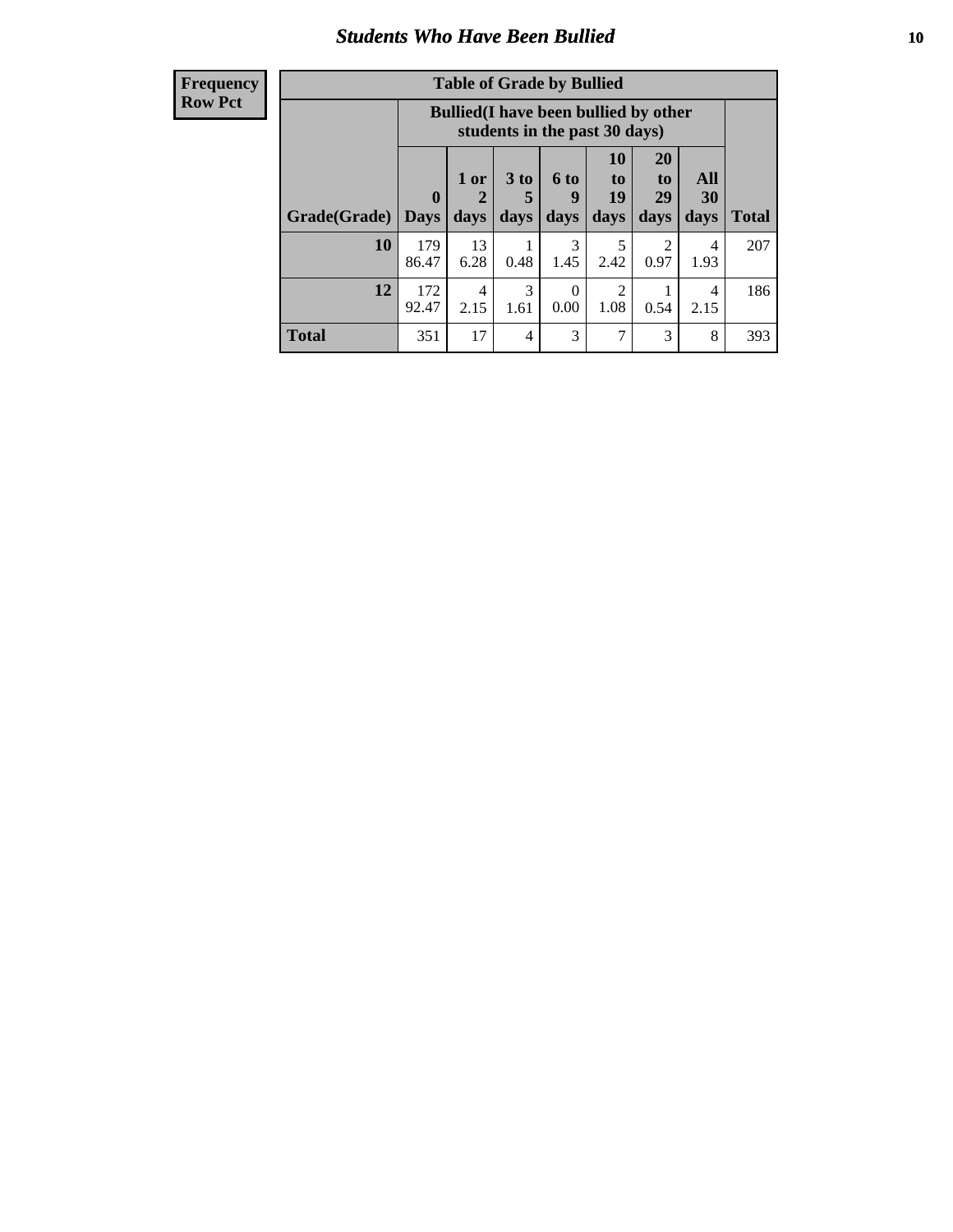### *School Climate* **11**

| Frequency      | <b>Table of SchoolClimate1 by Grade</b> |                    |              |              |  |  |  |  |
|----------------|-----------------------------------------|--------------------|--------------|--------------|--|--|--|--|
| <b>Col Pct</b> | SchoolClimate1(I<br>like school)        | Grade(Grade)<br>10 | 12           | <b>Total</b> |  |  |  |  |
|                | <b>Strongly Agree</b>                   | 26<br>12.56        | 30<br>16.13  | 56           |  |  |  |  |
|                | <b>Somewhat Agree</b>                   | 140<br>67.63       | 108<br>58.06 | 248          |  |  |  |  |
|                | <b>Somewhat Disagree</b>                | 29<br>14.01        | 23<br>12.37  | 52           |  |  |  |  |
|                | <b>Strongly Disagree</b>                | 12<br>5.80         | 25<br>13.44  | 37           |  |  |  |  |
|                | <b>Total</b>                            | 207                | 186          | 393          |  |  |  |  |

| Frequency |  |
|-----------|--|
| Col Pct   |  |

| <b>Table of SchoolClimate2 by Grade</b>           |                    |             |              |  |
|---------------------------------------------------|--------------------|-------------|--------------|--|
| SchoolClimate2(I<br>feel successful at<br>school) | Grade(Grade)<br>10 | 12          | <b>Total</b> |  |
| <b>Strongly Agree</b>                             | 52<br>25.12        | 62<br>33.33 | 114          |  |
| <b>Somewhat Agree</b>                             | 121<br>58.45       | 97<br>52.15 | 218          |  |
| <b>Somewhat Disagree</b>                          | 28<br>13.53        | 18<br>9.68  | 46           |  |
| <b>Strongly Disagree</b>                          | 6<br>2.90          | 9<br>4.84   | 15           |  |
| Total                                             | 207                | 186         | 393          |  |

| Frequency      |                                                                       | <b>Table of SchoolClimate3 by Grade</b> |              |              |  |  |
|----------------|-----------------------------------------------------------------------|-----------------------------------------|--------------|--------------|--|--|
| <b>Col Pct</b> | SchoolClimate3(My<br>school has high<br>standards for<br>achievement) | Grade(Grade)<br>10                      | 12           | <b>Total</b> |  |  |
|                | <b>Strongly Agree</b>                                                 | 131<br>63.29                            | 102<br>54.84 | 233          |  |  |
|                | <b>Somewhat Agree</b>                                                 | 66<br>31.88                             | 64<br>34.41  | 130          |  |  |
|                | <b>Somewhat Disagree</b>                                              | 6<br>2.90                               | 12<br>6.45   | 18           |  |  |
|                | <b>Strongly Disagree</b>                                              | 4<br>1.93                               | 8<br>4.30    | 12           |  |  |
|                | Total                                                                 | 207                                     | 186          | 393          |  |  |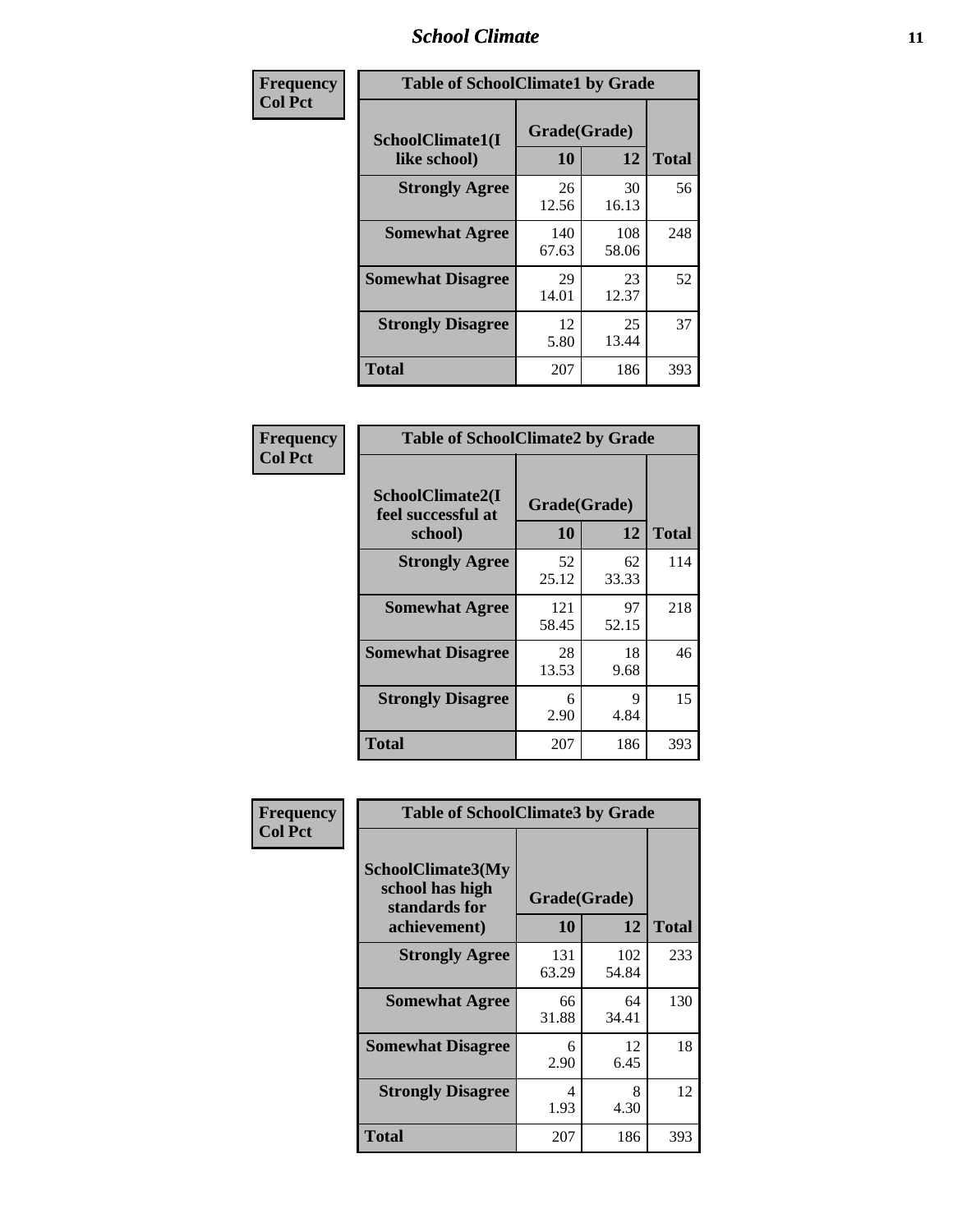### *School Climate* **12**

| Frequency      | <b>Table of SchoolClimate4 by Grade</b>                              |                    |              |              |
|----------------|----------------------------------------------------------------------|--------------------|--------------|--------------|
| <b>Col Pct</b> | <b>SchoolClimate4(My</b><br>school sets clear<br>rules for behavior) | Grade(Grade)<br>10 | 12           | <b>Total</b> |
|                | <b>Strongly Agree</b>                                                | 120<br>57.97       | 104<br>55.91 | 224          |
|                | <b>Somewhat Agree</b>                                                | 69<br>33.33        | 61<br>32.80  | 130          |
|                | <b>Somewhat Disagree</b>                                             | 12<br>5.80         | 17<br>9.14   | 29           |
|                | <b>Strongly Disagree</b>                                             | 6<br>2.90          | 4<br>2.15    | 10           |
|                | <b>Total</b>                                                         | 207                | 186          | 393          |

| <b>Table of SchoolClimate5 by Grade</b>                              |              |             |     |  |
|----------------------------------------------------------------------|--------------|-------------|-----|--|
| SchoolClimate5(I<br>know what to do in<br>an emergency at<br>school) | <b>Total</b> |             |     |  |
|                                                                      | 10           | 12          |     |  |
| <b>Strongly Agree</b>                                                | 122<br>58.94 | 95<br>51.08 | 217 |  |
| <b>Somewhat Agree</b>                                                | 72<br>34.78  | 70<br>37.63 | 142 |  |
| <b>Somewhat Disagree</b>                                             | 7<br>3.38    | 5<br>2.69   | 12  |  |
| <b>Strongly Disagree</b>                                             | 6<br>2.90    | 16<br>8.60  | 22  |  |
| <b>Total</b>                                                         | 207          | 186         | 393 |  |

| Frequency      | <b>Table of SchoolClimate6 by Grade</b>                  |                    |             |              |  |
|----------------|----------------------------------------------------------|--------------------|-------------|--------------|--|
| <b>Col Pct</b> | <b>SchoolClimate6(Teachers</b><br>treat me with respect) | Grade(Grade)<br>10 | 12          | <b>Total</b> |  |
|                | <b>Strongly Agree</b>                                    | 69<br>33.33        | 62<br>33.33 | 131          |  |
|                | <b>Somewhat Agree</b>                                    | 90<br>43.48        | 88<br>47.31 | 178          |  |
|                | <b>Somewhat Disagree</b>                                 | 31<br>14.98        | 19<br>10.22 | 50           |  |
|                | <b>Strongly Disagree</b>                                 | 17<br>8.21         | 17<br>9.14  | 34           |  |
|                | <b>Total</b>                                             | 207                | 186         | 393          |  |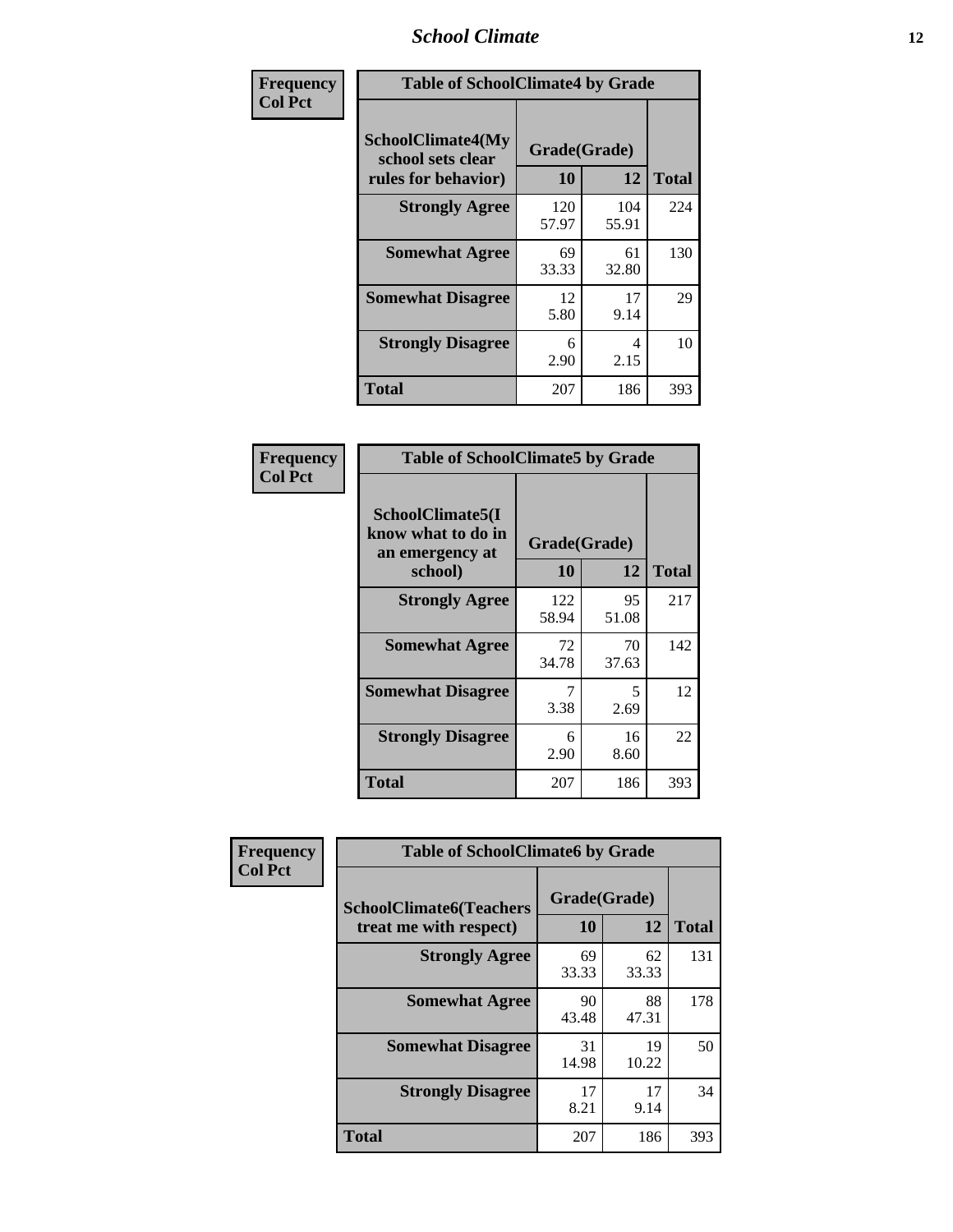### *School Climate* **13**

| Frequency      | <b>Table of SchoolClimate7 by Grade</b>                                       |                           |             |              |
|----------------|-------------------------------------------------------------------------------|---------------------------|-------------|--------------|
| <b>Col Pct</b> | <b>SchoolClimate7(Behaviors</b><br>in my class allow the<br>teacher to teach) | Grade(Grade)<br><b>10</b> | 12          | <b>Total</b> |
|                | <b>Strongly Agree</b>                                                         | 52<br>25.12               | 52<br>27.96 | 104          |
|                | <b>Somewhat Agree</b>                                                         | 95<br>45.89               | 90<br>48.39 | 185          |
|                | <b>Somewhat Disagree</b>                                                      | 51<br>24.64               | 31<br>16.67 | 82           |
|                | <b>Strongly Disagree</b>                                                      | 9<br>4.35                 | 13<br>6.99  | 22           |
|                | <b>Total</b>                                                                  | 207                       | 186         | 393          |

| Frequency      | <b>Table of SchoolClimate8 by Grade</b>                                 |              |             |              |  |
|----------------|-------------------------------------------------------------------------|--------------|-------------|--------------|--|
| <b>Col Pct</b> | <b>SchoolClimate8(Students</b><br>are frequently<br>recognized for good | Grade(Grade) |             |              |  |
|                | behavior)                                                               | 10           | 12          | <b>Total</b> |  |
|                | <b>Strongly Agree</b>                                                   | 43<br>20.77  | 32<br>17.20 | 75           |  |
|                | <b>Somewhat Agree</b>                                                   | 86<br>41.55  | 84<br>45.16 | 170          |  |
|                | <b>Somewhat Disagree</b>                                                | 52<br>25.12  | 52<br>27.96 | 104          |  |
|                | <b>Strongly Disagree</b>                                                | 26<br>12.56  | 18<br>9.68  | 44           |  |
|                | <b>Total</b>                                                            | 207          | 186         | 393          |  |

| Frequency      | <b>Table of SchoolClimate9 by Grade</b>                                           |                    |             |              |
|----------------|-----------------------------------------------------------------------------------|--------------------|-------------|--------------|
| <b>Col Pct</b> | SchoolClimate9(School<br>counselor would be<br>helpful if I needed<br>assistance) | Grade(Grade)<br>10 | 12          | <b>Total</b> |
|                | <b>Strongly Agree</b>                                                             | 101<br>48.79       | 91<br>48.92 | 192          |
|                | <b>Somewhat Agree</b>                                                             | 75<br>36.23        | 63<br>33.87 | 138          |
|                | <b>Somewhat Disagree</b>                                                          | 20<br>9.66         | 14<br>7.53  | 34           |
|                | <b>Strongly Disagree</b>                                                          | 11<br>5.31         | 18<br>9.68  | 29           |
|                | Total                                                                             | 207                | 186         | 393          |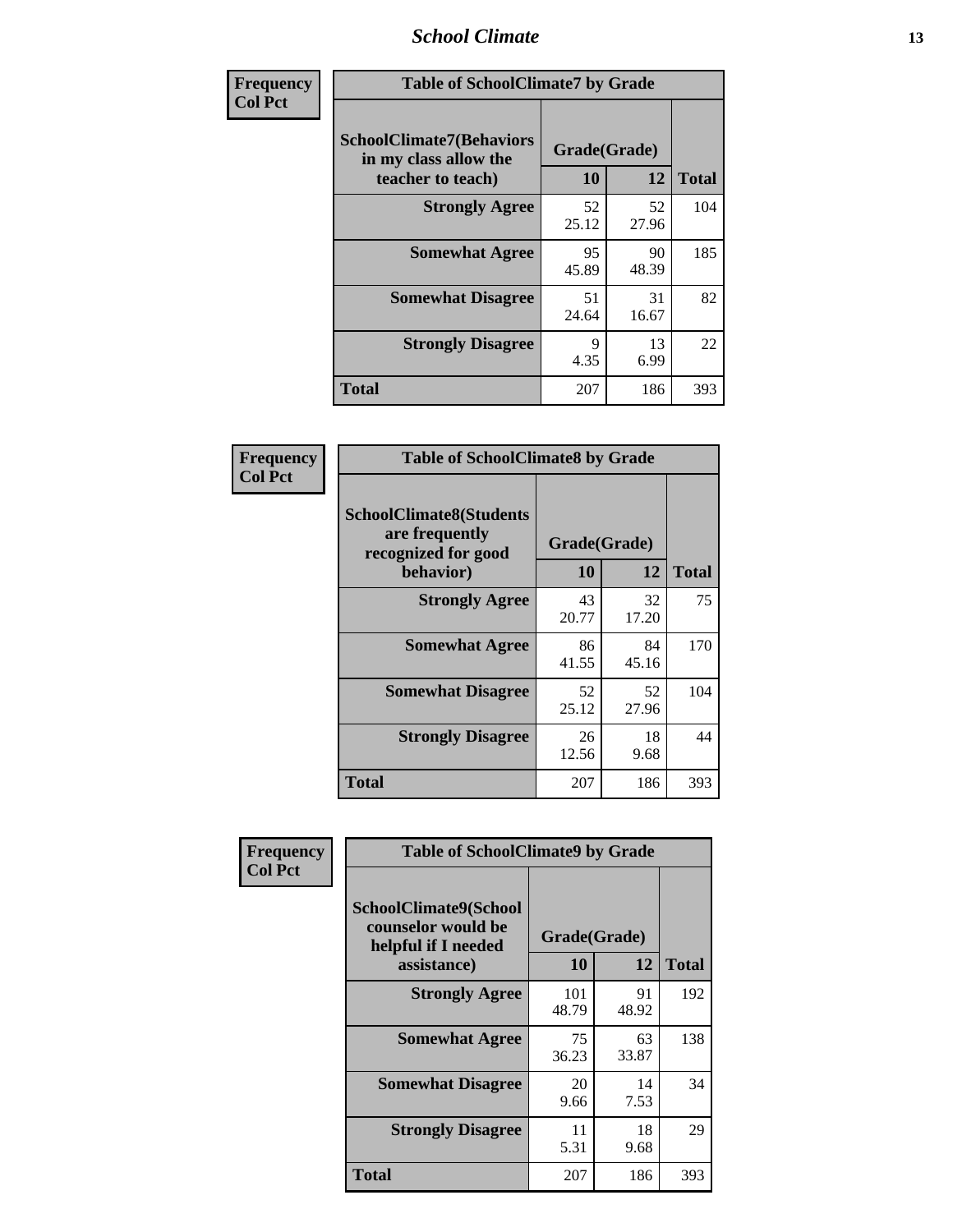### *Reasons for Dropping Out* **14**

| Frequency      | <b>Table of Dropoutreason by Grade</b>                                   |                           |              |              |
|----------------|--------------------------------------------------------------------------|---------------------------|--------------|--------------|
| <b>Col Pct</b> | Dropoutreason(If<br>I dropped out the<br>reason would<br>most likely be) | Grade(Grade)<br><b>10</b> | 12           | <b>Total</b> |
|                | Won't Drop out                                                           | 115<br>55.56              | 115<br>61.83 | 230          |
|                | <b>Bored</b>                                                             | 44<br>21.26               | 29<br>15.59  | 73           |
|                | <b>Family Reasons</b>                                                    | 16<br>7.73                | 8<br>4.30    | 24           |
|                | <b>Being Bullied</b>                                                     | 4<br>1.93                 | 2<br>1.08    | 6            |
|                | <b>Other</b>                                                             | 28<br>13.53               | 32<br>17.20  | 60           |
|                | <b>Total</b>                                                             | 207                       | 186          | 393          |

| Frequency<br><b>Col Pct</b> | <b>Table of Dropout by Grade</b>                                       |                    |       |              |  |
|-----------------------------|------------------------------------------------------------------------|--------------------|-------|--------------|--|
|                             | Dropout(I<br>have<br>thought<br>about<br>dropping<br>out of<br>school) | Grade(Grade)<br>10 | 12    | <b>Total</b> |  |
|                             | Yes                                                                    | 67                 | 49    | 116          |  |
|                             |                                                                        | 32.37              | 26.34 |              |  |
|                             | N <sub>0</sub>                                                         | 140                | 137   | 277          |  |
|                             |                                                                        | 67.63              | 73.66 |              |  |
|                             | <b>Total</b>                                                           | 207                | 186   | 393          |  |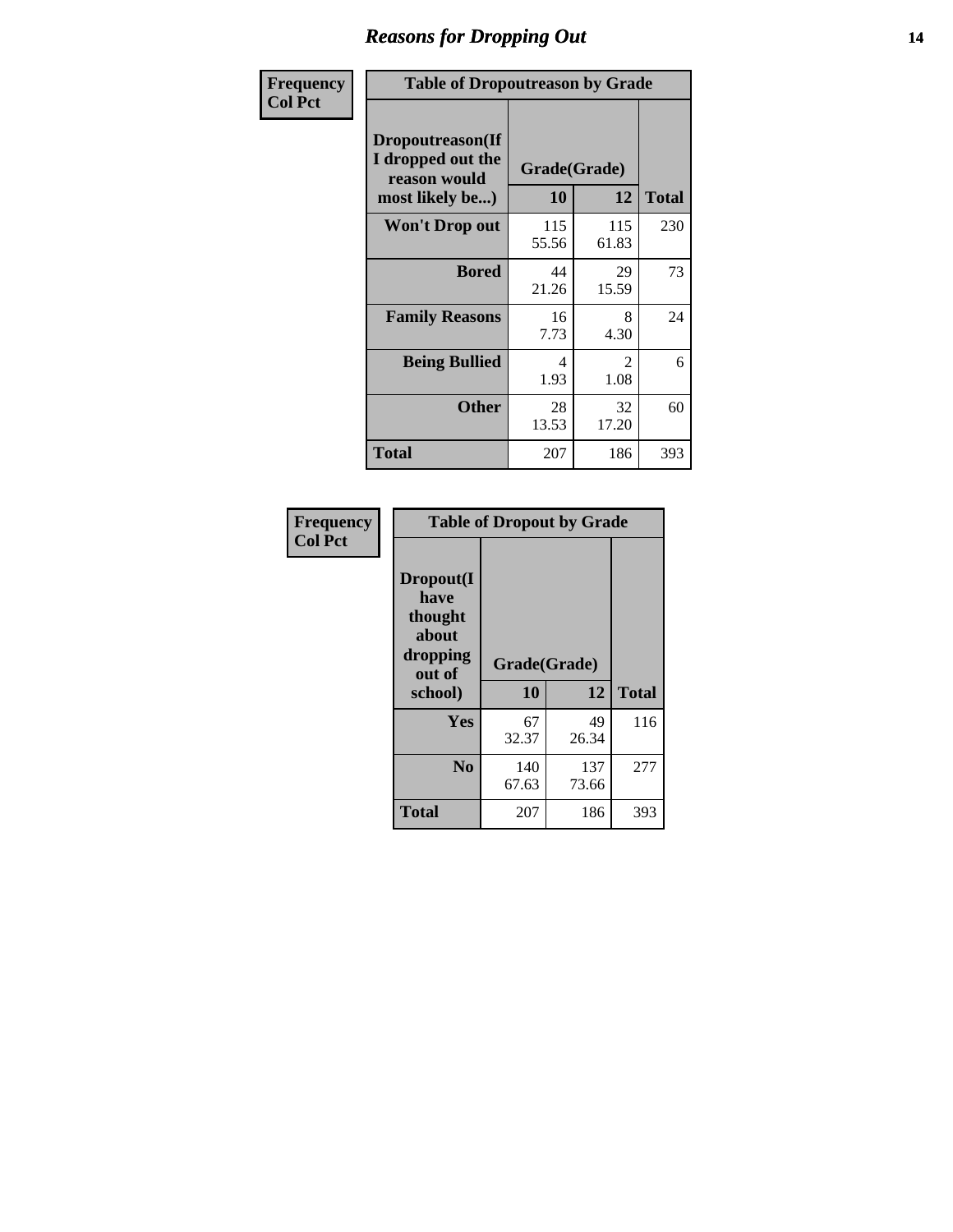*School Safety* **15**

| Frequency      | <b>Table of Gangself by Grade</b>                                                                 |                    |              |              |  |
|----------------|---------------------------------------------------------------------------------------------------|--------------------|--------------|--------------|--|
| <b>Col Pct</b> | Gangself(I<br>have<br>participated<br>in illegal<br>gang<br>activities in<br>the past 30<br>days) | Grade(Grade)<br>10 | 12           | <b>Total</b> |  |
|                | Yes                                                                                               | 18<br>8.70         | 11<br>5.91   | 29           |  |
|                | N <sub>0</sub>                                                                                    | 189<br>91.30       | 175<br>94.09 | 364          |  |
|                | <b>Total</b>                                                                                      | 207                | 186          | 393          |  |

| Frequency<br><b>Col Pct</b> | <b>Table of Gangpeers by Grade</b>                                                                                             |                    |              |              |  |  |  |  |
|-----------------------------|--------------------------------------------------------------------------------------------------------------------------------|--------------------|--------------|--------------|--|--|--|--|
|                             | <b>Gangpeers</b> (I<br>have friends<br>who have<br>participated<br>in illegal<br>gang<br>activities in<br>the past 30<br>days) | Grade(Grade)<br>10 | 12           | <b>Total</b> |  |  |  |  |
|                             | <b>Yes</b>                                                                                                                     | 68<br>32.85        | 54<br>29.03  | 122          |  |  |  |  |
|                             | N <sub>0</sub>                                                                                                                 | 139<br>67.15       | 132<br>70.97 | 271          |  |  |  |  |
|                             | <b>Total</b>                                                                                                                   | 207                | 186          | 393          |  |  |  |  |

| Frequency      | <b>Table of Pickedon by Grade</b>                                  |              |             |              |
|----------------|--------------------------------------------------------------------|--------------|-------------|--------------|
| <b>Col Pct</b> | <b>Pickedon(I have</b><br>been picked on or<br>teased at school in | Grade(Grade) |             |              |
|                | the past 30 days)                                                  | 10           | 12          | <b>Total</b> |
|                | <b>Strongly Agree</b>                                              | 20<br>9.66   | 17<br>9.14  | 37           |
|                | <b>Somewhat Agree</b>                                              | 40<br>19.32  | 35<br>18.82 | 75           |
|                | <b>Somewhat Disagree</b>                                           | 31<br>14.98  | 19<br>10.22 | 50           |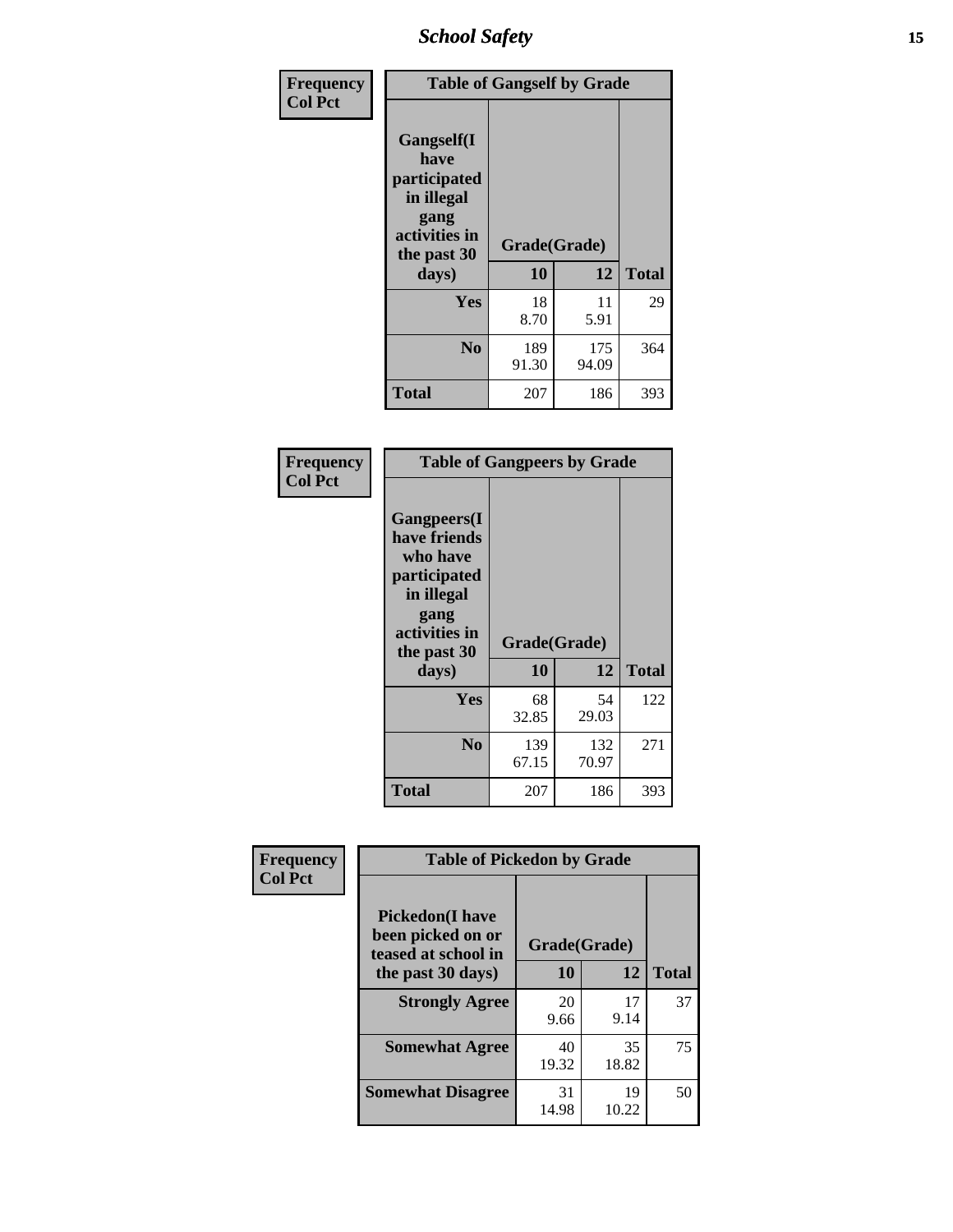# *School Safety* **16**

| <b>Frequency</b> | <b>Table of Pickedon by Grade</b>                                                        |                    |              |              |
|------------------|------------------------------------------------------------------------------------------|--------------------|--------------|--------------|
| <b>Col Pct</b>   | <b>Pickedon</b> (I have<br>been picked on or<br>teased at school in<br>the past 30 days) | Grade(Grade)<br>10 | 12           | <b>Total</b> |
|                  | <b>Strongly Disagree</b>                                                                 | 116<br>56.04       | 115<br>61.83 | 231          |
|                  | Total                                                                                    | 207                | 186          | 393          |

| Frequency      | <b>Table of Safeschool by Grade</b>                      |                    |              |              |
|----------------|----------------------------------------------------------|--------------------|--------------|--------------|
| <b>Col Pct</b> | Safeschool(School<br>is a place at which I<br>feel safe) | Grade(Grade)<br>10 | 12           | <b>Total</b> |
|                | <b>Strongly Agree</b>                                    | 51<br>24.64        | 50<br>26.88  | 101          |
|                | <b>Somewhat Agree</b>                                    | 109<br>52.66       | 102<br>54.84 | 211          |
|                | <b>Somewhat Disagree</b>                                 | 28<br>13.53        | 22<br>11.83  | 50           |
|                | <b>Strongly Disagree</b>                                 | 19<br>9.18         | 12<br>6.45   | 31           |
|                | <b>Total</b>                                             | 207                | 186          | 393          |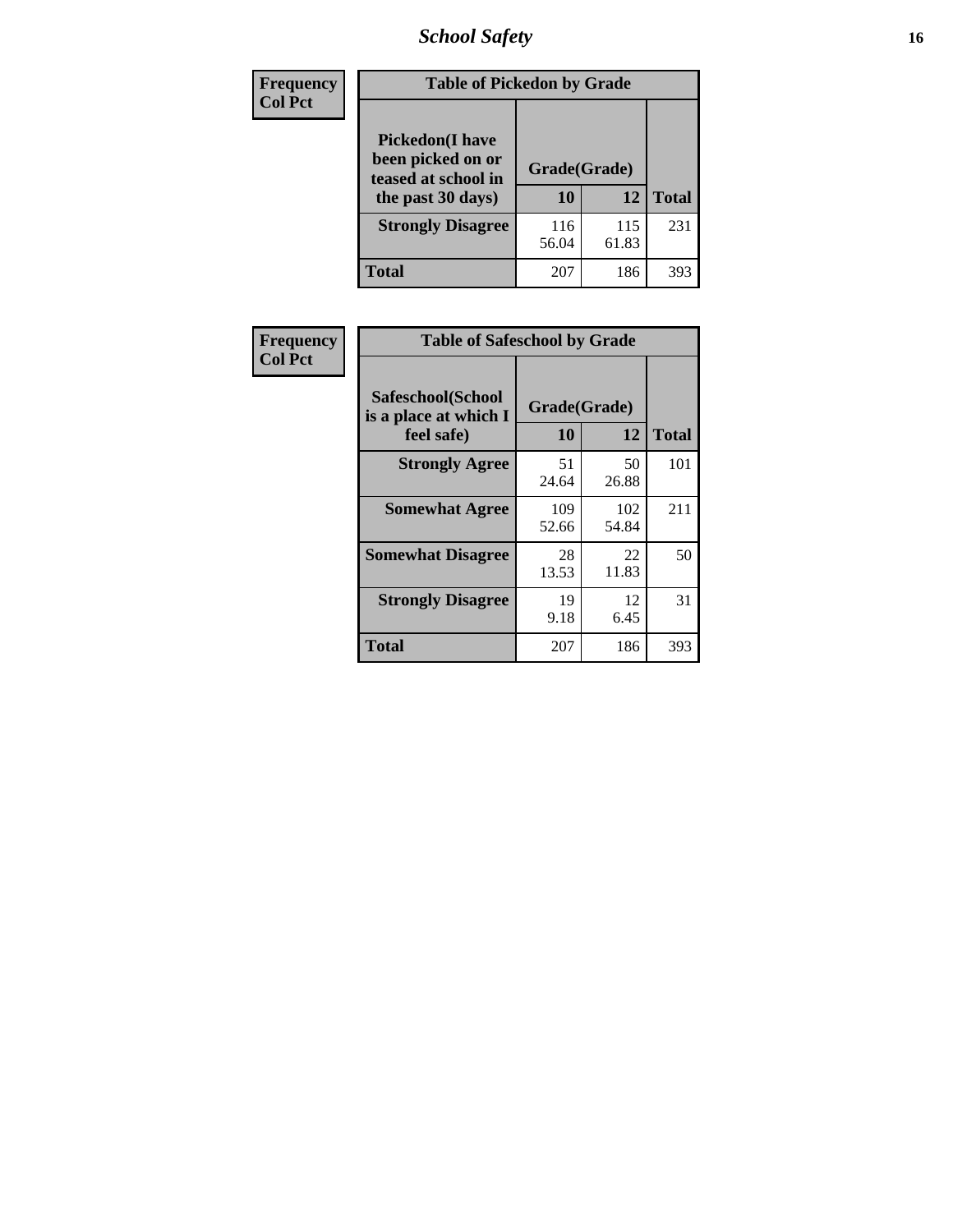*School Safety* **17**

| <b>Table of Grade by Bullied</b> |              |                                                                               |                              |                   |                        |                               |                          |              |  |  |
|----------------------------------|--------------|-------------------------------------------------------------------------------|------------------------------|-------------------|------------------------|-------------------------------|--------------------------|--------------|--|--|
|                                  |              | <b>Bullied</b> (I have been bullied by other<br>students in the past 30 days) |                              |                   |                        |                               |                          |              |  |  |
| Grade(Grade)   Days              | $\mathbf 0$  | 1 or<br>2<br>days                                                             | 3 <sub>to</sub><br>5<br>days | 6 to<br>q<br>days | 10<br>to<br>19<br>days | <b>20</b><br>to<br>29<br>days | All<br><b>30</b><br>days | <b>Total</b> |  |  |
| 10                               | 179<br>86.47 | 13<br>6.28                                                                    | 0.48                         | 3<br>1.45         | 5<br>2.42              | 2<br>0.97                     | 4<br>1.93                | 207          |  |  |
| 12                               | 172<br>92.47 | 4<br>2.15                                                                     | 3<br>1.61                    | 0<br>0.00         | $\overline{2}$<br>1.08 | 0.54                          | 4<br>2.15                | 186          |  |  |
| <b>Total</b>                     | 351          | 17                                                                            | 4                            | 3                 | 7                      | 3                             | 8                        | 393          |  |  |

| <b>Frequency</b> |
|------------------|
| <b>Row Pct</b>   |

| <b>Table of Grade by Bulliedothers</b> |              |                                                                         |                        |                  |                        |                |           |                     |  |  |  |
|----------------------------------------|--------------|-------------------------------------------------------------------------|------------------------|------------------|------------------------|----------------|-----------|---------------------|--|--|--|
|                                        |              | <b>Bulliedothers</b> (I bullied others in the past<br>$30 \text{ days}$ |                        |                  |                        |                |           |                     |  |  |  |
|                                        | $\bf{0}$     | 1 or                                                                    | 3 <sub>to</sub><br>5   | 6 to<br>9        | 10<br>to<br>19         | 20<br>to<br>29 | All<br>30 |                     |  |  |  |
| Grade(Grade)   Days<br>10              | 179          | days<br>13                                                              | days<br>$\overline{2}$ | days             | days<br>$\overline{2}$ | days<br>4      | days<br>6 | <b>Total</b><br>207 |  |  |  |
|                                        | 86.47        | 6.28                                                                    | 0.97                   | 0.48             | 0.97                   | 1.93           | 2.90      |                     |  |  |  |
| 12                                     | 167<br>89.78 | 7<br>3.76                                                               | 3<br>1.61              | $\Omega$<br>0.00 | 3<br>1.61              | 2<br>1.08      | 4<br>2.15 | 186                 |  |  |  |
| <b>Total</b>                           | 346          | 20                                                                      | 5                      |                  | 5                      | 6              | 10        | 393                 |  |  |  |

| Frequency      | <b>Table of Grade by Weaponschool</b><br>Weaponschool(I brought a<br>weapon to school in the past<br>30 days) |                         |                        |                              |                        |                          |              |
|----------------|---------------------------------------------------------------------------------------------------------------|-------------------------|------------------------|------------------------------|------------------------|--------------------------|--------------|
| <b>Row Pct</b> |                                                                                                               |                         |                        |                              |                        |                          |              |
|                | Grade(Grade)                                                                                                  | $\bf{0}$<br><b>Days</b> | 1 or<br>2<br>days      | 3 <sub>to</sub><br>5<br>days | 20<br>to<br>29<br>days | All<br><b>30</b><br>days | <b>Total</b> |
|                | 10                                                                                                            | 198<br>95.65            | 2<br>0.97              | 0.48                         | 0.48                   | 5<br>2.42                | 207          |
|                | 12                                                                                                            | 173<br>93.01            | $\overline{2}$<br>1.08 | 0.54                         | 2<br>1.08              | 8<br>4.30                | 186          |
|                | <b>Total</b>                                                                                                  | 371                     | 4                      | $\overline{2}$               | 3                      | 13                       | 393          |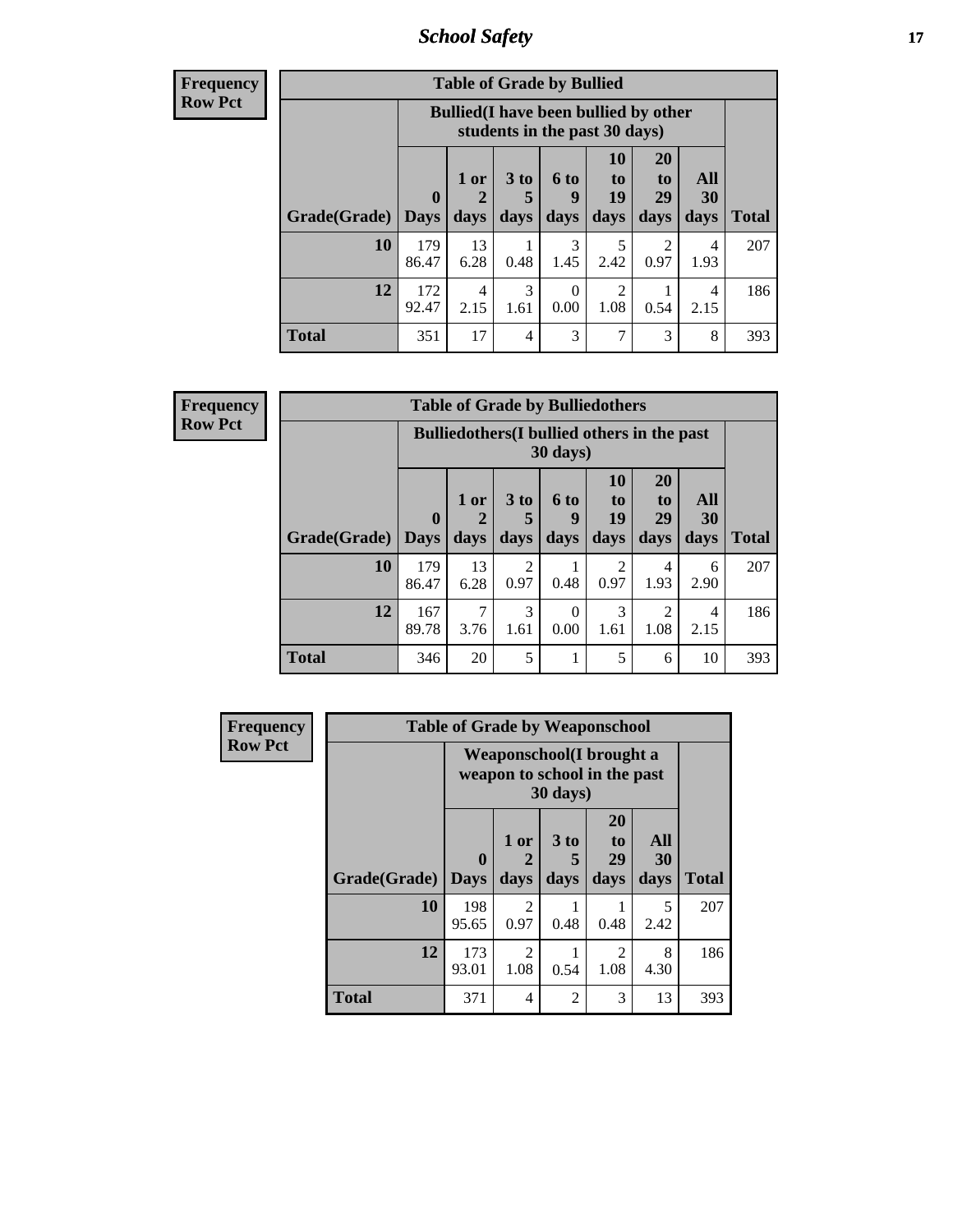*School Safety* **18**

| <b>Frequency</b> | <b>Table of Grade by Absentunsafe</b> |                                                                                    |                             |                              |                   |                                           |                   |              |  |
|------------------|---------------------------------------|------------------------------------------------------------------------------------|-----------------------------|------------------------------|-------------------|-------------------------------------------|-------------------|--------------|--|
| <b>Row Pct</b>   |                                       | Absentunsafe(I have missed school<br>because I felt unsafe in the past 30<br>days) |                             |                              |                   |                                           |                   |              |  |
|                  | Grade(Grade)                          | $\mathbf 0$<br><b>Days</b>                                                         | 1 or<br>$\mathbf 2$<br>days | 3 <sub>to</sub><br>5<br>days | 6 to<br>9<br>days | <b>20</b><br>t <sub>0</sub><br>29<br>days | All<br>30<br>days | <b>Total</b> |  |
|                  | 10                                    | 203<br>98.07                                                                       | $\mathcal{D}$<br>0.97       | 0<br>0.00                    | $\Omega$<br>0.00  | 0.48                                      | 0.48              | 207          |  |
|                  | 12                                    | 178<br>95.70                                                                       | $\mathfrak{D}$<br>1.08      | 0.54                         | 0.54              | 0.54                                      | 3<br>1.61         | 186          |  |
|                  | <b>Total</b>                          | 381                                                                                | $\overline{4}$              |                              |                   | 2                                         | 4                 | 393          |  |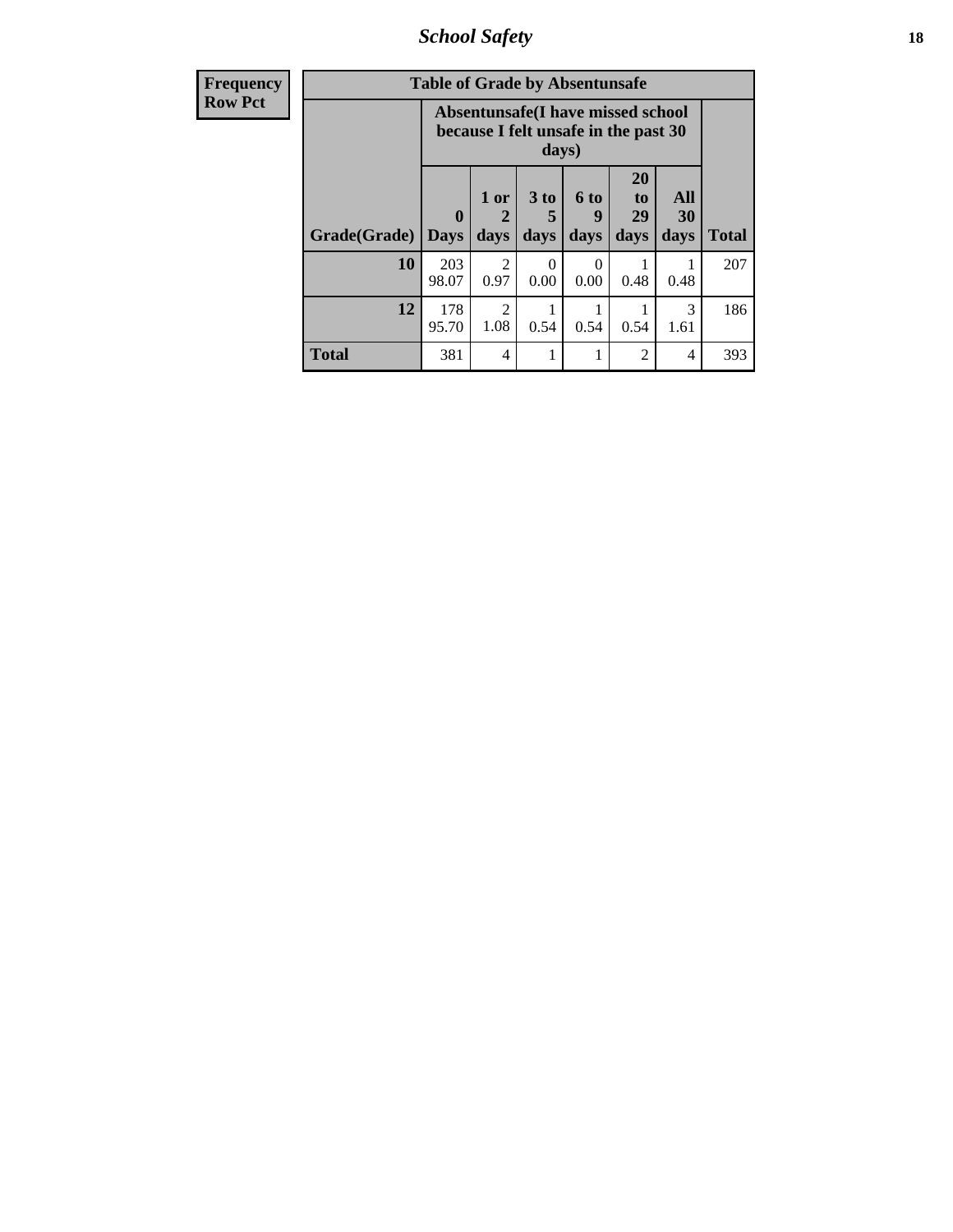# *Drug Use During Last 30 Days* **19**

#### **Frequency Row Pct**

| <b>Table of Grade by Alcohol</b> |                          |                 |                 |                 |               |                                     |              |       |  |  |  |
|----------------------------------|--------------------------|-----------------|-----------------|-----------------|---------------|-------------------------------------|--------------|-------|--|--|--|
|                                  |                          |                 |                 |                 |               | Alcohol (Alcohol use, past 30 days) |              |       |  |  |  |
| Grade(Grade)                     | <b>Did</b><br>not<br>use | $1 - 2$<br>days | $3 - 5$<br>days | $6 - 9$<br>days | 10-19<br>days | 20-29<br>days                       | Every<br>day | Total |  |  |  |
| 10                               | 136<br>65.70             | 22<br>10.63     | 17<br>8.21      | 8<br>3.86       | 11<br>5.31    | 9<br>4.35                           | 4<br>1.93    | 207   |  |  |  |
| 12                               | 115<br>61.83             | 12<br>6.45      | 14<br>7.53      | 11<br>5.91      | 21<br>11.29   | 9<br>4.84                           | 4<br>2.15    | 186   |  |  |  |
| <b>Total</b>                     | 251                      | 34              | 31              | 19              | 32            | 18                                  | 8            | 393   |  |  |  |

#### **Frequency Row Pct**

| <b>Table of Grade by Cigarettes</b> |                                 |                                                |                 |               |               |               |                     |       |  |  |
|-------------------------------------|---------------------------------|------------------------------------------------|-----------------|---------------|---------------|---------------|---------------------|-------|--|--|
|                                     |                                 | Cigarettes (Smoking tobacco use, past 30 days) |                 |               |               |               |                     |       |  |  |
| Grade(Grade)                        | <b>Did</b><br>not<br><b>use</b> | $1-2$<br>days                                  | $3 - 5$<br>days | $6-9$<br>days | 10-19<br>days | 20-29<br>days | <b>Every</b><br>day | Total |  |  |
| 10                                  | 169<br>81.64                    | 21<br>10.14                                    | 6<br>2.90       | 3<br>1.45     | 2.42          | 0<br>0.00     | 3<br>1.45           | 207   |  |  |
| 12                                  | 134<br>72.04                    | 10<br>5.38                                     | 8<br>4.30       | 3<br>1.61     | 13<br>6.99    | 8<br>4.30     | 10<br>5.38          | 186   |  |  |
| <b>Total</b>                        | 303                             | 31                                             | 14              | 6             | 18            | 8             | 13                  | 393   |  |  |

**Frequency Row Pct**

| <b>Table of Grade by Smokeless</b> |    |                                 |                                                        |                        |                        |                        |               |                        |              |  |  |  |
|------------------------------------|----|---------------------------------|--------------------------------------------------------|------------------------|------------------------|------------------------|---------------|------------------------|--------------|--|--|--|
|                                    |    |                                 | <b>Smokeless</b> (Chewing tobaccouse,<br>past 30 days) |                        |                        |                        |               |                        |              |  |  |  |
| Grade(Grade)                       |    | <b>Did</b><br>not<br><b>use</b> | $1 - 2$<br>days                                        | $3 - 5$<br>days        | $6 - 9$<br>days        | $10-19$<br>days        | 20-29<br>days | Every<br>day           | <b>Total</b> |  |  |  |
|                                    | 10 | 195<br>94.20                    | 6<br>2.90                                              | $\theta$<br>0.00       | 0<br>0.00              | 3<br>1.45              | 0.48          | $\mathfrak{D}$<br>0.97 | 207          |  |  |  |
|                                    | 12 | 164<br>88.17                    | 6<br>3.23                                              | $\overline{2}$<br>1.08 | $\overline{2}$<br>1.08 | $\overline{2}$<br>1.08 | 6<br>3.23     | 4<br>2.15              | 186          |  |  |  |
| <b>Total</b>                       |    | 359                             | 12                                                     | $\overline{2}$         | $\overline{2}$         | 5                      | 7             | 6                      | 393          |  |  |  |

| <b>Table of Grade by Marijuana</b> |                                 |                                         |                 |               |                 |                   |                     |              |  |  |
|------------------------------------|---------------------------------|-----------------------------------------|-----------------|---------------|-----------------|-------------------|---------------------|--------------|--|--|
|                                    |                                 | Marijuana (Marijuana use, past 30 days) |                 |               |                 |                   |                     |              |  |  |
| Grade(Grade)                       | <b>Did</b><br>not<br><b>use</b> | $1 - 2$<br>days                         | $3 - 5$<br>days | $6-9$<br>days | $10-19$<br>days | $20 - 29$<br>days | <b>Every</b><br>day | <b>Total</b> |  |  |
| 10                                 | 175<br>84.54                    | 11<br>5.31                              | 4<br>1.93       | 5<br>2.42     | 2<br>0.97       | 3<br>1.45         | 3.38                | 207          |  |  |
| 12                                 | 148<br>79.57                    | 9<br>4.84                               | 7<br>3.76       | 3<br>1.61     | 9<br>4.84       | 3<br>1.61         | 3.76                | 186          |  |  |
| <b>Total</b>                       | 323                             | 20                                      | 11              | 8             | 11              | 6                 | 14                  | 393          |  |  |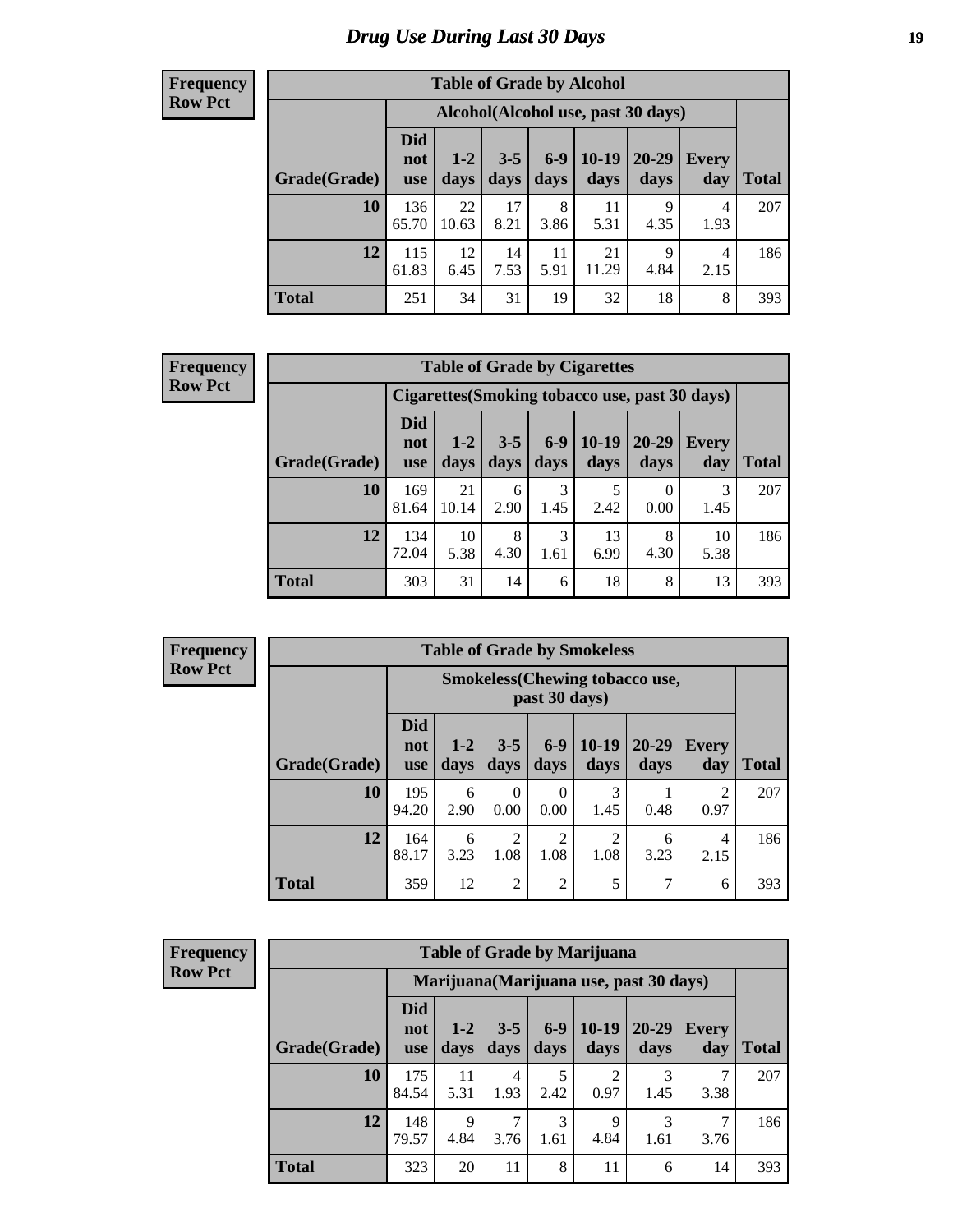#### **Frequency Row Pct**

| <b>Table of Grade by Cocaine</b> |                          |                                     |                 |                 |                           |              |              |  |  |  |
|----------------------------------|--------------------------|-------------------------------------|-----------------|-----------------|---------------------------|--------------|--------------|--|--|--|
|                                  |                          | Cocaine (Cocaine use, past 30 days) |                 |                 |                           |              |              |  |  |  |
| Grade(Grade)                     | Did<br>not<br><b>use</b> | $1-2$<br>days                       | $3 - 5$<br>days | $6 - 9$<br>days | $20 - 29$<br>days         | Every<br>day | <b>Total</b> |  |  |  |
| 10                               | 204<br>98.55             | 0<br>0.00                           | 2<br>0.97       | 0.00            | $\mathbf{\Omega}$<br>0.00 | 0.48         | 207          |  |  |  |
| 12                               | 178<br>95.70             | 2<br>1.08                           | 2<br>1.08       | 0.54            | 0.54                      | 2<br>1.08    | 186          |  |  |  |
| <b>Total</b>                     | 382                      | $\overline{2}$                      | 4               |                 |                           | 3            | 393          |  |  |  |

| <b>Table of Grade by Inhalants</b> |                                 |                                        |                 |                  |                 |                   |                  |       |  |  |
|------------------------------------|---------------------------------|----------------------------------------|-----------------|------------------|-----------------|-------------------|------------------|-------|--|--|
|                                    |                                 | Inhalants (Inhalant use, past 30 days) |                 |                  |                 |                   |                  |       |  |  |
| Grade(Grade)                       | <b>Did</b><br>not<br><b>use</b> | $1-2$<br>days                          | $3 - 5$<br>days | $6 - 9$<br>days  | $10-19$<br>days | $20 - 29$<br>days | Every<br>day     | Total |  |  |
| 10                                 | 200<br>96.62                    | 4<br>1.93                              | 2<br>0.97       | $\Omega$<br>0.00 | 0.48            | $\Omega$<br>0.00  | $\Omega$<br>0.00 | 207   |  |  |
| 12                                 | 177<br>95.16                    | 0<br>0.00                              | 2<br>1.08       | 0.54             | 0.54            | 0.54              | 4<br>2.15        | 186   |  |  |
| <b>Total</b>                       | 377                             | 4                                      | 4               |                  | $\overline{2}$  |                   | 4                | 393   |  |  |

| Frequency      |              |                                 |                        | <b>Table of Grade by Steroids</b> |                   |                     |              |  |  |
|----------------|--------------|---------------------------------|------------------------|-----------------------------------|-------------------|---------------------|--------------|--|--|
| <b>Row Pct</b> |              | Steroids (Steroid use,          |                        |                                   |                   |                     |              |  |  |
|                | Grade(Grade) | <b>Did</b><br>not<br><b>use</b> | $1-2$<br>days          | $3 - 5$<br>days                   | $20 - 29$<br>days | <b>Every</b><br>day | <b>Total</b> |  |  |
|                | 10           | 205<br>99.03                    | 0<br>0.00              | 0.48                              | 0.48              | $\Omega$<br>0.00    | 207          |  |  |
|                | 12           | 177<br>95.16                    | $\overline{2}$<br>1.08 | 3<br>1.61                         | 0.54              | 3<br>1.61           | 186          |  |  |
|                | <b>Total</b> | 382                             | $\overline{2}$         | 4                                 | $\overline{2}$    | 3                   | 393          |  |  |

| <b>Frequency</b> |
|------------------|
| <b>Row Pct</b>   |

| <b>Table of Grade by Ecstasy</b> |                          |                                     |                 |                  |                 |                   |              |              |  |  |
|----------------------------------|--------------------------|-------------------------------------|-----------------|------------------|-----------------|-------------------|--------------|--------------|--|--|
|                                  |                          | Ecstasy (Ecstasy use, past 30 days) |                 |                  |                 |                   |              |              |  |  |
| Grade(Grade)                     | Did<br>not<br><b>use</b> | $1-2$<br>days                       | $3 - 5$<br>days | $6-9$<br>days    | $10-19$<br>days | $20 - 29$<br>days | Every<br>day | <b>Total</b> |  |  |
| 10                               | 199<br>96.14             | $\mathcal{D}$<br>0.97               | 0<br>0.00       | 0.48             | 2<br>0.97       | 0.00              | 3<br>1.45    | 207          |  |  |
| 12                               | 174<br>93.55             | 0.54                                | 3<br>1.61       | $\theta$<br>0.00 | 0.54            | 3<br>1.61         | 4<br>2.15    | 186          |  |  |
| Total                            | 373                      | 3                                   | 3               |                  | 3               | 3                 | 7            | 393          |  |  |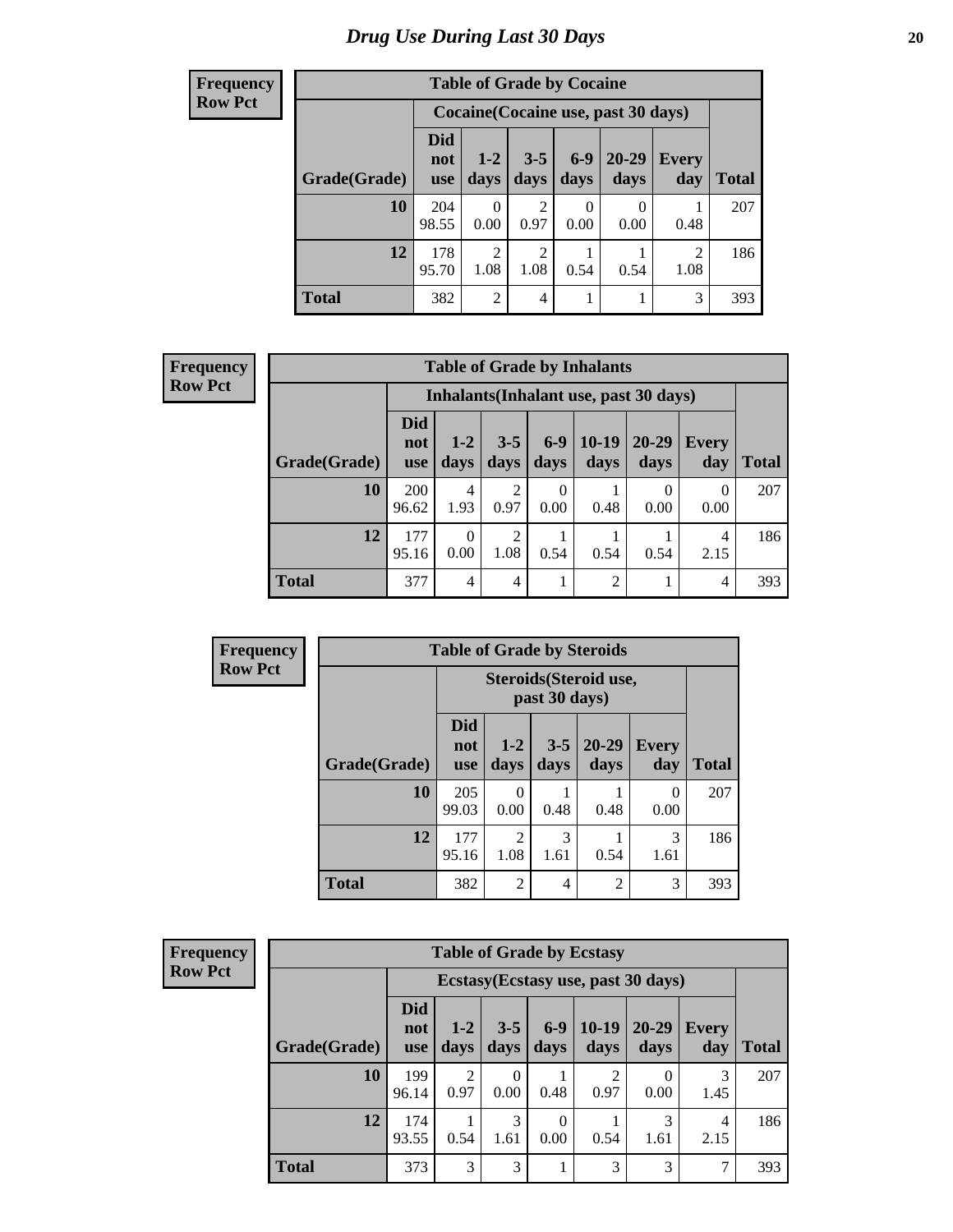#### **Frequency Row Pct**

| <b>Table of Grade by Meth</b> |                                 |                                             |                        |                        |                   |                     |              |  |  |
|-------------------------------|---------------------------------|---------------------------------------------|------------------------|------------------------|-------------------|---------------------|--------------|--|--|
|                               |                                 | Meth (Methamphetamine use,<br>past 30 days) |                        |                        |                   |                     |              |  |  |
| Grade(Grade)                  | <b>Did</b><br>not<br><b>use</b> | $1 - 2$<br>days                             | $3 - 5$<br>days        | $10-19$<br>days        | $20 - 29$<br>days | <b>Every</b><br>day | <b>Total</b> |  |  |
| 10                            | 204<br>98.55                    | 0<br>0.00                                   | $\overline{2}$<br>0.97 | 0.48                   | 0<br>0.00         | 0<br>0.00           | 207          |  |  |
| 12                            | 178<br>95.70                    | 0.54                                        | $\mathfrak{D}$<br>1.08 | $\mathfrak{D}$<br>1.08 | 0.54              | 2<br>1.08           | 186          |  |  |
| <b>Total</b>                  | 382                             | 1                                           | 4                      | 3                      |                   | $\overline{c}$      | 393          |  |  |

**Frequency Row Pct**

| <b>Table of Grade by Hallucinogens</b> |                                 |                                                   |                 |                 |                 |                   |                     |              |  |
|----------------------------------------|---------------------------------|---------------------------------------------------|-----------------|-----------------|-----------------|-------------------|---------------------|--------------|--|
|                                        |                                 | Hallucinogens (Hallucinogen use,<br>past 30 days) |                 |                 |                 |                   |                     |              |  |
| Grade(Grade)                           | <b>Did</b><br>not<br><b>use</b> | $1 - 2$<br>days                                   | $3 - 5$<br>days | $6 - 9$<br>days | $10-19$<br>days | $20 - 29$<br>days | <b>Every</b><br>day | <b>Total</b> |  |
| 10                                     | 203<br>98.07                    | 0<br>0.00                                         | 0<br>0.00       | 0<br>0.00       | 0.97            | 2<br>0.97         | 0<br>0.00           | 207          |  |
| 12                                     | 176<br>94.62                    | $\mathfrak{D}$<br>1.08                            | 3<br>1.61       | 0.54            | 0<br>0.00       | 0.54              | 3<br>1.61           | 186          |  |
| <b>Total</b>                           | 379                             | $\overline{2}$                                    | 3               | 1               | $\overline{2}$  | 3                 | 3                   | 393          |  |

| <b>Table of Grade by Prescription</b> |                                 |                                                                                |                 |                  |                        |                        |                     |              |  |  |
|---------------------------------------|---------------------------------|--------------------------------------------------------------------------------|-----------------|------------------|------------------------|------------------------|---------------------|--------------|--|--|
|                                       |                                 | <b>Prescription</b> (Prescription drugs not<br>prescribed to me, past 30 days) |                 |                  |                        |                        |                     |              |  |  |
| Grade(Grade)                          | <b>Did</b><br>not<br><b>use</b> | $1 - 2$<br>days                                                                | $3 - 5$<br>days | $6-9$<br>days    | $10-19$<br>days        | $20 - 29$<br>days      | <b>Every</b><br>day | <b>Total</b> |  |  |
| 10                                    | 192<br>92.75                    | 5<br>2.42                                                                      | 0.48            | 2<br>0.97        | 4<br>1.93              | $\mathfrak{D}$<br>0.97 | 0.48                | 207          |  |  |
| 12                                    | 168<br>90.32                    | $\mathfrak{D}$<br>1.08                                                         | 5<br>2.69       | $\Omega$<br>0.00 | $\mathfrak{D}$<br>1.08 | 4<br>2.15              | 5<br>2.69           | 186          |  |  |
| <b>Total</b>                          | 360                             | 7                                                                              | 6               | $\overline{2}$   | 6                      | 6                      | 6                   | 393          |  |  |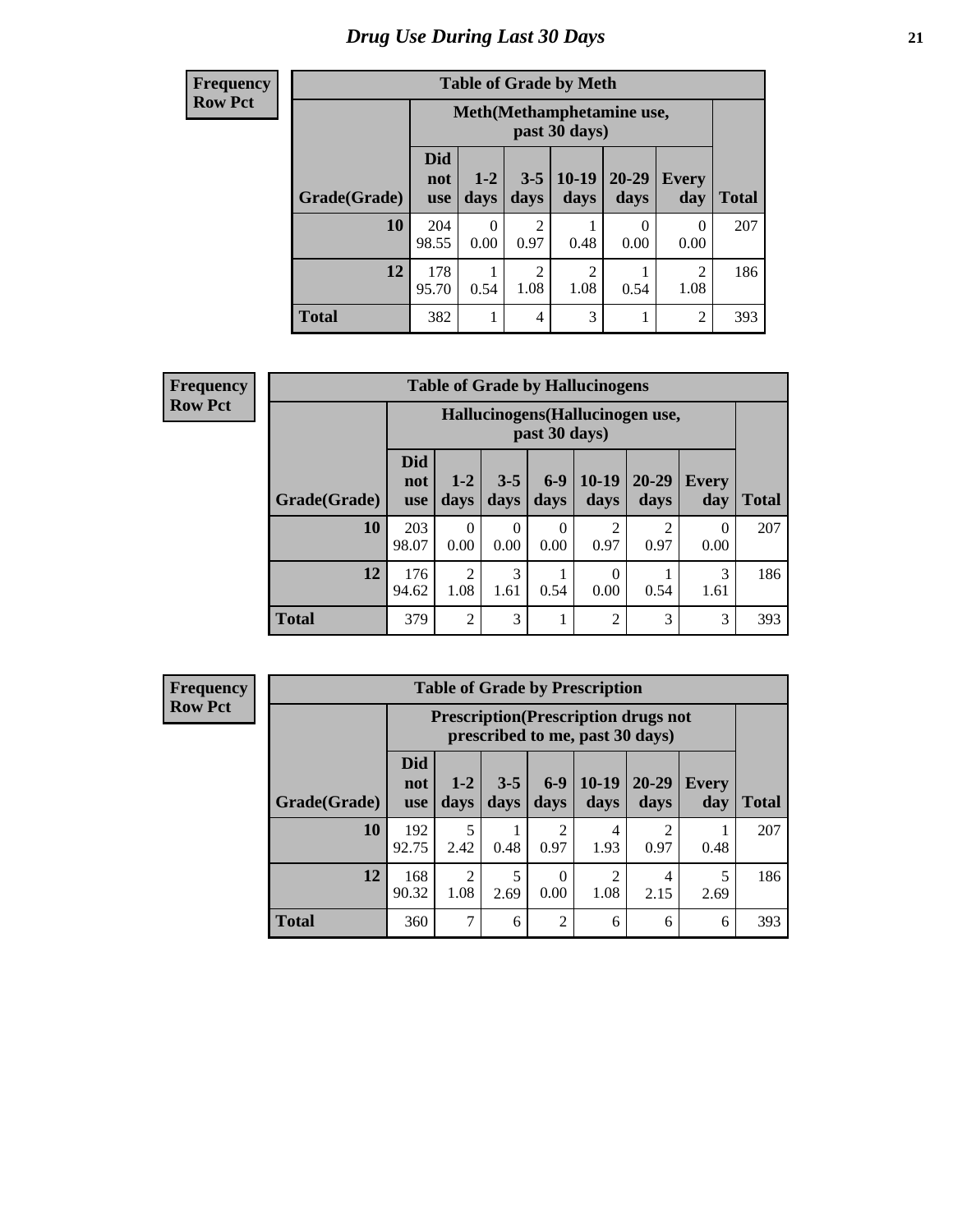| Frequency      |                                                   | <b>Table of Alcoholease by Grade</b> |              |     |  |  |  |  |  |  |  |
|----------------|---------------------------------------------------|--------------------------------------|--------------|-----|--|--|--|--|--|--|--|
| <b>Col Pct</b> | <b>Alcoholease</b> (It is<br>easy to get alcohol) | Grade(Grade)<br>10                   | <b>Total</b> |     |  |  |  |  |  |  |  |
|                | <b>Strongly Agree</b>                             | 99<br>47.83                          | 114<br>61.29 | 213 |  |  |  |  |  |  |  |
|                | <b>Somewhat Agree</b>                             | 64<br>30.92                          | 42<br>22.58  | 106 |  |  |  |  |  |  |  |
|                | <b>Somewhat Disagree</b>                          | 19<br>9.18                           | 10<br>5.38   | 29  |  |  |  |  |  |  |  |
|                | <b>Strongly Disagree</b>                          | 25<br>12.08                          | 20<br>10.75  | 45  |  |  |  |  |  |  |  |
|                | <b>Total</b>                                      | 207                                  | 186          | 393 |  |  |  |  |  |  |  |

| Frequency      | <b>Table of Cigarettesease by Grade</b>                  |                    |              |              |  |  |  |  |
|----------------|----------------------------------------------------------|--------------------|--------------|--------------|--|--|--|--|
| <b>Col Pct</b> | Cigarettesease (It is<br>easy to get smoking<br>tobacco) | Grade(Grade)<br>10 | 12           | <b>Total</b> |  |  |  |  |
|                | <b>Strongly Agree</b>                                    | 108<br>52.17       | 129<br>69.35 | 237          |  |  |  |  |
|                | <b>Somewhat Agree</b>                                    | 42<br>20.29        | 27<br>14.52  | 69           |  |  |  |  |
|                | <b>Somewhat Disagree</b>                                 | 22<br>10.63        | 9<br>4.84    | 31           |  |  |  |  |
|                | <b>Strongly Disagree</b>                                 | 35<br>16.91        | 21<br>11.29  | 56           |  |  |  |  |
|                | <b>Total</b>                                             | 207                | 186          | 393          |  |  |  |  |

| Frequency      | <b>Table of Smokelessease by Grade</b>             |              |              |              |  |  |  |  |  |
|----------------|----------------------------------------------------|--------------|--------------|--------------|--|--|--|--|--|
| <b>Col Pct</b> | <b>Smokelessease</b> (It is<br>easy to get chewing | Grade(Grade) |              |              |  |  |  |  |  |
|                | tobacco)                                           | 10           | 12           | <b>Total</b> |  |  |  |  |  |
|                | <b>Strongly Agree</b>                              | 94<br>45.41  | 122<br>65.59 | 216          |  |  |  |  |  |
|                | <b>Somewhat Agree</b>                              | 49<br>23.67  | 26<br>13.98  | 75           |  |  |  |  |  |
|                | <b>Somewhat Disagree</b>                           | 15<br>7.25   | 12<br>6.45   | 27           |  |  |  |  |  |
|                | <b>Strongly Disagree</b>                           | 49<br>23.67  | 26<br>13.98  | 75           |  |  |  |  |  |
|                | <b>Total</b>                                       | 207          | 186          | 393          |  |  |  |  |  |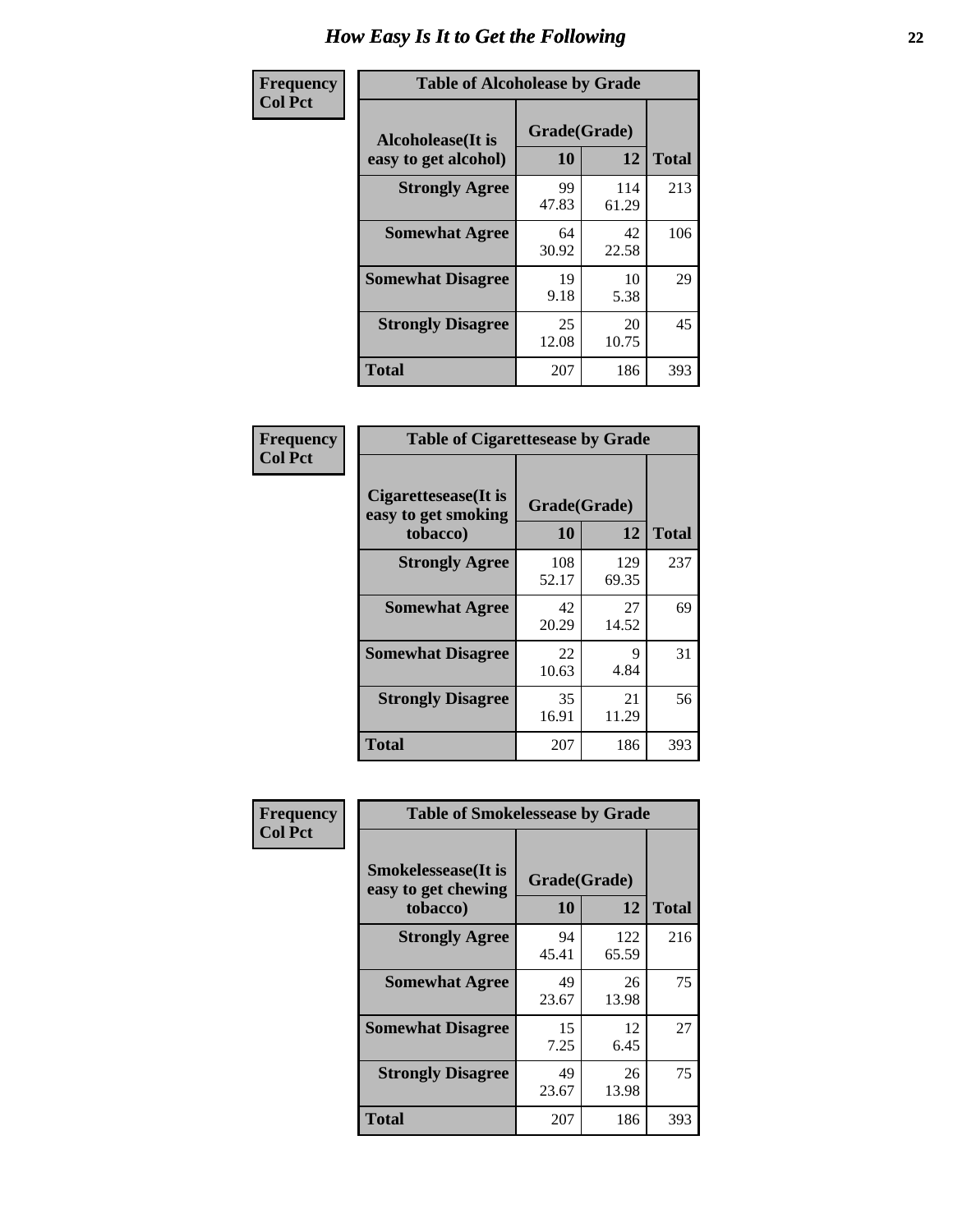| Frequency      | <b>Table of Marijuanaease by Grade</b>           |                    |              |     |  |  |  |  |  |  |  |  |
|----------------|--------------------------------------------------|--------------------|--------------|-----|--|--|--|--|--|--|--|--|
| <b>Col Pct</b> | Marijuanaease(It is<br>easy to get<br>marijuana) | Grade(Grade)<br>10 | <b>Total</b> |     |  |  |  |  |  |  |  |  |
|                | <b>Strongly Agree</b>                            | 90<br>43.48        | 105<br>56.45 | 195 |  |  |  |  |  |  |  |  |
|                | <b>Somewhat Agree</b>                            | 45<br>21.74        | 44<br>23.66  | 89  |  |  |  |  |  |  |  |  |
|                | <b>Somewhat Disagree</b>                         | 24<br>11.59        | 15<br>8.06   | 39  |  |  |  |  |  |  |  |  |
|                | <b>Strongly Disagree</b>                         | 48<br>23.19        | 22<br>11.83  | 70  |  |  |  |  |  |  |  |  |
|                | Total                                            | 207                | 186          | 393 |  |  |  |  |  |  |  |  |

| <b>Table of Cocaineease by Grade</b> |             |              |              |  |  |  |  |  |  |  |  |
|--------------------------------------|-------------|--------------|--------------|--|--|--|--|--|--|--|--|
| <b>Cocaineease</b> (It is            | 10          | Grade(Grade) |              |  |  |  |  |  |  |  |  |
| easy to get cocaine)                 |             | 12           | <b>Total</b> |  |  |  |  |  |  |  |  |
| <b>Strongly Agree</b>                | 35<br>16.91 | 44<br>23.66  | 79           |  |  |  |  |  |  |  |  |
| <b>Somewhat Agree</b>                | 51<br>24.64 | 41<br>22.04  | 92           |  |  |  |  |  |  |  |  |
| <b>Somewhat Disagree</b>             | 47<br>22.71 | 45<br>24.19  | 92           |  |  |  |  |  |  |  |  |
| <b>Strongly Disagree</b>             | 74<br>35.75 | 56<br>30.11  | 130          |  |  |  |  |  |  |  |  |
| <b>Total</b>                         | 207         | 186          | 393          |  |  |  |  |  |  |  |  |

| Frequency      | <b>Table of Inhalantsease by Grade</b>     |              |             |              |
|----------------|--------------------------------------------|--------------|-------------|--------------|
| <b>Col Pct</b> | <b>Inhalantsease</b> (It is<br>easy to get | Grade(Grade) |             |              |
|                | inhalants)                                 | 10           | 12          | <b>Total</b> |
|                | <b>Strongly Agree</b>                      | 87<br>42.03  | 83<br>44.62 | 170          |
|                | <b>Somewhat Agree</b>                      | 36<br>17.39  | 37<br>19.89 | 73           |
|                | <b>Somewhat Disagree</b>                   | 22<br>10.63  | 27<br>14.52 | 49           |
|                | <b>Strongly Disagree</b>                   | 62<br>29.95  | 39<br>20.97 | 101          |
|                | <b>Total</b>                               | 207          | 186         | 393          |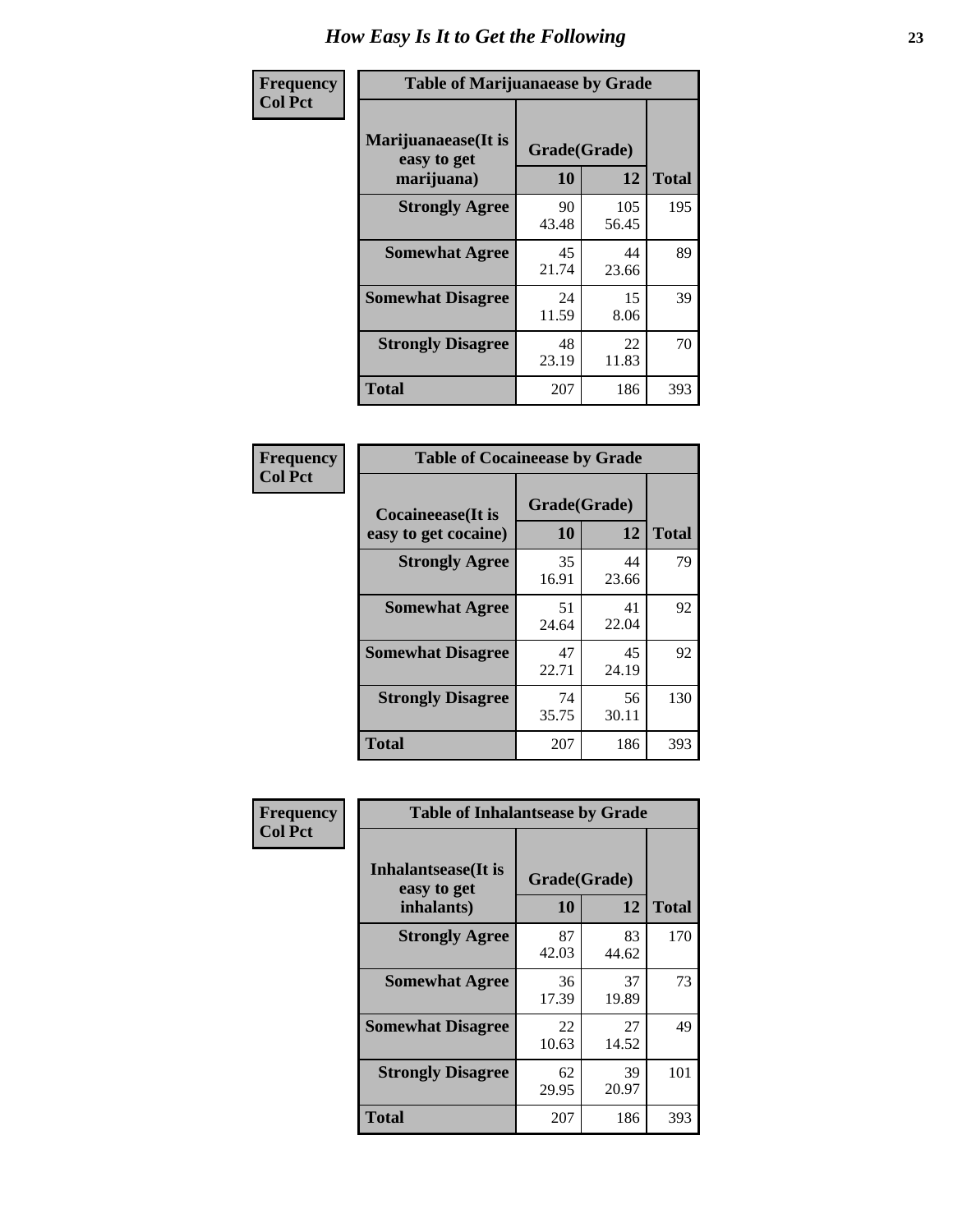| Frequency      | <b>Table of Steroidsease by Grade</b>               |                    |              |     |  |  |  |  |  |  |  |  |
|----------------|-----------------------------------------------------|--------------------|--------------|-----|--|--|--|--|--|--|--|--|
| <b>Col Pct</b> | <b>Steroidsease</b> (It is<br>easy to get steroids) | Grade(Grade)<br>10 | <b>Total</b> |     |  |  |  |  |  |  |  |  |
|                | <b>Strongly Agree</b>                               | 38<br>18.36        | 47<br>25.27  | 85  |  |  |  |  |  |  |  |  |
|                | <b>Somewhat Agree</b>                               | 44<br>21.26        | 46<br>24.73  | 90  |  |  |  |  |  |  |  |  |
|                | <b>Somewhat Disagree</b>                            | 52<br>25.12        | 41<br>22.04  | 93  |  |  |  |  |  |  |  |  |
|                | <b>Strongly Disagree</b>                            | 73<br>35.27        | 52<br>27.96  | 125 |  |  |  |  |  |  |  |  |
|                | <b>Total</b>                                        | 207                | 186          | 393 |  |  |  |  |  |  |  |  |

| Frequency      | <b>Table of Ecstasyease by Grade</b>              |                    |             |              |  |  |  |  |  |  |  |
|----------------|---------------------------------------------------|--------------------|-------------|--------------|--|--|--|--|--|--|--|
| <b>Col Pct</b> | <b>Ecstasyease</b> (It is<br>easy to get ecstasy) | Grade(Grade)<br>10 | 12          | <b>Total</b> |  |  |  |  |  |  |  |
|                | <b>Strongly Agree</b>                             | 41<br>19.81        | 52<br>27.96 | 93           |  |  |  |  |  |  |  |
|                | <b>Somewhat Agree</b>                             | 46<br>22.22        | 38<br>20.43 | 84           |  |  |  |  |  |  |  |
|                | <b>Somewhat Disagree</b>                          | 40<br>19.32        | 42<br>22.58 | 82           |  |  |  |  |  |  |  |
|                | <b>Strongly Disagree</b>                          | 80<br>38.65        | 54<br>29.03 | 134          |  |  |  |  |  |  |  |
|                | Total                                             | 207                | 186         | 393          |  |  |  |  |  |  |  |

| Frequency      | <b>Table of Methease by Grade</b>                          |                    |             |              |
|----------------|------------------------------------------------------------|--------------------|-------------|--------------|
| <b>Col Pct</b> | <b>Methease</b> (It is easy<br>to get<br>methamphetamines) | Grade(Grade)<br>10 | 12          | <b>Total</b> |
|                | <b>Strongly Agree</b>                                      | 41<br>19.81        | 46<br>24.73 | 87           |
|                | <b>Somewhat Agree</b>                                      | 34<br>16.43        | 43<br>23.12 | 77           |
|                | <b>Somewhat Disagree</b>                                   | 44<br>21.26        | 31<br>16.67 | 75           |
|                | <b>Strongly Disagree</b>                                   | 88<br>42.51        | 66<br>35.48 | 154          |
|                | <b>Total</b>                                               | 207                | 186         | 393          |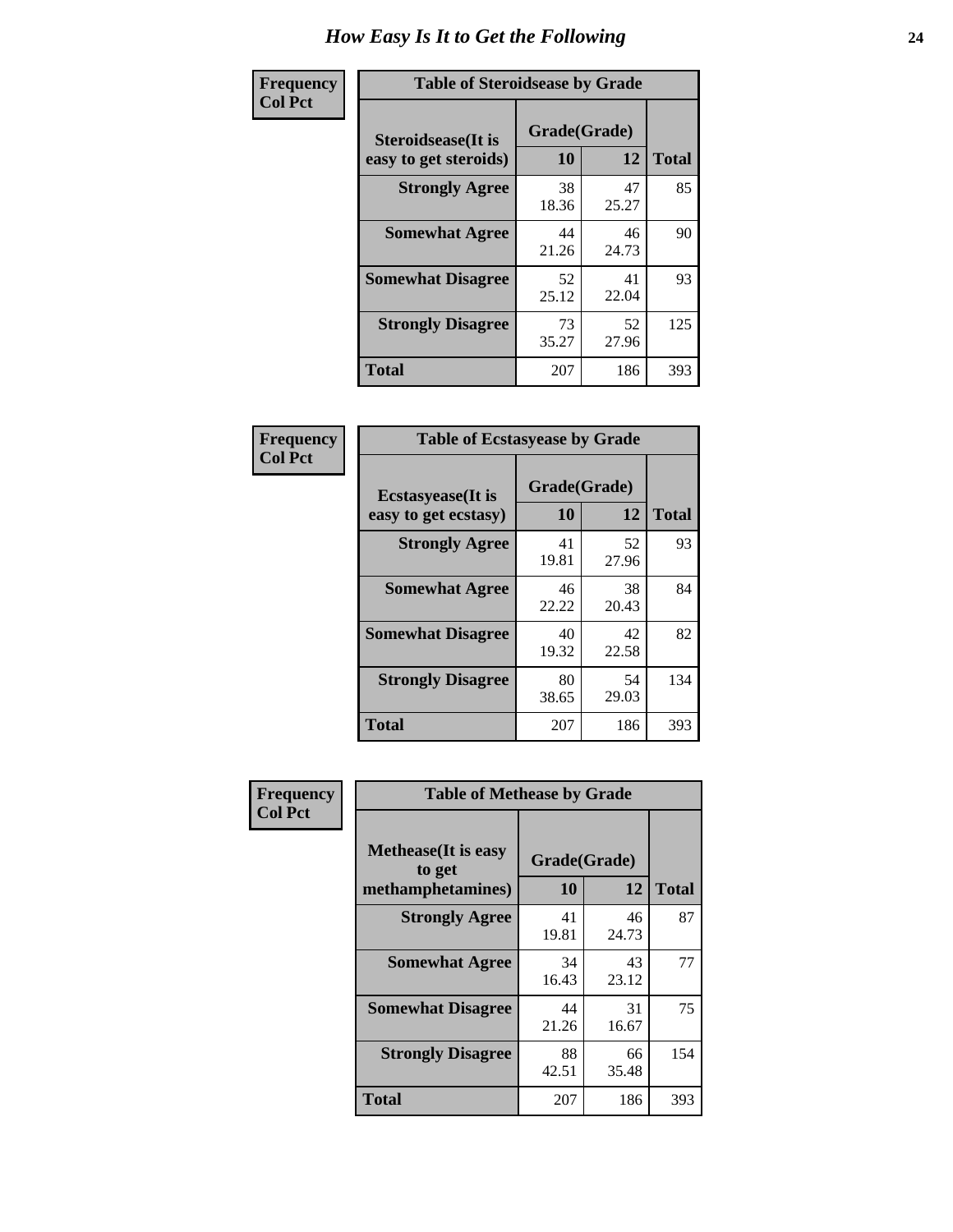| <b>Frequency</b> |                                                           | <b>Table of Hallucinogensease by Grade</b> |             |              |  |  |  |  |  |  |  |  |  |  |
|------------------|-----------------------------------------------------------|--------------------------------------------|-------------|--------------|--|--|--|--|--|--|--|--|--|--|
| <b>Col Pct</b>   | Hallucinogensease(It)<br>is easy to get<br>hallucinogens) | Grade(Grade)<br>10                         | 12          | <b>Total</b> |  |  |  |  |  |  |  |  |  |  |
|                  | <b>Strongly Agree</b>                                     | 30<br>14.49                                | 43<br>23.12 | 73           |  |  |  |  |  |  |  |  |  |  |
|                  | <b>Somewhat Agree</b>                                     | 44<br>21.26                                | 39<br>20.97 | 83           |  |  |  |  |  |  |  |  |  |  |
|                  | <b>Somewhat Disagree</b>                                  | 43<br>20.77                                | 41<br>22.04 | 84           |  |  |  |  |  |  |  |  |  |  |
|                  | <b>Strongly Disagree</b>                                  | 90<br>43.48                                | 63<br>33.87 | 153          |  |  |  |  |  |  |  |  |  |  |
|                  | <b>Total</b>                                              | 207                                        | 186         | 393          |  |  |  |  |  |  |  |  |  |  |

| <b>Table of Prescriptionease by Grade</b>                                                |              |             |              |  |  |  |  |  |  |  |  |  |
|------------------------------------------------------------------------------------------|--------------|-------------|--------------|--|--|--|--|--|--|--|--|--|
| <b>Prescriptionease</b> (It<br>is easy to get<br>prescription drugs<br>not prescribed to | Grade(Grade) |             |              |  |  |  |  |  |  |  |  |  |
| me)                                                                                      | 10           | 12          | <b>Total</b> |  |  |  |  |  |  |  |  |  |
| <b>Strongly Agree</b>                                                                    | 99<br>47.83  | 84<br>45.16 | 183          |  |  |  |  |  |  |  |  |  |
| <b>Somewhat Agree</b>                                                                    | 48<br>23.19  | 49<br>26.34 | 97           |  |  |  |  |  |  |  |  |  |
| <b>Somewhat Disagree</b>                                                                 | 23<br>11.11  | 16<br>8.60  | 39           |  |  |  |  |  |  |  |  |  |
| <b>Strongly Disagree</b>                                                                 | 37<br>17.87  | 37<br>19.89 | 74           |  |  |  |  |  |  |  |  |  |
| Total                                                                                    | 207          | 186         | 393          |  |  |  |  |  |  |  |  |  |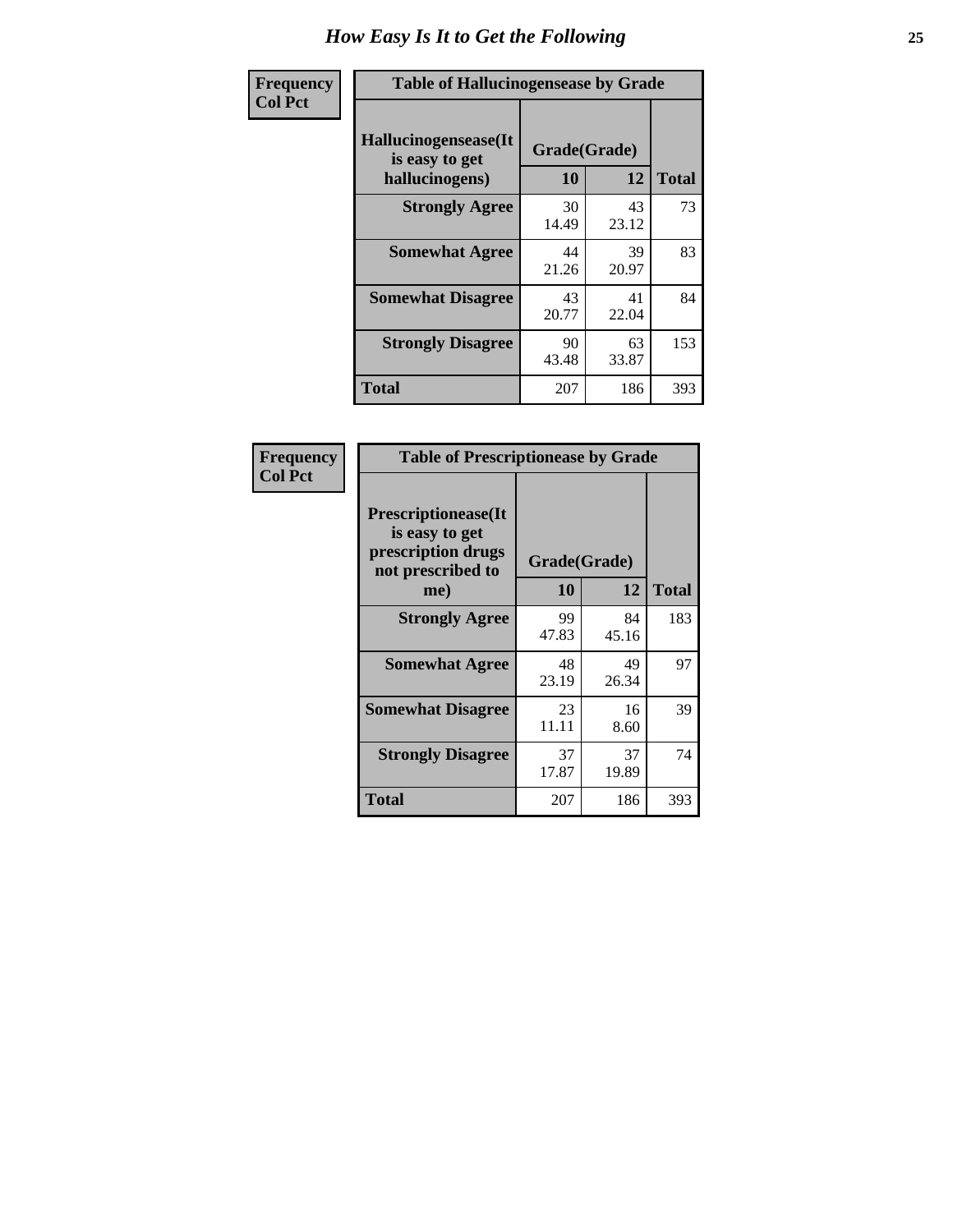*Age at Onset of Use* **26** *Results for "Age at Onset of Use" questions exclude students who said they did not use that substance*

| <b>Frequency</b> | <b>Table of Grade by Alcoholinit</b> |                        |                  |      |           |                        |                                |                                                  |             |             |                  |                       |              |
|------------------|--------------------------------------|------------------------|------------------|------|-----------|------------------------|--------------------------------|--------------------------------------------------|-------------|-------------|------------------|-----------------------|--------------|
| <b>Row Pct</b>   |                                      |                        |                  |      |           |                        |                                | Alcoholinit (I started using alcohol when I was) |             |             |                  |                       |              |
|                  | Grade(Grade)                         | <b>8 or</b><br>younger | 9                | 10   | 11        | 12                     | 13                             | 14                                               | 15          | 16          | 17               | <b>18 or</b><br>older | <b>Total</b> |
|                  | 10                                   | 9<br>8.26              | 0.92             | 4.59 | 4.59      | 14<br>12.84            | 16<br>14.68                    | 23<br>21.10                                      | 29<br>26.61 | 6.42        | $\theta$<br>0.00 | $\theta$<br>0.00      | 109          |
|                  | 12                                   | 13<br>12.38            | $\Omega$<br>0.00 | 0.95 | 4<br>3.81 | $\overline{4}$<br>3.81 | 14<br>13.33                    | 18<br>17.14                                      | 16<br>15.24 | 16<br>15.24 | 18<br>17.14      | 0.95                  | 105          |
|                  | <b>Total</b>                         | 22                     |                  | 6    | 9         | 18                     | 30                             | 41                                               | 45          | 23          | 18               |                       | 214          |
|                  |                                      |                        |                  |      |           |                        | <b>Frequency Missing = 179</b> |                                                  |             |             |                  |                       |              |

| Frequency      | <b>Table of Grade by Cigarettesinit</b> |                        |                                                      |                |           |           |                           |              |                          |             |                  |                       |              |
|----------------|-----------------------------------------|------------------------|------------------------------------------------------|----------------|-----------|-----------|---------------------------|--------------|--------------------------|-------------|------------------|-----------------------|--------------|
| <b>Row Pct</b> |                                         |                        | Cigarettesinit(I started smoking tobacco when I was) |                |           |           |                           |              |                          |             |                  |                       |              |
|                | Grade(Grade)   younger                  | <b>8 or</b>            | 9                                                    | 10             | 11        | 12        | 13                        | 14           | 15                       | 16          | 17               | <b>18 or</b><br>older | <b>Total</b> |
|                | 10                                      | $\overline{2}$<br>3.17 | ∍<br>3.17                                            | 1.59           | 6<br>9.52 | 7.94      | 9<br>14.29                | 13<br> 20.63 | 20<br>31.75              | 6.35        | $\theta$<br>0.00 | 1.59                  | 63           |
|                | 12                                      | 5<br>6.94              | 3<br>4.17                                            | 1.39           | 4<br>5.56 | 6<br>8.33 | $\mathcal{I}$<br>9.72     | 6<br>8.33    | 16 <sup>1</sup><br>22.22 | 10<br>13.89 | 10<br>13.89      | 5.56                  | 72           |
|                | <b>Total</b>                            | $\mathcal{I}$          | 5                                                    | $\overline{2}$ | 10        | 11        | 16                        | 19           | 36                       | 14          | 10               |                       | 135          |
|                |                                         |                        |                                                      |                |           |           | Frequency Missing $= 258$ |              |                          |             |                  |                       |              |

**Frequency Row Pct**

|              | <b>Table of Grade by Smokelessinit</b> |                  |                  |           |                                                     |            |            |            |            |                  |                       |              |  |  |
|--------------|----------------------------------------|------------------|------------------|-----------|-----------------------------------------------------|------------|------------|------------|------------|------------------|-----------------------|--------------|--|--|
|              |                                        |                  |                  |           | Smokelessinit(I started chewing tobacco when I was) |            |            |            |            |                  |                       |              |  |  |
| Grade(Grade) | 8 or<br>younger                        | $\boldsymbol{9}$ | 10               | 11        | 12                                                  | 13         | 14         | 15         | 16         | 17               | <b>18 or</b><br>older | <b>Total</b> |  |  |
| 10           | $\theta$<br>0.00                       | 0<br>0.00        | 4.17             | 2<br>8.33 | 4<br>16.67                                          | 5<br>20.83 | 4<br>16.67 | 6<br>25.00 | 8.33       | $\theta$<br>0.00 | $\Omega$<br>0.00      | 24           |  |  |
| 12           | 4<br>10.81                             | 2.70             | $\Omega$<br>0.00 | 2.70      | 2<br>5.41                                           | 4<br>10.81 | 18.92      | 6<br>16.22 | 4<br>10.81 | 6<br>16.22       | 5.41                  | 37           |  |  |
| <b>Total</b> | 4                                      |                  |                  | 3         | 6                                                   | 9          | 11         | 12         | 6          | 6                | $\overline{c}$        | 61           |  |  |
|              |                                        |                  |                  |           | Frequency Missing $= 332$                           |            |            |            |            |                  |                       |              |  |  |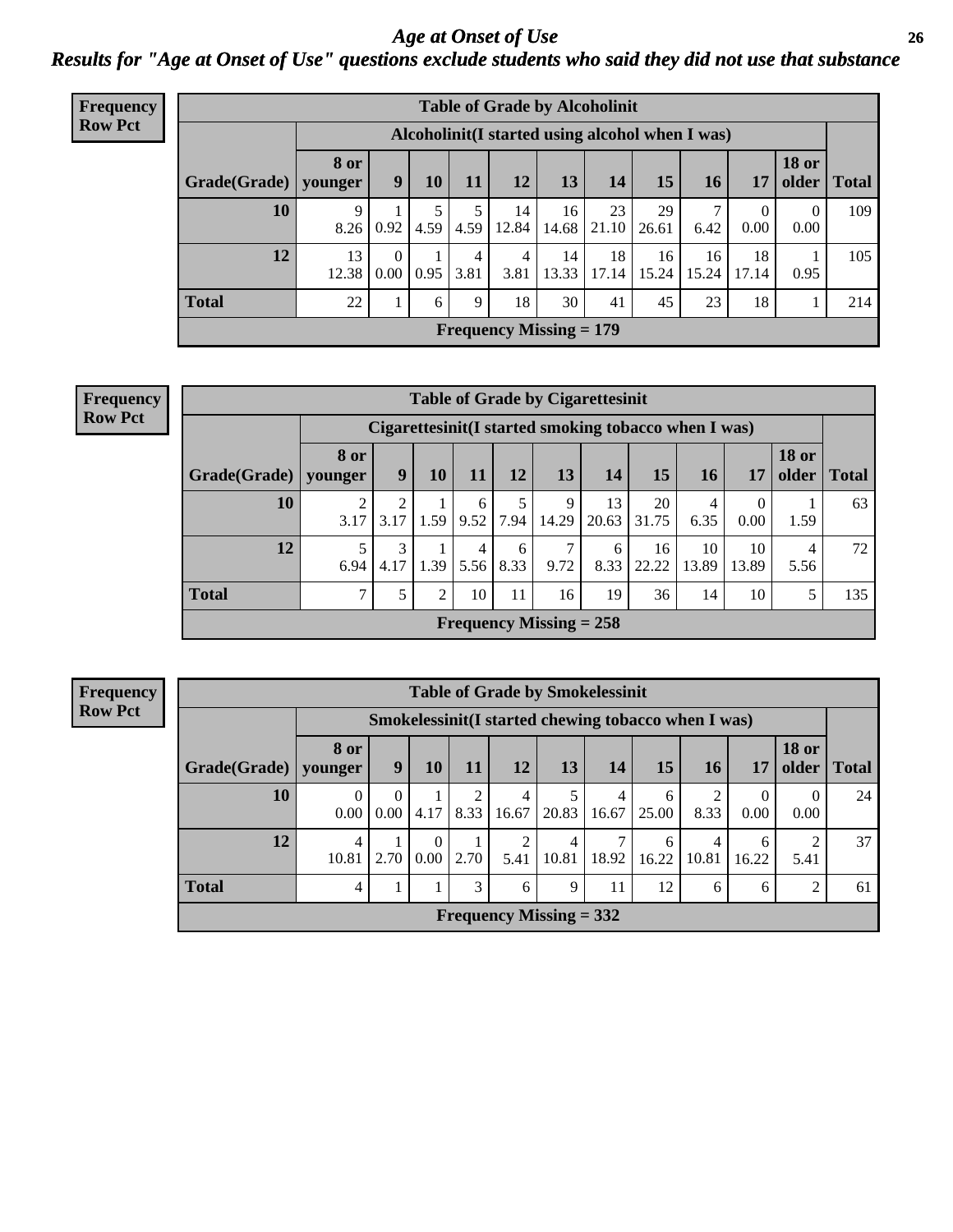### *Age at Onset of Use* **27**

*Results for "Age at Onset of Use" questions exclude students who said they did not use that substance*

| <b>Frequency</b> | <b>Table of Grade by Marijuanainit</b> |                 |                        |      |      |           |                                                      |             |             |             |                  |                       |              |
|------------------|----------------------------------------|-----------------|------------------------|------|------|-----------|------------------------------------------------------|-------------|-------------|-------------|------------------|-----------------------|--------------|
| <b>Row Pct</b>   |                                        |                 |                        |      |      |           | Marijuanainit (I started using marijuana when I was) |             |             |             |                  |                       |              |
|                  | Grade(Grade)                           | 8 or<br>younger | 9                      | 10   | 11   | 12        | 13                                                   | 14          | 15          | 16          | 17               | <b>18 or</b><br>older | <b>Total</b> |
|                  | 10                                     | 3<br>6.82       | 2.27                   | 2.27 | 4.55 | 11.36     | 11.36                                                | 13<br>29.55 | 11<br>25.00 | 3<br>6.82   | $\theta$<br>0.00 | $\Omega$<br>0.00      | 44           |
|                  | 12                                     | 5<br>8.06       | $\overline{2}$<br>3.23 | 1.61 | 1.61 | 3<br>4.84 | 11<br>17.74                                          | 3<br>4.84   | 16<br>25.81 | 14<br>22.58 | 5<br>8.06        | 1.61                  | 62           |
|                  | <b>Total</b>                           | 8               | 3                      | C.   | 3    | 8         | 16                                                   | 16          | 27          | 17          | 5                |                       | 106          |
|                  |                                        |                 |                        |      |      |           | Frequency Missing $= 287$                            |             |             |             |                  |                       |              |

| Frequency      |                        | <b>Table of Grade by Cocaineinit</b>     |                  |                           |            |                |                |              |
|----------------|------------------------|------------------------------------------|------------------|---------------------------|------------|----------------|----------------|--------------|
| <b>Row Pct</b> |                        | Cocaineinit(I started using cocaine when |                  | I was)                    |            |                |                |              |
|                | Grade(Grade)   younger | 8 or                                     | 9                | <b>10</b>                 | 14         | 15             | 16             | <b>Total</b> |
|                | 10                     | 0.00                                     | 11.11            | 11.11                     | 5<br>55.56 | 11.11          | 11.11          | 9            |
|                | 12                     | 3<br>42.86                               | $\Omega$<br>0.00 | $\theta$<br>0.00          | 0.00       | 3<br>42.86     | 14.29          |              |
|                | <b>Total</b>           | 3                                        |                  | 1                         | 5          | $\overline{4}$ | $\overline{2}$ | 16           |
|                |                        |                                          |                  | Frequency Missing $= 377$ |            |                |                |              |

| <b>Frequency</b> |              | <b>Table of Grade by Inhalantsinit</b> |                                                         |                         |                  |            |                         |              |  |  |  |
|------------------|--------------|----------------------------------------|---------------------------------------------------------|-------------------------|------------------|------------|-------------------------|--------------|--|--|--|
| <b>Row Pct</b>   |              |                                        | Inhalantsinit (I started using inhalants<br>when I was) |                         |                  |            |                         |              |  |  |  |
|                  | Grade(Grade) | 8 or<br>vounger                        | <b>11</b>                                               | 13                      | 14               | 15         | <b>16</b>               | <b>Total</b> |  |  |  |
|                  | 10           | 0<br>0.00                              | $\overline{c}$<br>18.18                                 | $\overline{c}$<br>18.18 | 9.09             | 4<br>36.36 | $\overline{2}$<br>18.18 | 11           |  |  |  |
|                  | 12           | 3<br>33.33                             | $\Omega$<br>0.00                                        | 11.11                   | $\Omega$<br>0.00 | 22.22      | 3<br>33.33              | 9            |  |  |  |
|                  | <b>Total</b> | 3                                      | $\overline{2}$                                          | 3                       |                  | 6          | 5                       | 20           |  |  |  |
|                  |              |                                        | <b>Frequency Missing = 373</b>                          |                         |                  |            |                         |              |  |  |  |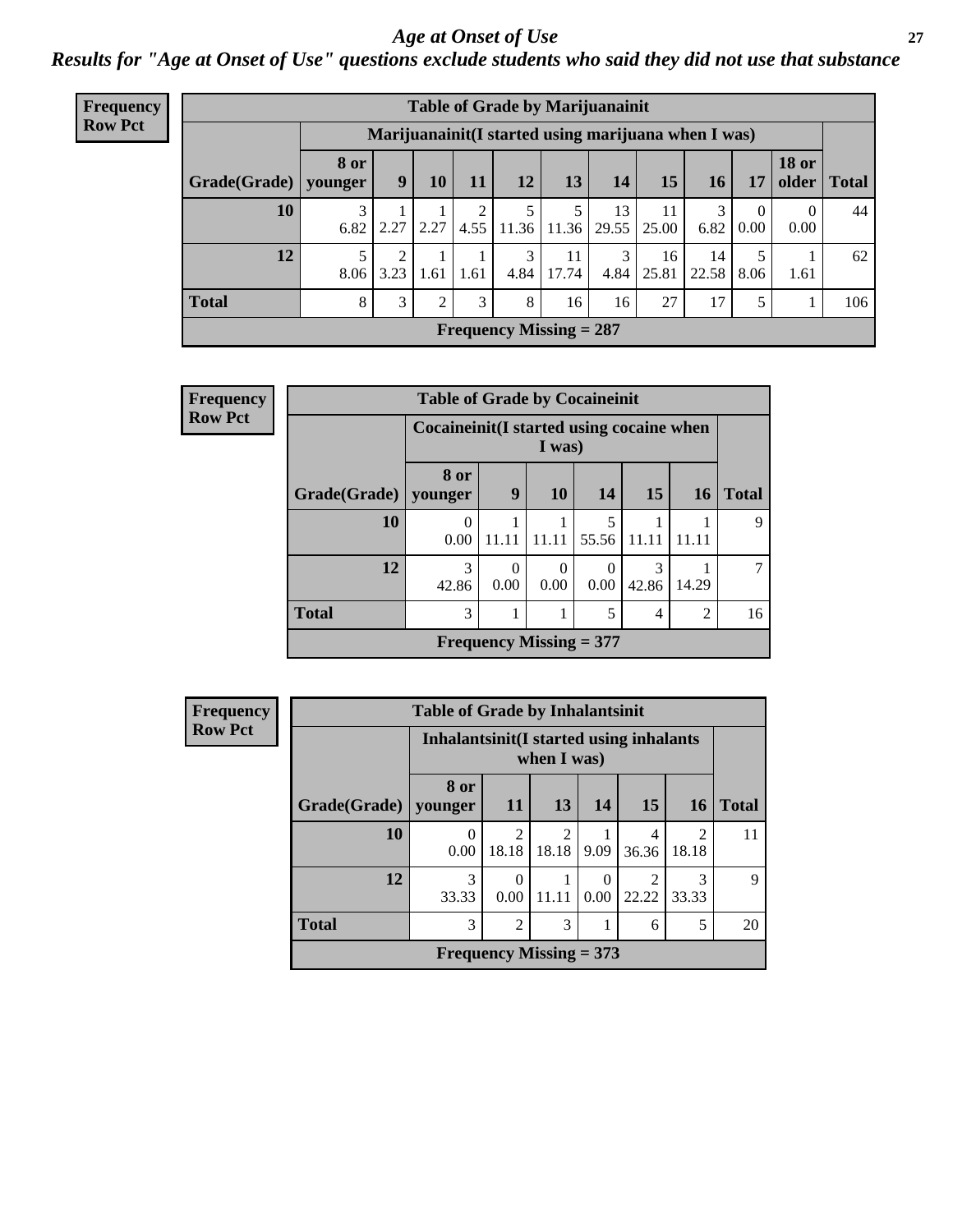#### *Age at Onset of Use* **28**

### *Results for "Age at Onset of Use" questions exclude students who said they did not use that substance*

| <b>Frequency</b> |                        | <b>Table of Grade by Steroidsinit</b>      |           |                  |                           |                         |                       |              |
|------------------|------------------------|--------------------------------------------|-----------|------------------|---------------------------|-------------------------|-----------------------|--------------|
| <b>Row Pct</b>   |                        | Steroidsinit(I started using steroids when |           | I was)           |                           |                         |                       |              |
|                  | Grade(Grade)   younger | 8 or                                       | 9         | <b>10</b>        | 16                        | 17                      | <b>18 or</b><br>older | <b>Total</b> |
|                  | 10                     | $\Omega$<br>0.00                           | 0<br>0.00 | $\Omega$<br>0.00 | 100.00                    | $\Omega$<br>0.00        | 0.00                  |              |
|                  | 12                     | 3<br>37.50                                 | 12.50     | 12.50            | $\Omega$<br>0.00          | $\overline{2}$<br>25.00 | 12.50                 | 8            |
|                  | <b>Total</b>           | 3                                          |           |                  |                           | $\overline{2}$          |                       | 9            |
|                  |                        |                                            |           |                  | Frequency Missing $=$ 384 |                         |                       |              |

| Frequency      |              |                  |                                                     |                  | <b>Table of Grade by Ecstasyinit</b> |                        |            |            |              |  |
|----------------|--------------|------------------|-----------------------------------------------------|------------------|--------------------------------------|------------------------|------------|------------|--------------|--|
| <b>Row Pct</b> |              |                  | Ecstasyinit (I started using ecstasy when I<br>was) |                  |                                      |                        |            |            |              |  |
|                | Grade(Grade) | 8 or<br>younger  | 10 <sup>1</sup>                                     | <b>11</b>        | 13                                   | 14                     | 15         | <b>16</b>  | <b>Total</b> |  |
|                | 10           | $\theta$<br>0.00 | $\Omega$<br>0.00 <sub>l</sub>                       | 9.09             | $\mathfrak{D}$<br>18.18              | 9.09                   | 4<br>36.36 | 3<br>27.27 | 11           |  |
|                | 12           | 3<br>21.43       | 7.14                                                | $\Omega$<br>0.00 | ာ<br>14.29                           | $\mathcal{D}$<br>14.29 | 7.14       | 35.71      | 14           |  |
|                | <b>Total</b> | 3                |                                                     |                  | 4                                    | 3                      | 5          | 8          | 25           |  |
|                |              |                  |                                                     |                  | Frequency Missing $=$ 368            |                        |            |            |              |  |

| Frequency      | <b>Table of Grade by Methinit</b> |                                                                 |           |                           |                         |           |                         |              |
|----------------|-----------------------------------|-----------------------------------------------------------------|-----------|---------------------------|-------------------------|-----------|-------------------------|--------------|
| <b>Row Pct</b> |                                   | <b>Methinit(I started using</b><br>methamphetamines when I was) |           |                           |                         |           |                         |              |
|                | Grade(Grade)                      | 8 or<br>younger                                                 | <b>11</b> | 13                        | <b>14</b>               | 15        | <b>16</b>               | <b>Total</b> |
|                | 10                                | 0<br>0.00                                                       | 20.00     | $\theta$<br>0.00          | $\mathfrak{D}$<br>40.00 | 20.00     | 20.00                   |              |
|                | 12                                | $\mathfrak{D}$<br>33.33                                         | 0<br>0.00 | 16.67                     | 16.67                   | 0<br>0.00 | $\mathfrak{D}$<br>33.33 | 6            |
|                | <b>Total</b>                      | 2                                                               |           |                           | 3                       |           | 3                       | 11           |
|                |                                   |                                                                 |           | Frequency Missing $=$ 382 |                         |           |                         |              |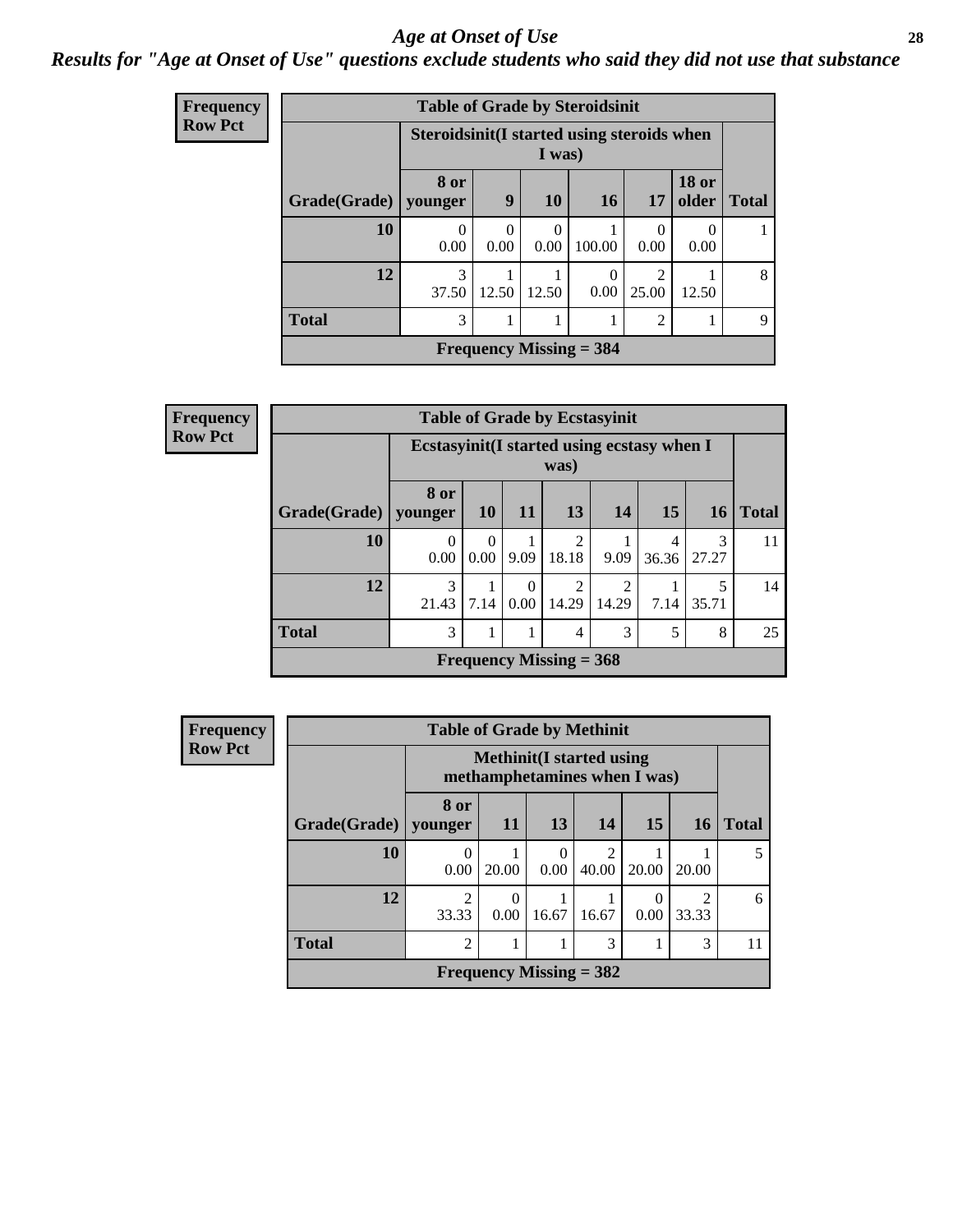### *Age at Onset of Use* **29**

### *Results for "Age at Onset of Use" questions exclude students who said they did not use that substance*

| Frequency      |              | <b>Table of Grade by Hallucinogensinit</b> |                                                                 |                                |                  |                         |                |              |  |  |
|----------------|--------------|--------------------------------------------|-----------------------------------------------------------------|--------------------------------|------------------|-------------------------|----------------|--------------|--|--|
| <b>Row Pct</b> |              |                                            | Hallucinogensinit (I started using<br>hallucinogens when I was) |                                |                  |                         |                |              |  |  |
|                | Grade(Grade) | 8 or<br>younger                            | 12                                                              | 14                             | 15               | 16                      | 17             | <b>Total</b> |  |  |
|                | 10           | $\Omega$<br>0.00                           | 11.11                                                           | $\overline{c}$<br>22.22        | 3<br>33.33       | $\mathfrak{D}$<br>22.22 | 11.11          | 9            |  |  |
|                | 12           | 3<br>37.50                                 | 12.50                                                           | $\Omega$<br>0.00               | $\theta$<br>0.00 | 3<br>37.50              | 12.50          | 8            |  |  |
|                | <b>Total</b> | 3                                          | $\overline{2}$                                                  | $\overline{2}$                 | 3                | 5                       | $\overline{2}$ | 17           |  |  |
|                |              |                                            |                                                                 | <b>Frequency Missing = 376</b> |                  |                         |                |              |  |  |

| <b>Frequency</b>          | <b>Table of Grade by Prescriptioninit</b> |                 |                                                                                         |            |                  |            |      |            |            |            |              |  |
|---------------------------|-------------------------------------------|-----------------|-----------------------------------------------------------------------------------------|------------|------------------|------------|------|------------|------------|------------|--------------|--|
| <b>Row Pct</b>            |                                           |                 | Prescriptioninit(I started using prescription drugs not<br>prescribed to me when I was) |            |                  |            |      |            |            |            |              |  |
|                           | Grade(Grade)                              | 8 or<br>younger | 9                                                                                       | 10         | 11               | 12         | 13   | 14         | 15         | 16         | <b>Total</b> |  |
|                           | 10                                        | 7.69            | 3.85                                                                                    | 3<br>11.54 | 3.85             | 4<br>15.38 | 7.69 | 3<br>11.54 | 8<br>30.77 | 2<br>7.69  | 26           |  |
|                           | 12                                        | 3<br>12.50      | $\theta$<br>0.00                                                                        | 4.17       | $\Omega$<br>0.00 | 4.17       | 4.17 | 5<br>20.83 | 29.17      | 6<br>25.00 | 24           |  |
|                           | <b>Total</b>                              | 5               |                                                                                         | 4          |                  | 5          | 3    | 8          | 15         | 8          | 50           |  |
| Frequency Missing $=$ 343 |                                           |                 |                                                                                         |            |                  |            |      |            |            |            |              |  |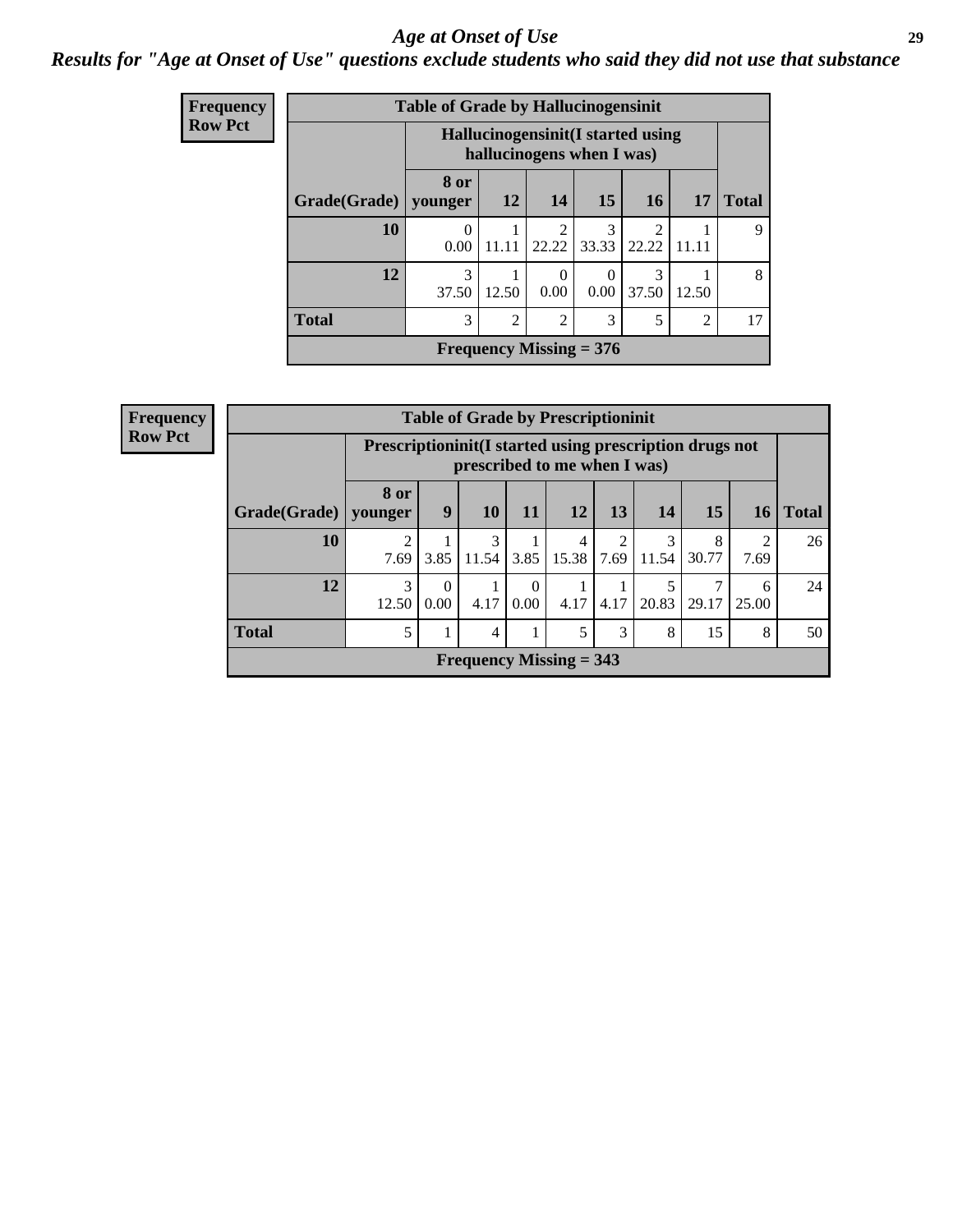| Frequency      | <b>Table of Alcoholharm by Grade</b>          |                    |             |              |  |  |  |
|----------------|-----------------------------------------------|--------------------|-------------|--------------|--|--|--|
| <b>Col Pct</b> | Alcoholharm(I<br>think alcohol is<br>harmful) | Grade(Grade)<br>10 | 12          | <b>Total</b> |  |  |  |
|                | <b>Strongly Agree</b>                         | 96<br>46.38        | 86<br>46.24 | 182          |  |  |  |
|                | <b>Somewhat Agree</b>                         | 76<br>36.71        | 50<br>26.88 | 126          |  |  |  |
|                | <b>Somewhat Disagree</b>                      | 25<br>12.08        | 26<br>13.98 | 51           |  |  |  |
|                | <b>Strongly Disagree</b>                      | 10<br>4.83         | 24<br>12.90 | 34           |  |  |  |
|                | <b>Total</b>                                  | 207                | 186         | 393          |  |  |  |

| <b>Table of Cigarettesharm by Grade</b>                  |                    |              |              |  |  |  |  |  |
|----------------------------------------------------------|--------------------|--------------|--------------|--|--|--|--|--|
| Cigarettesharm(I<br>think smoking<br>tobacco is harmful) | Grade(Grade)<br>10 | 12           | <b>Total</b> |  |  |  |  |  |
| <b>Strongly Agree</b>                                    | 159<br>76.81       | 129<br>69.35 | 288          |  |  |  |  |  |
| <b>Somewhat Agree</b>                                    | 38<br>18.36        | 35<br>18.82  | 73           |  |  |  |  |  |
| <b>Somewhat Disagree</b>                                 | 4<br>1.93          | 6<br>3.23    | 10           |  |  |  |  |  |
| <b>Strongly Disagree</b>                                 | 6<br>2.90          | 16<br>8.60   | 22           |  |  |  |  |  |
| <b>Total</b>                                             | 207                | 186          | 393          |  |  |  |  |  |

| Frequency      | <b>Table of Smokelessharm by Grade</b>                  |                    |              |              |
|----------------|---------------------------------------------------------|--------------------|--------------|--------------|
| <b>Col Pct</b> | Smokelessharm(I<br>think chewing<br>tobacco is harmful) | Grade(Grade)<br>10 | 12           | <b>Total</b> |
|                | <b>Strongly Agree</b>                                   | 157<br>75.85       | 119<br>63.98 | 276          |
|                | <b>Somewhat Agree</b>                                   | 31<br>14.98        | 41<br>22.04  | 72           |
|                | <b>Somewhat Disagree</b>                                | 12<br>5.80         | 9<br>4.84    | 21           |
|                | <b>Strongly Disagree</b>                                | 7<br>3.38          | 17<br>9.14   | 24           |
|                | <b>Total</b>                                            | 207                | 186          | 393          |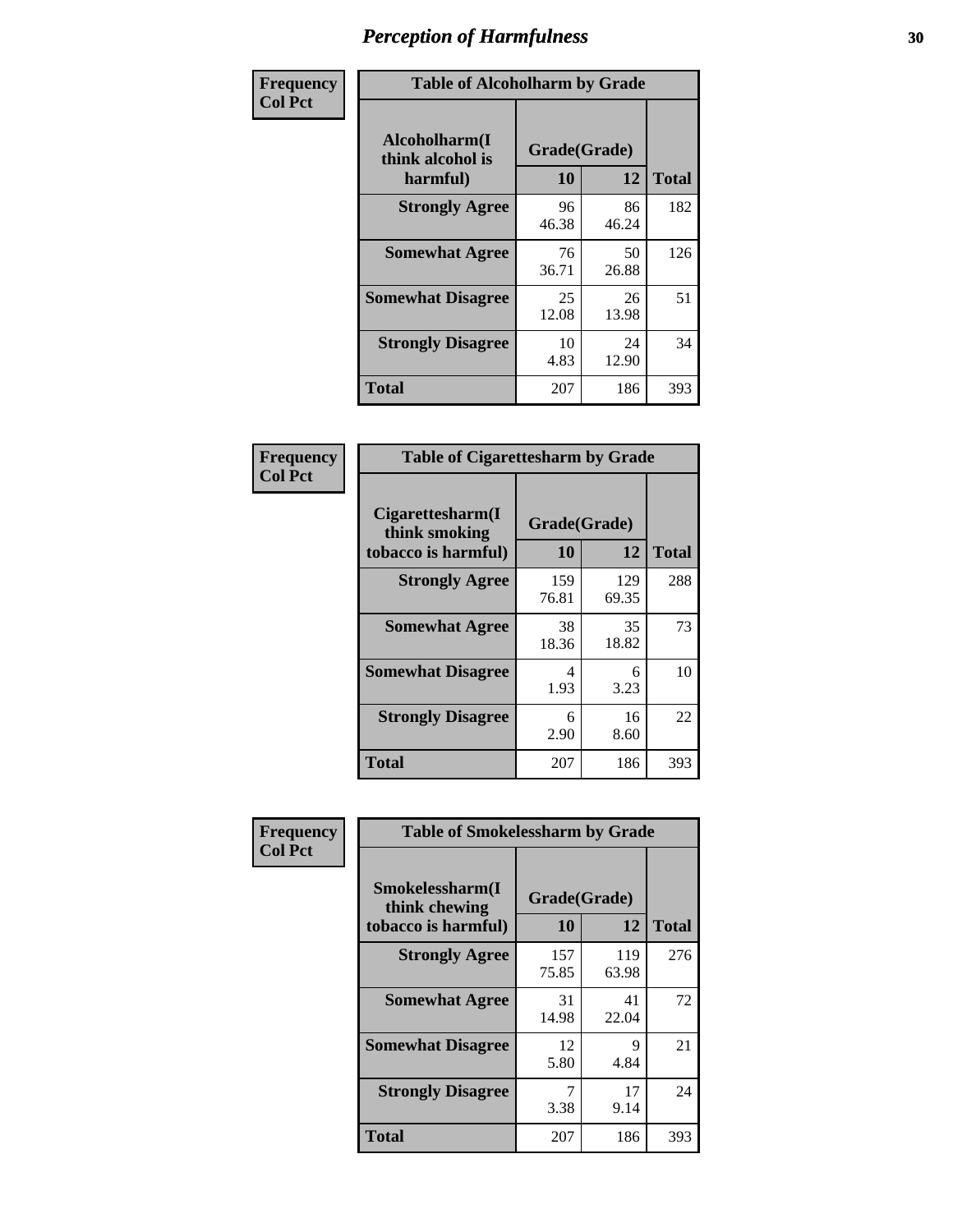| Frequency      | <b>Table of Marijuanaharm by Grade</b>            |                    |              |              |  |  |  |  |
|----------------|---------------------------------------------------|--------------------|--------------|--------------|--|--|--|--|
| <b>Col Pct</b> | Marijuanaharm(I<br>think marijuana is<br>harmful) | Grade(Grade)<br>10 | 12           | <b>Total</b> |  |  |  |  |
|                | <b>Strongly Agree</b>                             | 135<br>65.22       | 102<br>54.84 | 237          |  |  |  |  |
|                | <b>Somewhat Agree</b>                             | 28<br>13.53        | 29<br>15.59  | 57           |  |  |  |  |
|                | <b>Somewhat Disagree</b>                          | 14<br>6.76         | 23<br>12.37  | 37           |  |  |  |  |
|                | <b>Strongly Disagree</b>                          | 30<br>14.49        | 32<br>17.20  | 62           |  |  |  |  |
|                | <b>Total</b>                                      | 207                | 186          | 393          |  |  |  |  |

| <b>Table of Cocaineharm by Grade</b>          |                    |              |     |  |  |  |  |  |
|-----------------------------------------------|--------------------|--------------|-----|--|--|--|--|--|
| Cocaineharm(I<br>think cocaine is<br>harmful) | Grade(Grade)<br>10 | <b>Total</b> |     |  |  |  |  |  |
| <b>Strongly Agree</b>                         | 186<br>89.86       | 159<br>85.48 | 345 |  |  |  |  |  |
| <b>Somewhat Agree</b>                         | 8<br>3.86          | 6<br>3.23    | 14  |  |  |  |  |  |
| <b>Somewhat Disagree</b>                      | 2<br>0.97          | 6<br>3.23    | 8   |  |  |  |  |  |
| <b>Strongly Disagree</b>                      | 11<br>5.31         | 15<br>8.06   | 26  |  |  |  |  |  |
| Total                                         | 207                | 186          | 393 |  |  |  |  |  |

| Frequency      | <b>Table of Inhalantsharm by Grade</b>             |                    |              |              |
|----------------|----------------------------------------------------|--------------------|--------------|--------------|
| <b>Col Pct</b> | Inhalantsharm(I<br>think inhalants are<br>harmful) | Grade(Grade)<br>10 | 12           | <b>Total</b> |
|                | <b>Strongly Agree</b>                              | 177<br>85.51       | 155<br>83.33 | 332          |
|                | <b>Somewhat Agree</b>                              | 16<br>7.73         | 12<br>6.45   | 28           |
|                | <b>Somewhat Disagree</b>                           | 4<br>1.93          | 4<br>2.15    | 8            |
|                | <b>Strongly Disagree</b>                           | 10<br>4.83         | 15<br>8.06   | 25           |
|                | Total                                              | 207                | 186          | 393          |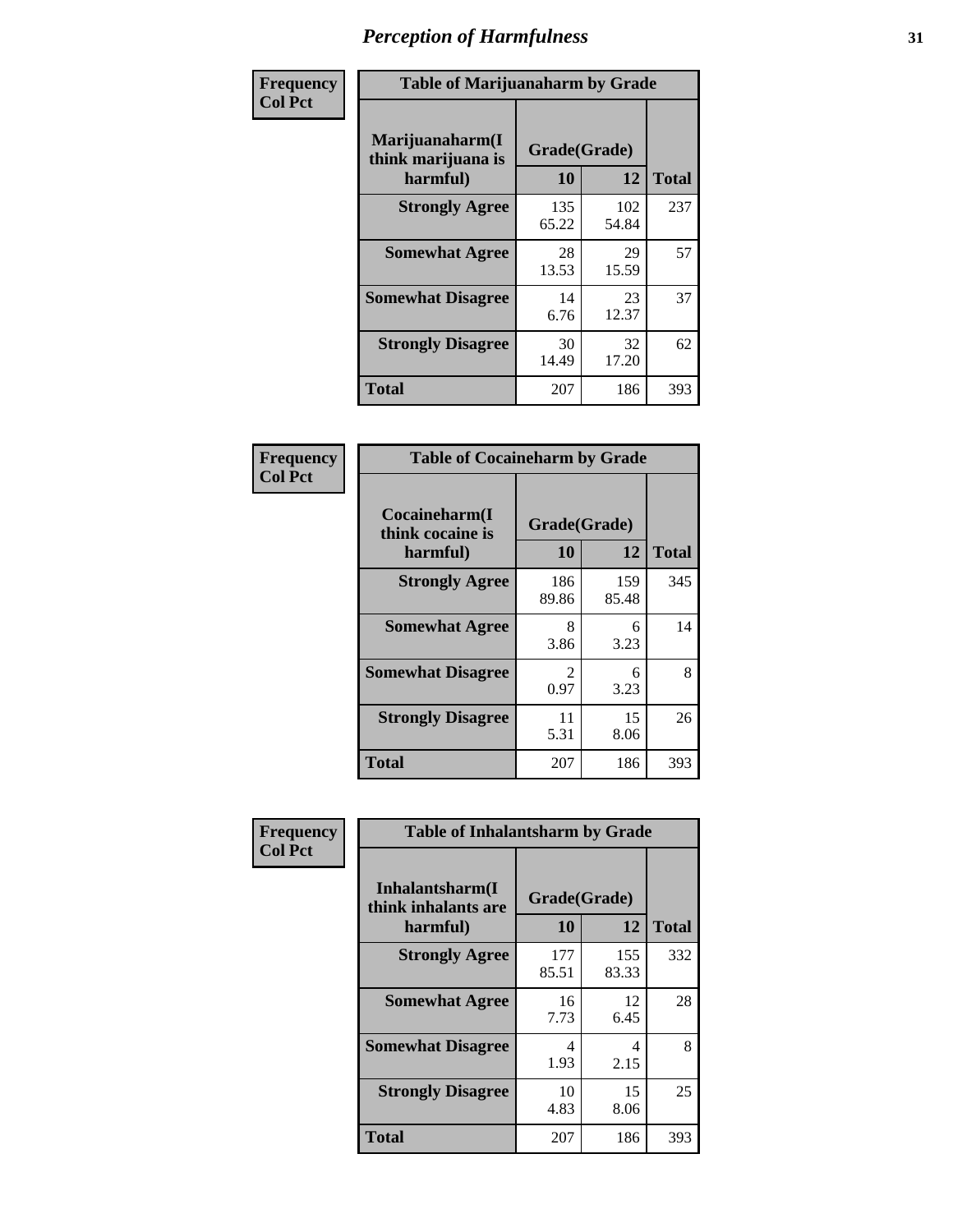| Frequency      | <b>Table of Steroidsharm by Grade</b>            |                    |              |              |
|----------------|--------------------------------------------------|--------------------|--------------|--------------|
| <b>Col Pct</b> | Steroidsharm(I<br>think steroids are<br>harmful) | Grade(Grade)<br>10 | 12           | <b>Total</b> |
|                | <b>Strongly Agree</b>                            | 166<br>80.19       | 145<br>77.96 | 311          |
|                | <b>Somewhat Agree</b>                            | 25<br>12.08        | 16<br>8.60   | 41           |
|                | <b>Somewhat Disagree</b>                         | 9<br>4.35          | 10<br>5.38   | 19           |
|                | <b>Strongly Disagree</b>                         | 3.38               | 15<br>8.06   | 22           |
|                | <b>Total</b>                                     | 207                | 186          | 393          |

| <b>Table of Ecstasyharm by Grade</b>          |                    |              |              |  |  |
|-----------------------------------------------|--------------------|--------------|--------------|--|--|
| Ecstasyharm(I<br>think ecstasy is<br>harmful) | Grade(Grade)<br>10 | 12           | <b>Total</b> |  |  |
| <b>Strongly Agree</b>                         | 178<br>85.99       | 153<br>82.26 | 331          |  |  |
| <b>Somewhat Agree</b>                         | 10<br>4.83         | 11<br>5.91   | 21           |  |  |
| <b>Somewhat Disagree</b>                      | 9<br>4.35          | 7<br>3.76    | 16           |  |  |
| <b>Strongly Disagree</b>                      | 10<br>4.83         | 15<br>8.06   | 25           |  |  |
| Total                                         | 207                | 186          | 393          |  |  |

| Frequency      | <b>Table of Methharm by Grade</b>                            |                           |                       |              |
|----------------|--------------------------------------------------------------|---------------------------|-----------------------|--------------|
| <b>Col Pct</b> | <b>Methharm</b> (I think<br>methamphetamines<br>are harmful) | Grade(Grade)<br><b>10</b> | 12                    | <b>Total</b> |
|                | <b>Strongly Agree</b>                                        | 189<br>91.30              | 163<br>87.63          | 352          |
|                | <b>Somewhat Agree</b>                                        | 5<br>2.42                 | 5<br>2.69             | 10           |
|                | <b>Somewhat Disagree</b>                                     | 0.48                      | $\mathcal{L}$<br>1.08 | 3            |
|                | <b>Strongly Disagree</b>                                     | 12<br>5.80                | 16<br>8.60            | 28           |
|                | Total                                                        | 207                       | 186                   | 393          |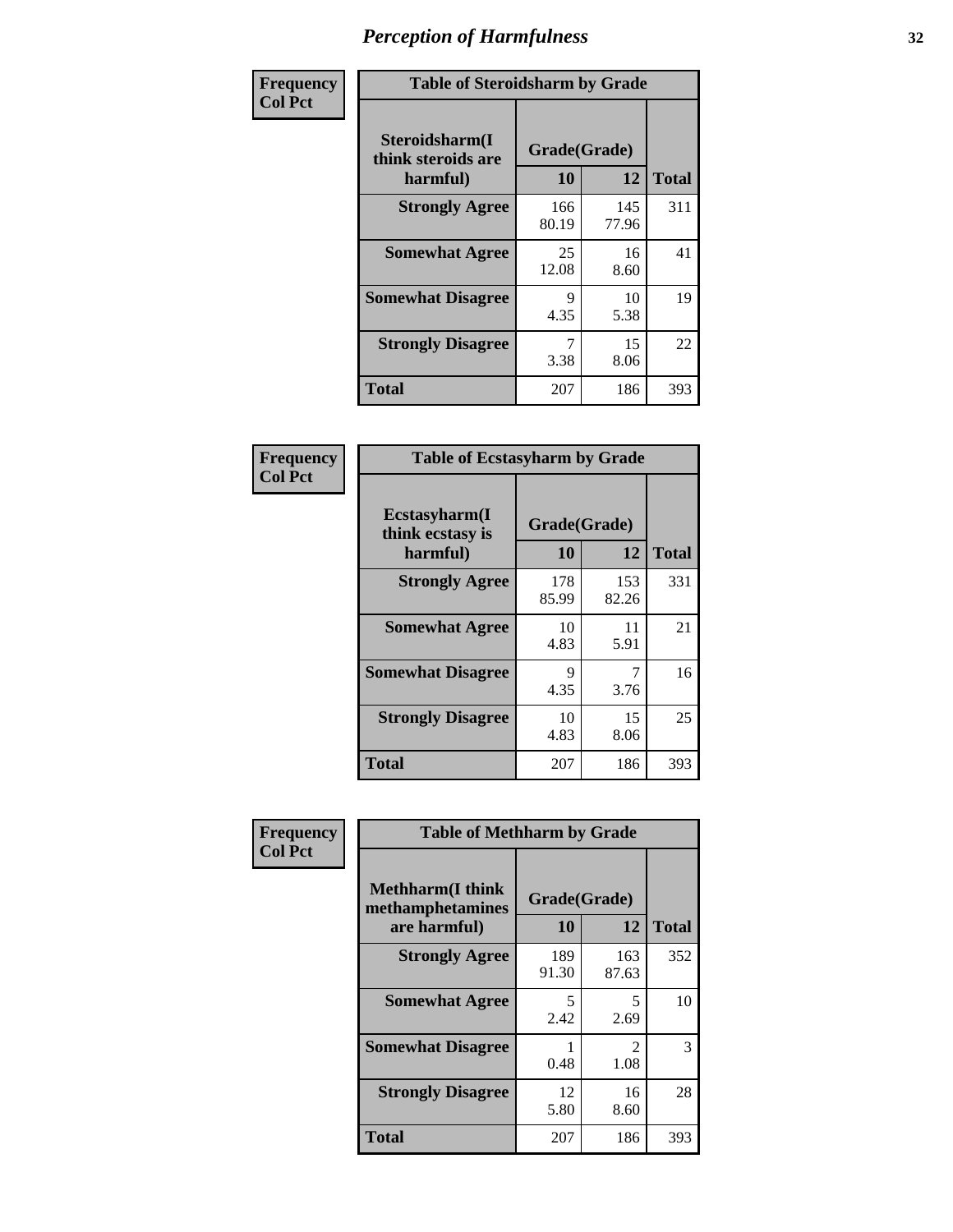| Frequency      | <b>Table of Hallucinogensharm by Grade</b>                 |                    |                       |              |
|----------------|------------------------------------------------------------|--------------------|-----------------------|--------------|
| <b>Col Pct</b> | Hallucinogensharm(I<br>think hallucinogens<br>are harmful) | Grade(Grade)<br>10 | 12                    | <b>Total</b> |
|                | <b>Strongly Agree</b>                                      | 181<br>87.44       | 157<br>84.41          | 338          |
|                | <b>Somewhat Agree</b>                                      | 14<br>6.76         | 9<br>4.84             | 23           |
|                | <b>Somewhat Disagree</b>                                   | 0.48               | $\mathcal{L}$<br>1.08 | 3            |
|                | <b>Strongly Disagree</b>                                   | 11<br>5.31         | 18<br>9.68            | 29           |
|                | <b>Total</b>                                               | 207                | 186                   | 393          |

| <b>Table of Prescriptionharm by Grade</b>                                         |              |              |              |  |
|-----------------------------------------------------------------------------------|--------------|--------------|--------------|--|
| <b>Prescriptionharm(I)</b><br>think prescription<br>drugs not<br>prescribed to me | Grade(Grade) |              |              |  |
| are harmful)                                                                      | 10           | 12           | <b>Total</b> |  |
| <b>Strongly Agree</b>                                                             | 147<br>71.01 | 129<br>69.35 | 276          |  |
| <b>Somewhat Agree</b>                                                             | 33<br>15.94  | 31<br>16.67  | 64           |  |
| <b>Somewhat Disagree</b>                                                          | 15<br>7.25   | 12<br>6.45   | 27           |  |
| <b>Strongly Disagree</b>                                                          | 12<br>5.80   | 14<br>7.53   | 26           |  |
| Total                                                                             | 207          | 186          | 393          |  |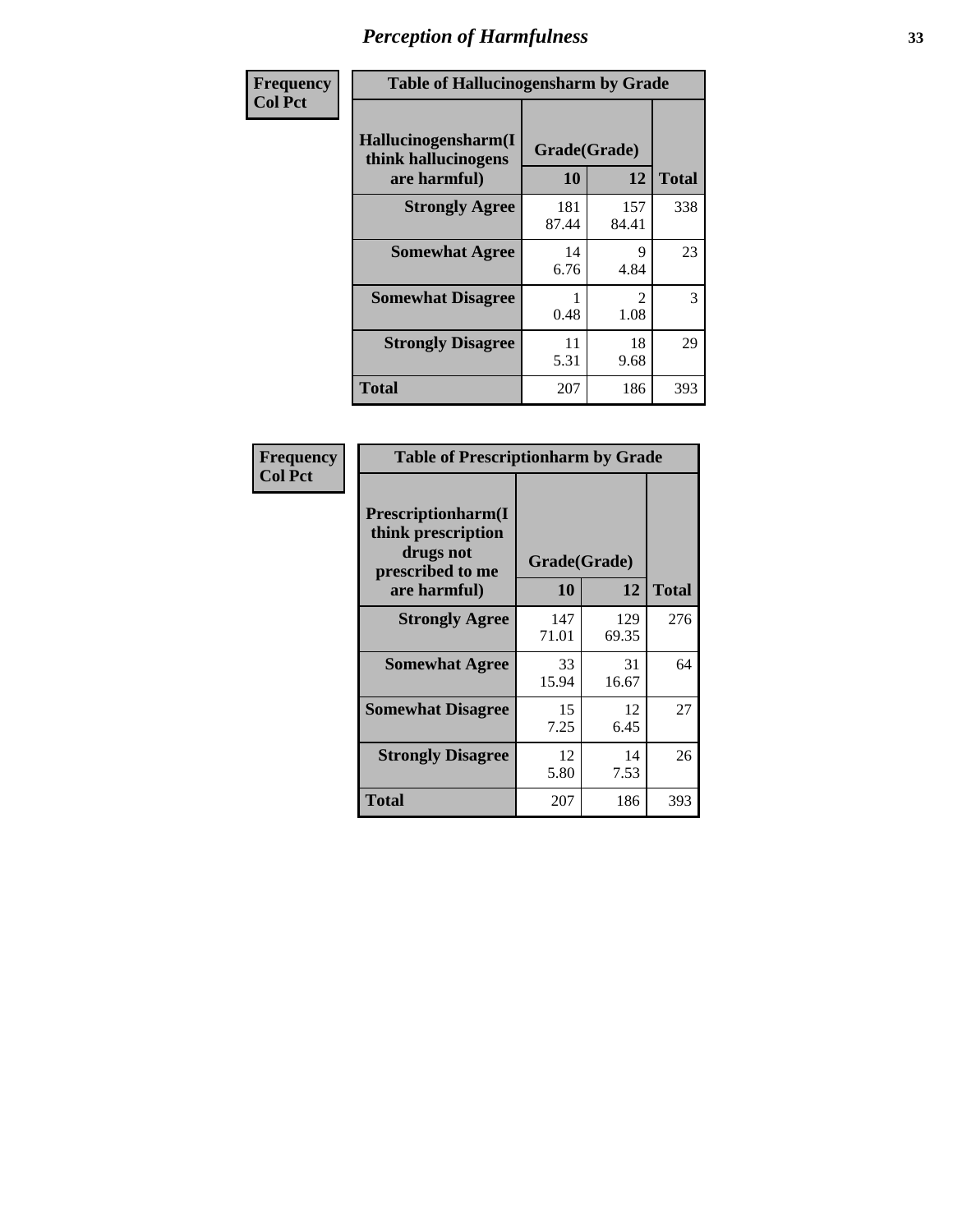# *Disapproval by Adults* **34**

| Frequency      | <b>Table of Alcoholadult by Grade</b>                                 |                    |              |              |
|----------------|-----------------------------------------------------------------------|--------------------|--------------|--------------|
| <b>Col Pct</b> | <b>Alcoholadult</b> (Adults<br>would disapprove if<br>I used alcohol) | Grade(Grade)<br>10 | 12           | <b>Total</b> |
|                | <b>Strongly Agree</b>                                                 | 107<br>51.69       | 101<br>54.30 | 208          |
|                | <b>Somewhat Agree</b>                                                 | 63<br>30.43        | 36<br>19.35  | 99           |
|                | <b>Somewhat Disagree</b>                                              | 28<br>13.53        | 33<br>17.74  | 61           |
|                | <b>Strongly Disagree</b>                                              | 9<br>4.35          | 16<br>8.60   | 25           |
|                | <b>Total</b>                                                          | 207                | 186          | 393          |

| <b>Table of Tobaccoadult by Grade</b>                                |                    |              |              |  |  |
|----------------------------------------------------------------------|--------------------|--------------|--------------|--|--|
| <b>Tobaccoadult(Adults</b><br>would disapprove if<br>I used tobacco) | Grade(Grade)<br>10 | 12           | <b>Total</b> |  |  |
| <b>Strongly Agree</b>                                                | 149<br>71.98       | 112<br>60.22 | 261          |  |  |
| <b>Somewhat Agree</b>                                                | 30<br>14.49        | 31<br>16.67  | 61           |  |  |
| <b>Somewhat Disagree</b>                                             | 12<br>5.80         | 22<br>11.83  | 34           |  |  |
| <b>Strongly Disagree</b>                                             | 16<br>7.73         | 21<br>11.29  | 37           |  |  |
| <b>Total</b>                                                         | 207                | 186          | 393          |  |  |

| Frequency<br><b>Col Pct</b> | <b>Table of Marijuanaadult by Grade</b>                           |                    |              |              |
|-----------------------------|-------------------------------------------------------------------|--------------------|--------------|--------------|
|                             | Marijuanaadult(Adults<br>would disapprove if I<br>used marijuana) | Grade(Grade)<br>10 | 12           | <b>Total</b> |
|                             | <b>Strongly Agree</b>                                             | 169<br>81.64       | 143<br>76.88 | 312          |
|                             | <b>Somewhat Agree</b>                                             | 11<br>5.31         | 14<br>7.53   | 25           |
|                             | <b>Somewhat Disagree</b>                                          | 10<br>4.83         | 11<br>5.91   | 21           |
|                             | <b>Strongly Disagree</b>                                          | 17<br>8.21         | 18<br>9.68   | 35           |
|                             | <b>Total</b>                                                      | 207                | 186          | 393          |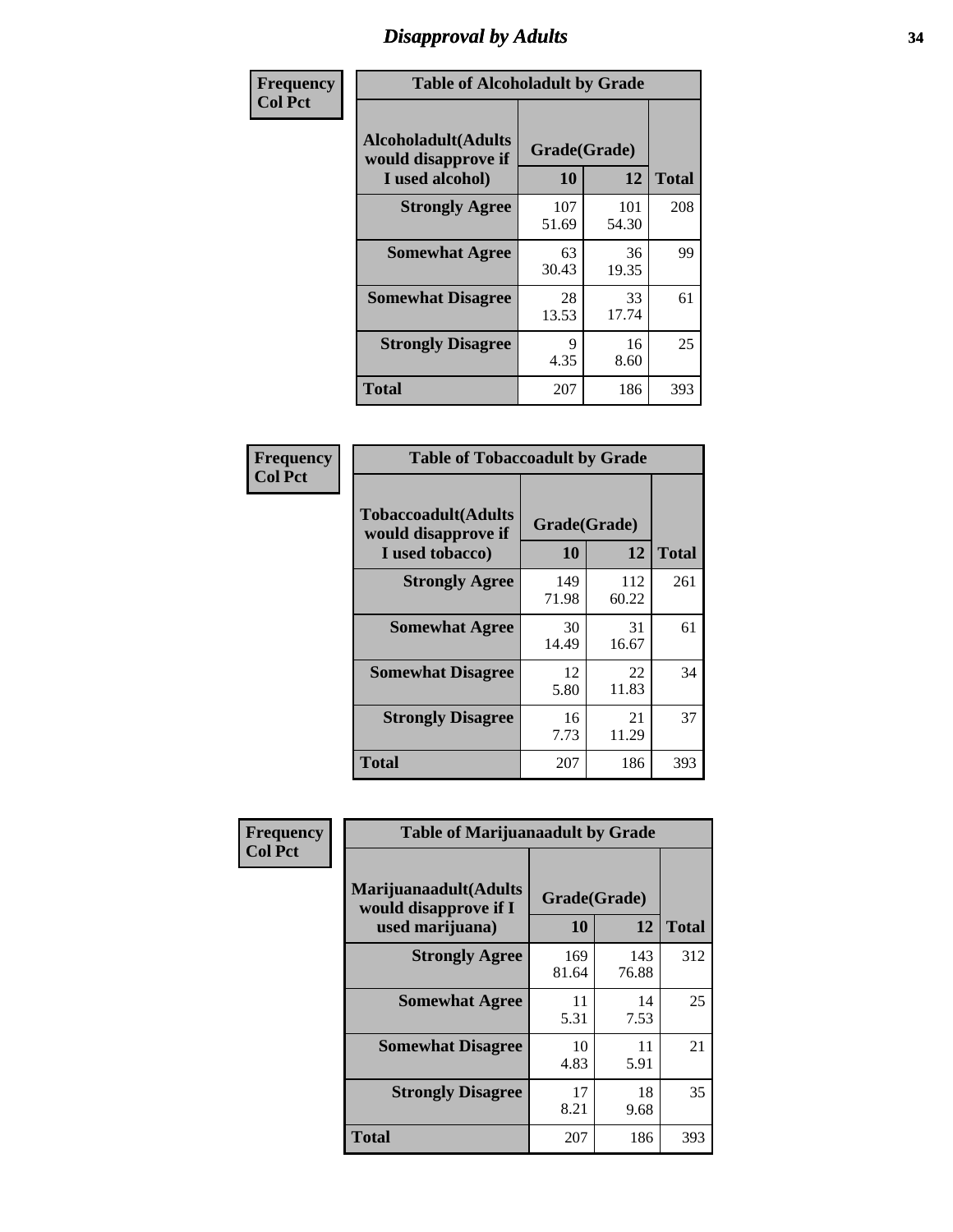# *Disapproval by Adults* **35**

| <b>Frequency</b> | <b>Table of Otherdrugadult by Grade</b>                                     |                    |              |              |
|------------------|-----------------------------------------------------------------------------|--------------------|--------------|--------------|
| <b>Col Pct</b>   | <b>Otherdrugadult</b> (Adults<br>would disapprove if I<br>used other drugs) | Grade(Grade)<br>10 | 12           | <b>Total</b> |
|                  | <b>Strongly Agree</b>                                                       | 183<br>88.41       | 155<br>83.33 | 338          |
|                  | <b>Somewhat Agree</b>                                                       | 6<br>2.90          | 10<br>5.38   | 16           |
|                  | <b>Somewhat Disagree</b>                                                    | 0.48               | 4<br>2.15    | 5            |
|                  | <b>Strongly Disagree</b>                                                    | 17<br>8.21         | 17<br>9.14   | 34           |
|                  | <b>Total</b>                                                                | 207                | 186          | 393          |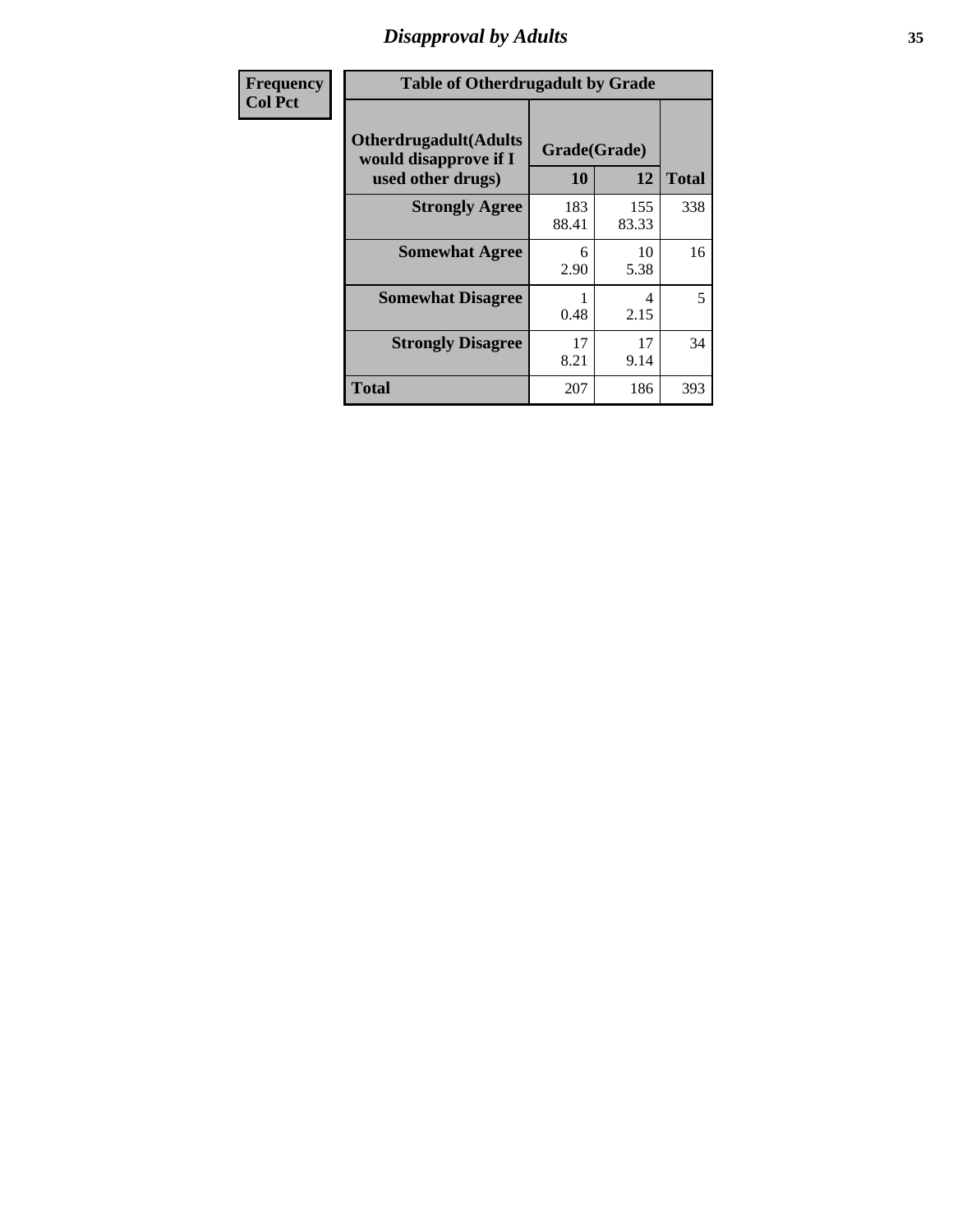# *Disapproval by Peers* **36**

| Frequency      | <b>Table of Alcoholpeer by Grade</b>                    |              |             |              |
|----------------|---------------------------------------------------------|--------------|-------------|--------------|
| <b>Col Pct</b> | Alcoholpeer(My<br>friends would<br>disapprove if I used | Grade(Grade) |             |              |
|                | alcohol)                                                | 10           | 12          | <b>Total</b> |
|                | <b>Strongly Agree</b>                                   | 33<br>15.94  | 34<br>18.28 | 67           |
|                | <b>Somewhat Agree</b>                                   | 41<br>19.81  | 31<br>16.67 | 72           |
|                | <b>Somewhat Disagree</b>                                | 60<br>28.99  | 41<br>22.04 | 101          |
|                | <b>Strongly Disagree</b>                                | 73<br>35.27  | 80<br>43.01 | 153          |
|                | Total                                                   | 207          | 186         | 393          |

| Frequency      | <b>Table of Tobaccopeer by Grade</b>                                |                    |             |              |
|----------------|---------------------------------------------------------------------|--------------------|-------------|--------------|
| <b>Col Pct</b> | Tobaccopeer(My<br>friends would<br>disapprove if I used<br>tobacco) | Grade(Grade)<br>10 | 12          | <b>Total</b> |
|                | <b>Strongly Agree</b>                                               | 62<br>29.95        | 59<br>31.72 | 121          |
|                | <b>Somewhat Agree</b>                                               | 48<br>23.19        | 29<br>15.59 | 77           |
|                | <b>Somewhat Disagree</b>                                            | 42<br>20.29        | 32<br>17.20 | 74           |
|                | <b>Strongly Disagree</b>                                            | 55<br>26.57        | 66<br>35.48 | 121          |
|                | Total                                                               | 207                | 186         | 393          |

| Frequency      | <b>Table of Marijuanapeer by Grade</b>                    |              |             |              |
|----------------|-----------------------------------------------------------|--------------|-------------|--------------|
| <b>Col Pct</b> | Marijuanapeer(My<br>friends would<br>disapprove if I used | Grade(Grade) |             |              |
|                | marijuana)                                                | 10           | 12          | <b>Total</b> |
|                | <b>Strongly Agree</b>                                     | 72<br>34.78  | 65<br>34.95 | 137          |
|                | <b>Somewhat Agree</b>                                     | 47<br>22.71  | 28<br>15.05 | 75           |
|                | <b>Somewhat Disagree</b>                                  | 33<br>15.94  | 38<br>20.43 | 71           |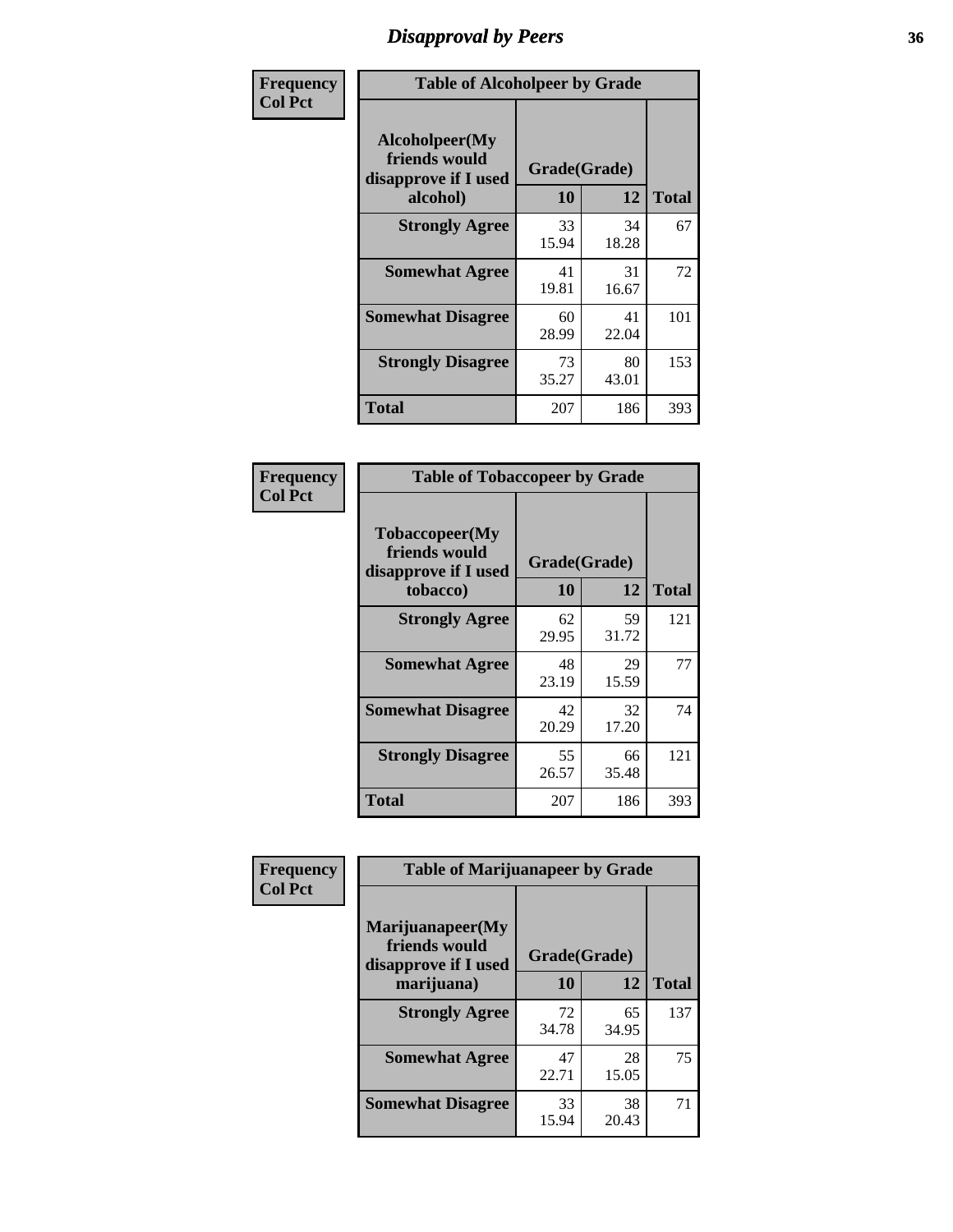# *Disapproval by Peers* **37**

| Frequency<br><b>Col Pct</b> | <b>Table of Marijuanapeer by Grade</b>                                  |                    |             |              |
|-----------------------------|-------------------------------------------------------------------------|--------------------|-------------|--------------|
|                             | Marijuanapeer(My<br>friends would<br>disapprove if I used<br>marijuana) | Grade(Grade)<br>10 | 12          | <b>Total</b> |
|                             | <b>Strongly Disagree</b>                                                | 55<br>26.57        | 55<br>29.57 | 110          |
|                             | Total                                                                   | 207                | 186         | 393          |

| Frequency      | <b>Table of Otherdrugpeer by Grade</b>                                    |                    |              |              |
|----------------|---------------------------------------------------------------------------|--------------------|--------------|--------------|
| <b>Col Pct</b> | Otherdrugpeer(My<br>friends would<br>disapprove if I used<br>other drugs) | Grade(Grade)<br>10 | 12           | <b>Total</b> |
|                | <b>Strongly Agree</b>                                                     | 103<br>49.76       | 109<br>58.60 | 212          |
|                | <b>Somewhat Agree</b>                                                     | 36<br>17.39        | 22<br>11.83  | 58           |
|                | <b>Somewhat Disagree</b>                                                  | 25<br>12.08        | 19<br>10.22  | 44           |
|                | <b>Strongly Disagree</b>                                                  | 43<br>20.77        | 36<br>19.35  | 79           |
|                | <b>Total</b>                                                              | 207                | 186          | 393          |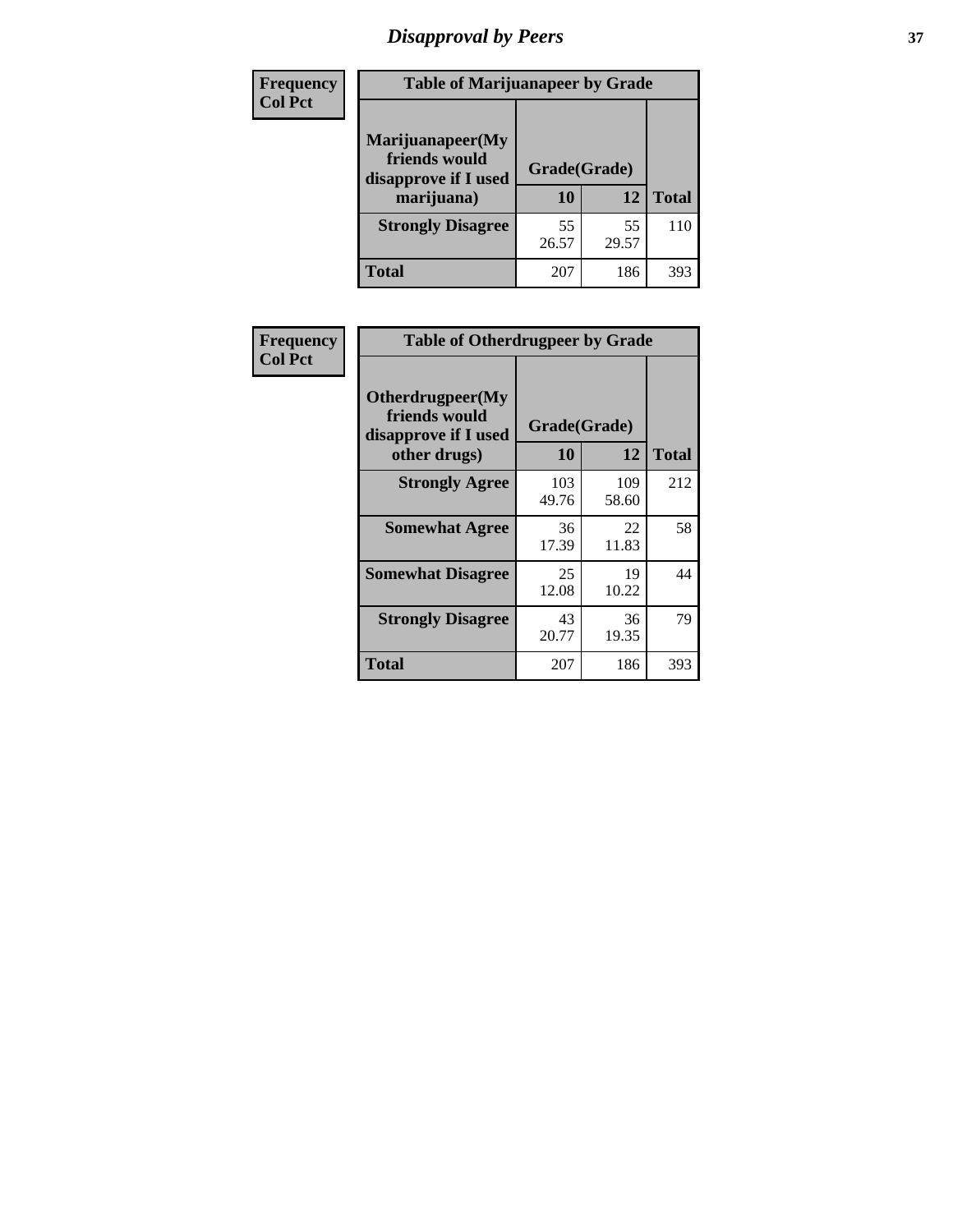| Frequency<br><b>Col Pct</b> | <b>Table of Alcohollocation1 by Grade</b> |              |              |              |
|-----------------------------|-------------------------------------------|--------------|--------------|--------------|
|                             | <b>Alcohollocation1(Places</b>            | Grade(Grade) |              |              |
|                             | <b>Friends Use Alcohol)</b>               | 10           | 12           | <b>Total</b> |
|                             |                                           | 146<br>70.53 | 131<br>70.43 | 277          |
|                             | Do Not Use                                | 61<br>29.47  | 55<br>29.57  | 116          |
|                             | <b>Total</b>                              | 207          | 186          | 393          |

| Frequency      | <b>Table of Alcohollocation2 by Grade</b>                     |                    |             |              |
|----------------|---------------------------------------------------------------|--------------------|-------------|--------------|
| <b>Col Pct</b> | <b>Alcohollocation2(Places</b><br><b>Friends Use Alcohol)</b> | Grade(Grade)<br>10 | <b>12</b>   | <b>Total</b> |
|                |                                                               | 106<br>51.21       | 89<br>47.85 | 195          |
|                | Home                                                          | 101<br>48.79       | 97<br>52.15 | 198          |
|                | <b>Total</b>                                                  | 207                | 186         | 393          |

| Frequency<br><b>Col Pct</b> | <b>Table of Alcohollocation 3 by Grade</b> |              |              |              |
|-----------------------------|--------------------------------------------|--------------|--------------|--------------|
|                             | <b>Alcohollocation3(Places</b>             | Grade(Grade) |              |              |
|                             | <b>Friends Use Alcohol)</b>                | 10           | 12           | <b>Total</b> |
|                             |                                            | 193<br>93.24 | 164<br>88.17 | 357          |
|                             | <b>School</b>                              | 14<br>6.76   | 22<br>11.83  | 36           |
|                             | <b>Total</b>                               | 207          | 186          | 393          |

| <b>Frequency</b> | <b>Table of Alcohollocation4 by Grade</b> |              |              |              |
|------------------|-------------------------------------------|--------------|--------------|--------------|
| <b>Col Pct</b>   | <b>Alcohollocation4(Places</b>            | Grade(Grade) |              |              |
|                  | <b>Friends Use Alcohol)</b>               | 10           | 12           | <b>Total</b> |
|                  |                                           | 154<br>74.40 | 139<br>74.73 | 293          |
|                  | Car                                       | 53<br>25.60  | 47<br>25.27  | 100          |
|                  | <b>Total</b>                              | 207          | 186          | 393          |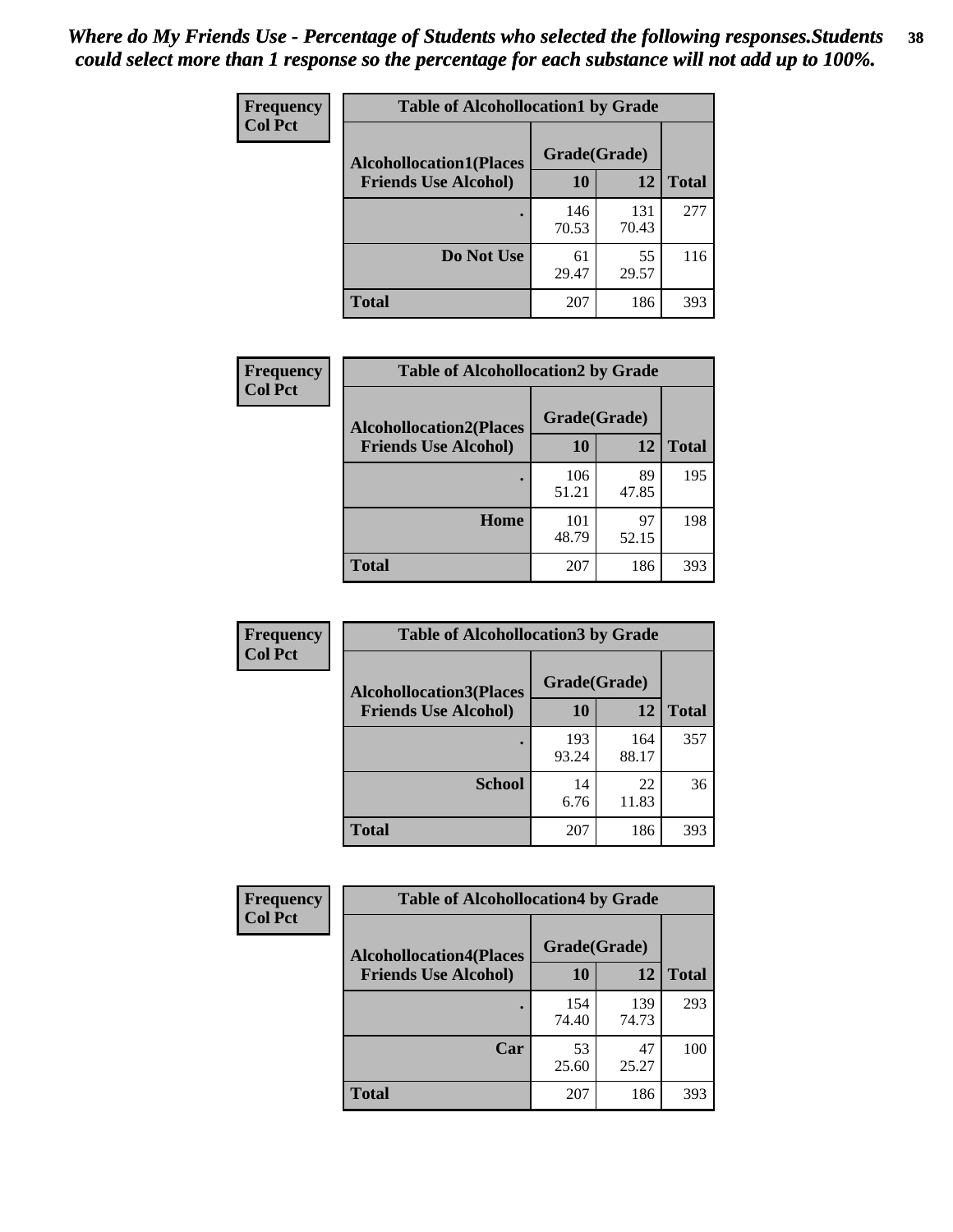| Frequency<br><b>Col Pct</b> | <b>Table of Alcohollocation5 by Grade</b>      |              |              |              |  |
|-----------------------------|------------------------------------------------|--------------|--------------|--------------|--|
|                             | Grade(Grade)<br><b>Alcohollocation5(Places</b> |              |              |              |  |
|                             | <b>Friends Use Alcohol)</b>                    | 10           | 12           | <b>Total</b> |  |
|                             |                                                | 85<br>41.06  | 76<br>40.86  | 161          |  |
|                             | <b>Friend's House</b>                          | 122<br>58.94 | 110<br>59.14 | 232          |  |
|                             | <b>Total</b>                                   | 207          | 186          | 393          |  |

| Frequency      | <b>Table of Alcohollocation6 by Grade</b>                     |                           |              |              |
|----------------|---------------------------------------------------------------|---------------------------|--------------|--------------|
| <b>Col Pct</b> | <b>Alcohollocation6(Places</b><br><b>Friends Use Alcohol)</b> | Grade(Grade)<br><b>10</b> | <b>12</b>    | <b>Total</b> |
|                |                                                               | 112<br>54.11              | 114<br>61.29 | 226          |
|                | <b>Other</b>                                                  | 95<br>45.89               | 72<br>38.71  | 167          |
|                | Total                                                         | 207                       | 186          | 393          |

| Frequency      | <b>Table of Tobaccolocation1 by Grade</b> |              |              |              |
|----------------|-------------------------------------------|--------------|--------------|--------------|
| <b>Col Pct</b> | <b>Tobaccolocation1(Places</b>            | Grade(Grade) |              |              |
|                | <b>Friends Use Tobacco)</b>               | 10           | <b>12</b>    | <b>Total</b> |
|                |                                           | 114<br>55.07 | 110<br>59.14 | 224          |
|                | Do Not Use                                | 93<br>44.93  | 76<br>40.86  | 169          |
|                | <b>Total</b>                              | 207          | 186          | 393          |

| Frequency      | <b>Table of Tobaccolocation2 by Grade</b> |              |             |              |  |
|----------------|-------------------------------------------|--------------|-------------|--------------|--|
| <b>Col Pct</b> | <b>Tobaccolocation2(Places</b>            | Grade(Grade) |             |              |  |
|                | <b>Friends Use Tobacco)</b>               | 10           | 12          | <b>Total</b> |  |
|                |                                           | 124<br>59.90 | 99<br>53.23 | 223          |  |
|                | Home                                      | 83<br>40.10  | 87<br>46.77 | 170          |  |
|                | <b>Total</b>                              | 207          | 186         | 393          |  |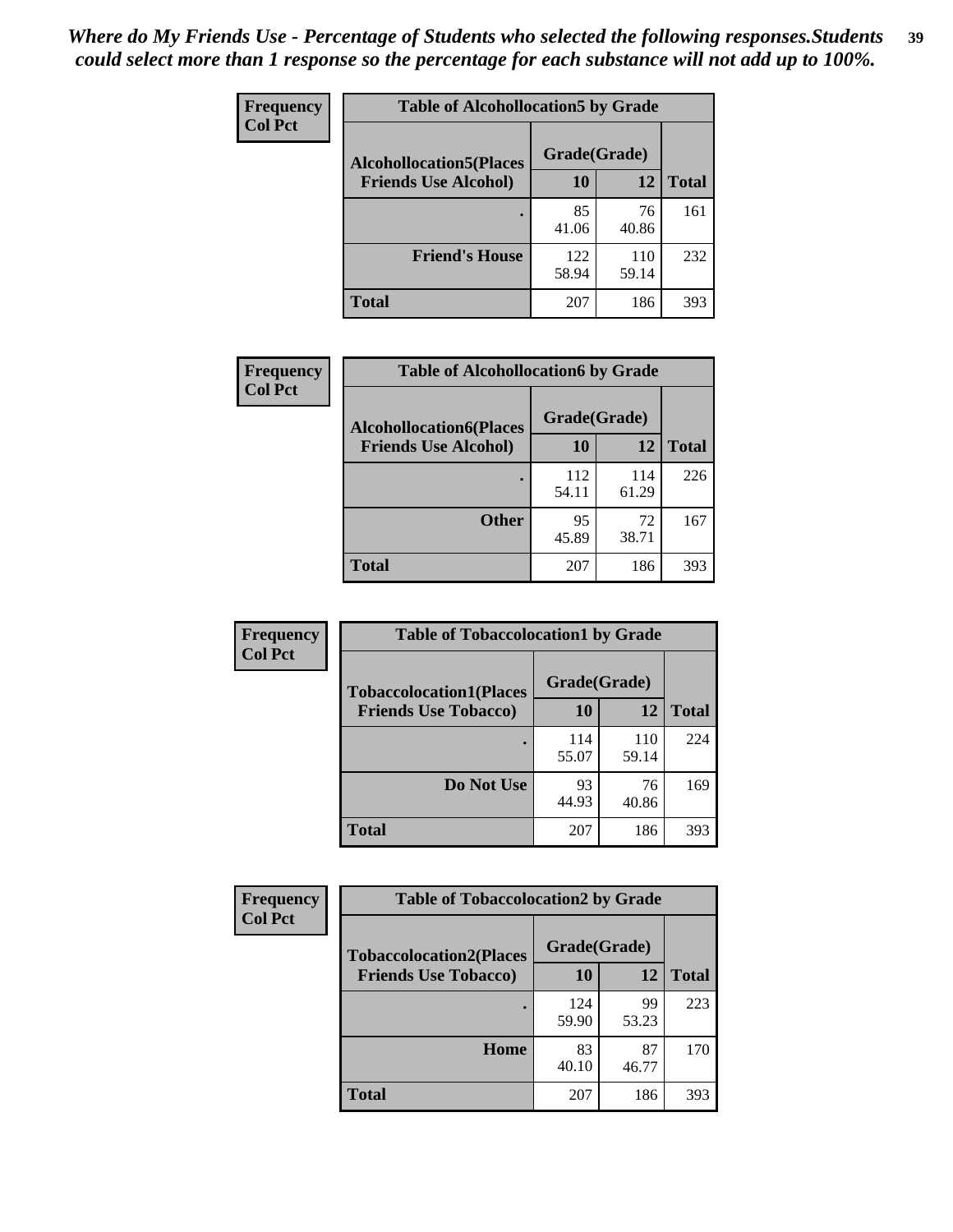| Frequency      | <b>Table of Tobaccolocation 3 by Grade</b> |              |              |              |
|----------------|--------------------------------------------|--------------|--------------|--------------|
| <b>Col Pct</b> | <b>Tobaccolocation3(Places</b>             | Grade(Grade) |              |              |
|                | <b>Friends Use Tobacco)</b>                | 10           | 12           | <b>Total</b> |
|                |                                            | 171<br>82.61 | 144<br>77.42 | 315          |
|                | <b>School</b>                              | 36<br>17.39  | 42<br>22.58  | 78           |
|                | <b>Total</b>                               | 207          | 186          | 393          |

| Frequency      | <b>Table of Tobaccolocation4 by Grade</b>                     |                    |             |              |
|----------------|---------------------------------------------------------------|--------------------|-------------|--------------|
| <b>Col Pct</b> | <b>Tobaccolocation4(Places</b><br><b>Friends Use Tobacco)</b> | Grade(Grade)<br>10 | 12          | <b>Total</b> |
|                |                                                               | 129<br>62.32       | 97<br>52.15 | 226          |
|                | Car                                                           | 78<br>37.68        | 89<br>47.85 | 167          |
|                | <b>Total</b>                                                  | 207                | 186         | 393          |

| Frequency      | <b>Table of Tobaccolocation5 by Grade</b>                     |                    |             |              |
|----------------|---------------------------------------------------------------|--------------------|-------------|--------------|
| <b>Col Pct</b> | <b>Tobaccolocation5(Places</b><br><b>Friends Use Tobacco)</b> | Grade(Grade)<br>10 | 12          | <b>Total</b> |
|                |                                                               | 117<br>56.52       | 95<br>51.08 | 212          |
|                | <b>Friend's House</b>                                         | 90<br>43.48        | 91<br>48.92 | 181          |
|                | <b>Total</b>                                                  | 207                | 186         | 393          |

| <b>Frequency</b> | <b>Table of Tobaccolocation6 by Grade</b> |              |              |              |  |  |
|------------------|-------------------------------------------|--------------|--------------|--------------|--|--|
| <b>Col Pct</b>   | <b>Tobaccolocation6(Places</b>            | Grade(Grade) |              |              |  |  |
|                  | <b>Friends Use Tobacco)</b>               | 10           | 12           | <b>Total</b> |  |  |
|                  |                                           | 137<br>66.18 | 114<br>61.29 | 251          |  |  |
|                  | <b>Other</b>                              | 70<br>33.82  | 72<br>38.71  | 142          |  |  |
|                  | <b>Total</b>                              | 207          | 186          | 393          |  |  |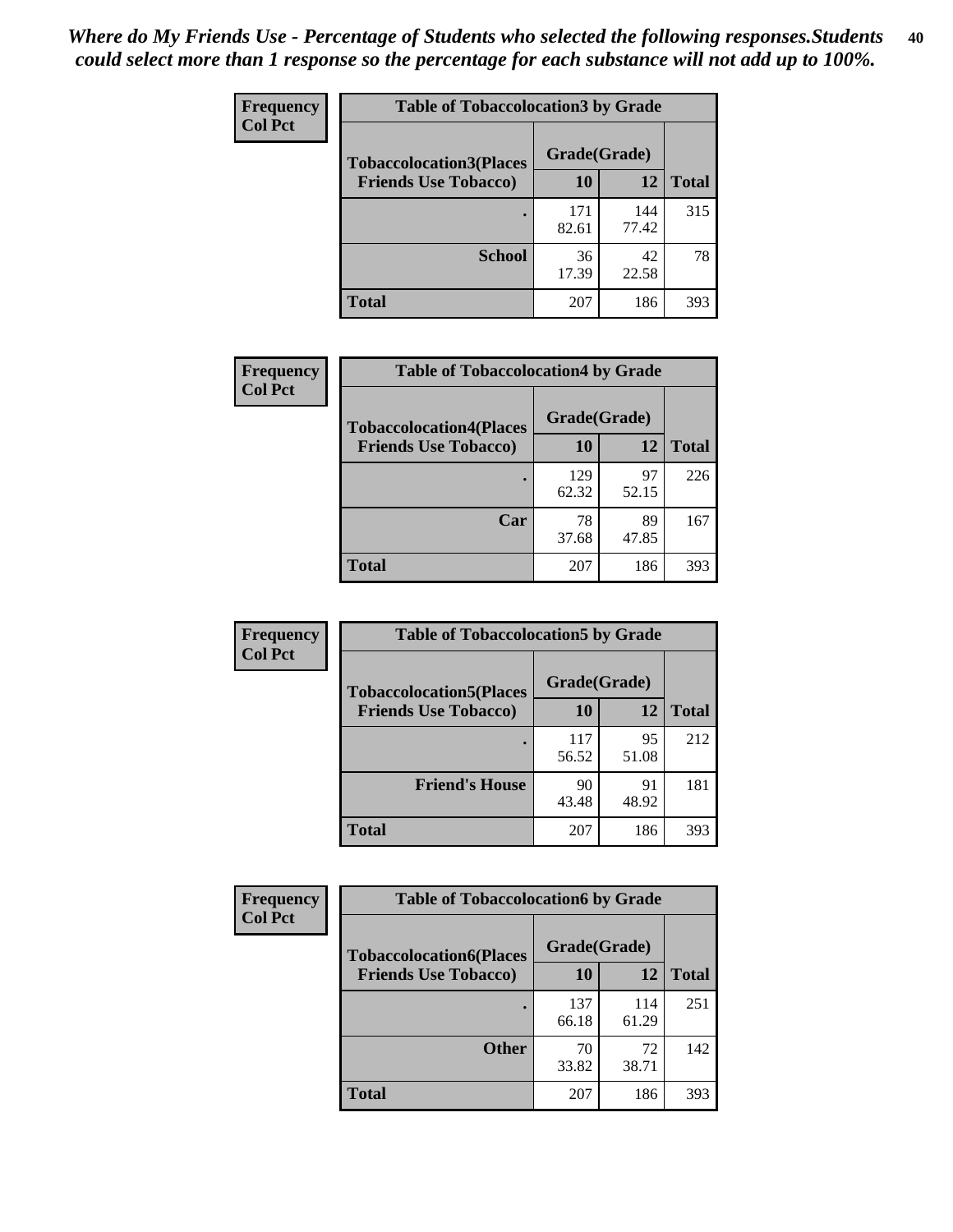| Frequency      | <b>Table of Marijuanalocation1 by Grade</b> |              |              |              |
|----------------|---------------------------------------------|--------------|--------------|--------------|
| <b>Col Pct</b> | <b>Marijuanalocation1(Places</b>            | Grade(Grade) |              |              |
|                | <b>Friends Use Marijuana</b> )              | <b>10</b>    | 12           | <b>Total</b> |
|                |                                             | 101<br>48.79 | 107<br>57.53 | 208          |
|                | Do Not Use                                  | 106<br>51.21 | 79<br>42.47  | 185          |
|                | <b>Total</b>                                | 207          | 186          | 393          |

| <b>Frequency</b> | <b>Table of Marijuanalocation2 by Grade</b>                        |                    |              |              |
|------------------|--------------------------------------------------------------------|--------------------|--------------|--------------|
| <b>Col Pct</b>   | <b>Marijuanalocation2(Places</b><br><b>Friends Use Marijuana</b> ) | Grade(Grade)<br>10 | 12           | <b>Total</b> |
|                  |                                                                    | 136<br>65.70       | 104<br>55.91 | 240          |
|                  | <b>Home</b>                                                        | 71<br>34.30        | 82<br>44.09  | 153          |
|                  | <b>Total</b>                                                       | 207                | 186          | 393          |

| Frequency<br><b>Col Pct</b> | <b>Table of Marijuanalocation3 by Grade</b> |              |              |              |
|-----------------------------|---------------------------------------------|--------------|--------------|--------------|
|                             | <b>Marijuanalocation3(Places</b>            | Grade(Grade) |              |              |
|                             | <b>Friends Use Marijuana</b> )              | 10           | 12           | <b>Total</b> |
|                             |                                             | 188<br>90.82 | 159<br>85.48 | 347          |
|                             | <b>School</b>                               | 19<br>9.18   | 27<br>14.52  | 46           |
|                             | <b>Total</b>                                | 207          | 186          | 393          |

| <b>Frequency</b> | <b>Table of Marijuanalocation4 by Grade</b> |              |              |              |  |
|------------------|---------------------------------------------|--------------|--------------|--------------|--|
| <b>Col Pct</b>   | <b>Marijuanalocation4(Places</b>            | Grade(Grade) |              |              |  |
|                  | <b>Friends Use Marijuana</b> )              | <b>10</b>    | 12           | <b>Total</b> |  |
|                  |                                             | 159<br>76.81 | 114<br>61.29 | 273          |  |
|                  | Car                                         | 48<br>23.19  | 72<br>38.71  | 120          |  |
|                  | <b>Total</b>                                | 207          | 186          | 393          |  |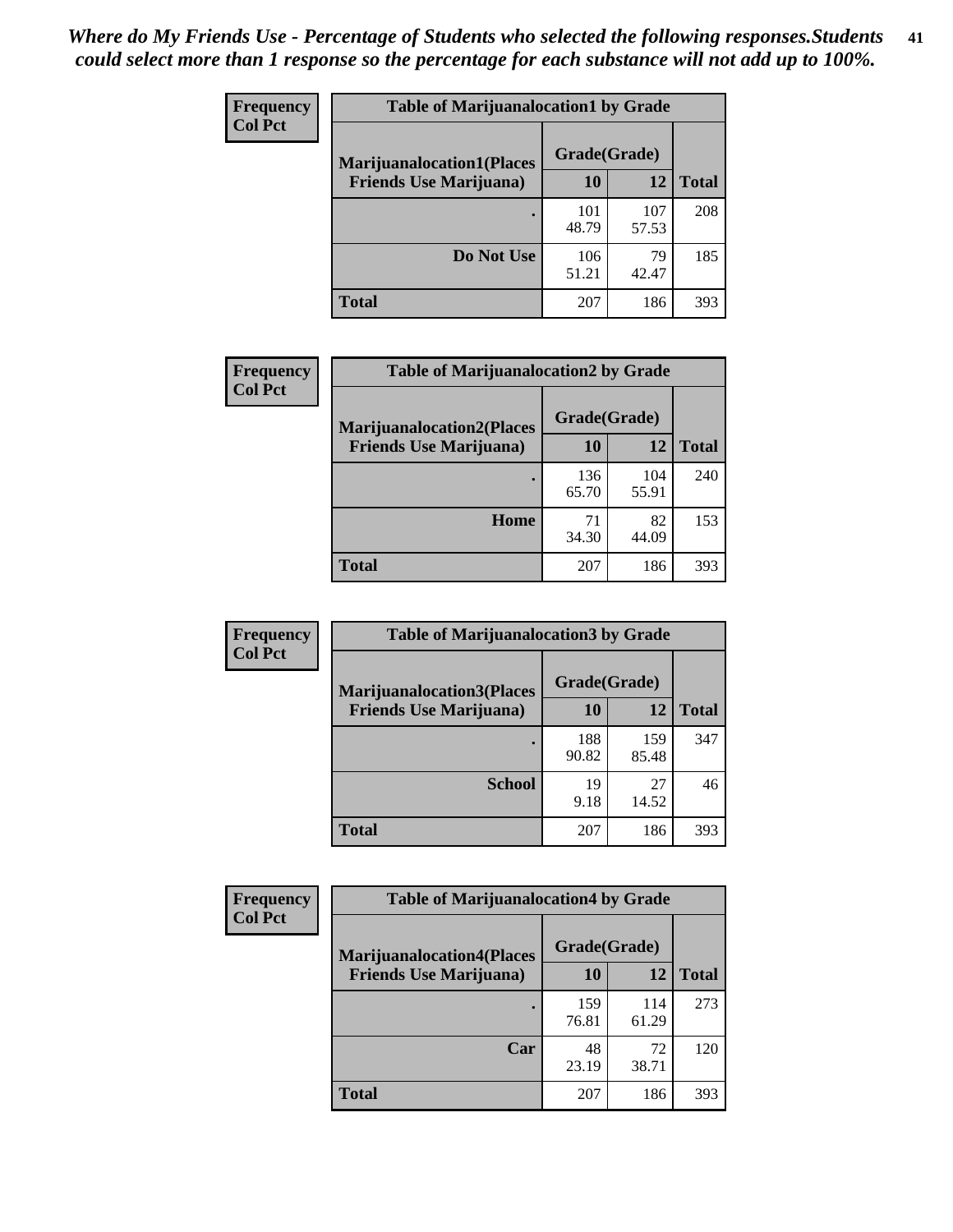| <b>Frequency</b> | <b>Table of Marijuanalocation5 by Grade</b>                         |              |             |              |
|------------------|---------------------------------------------------------------------|--------------|-------------|--------------|
| <b>Col Pct</b>   | <b>Marijuanalocation5</b> (Places<br><b>Friends Use Marijuana</b> ) | Grade(Grade) |             |              |
|                  |                                                                     | 10           | 12          | <b>Total</b> |
|                  |                                                                     | 116<br>56.04 | 95<br>51.08 | 211          |
|                  | <b>Friend's House</b>                                               | 91<br>43.96  | 91<br>48.92 | 182          |
|                  | <b>Total</b>                                                        | 207          | 186         | 393          |

| <b>Frequency</b><br><b>Col Pct</b> | <b>Table of Marijuanalocation6 by Grade</b>                        |                    |              |              |
|------------------------------------|--------------------------------------------------------------------|--------------------|--------------|--------------|
|                                    | <b>Marijuanalocation6(Places</b><br><b>Friends Use Marijuana</b> ) | Grade(Grade)<br>10 | 12           | <b>Total</b> |
|                                    |                                                                    | 138<br>66.67       | 117<br>62.90 | 255          |
|                                    | <b>Other</b>                                                       | 69<br>33.33        | 69<br>37.10  | 138          |
|                                    | <b>Total</b>                                                       | 207                | 186          | 393          |

| <b>Frequency</b> | <b>Table of Otherdruglocation1 by Grade</b>                          |              |              |              |  |
|------------------|----------------------------------------------------------------------|--------------|--------------|--------------|--|
| <b>Col Pct</b>   | <b>Otherdruglocation1(Places</b><br><b>Friends Use Other Illegal</b> | Grade(Grade) |              |              |  |
|                  | Drugs)                                                               | 10           | 12           | <b>Total</b> |  |
|                  |                                                                      | 69<br>33.33  | 56<br>30.11  | 125          |  |
|                  | Do Not Use                                                           | 138<br>66.67 | 130<br>69.89 | 268          |  |
|                  | <b>Total</b>                                                         | 207          | 186          | 393          |  |

| Frequency      | <b>Table of Otherdruglocation2 by Grade</b>                          |              |              |              |  |
|----------------|----------------------------------------------------------------------|--------------|--------------|--------------|--|
| <b>Col Pct</b> | <b>Otherdruglocation2(Places</b><br><b>Friends Use Other Illegal</b> | Grade(Grade) |              |              |  |
|                | Drugs)                                                               | 10           | 12           | <b>Total</b> |  |
|                |                                                                      | 161<br>77.78 | 150<br>80.65 | 311          |  |
|                | <b>Home</b>                                                          | 46<br>22.22  | 36<br>19.35  | 82           |  |
|                | <b>Total</b>                                                         | 207          | 186          | 393          |  |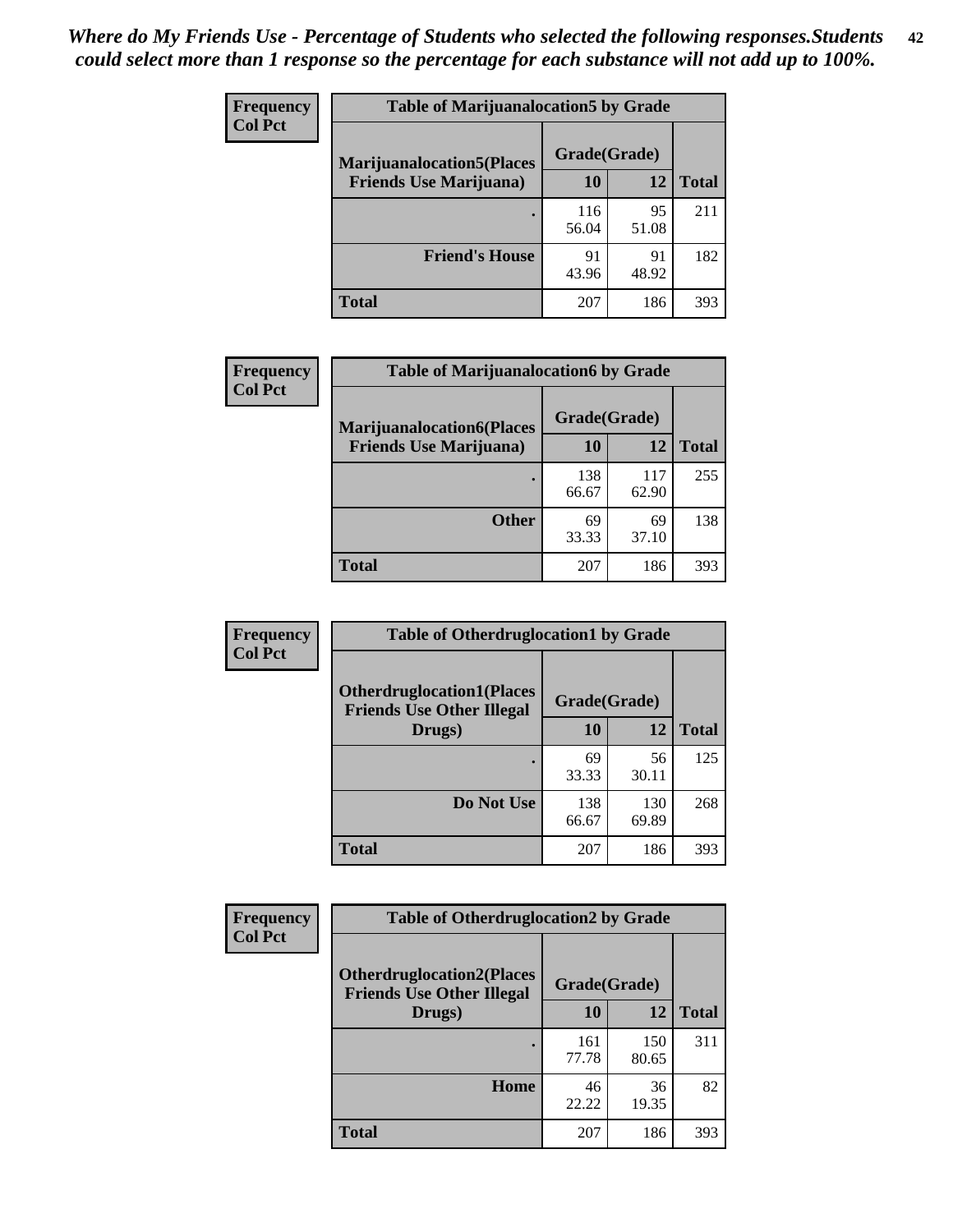| <b>Frequency</b> | <b>Table of Otherdruglocation3 by Grade</b>                           |              |              |              |
|------------------|-----------------------------------------------------------------------|--------------|--------------|--------------|
| <b>Col Pct</b>   | <b>Otherdruglocation3(Places)</b><br><b>Friends Use Other Illegal</b> | Grade(Grade) |              |              |
|                  | Drugs)                                                                | 10           | 12           | <b>Total</b> |
|                  |                                                                       | 190<br>91.79 | 161<br>86.56 | 351          |
|                  | <b>School</b>                                                         | 17<br>8.21   | 25<br>13.44  | 42           |
|                  | Total                                                                 | 207          | 186          | 393          |

| <b>Frequency</b> | <b>Table of Otherdruglocation4 by Grade</b>                          |              |              |              |
|------------------|----------------------------------------------------------------------|--------------|--------------|--------------|
| <b>Col Pct</b>   | <b>Otherdruglocation4(Places</b><br><b>Friends Use Other Illegal</b> | Grade(Grade) |              |              |
|                  | Drugs)                                                               | 10           | 12           | <b>Total</b> |
|                  |                                                                      | 169<br>81.64 | 154<br>82.80 | 323          |
|                  | Car                                                                  | 38<br>18.36  | 32<br>17.20  | 70           |
|                  | <b>Total</b>                                                         | 207          | 186          | 393          |

| Frequency      | <b>Table of Otherdruglocation5 by Grade</b>                          |              |              |              |
|----------------|----------------------------------------------------------------------|--------------|--------------|--------------|
| <b>Col Pct</b> | <b>Otherdruglocation5(Places</b><br><b>Friends Use Other Illegal</b> | Grade(Grade) |              |              |
|                | Drugs)                                                               | 10           | 12           | <b>Total</b> |
|                |                                                                      | 151<br>72.95 | 143<br>76.88 | 294          |
|                | <b>Friend's House</b>                                                | 56<br>27.05  | 43<br>23.12  | 99           |
|                | <b>Total</b>                                                         | 207          | 186          | 393          |

| <b>Frequency</b> | <b>Table of Otherdruglocation6 by Grade</b>                          |              |              |              |
|------------------|----------------------------------------------------------------------|--------------|--------------|--------------|
| <b>Col Pct</b>   | <b>Otherdruglocation6(Places</b><br><b>Friends Use Other Illegal</b> | Grade(Grade) |              |              |
|                  | Drugs)                                                               | 10           | 12           | <b>Total</b> |
|                  |                                                                      | 153<br>73.91 | 155<br>83.33 | 308          |
|                  | <b>Other</b>                                                         | 54<br>26.09  | 31<br>16.67  | 85           |
|                  | <b>Total</b>                                                         | 207          | 186          | 393          |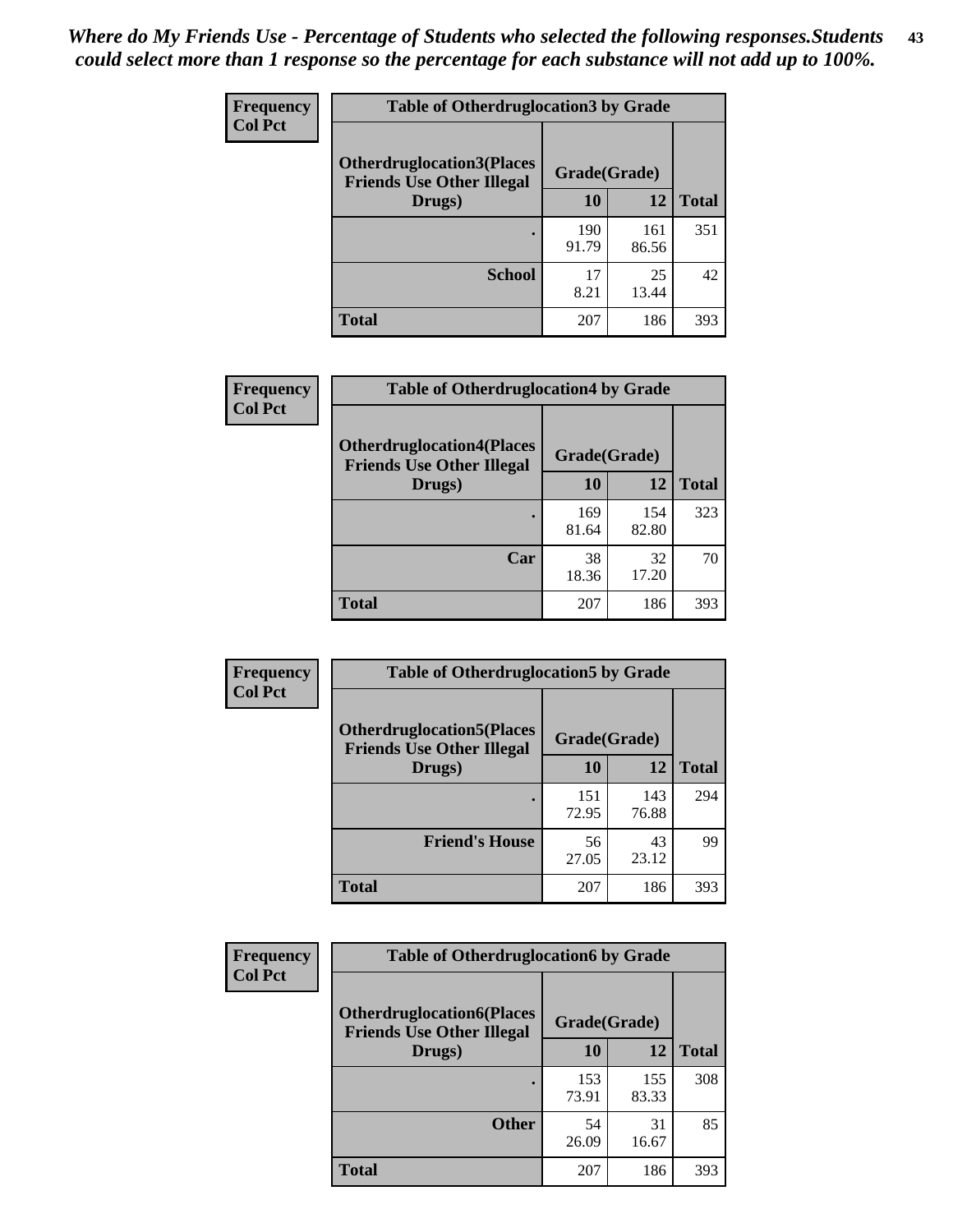| Frequency      | <b>Table of Alcoholtime1 by Grade</b> |              |              |              |
|----------------|---------------------------------------|--------------|--------------|--------------|
| <b>Col Pct</b> | <b>Alcoholtime1(Times</b>             | Grade(Grade) |              |              |
|                | <b>Friends Use</b><br>Alcohol)        | 10           | <b>12</b>    | <b>Total</b> |
|                |                                       | 147<br>71.01 | 133<br>71.51 | 280          |
|                | Do Not Use                            | 60<br>28.99  | 53<br>28.49  | 113          |
|                | <b>Total</b>                          | 207          | 186          | 393          |

| Frequency      | <b>Table of Alcoholtime2 by Grade</b>           |              |              |              |  |
|----------------|-------------------------------------------------|--------------|--------------|--------------|--|
| <b>Col Pct</b> | <b>Alcoholtime2(Times</b><br><b>Friends Use</b> | Grade(Grade) |              |              |  |
|                | Alcohol)                                        | 10           | 12           | <b>Total</b> |  |
|                |                                                 | 195<br>94.20 | 172<br>92.47 | 367          |  |
|                | <b>On Way to School</b>                         | 12<br>5.80   | 14<br>7.53   | 26           |  |
|                | <b>Total</b>                                    | 207          | 186          | 393          |  |

| Frequency      | <b>Table of Alcoholtime3 by Grade</b>           |              |              |              |
|----------------|-------------------------------------------------|--------------|--------------|--------------|
| <b>Col Pct</b> | <b>Alcoholtime3(Times</b><br><b>Friends Use</b> | Grade(Grade) |              |              |
|                | Alcohol)                                        | 10           | 12           | <b>Total</b> |
|                |                                                 | 196<br>94.69 | 170<br>91.40 | 366          |
|                | <b>During School</b>                            | 11<br>5.31   | 16<br>8.60   | 27           |
|                | <b>Total</b>                                    | 207          | 186          | 393          |

| <b>Frequency</b> | <b>Table of Alcoholtime4 by Grade</b> |              |              |              |  |
|------------------|---------------------------------------|--------------|--------------|--------------|--|
| <b>Col Pct</b>   | <b>Alcoholtime4(Times</b>             | Grade(Grade) |              |              |  |
|                  | <b>Friends Use Alcohol)</b>           | 10           | 12           | <b>Total</b> |  |
|                  | ٠                                     | 182<br>87.92 | 166<br>89.25 | 348          |  |
|                  | <b>On Way Home From School</b>        | 25<br>12.08  | 20<br>10.75  | 45           |  |
|                  | <b>Total</b>                          | 207          | 186          | 393          |  |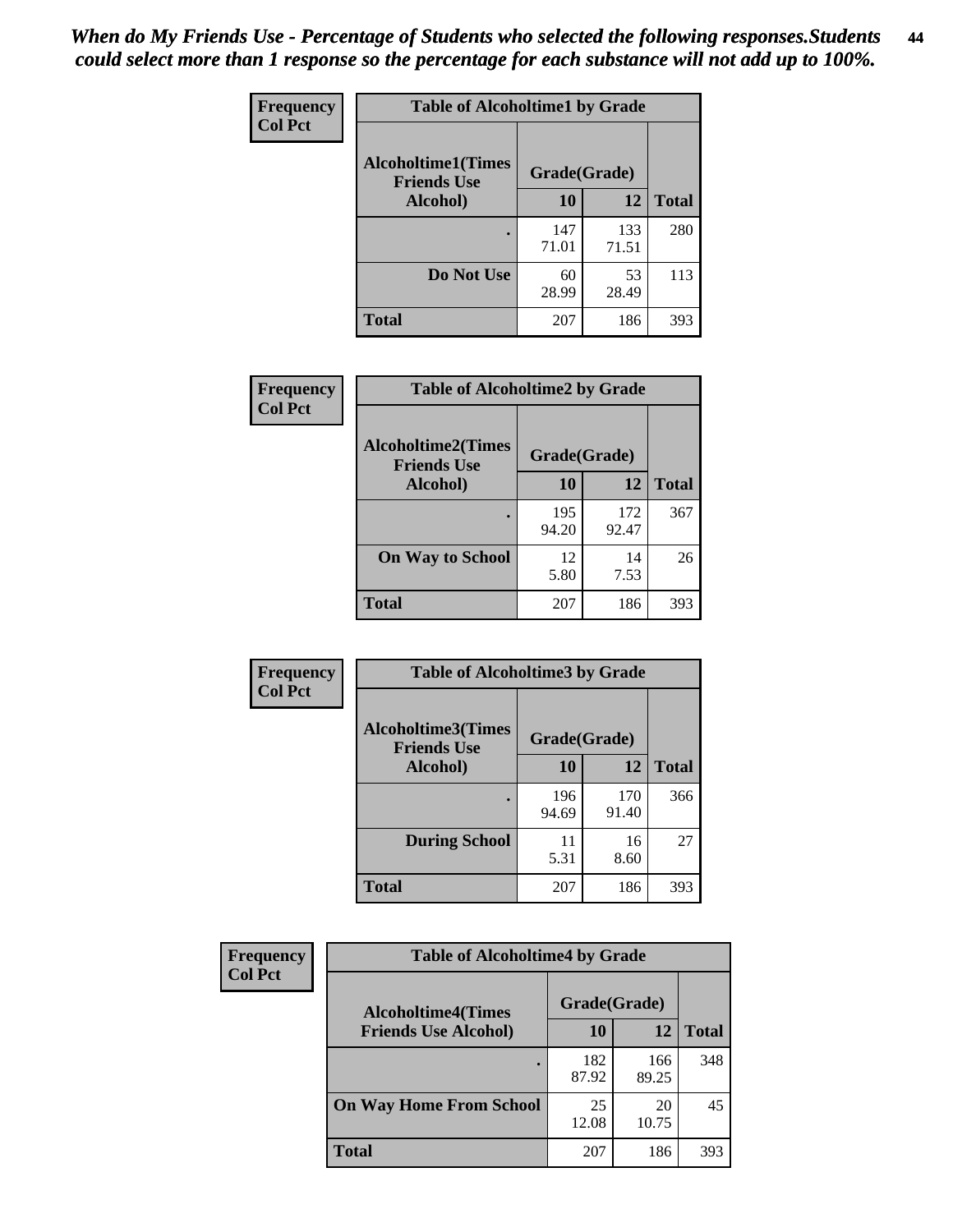*When do My Friends Use - Percentage of Students who selected the following responses.Students could select more than 1 response so the percentage for each substance will not add up to 100%.* **45**

| Frequency      | <b>Table of Alcoholtime5 by Grade</b>           |              |              |              |
|----------------|-------------------------------------------------|--------------|--------------|--------------|
| <b>Col Pct</b> | <b>Alcoholtime5(Times</b><br><b>Friends Use</b> | Grade(Grade) |              |              |
|                | Alcohol)                                        | 10           | 12           | <b>Total</b> |
|                |                                                 | 145<br>70.05 | 126<br>67.74 | 271          |
|                | Weeknights                                      | 62<br>29.95  | 60<br>32.26  | 122          |
|                | <b>Total</b>                                    | 207          | 186          | 393          |

| <b>Frequency</b> | <b>Table of Alcoholtime6 by Grade</b>           |              |              |              |
|------------------|-------------------------------------------------|--------------|--------------|--------------|
| <b>Col Pct</b>   | <b>Alcoholtime6(Times</b><br><b>Friends Use</b> | Grade(Grade) |              |              |
|                  | Alcohol)                                        | 10           | 12           | <b>Total</b> |
|                  |                                                 | 59<br>28.50  | 56<br>30.11  | 115          |
|                  | Weekends                                        | 148<br>71.50 | 130<br>69.89 | 278          |
|                  | <b>Total</b>                                    | 207          | 186          | 393          |

| <b>Frequency</b> | <b>Table of Tobaccotime1 by Grade</b>           |              |              |              |  |
|------------------|-------------------------------------------------|--------------|--------------|--------------|--|
| <b>Col Pct</b>   | <b>Tobaccotime1(Times</b><br><b>Friends Use</b> | Grade(Grade) |              |              |  |
|                  | <b>Tobacco</b> )                                | 10           | 12           | <b>Total</b> |  |
|                  |                                                 | 107<br>51.69 | 114<br>61.29 | 221          |  |
|                  | Do Not Use                                      | 100<br>48.31 | 72<br>38.71  | 172          |  |
|                  | <b>Total</b>                                    | 207          | 186          | 393          |  |

| <b>Frequency</b> | <b>Table of Tobaccotime2 by Grade</b>           |              |              |              |
|------------------|-------------------------------------------------|--------------|--------------|--------------|
| <b>Col Pct</b>   | <b>Tobaccotime2(Times</b><br><b>Friends Use</b> | Grade(Grade) |              |              |
|                  | <b>Tobacco</b> )                                | 10           | 12           | <b>Total</b> |
|                  |                                                 | 155<br>74.88 | 123<br>66.13 | 278          |
|                  | <b>On Way to School</b>                         | 52<br>25.12  | 63<br>33.87  | 115          |
|                  | <b>Total</b>                                    | 207          | 186          | 393          |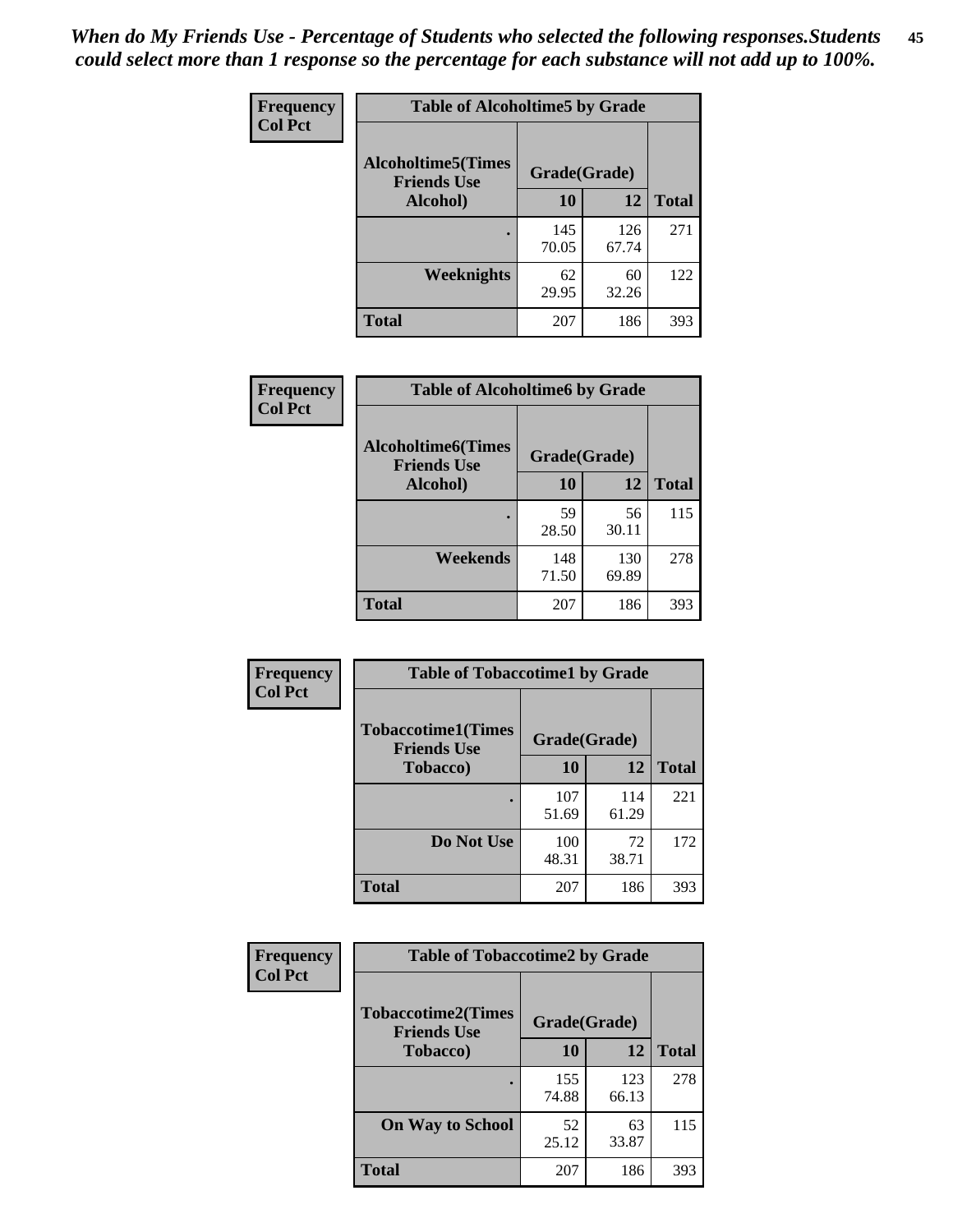| <b>Frequency</b> | <b>Table of Tobaccotime3 by Grade</b>           |              |              |              |  |
|------------------|-------------------------------------------------|--------------|--------------|--------------|--|
| <b>Col Pct</b>   | <b>Tobaccotime3(Times</b><br><b>Friends Use</b> | Grade(Grade) |              |              |  |
|                  | <b>Tobacco</b> )                                | 10           | 12           | <b>Total</b> |  |
|                  |                                                 | 179<br>86.47 | 151<br>81.18 | 330          |  |
|                  | <b>During School</b>                            | 28<br>13.53  | 35<br>18.82  | 63           |  |
|                  | <b>Total</b>                                    | 207          | 186          | 393          |  |

| <b>Frequency</b><br><b>Col Pct</b> | <b>Table of Tobaccotime4 by Grade</b> |              |              |              |
|------------------------------------|---------------------------------------|--------------|--------------|--------------|
|                                    | <b>Tobaccotime4(Times</b>             | Grade(Grade) |              |              |
|                                    | <b>Friends Use Tobacco)</b>           | 10           | 12           | <b>Total</b> |
|                                    |                                       | 182<br>87.92 | 166<br>89.25 | 348          |
|                                    | <b>On Way Home From School</b>        | 25<br>12.08  | 20<br>10.75  | 45           |
|                                    | <b>Total</b>                          | 207          | 186          | 393          |

| Frequency      | <b>Table of Tobaccotime5 by Grade</b>           |              |             |              |
|----------------|-------------------------------------------------|--------------|-------------|--------------|
| <b>Col Pct</b> | <b>Tobaccotime5(Times</b><br><b>Friends Use</b> | Grade(Grade) |             |              |
|                | <b>Tobacco</b> )                                | 10           | 12          | <b>Total</b> |
|                |                                                 | 117<br>56.52 | 95<br>51.08 | 212          |
|                | Weeknights                                      | 90<br>43.48  | 91<br>48.92 | 181          |
|                | <b>Total</b>                                    | 207          | 186         | 393          |

| Frequency<br><b>Col Pct</b> | <b>Table of Tobaccotime6 by Grade</b>           |              |              |              |
|-----------------------------|-------------------------------------------------|--------------|--------------|--------------|
|                             | <b>Tobaccotime6(Times</b><br><b>Friends Use</b> | Grade(Grade) |              |              |
|                             | <b>Tobacco</b> )                                | 10           | 12           | <b>Total</b> |
|                             |                                                 | 98<br>47.34  | 81<br>43.55  | 179          |
|                             | Weekends                                        | 109<br>52.66 | 105<br>56.45 | 214          |
|                             | <b>Total</b>                                    | 207          | 186          | 393          |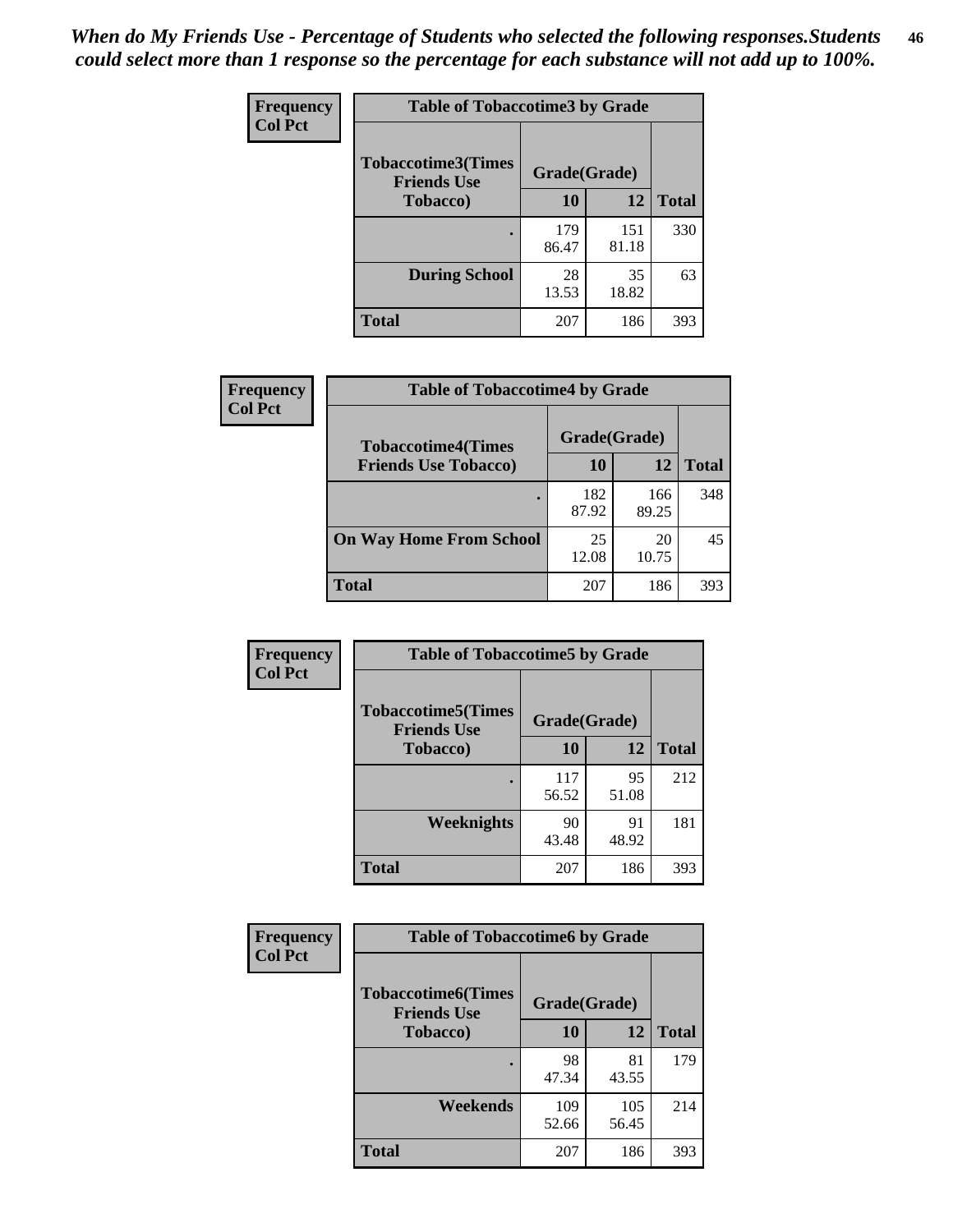| Frequency      | <b>Table of Marijuanatime1 by Grade</b>           |              |              |              |  |
|----------------|---------------------------------------------------|--------------|--------------|--------------|--|
| <b>Col Pct</b> | <b>Marijuanatime1(Times</b><br><b>Friends Use</b> | Grade(Grade) |              |              |  |
|                | Marijuana)                                        | 10           | 12           | <b>Total</b> |  |
|                |                                                   | 102<br>49.28 | 112<br>60.22 | 214          |  |
|                | Do Not Use                                        | 105<br>50.72 | 74<br>39.78  | 179          |  |
|                | <b>Total</b>                                      | 207          | 186          | 393          |  |

| <b>Frequency</b> | <b>Table of Marijuanatime2 by Grade</b>           |              |              |              |
|------------------|---------------------------------------------------|--------------|--------------|--------------|
| <b>Col Pct</b>   | <b>Marijuanatime2(Times</b><br><b>Friends Use</b> | Grade(Grade) |              |              |
|                  | Marijuana)                                        | 10           | 12           | <b>Total</b> |
|                  |                                                   | 172<br>83.09 | 148<br>79.57 | 320          |
|                  | <b>On Way to School</b>                           | 35<br>16.91  | 38<br>20.43  | 73           |
|                  | <b>Total</b>                                      | 207          | 186          | 393          |

| Frequency      | <b>Table of Marijuanatime3 by Grade</b>    |              |              |              |
|----------------|--------------------------------------------|--------------|--------------|--------------|
| <b>Col Pct</b> | Marijuanatime3(Times<br><b>Friends Use</b> | Grade(Grade) |              |              |
|                | Marijuana)                                 | 10           | 12           | <b>Total</b> |
|                |                                            | 194<br>93.72 | 163<br>87.63 | 357          |
|                | <b>During School</b>                       | 13<br>6.28   | 23<br>12.37  | 36           |
|                | <b>Total</b>                               | 207          | 186          | 393          |

| <b>Frequency</b> | <b>Table of Marijuanatime4 by Grade</b> |              |              |              |  |
|------------------|-----------------------------------------|--------------|--------------|--------------|--|
| <b>Col Pct</b>   | <b>Marijuanatime4</b> (Times            | Grade(Grade) |              |              |  |
|                  | <b>Friends Use Marijuana</b> )          | 10           | 12           | <b>Total</b> |  |
|                  |                                         | 163<br>78.74 | 141<br>75.81 | 304          |  |
|                  | <b>On Way Home From School</b>          | 44<br>21.26  | 45<br>24.19  | 89           |  |
|                  | <b>Total</b>                            | 207          | 186          | 393          |  |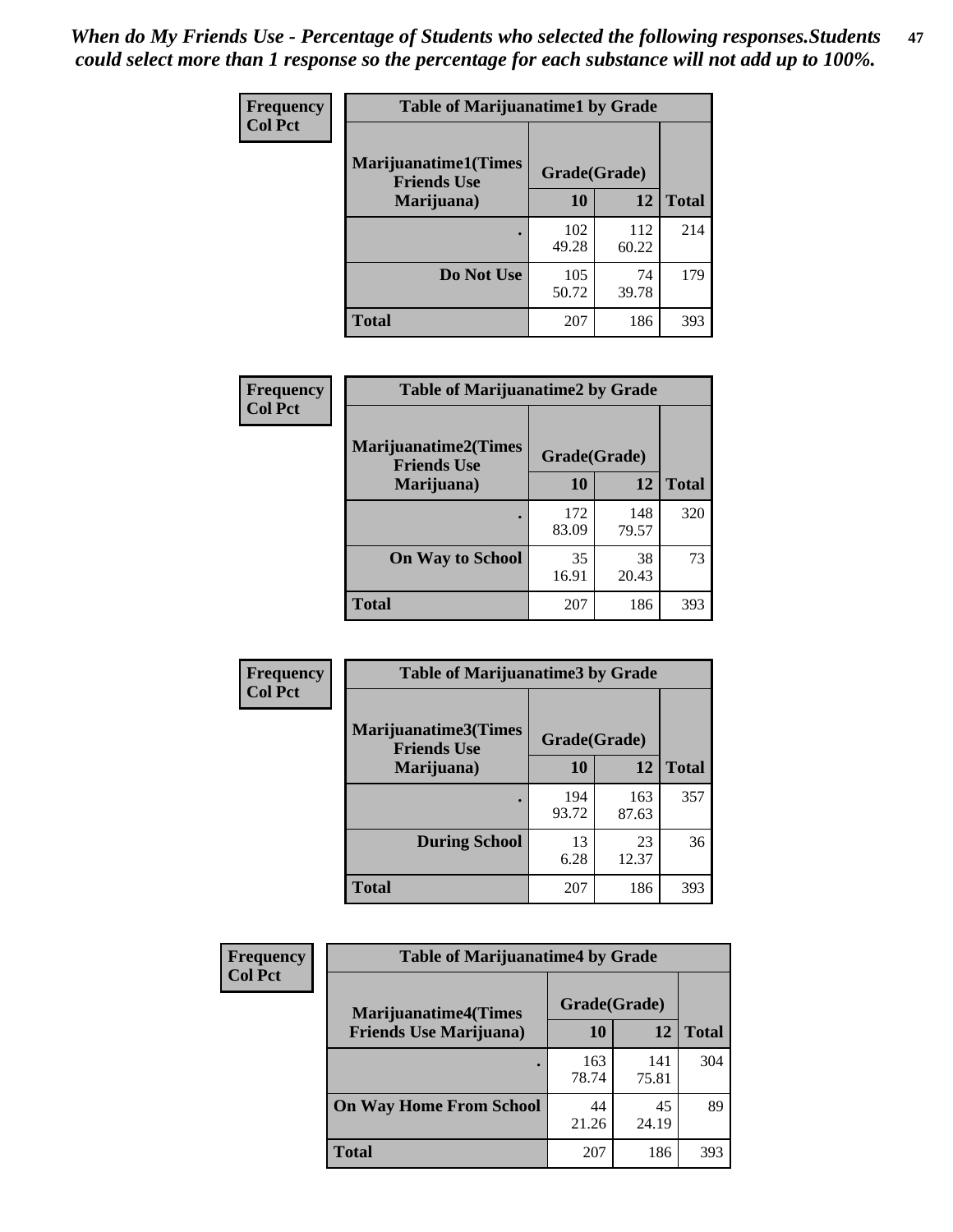| Frequency      | <b>Table of Marijuanatime5 by Grade</b>            |              |              |              |  |
|----------------|----------------------------------------------------|--------------|--------------|--------------|--|
| <b>Col Pct</b> | <b>Marijuanatime5</b> (Times<br><b>Friends Use</b> | Grade(Grade) |              |              |  |
|                | Marijuana)                                         | 10           | 12           | <b>Total</b> |  |
|                |                                                    | 139<br>67.15 | 112<br>60.22 | 251          |  |
|                | Weeknights                                         | 68<br>32.85  | 74<br>39.78  | 142          |  |
|                | <b>Total</b>                                       | 207          | 186          | 393          |  |

| Frequency      | <b>Table of Marijuanatime6 by Grade</b>           |              |              |              |
|----------------|---------------------------------------------------|--------------|--------------|--------------|
| <b>Col Pct</b> | <b>Marijuanatime6(Times</b><br><b>Friends Use</b> | Grade(Grade) |              |              |
|                | Marijuana)                                        | 10           | 12           | <b>Total</b> |
|                |                                                   | 103<br>49.76 | 73<br>39.25  | 176          |
|                | Weekends                                          | 104<br>50.24 | 113<br>60.75 | 217          |
|                | <b>Total</b>                                      | 207          | 186          | 393          |

| Frequency      | <b>Table of Otherdrugtime1 by Grade</b>                 |              |              |              |
|----------------|---------------------------------------------------------|--------------|--------------|--------------|
| <b>Col Pct</b> | <b>Otherdrugtime1(Times</b><br><b>Friends Use Other</b> | Grade(Grade) |              |              |
|                | <b>Illegal Drugs</b> )                                  | 10           | 12           | <b>Total</b> |
|                |                                                         | 58<br>28.02  | 55<br>29.57  | 113          |
|                | Do Not Use                                              | 149<br>71.98 | 131<br>70.43 | 280          |
|                | <b>Total</b>                                            | 207          | 186          | 393          |

| Frequency      | <b>Table of Otherdrugtime2 by Grade</b>                 |              |              |              |
|----------------|---------------------------------------------------------|--------------|--------------|--------------|
| <b>Col Pct</b> | <b>Otherdrugtime2(Times</b><br><b>Friends Use Other</b> | Grade(Grade) |              |              |
|                | <b>Illegal Drugs</b> )                                  | 10           | 12           | <b>Total</b> |
|                |                                                         | 193<br>93.24 | 172<br>92.47 | 365          |
|                | <b>On Way to School</b>                                 | 14<br>6.76   | 14<br>7.53   | 28           |
|                | Total                                                   | 207          | 186          | 393          |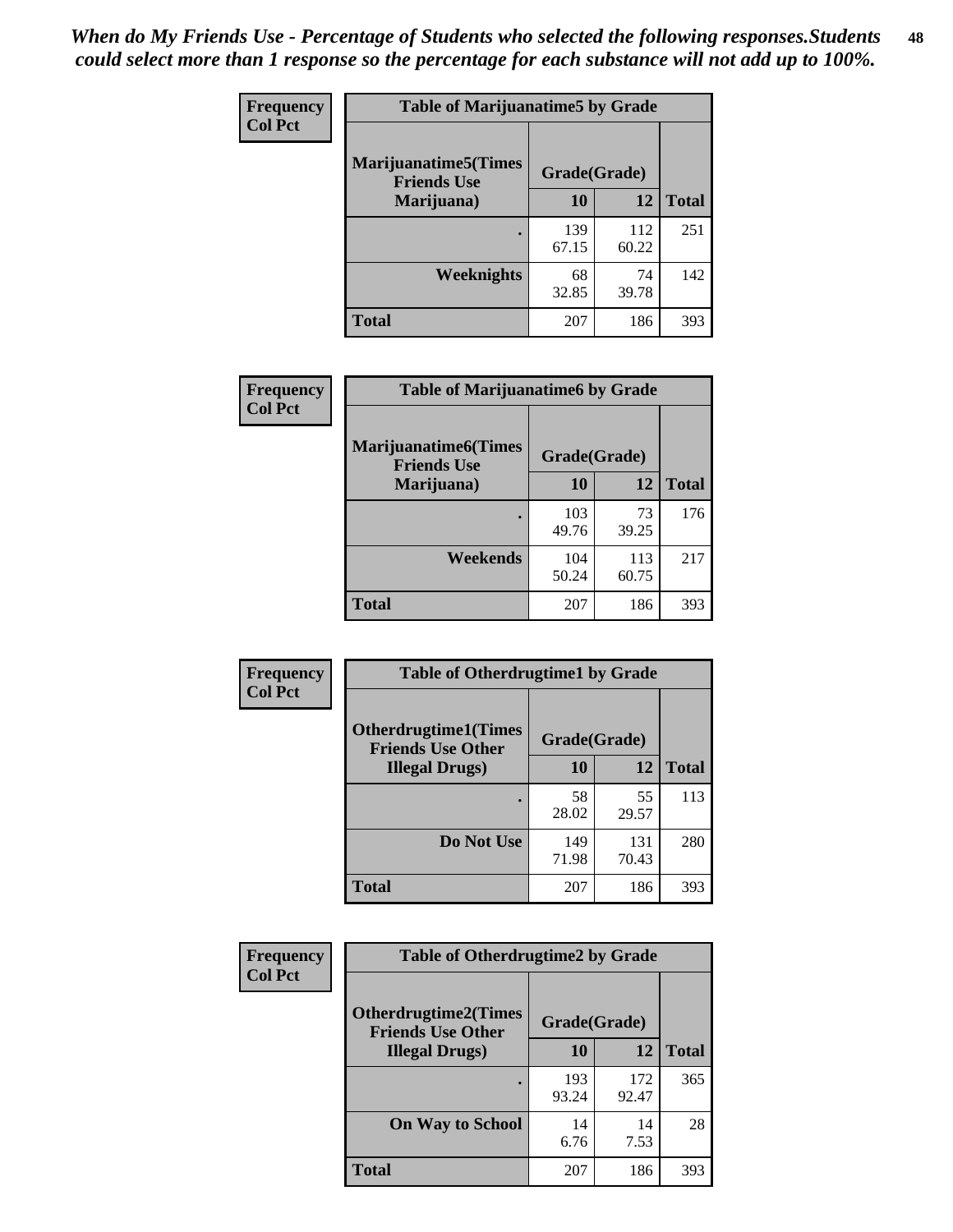| <b>Frequency</b> | <b>Table of Otherdrugtime3 by Grade</b>          |              |              |              |
|------------------|--------------------------------------------------|--------------|--------------|--------------|
| <b>Col Pct</b>   | Otherdrugtime3(Times<br><b>Friends Use Other</b> | Grade(Grade) |              |              |
|                  | <b>Illegal Drugs</b> )                           | 10           | 12           | <b>Total</b> |
|                  |                                                  | 194<br>93.72 | 171<br>91.94 | 365          |
|                  | <b>During School</b>                             | 13<br>6.28   | 15<br>8.06   | 28           |
|                  | Total                                            | 207          | 186          | 393          |

| Frequency      | <b>Table of Otherdrugtime4 by Grade</b>                         |              |              |              |
|----------------|-----------------------------------------------------------------|--------------|--------------|--------------|
| <b>Col Pct</b> | <b>Otherdrugtime4(Times</b><br><b>Friends Use Other Illegal</b> | Grade(Grade) |              |              |
|                | Drugs)                                                          | 10           | 12           | <b>Total</b> |
|                | ٠                                                               | 192<br>92.75 | 168<br>90.32 | 360          |
|                | <b>On Way Home From School</b>                                  | 15<br>7.25   | 18<br>9.68   | 33           |
|                | Total                                                           | 207          | 186          | 393          |

| <b>Frequency</b> | <b>Table of Otherdrugtime5 by Grade</b>                  |              |              |              |  |  |
|------------------|----------------------------------------------------------|--------------|--------------|--------------|--|--|
| <b>Col Pct</b>   | <b>Otherdrugtime5</b> (Times<br><b>Friends Use Other</b> | Grade(Grade) |              |              |  |  |
|                  | <b>Illegal Drugs</b> )                                   | 10           | 12           | <b>Total</b> |  |  |
|                  |                                                          | 170<br>82.13 | 155<br>83.33 | 325          |  |  |
|                  | Weeknights                                               | 37<br>17.87  | 31<br>16.67  | 68           |  |  |
|                  | Total                                                    | 207          | 186          | 393          |  |  |

| <b>Frequency</b> | <b>Table of Otherdrugtime6 by Grade</b>                 |              |              |              |  |  |
|------------------|---------------------------------------------------------|--------------|--------------|--------------|--|--|
| <b>Col Pct</b>   | <b>Otherdrugtime6(Times</b><br><b>Friends Use Other</b> | Grade(Grade) |              |              |  |  |
|                  | <b>Illegal Drugs</b> )                                  | 10           | 12           | <b>Total</b> |  |  |
|                  |                                                         | 148<br>71.50 | 137<br>73.66 | 285          |  |  |
|                  | Weekends                                                | 59<br>28.50  | 49<br>26.34  | 108          |  |  |
|                  | Total                                                   | 207          | 186          | 393          |  |  |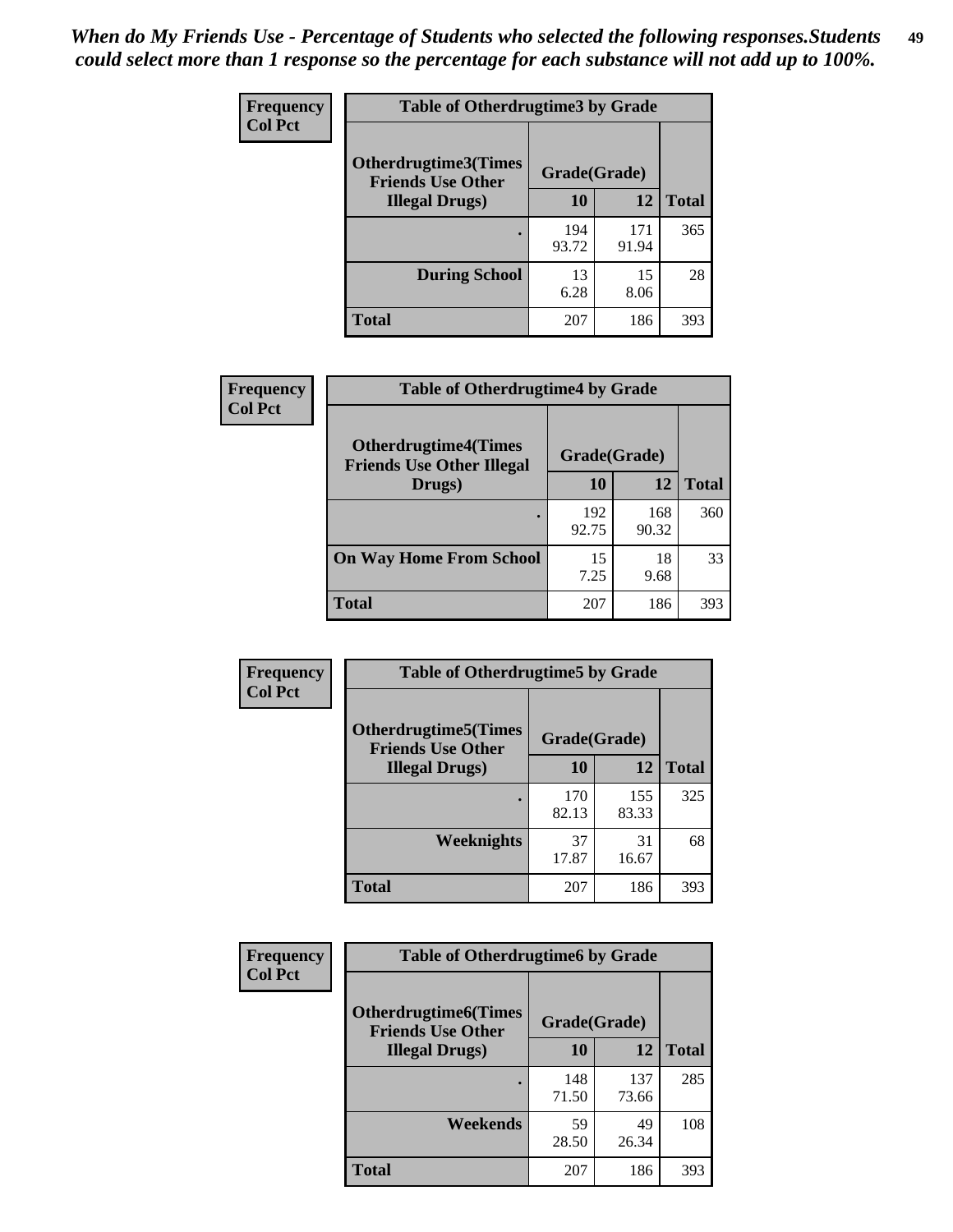| Frequency      | <b>Table of Educationalcohol by Grade</b>                                                                  |              |              |              |  |  |
|----------------|------------------------------------------------------------------------------------------------------------|--------------|--------------|--------------|--|--|
| <b>Col Pct</b> | Educationalcohol(I<br>have been taught<br>about alcohol,<br>tobacco,<br>and other drugs<br>within the last | Grade(Grade) |              |              |  |  |
|                | year at school)                                                                                            |              | 12           | <b>Total</b> |  |  |
|                | Yes                                                                                                        | 165<br>79.71 | 104<br>55.91 | 269          |  |  |
|                | N <sub>0</sub>                                                                                             | 42<br>20.29  | 82<br>44.09  | 124          |  |  |
|                | <b>Total</b>                                                                                               | 207          | 186          | 393          |  |  |

| Frequency      | <b>Table of Eversmoked by Grade</b> |              |              |              |  |  |
|----------------|-------------------------------------|--------------|--------------|--------------|--|--|
| <b>Col Pct</b> | Eversmoked(I<br>have smoked         | Grade(Grade) |              |              |  |  |
|                | a cigarette)                        | 10           | 12           | <b>Total</b> |  |  |
|                | Yes                                 | 99<br>47.83  | 83<br>44.62  | 182          |  |  |
|                | N <sub>0</sub>                      | 108<br>52.17 | 103<br>55.38 | 211          |  |  |
|                | <b>Total</b>                        | 207          | 186          | 393          |  |  |

| Frequency      | <b>Table of Drovedrinking by Grade</b>                                                                              |                    |              |     |
|----------------|---------------------------------------------------------------------------------------------------------------------|--------------------|--------------|-----|
| <b>Col Pct</b> | Drovedrinking(In<br>the past 30 days I<br>have driven a car<br>or other vehicle<br>while I was<br>drinking alcohol) | Grade(Grade)<br>10 | <b>Total</b> |     |
|                | <b>Yes</b>                                                                                                          | 17<br>8.21         | 19<br>10.22  | 36  |
|                | N <sub>0</sub>                                                                                                      | 190<br>91.79       | 167<br>89.78 | 357 |
|                | <b>Total</b>                                                                                                        | 207                | 186          | 393 |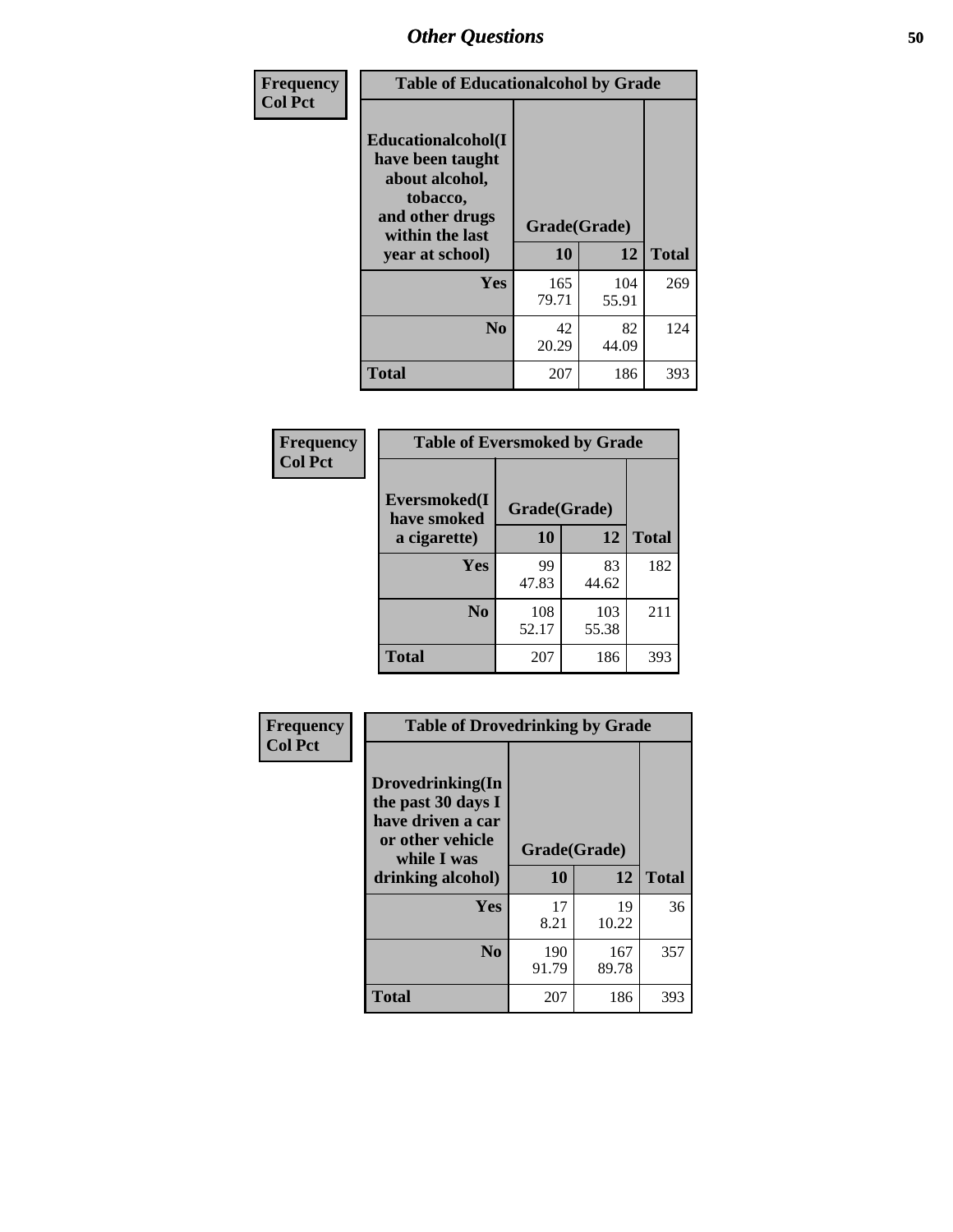| Frequency<br><b>Col Pct</b> | <b>Table of Rodedrinking by Grade</b>                                                                      |              |              |              |  |  |
|-----------------------------|------------------------------------------------------------------------------------------------------------|--------------|--------------|--------------|--|--|
|                             | Rodedrinking(In<br>the past 30 days<br>I have ridden in<br>a car with a<br>driver who had<br>been drinking | Grade(Grade) |              |              |  |  |
|                             | alcohol)                                                                                                   | 10           | 12           | <b>Total</b> |  |  |
|                             | <b>Yes</b>                                                                                                 | 49<br>23.67  | 36<br>19.35  | 85           |  |  |
|                             | N <sub>0</sub>                                                                                             | 158<br>76.33 | 150<br>80.65 | 308          |  |  |
|                             | <b>Total</b>                                                                                               | 207          | 186          | 393          |  |  |

#### **Frequency Col Pct**

| <b>Table of Drugsschool by Grade</b>                                                                                      |              |              |              |  |  |  |
|---------------------------------------------------------------------------------------------------------------------------|--------------|--------------|--------------|--|--|--|
| <b>Drugsschool</b> (During<br>the past 12 months,<br>I have been offered,<br>sold,<br>or given illegal<br>drugs on school | Grade(Grade) |              |              |  |  |  |
| property)                                                                                                                 | 10           | 12           | <b>Total</b> |  |  |  |
| Yes                                                                                                                       | 46<br>22.22  | 47<br>25.27  | 93           |  |  |  |
| N <sub>0</sub>                                                                                                            | 161<br>77.78 | 139<br>74.73 | 300          |  |  |  |
| Total                                                                                                                     | 207          | 186          | 393          |  |  |  |

| Frequency      | <b>Table of Helpbullied by Grade</b>                 |              |             |              |  |  |  |  |
|----------------|------------------------------------------------------|--------------|-------------|--------------|--|--|--|--|
| <b>Col Pct</b> | $Helpb$ ullied $(I$<br>would help<br>someone who was | Grade(Grade) |             |              |  |  |  |  |
|                | being bullied)                                       | 10           | 12          | <b>Total</b> |  |  |  |  |
|                | <b>Strongly Agree</b>                                | 104<br>50.24 | 93<br>50.00 | 197          |  |  |  |  |
|                | <b>Somewhat Agree</b>                                | 67<br>32.37  | 68<br>36.56 | 135          |  |  |  |  |
|                | <b>Somewhat Disagree</b>                             | 30<br>14.49  | 11<br>5.91  | 41           |  |  |  |  |
|                | <b>Strongly Disagree</b>                             | 6<br>2.90    | 14<br>7.53  | 20           |  |  |  |  |
|                | <b>Total</b>                                         | 207          | 186         | 393          |  |  |  |  |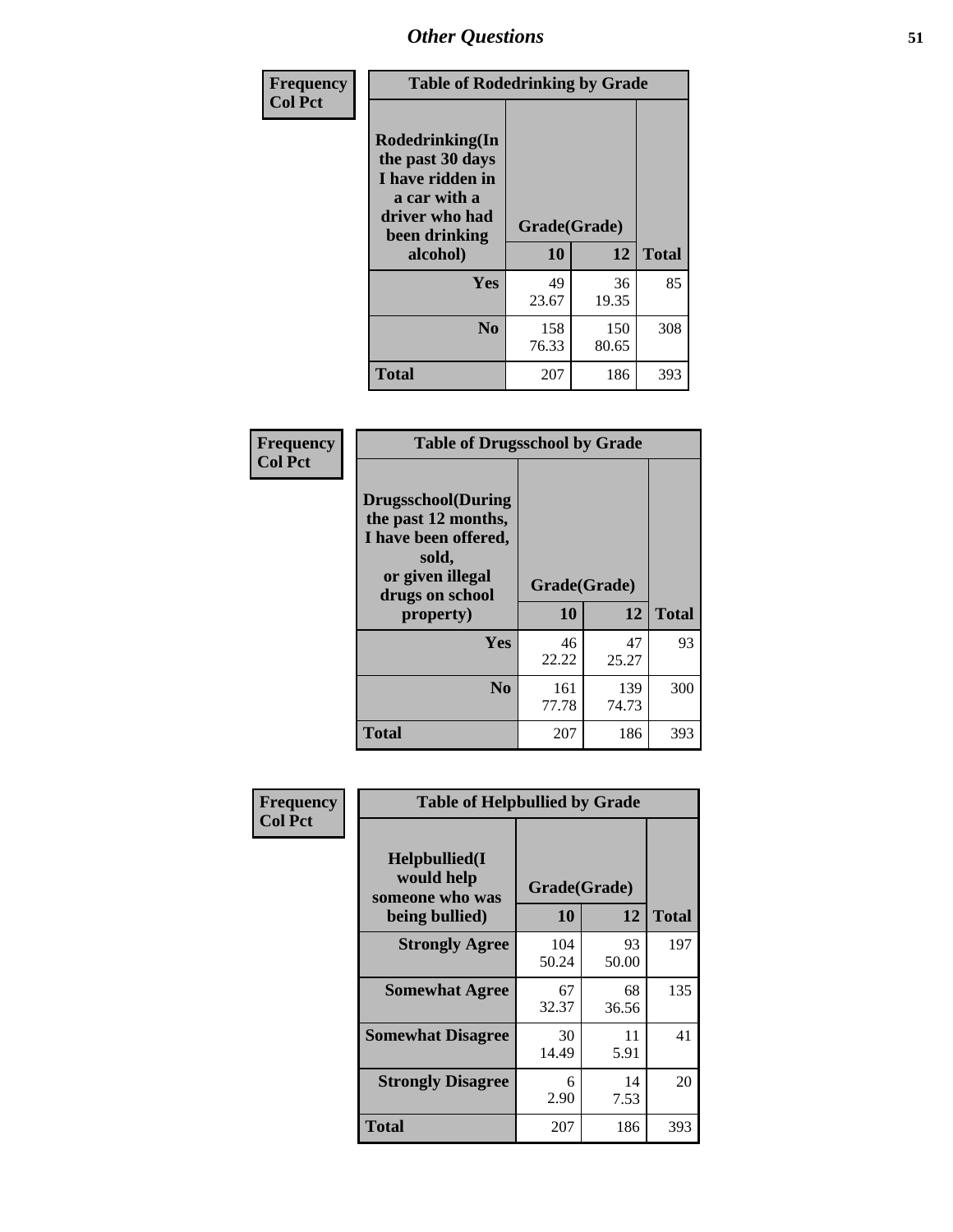| <b>Frequency</b> | <b>Table of Grade by Bingedrinking</b> |                             |                   |                                                                                        |                   |                               |                        |                          |              |
|------------------|----------------------------------------|-----------------------------|-------------------|----------------------------------------------------------------------------------------|-------------------|-------------------------------|------------------------|--------------------------|--------------|
| <b>Row Pct</b>   |                                        |                             |                   | Bingedrinking(I have drunk five or more<br>drinks of alcohol at one sitting during the | last 30 days)     |                               |                        |                          |              |
|                  | Grade(Grade)                           | $\mathbf{0}$<br><b>Days</b> | 1 or<br>2<br>days | 3 to<br>5<br>days                                                                      | 6 to<br>9<br>days | <b>10</b><br>to<br>19<br>days | 20<br>to<br>29<br>days | All<br><b>30</b><br>days | <b>Total</b> |
|                  | 10                                     | 162<br>78.26                | 7<br>3.38         | 10<br>4.83                                                                             | 10<br>4.83        | 9<br>4.35                     | 3.38                   | 2<br>0.97                | 207          |
|                  | 12                                     | 137<br>73.66                | 9<br>4.84         | 3<br>1.61                                                                              | 8<br>4.30         | 16<br>8.60                    | 12<br>6.45             | 0.54                     | 186          |
|                  | <b>Total</b>                           | 299                         | 16                | 13                                                                                     | 18                | 25                            | 19                     | 3                        | 393          |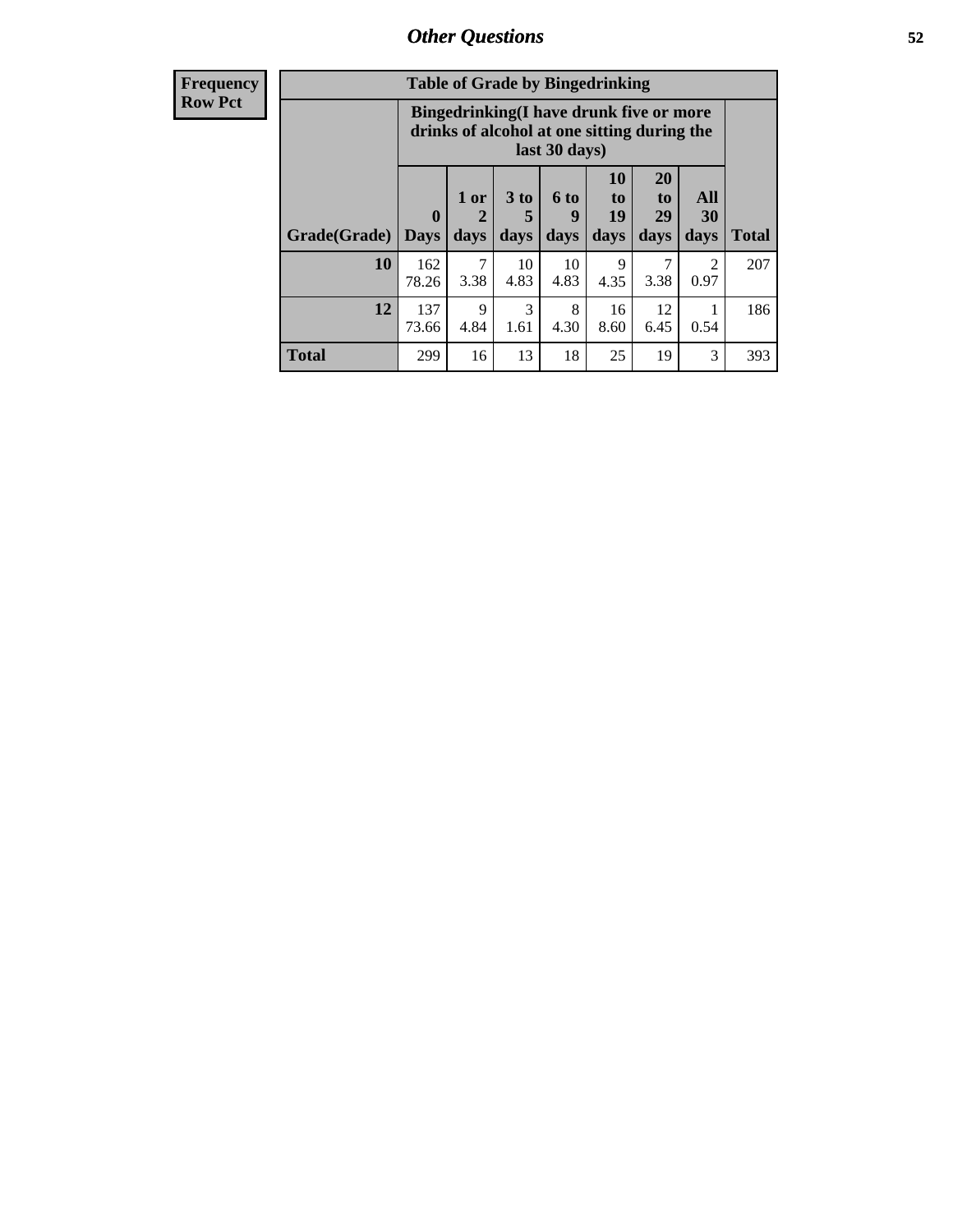## *Nutrition* **53**

| <b>Frequency</b><br>Row Pct |
|-----------------------------|
|                             |

| <b>Table of Grade by Dairy</b> |                          |                                                                 |                                    |                                    |              |  |  |
|--------------------------------|--------------------------|-----------------------------------------------------------------|------------------------------------|------------------------------------|--------------|--|--|
|                                |                          | Dairy (I eat at least 3 servings of dairy<br>products each day) |                                    |                                    |              |  |  |
| Grade(Grade)                   | <b>Strongly</b><br>Agree | <b>Somewhat</b><br>Agree                                        | <b>Somewhat</b><br><b>Disagree</b> | <b>Strongly</b><br><b>Disagree</b> | <b>Total</b> |  |  |
| 10                             | 53<br>25.60              | 90<br>43.48                                                     | 35<br>16.91                        | 29<br>14.01                        | 207          |  |  |
| 12                             | 60<br>32.26              | 70<br>37.63                                                     | 30<br>16.13                        | 26<br>13.98                        | 186          |  |  |
| <b>Total</b>                   | 113                      | 160                                                             | 65                                 | 55                                 | 393          |  |  |

| <b>Frequency</b> |  |
|------------------|--|
| <b>Row Pct</b>   |  |

| y | <b>Table of Grade by Fruitveg</b> |                          |                                                                          |                      |                                    |              |  |
|---|-----------------------------------|--------------------------|--------------------------------------------------------------------------|----------------------|------------------------------------|--------------|--|
|   |                                   |                          | Fruitveg(I eat at least 5 servings of fruits<br>and vegetables each day) |                      |                                    |              |  |
|   | Grade(Grade)                      | <b>Strongly</b><br>Agree | Somewhat  <br>Agree                                                      | Somewhat<br>Disagree | <b>Strongly</b><br><b>Disagree</b> | <b>Total</b> |  |
|   | 10                                | 22<br>10.63              | 70<br>33.82                                                              | 76<br>36.71          | 39<br>18.84                        | 207          |  |
|   | 12                                | 35<br>18.82              | 59<br>31.72                                                              | 66<br>35.48          | 26<br>13.98                        | 186          |  |
|   | <b>Total</b>                      | 57                       | 129                                                                      | 142                  | 65                                 | 393          |  |

| <b>Frequency</b> | <b>Table of Grade by Cafeteriahealthy</b> |                                                                       |             |                                   |                                    |              |  |  |
|------------------|-------------------------------------------|-----------------------------------------------------------------------|-------------|-----------------------------------|------------------------------------|--------------|--|--|
| <b>Row Pct</b>   |                                           | Cafeteriahealthy (School meals in my<br>school cafeteria are healthy) |             |                                   |                                    |              |  |  |
|                  | Grade(Grade)                              | <b>Strongly</b><br>Agree                                              | Agree       | Somewhat   Somewhat  <br>Disagree | <b>Strongly</b><br><b>Disagree</b> | <b>Total</b> |  |  |
|                  | 10                                        | 33<br>15.94                                                           | 97<br>46.86 | 50<br>24.15                       | 27<br>13.04                        | 207          |  |  |
|                  | 12                                        | 36<br>19.35                                                           | 83<br>44.62 | 31<br>16.67                       | 36<br>19.35                        | 186          |  |  |
|                  | Total                                     | 69                                                                    | 180         | 81                                | 63                                 | 393          |  |  |

| <b>Frequency</b><br>Row Pct |
|-----------------------------|
|                             |

| <b>Table of Grade by Cafeterianutrition</b> |                          |                                                                                           |                                    |                                    |              |  |  |
|---------------------------------------------|--------------------------|-------------------------------------------------------------------------------------------|------------------------------------|------------------------------------|--------------|--|--|
|                                             |                          | <b>Cafeterianutrition</b> (Facts about nutrition<br>are available in my school cafeteria) |                                    |                                    |              |  |  |
| Grade(Grade)                                | <b>Strongly</b><br>Agree | Somewhat  <br>Agree                                                                       | <b>Somewhat</b><br><b>Disagree</b> | <b>Strongly</b><br><b>Disagree</b> | <b>Total</b> |  |  |
| 10                                          | 69<br>33.33              | 74<br>35.75                                                                               | 42<br>20.29                        | 22<br>10.63                        | 207          |  |  |
| 12                                          | 71<br>38.17              | 64<br>34.41                                                                               | 35<br>18.82                        | 16<br>8.60                         | 186          |  |  |
| <b>Total</b>                                | 140                      | 138                                                                                       | 77                                 | 38                                 | 393          |  |  |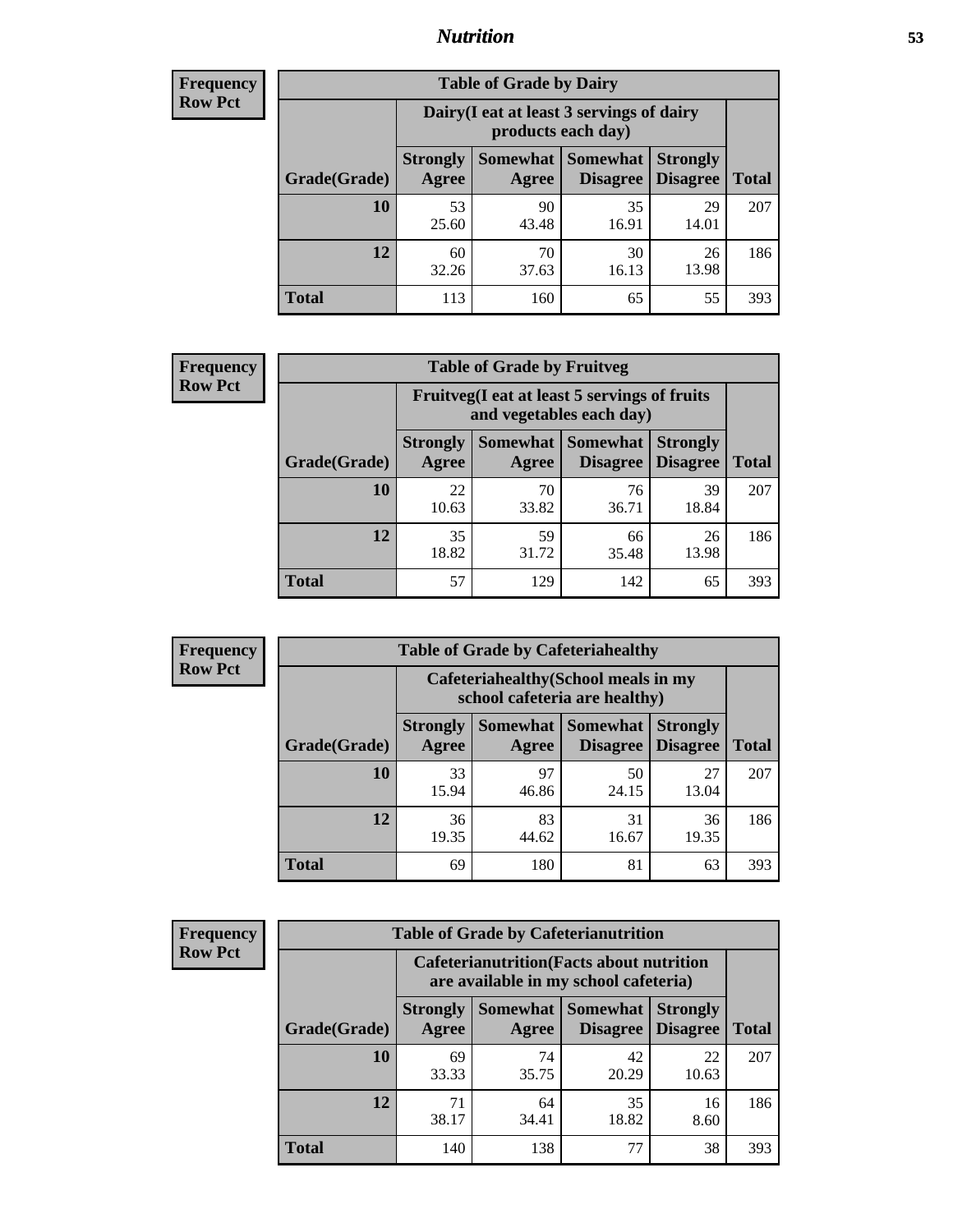## *Nutrition* **54**

| Frequency |
|-----------|
| Row Pct   |

| <b>Table of Grade by Schoollunch</b> |                                                                                                                      |                                                                 |            |             |     |  |  |
|--------------------------------------|----------------------------------------------------------------------------------------------------------------------|-----------------------------------------------------------------|------------|-------------|-----|--|--|
|                                      |                                                                                                                      | Schoollunch(I eat school lunch three or<br>more times per week) |            |             |     |  |  |
| Grade(Grade)                         | Somewhat  <br><b>Somewhat</b><br><b>Strongly</b><br><b>Strongly</b><br><b>Disagree</b><br>Disagree<br>Agree<br>Agree |                                                                 |            |             |     |  |  |
| 10                                   | 149<br>71.98                                                                                                         | 33<br>15.94                                                     | 9<br>4.35  | 16<br>7.73  | 207 |  |  |
| 12                                   | 52<br>27.96                                                                                                          | 22<br>11.83                                                     | 17<br>9.14 | 95<br>51.08 | 186 |  |  |
| <b>Total</b>                         | 201                                                                                                                  | 55                                                              | 26         | 111         | 393 |  |  |

| <b>Frequency</b> |  |
|------------------|--|
| <b>Row Pct</b>   |  |

| <b>Table of Grade by Foodchoices</b>                                |                          |             |                                 |                                    |              |  |
|---------------------------------------------------------------------|--------------------------|-------------|---------------------------------|------------------------------------|--------------|--|
| Foodchoices (I make healthy food choices in<br>my school cafeteria) |                          |             |                                 |                                    |              |  |
| Grade(Grade)                                                        | <b>Strongly</b><br>Agree | Agree       | Somewhat   Somewhat<br>Disagree | <b>Strongly</b><br><b>Disagree</b> | <b>Total</b> |  |
| 10                                                                  | 30<br>14.49              | 98<br>47.34 | 45<br>21.74                     | 34<br>16.43                        | 207          |  |
| 12                                                                  | 36<br>19.35              | 69<br>37.10 | 35<br>18.82                     | 46<br>24.73                        | 186          |  |
| <b>Total</b>                                                        | 66                       | 167         | 80                              | 80                                 | 393          |  |

| <b>Frequency</b><br>Row Pct |
|-----------------------------|
|                             |

| <b>Table of Grade by Wholewheat</b> |                                                                                                             |             |                                        |                                    |              |  |  |
|-------------------------------------|-------------------------------------------------------------------------------------------------------------|-------------|----------------------------------------|------------------------------------|--------------|--|--|
|                                     | Wholewheat (There are whole wheat and<br>multigrain breads and cereals available in<br>my school cafeteria) |             |                                        |                                    |              |  |  |
| Grade(Grade)                        | <b>Strongly</b><br>Agree                                                                                    | Agree       | Somewhat   Somewhat<br><b>Disagree</b> | <b>Strongly</b><br><b>Disagree</b> | <b>Total</b> |  |  |
| 10                                  | 93<br>44.93                                                                                                 | 78<br>37.68 | 18<br>8.70                             | 18<br>8.70                         | 207          |  |  |
| 12                                  | 77<br>41.40                                                                                                 | 70<br>37.63 | 21<br>11.29                            | 18<br>9.68                         | 186          |  |  |
| <b>Total</b>                        | 170                                                                                                         | 148         | 39                                     | 36                                 | 393          |  |  |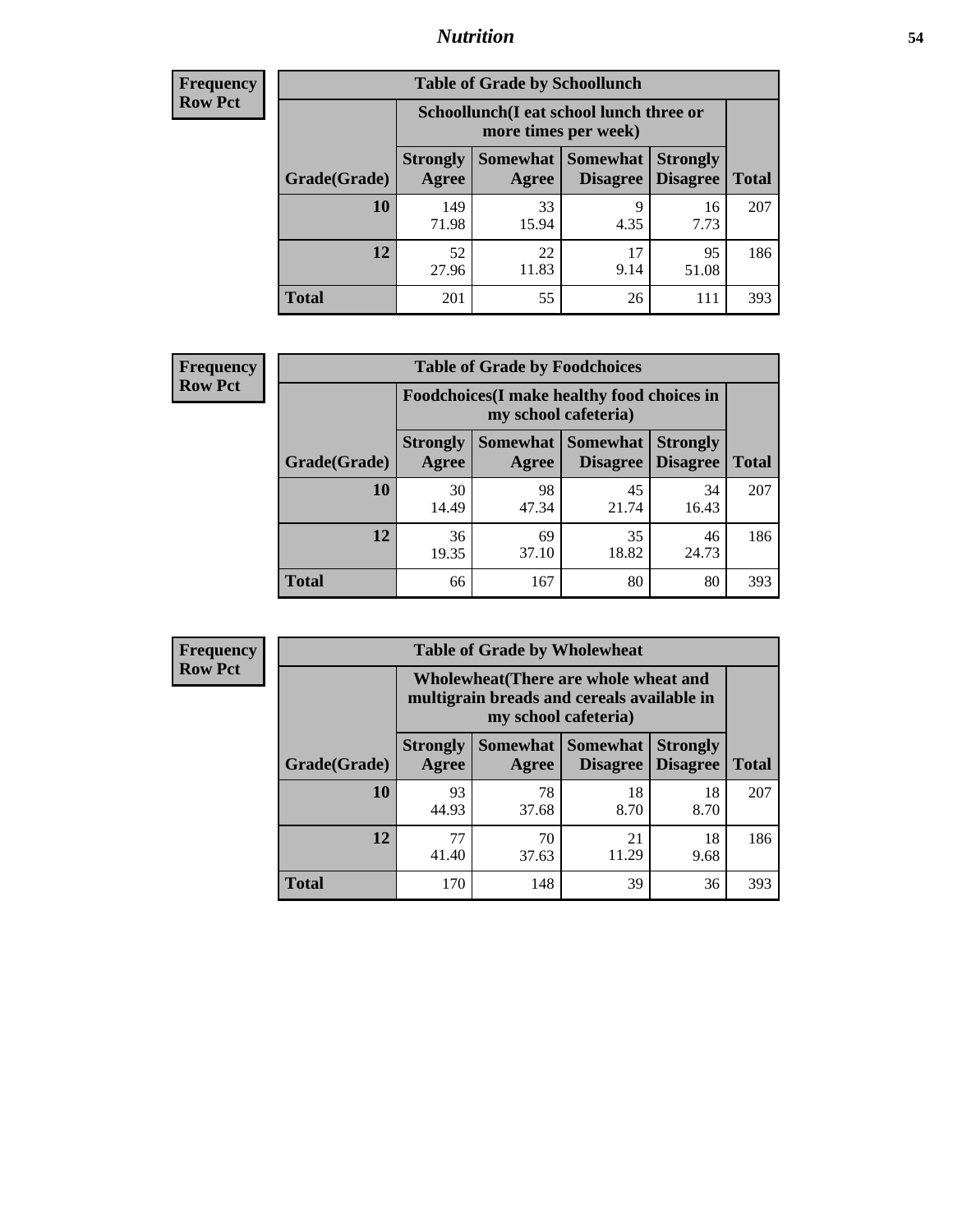## *Nutrition* **55**

**Frequency Row Pct**

| <b>Table of Grade by Healthyvending</b> |                                                                                                                                               |                          |                                    |                                    |              |  |  |
|-----------------------------------------|-----------------------------------------------------------------------------------------------------------------------------------------------|--------------------------|------------------------------------|------------------------------------|--------------|--|--|
|                                         | Healthyvending (If only healthy snacks and<br>beverages were available in the vending<br>machines during the school day,<br>I would buy them) |                          |                                    |                                    |              |  |  |
| Grade(Grade)                            | <b>Strongly</b><br>Agree                                                                                                                      | <b>Somewhat</b><br>Agree | <b>Somewhat</b><br><b>Disagree</b> | <b>Strongly</b><br><b>Disagree</b> | <b>Total</b> |  |  |
| 10                                      | 77<br>37.20                                                                                                                                   | 64<br>30.92              | 37<br>17.87                        | 29<br>14.01                        | 207          |  |  |
| 12                                      | 76<br>40.86                                                                                                                                   | 53<br>28.49              | 31<br>16.67                        | 26<br>13.98                        | 186          |  |  |
| <b>Total</b>                            | 153                                                                                                                                           | 117                      | 68                                 | 55                                 | 393          |  |  |

**Frequency Row Pct**

| <b>Table of Grade by Schoolbreakfast</b> |                                                                                                                                        |                     |                                    |                                    |              |
|------------------------------------------|----------------------------------------------------------------------------------------------------------------------------------------|---------------------|------------------------------------|------------------------------------|--------------|
|                                          | Schoolbreakfast(If breakfast were<br>available at school,<br>but outside the cafeteria,<br>I would eat breakfast at school more often) |                     |                                    |                                    |              |
| Grade(Grade)                             | <b>Strongly</b><br>Agree                                                                                                               | Somewhat  <br>Agree | <b>Somewhat</b><br><b>Disagree</b> | <b>Strongly</b><br><b>Disagree</b> | <b>Total</b> |
| 10                                       | 84<br>40.58                                                                                                                            | 80<br>38.65         | 21<br>10.14                        | 22<br>10.63                        | 207          |
| 12                                       | 79<br>42.47                                                                                                                            | 59<br>31.72         | 14<br>7.53                         | 34<br>18.28                        | 186          |
| <b>Total</b>                             | 163                                                                                                                                    | 139                 | 35                                 | 56                                 | 393          |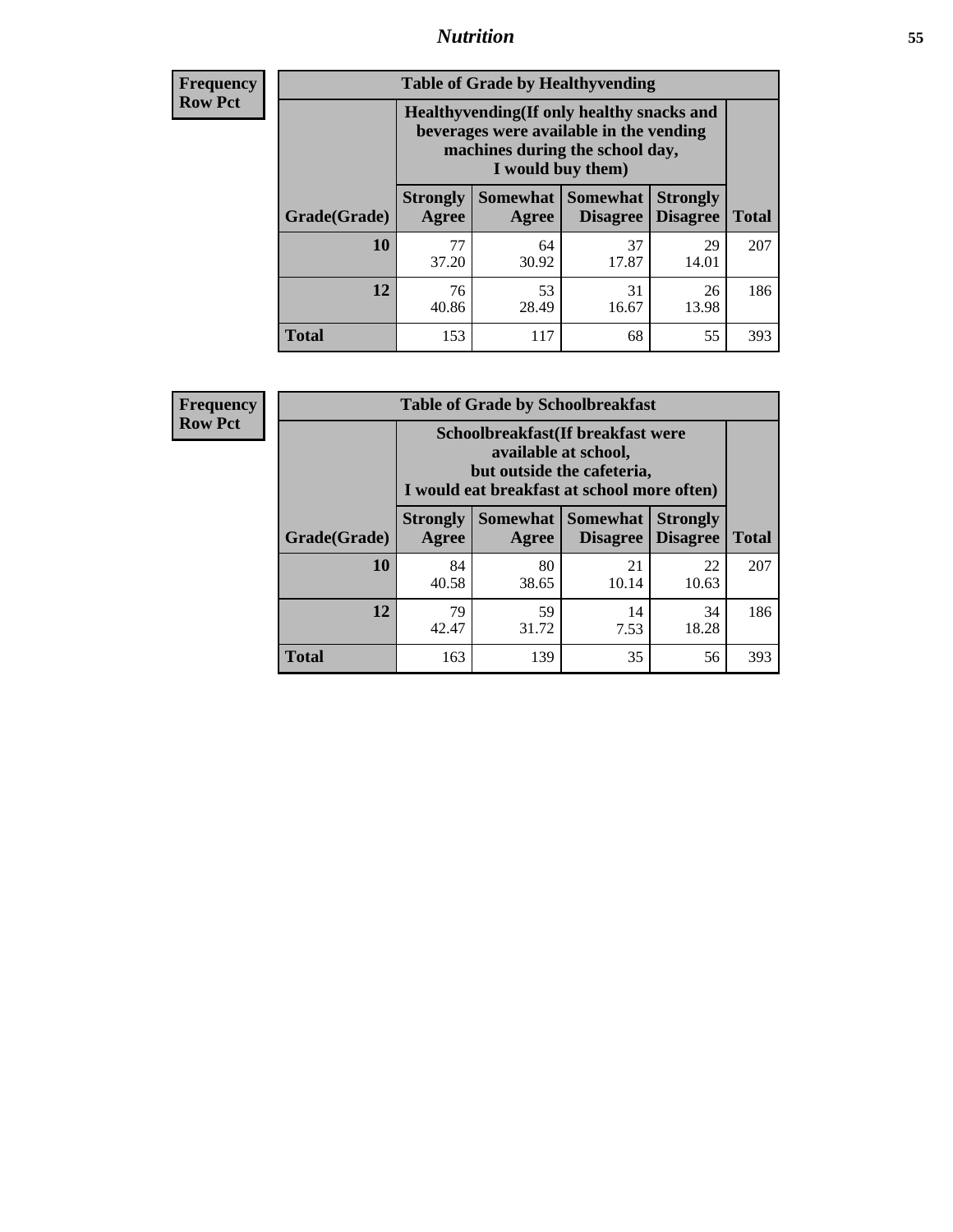| Frequency<br><b>Col Pct</b> | <b>Table of Educationaids by Grade</b>                                                                    |                    |             |              |
|-----------------------------|-----------------------------------------------------------------------------------------------------------|--------------------|-------------|--------------|
|                             | <b>Educationaids</b> (I<br>have been<br>taught about<br><b>HIV/AIDS</b> at<br>school in the<br>past year) | Grade(Grade)<br>10 | 12          | <b>Total</b> |
|                             | Yes                                                                                                       | 158<br>76.33       | 91<br>48.92 | 249          |
|                             | N <sub>0</sub>                                                                                            | 49<br>23.67        | 95<br>51.08 | 144          |
|                             | <b>Total</b>                                                                                              | 207                | 186         | 393          |

| <b>Frequency</b> | <b>Table of Educationcharacter by Grade</b>                                                             |              |              |              |
|------------------|---------------------------------------------------------------------------------------------------------|--------------|--------------|--------------|
| <b>Col Pct</b>   | Educationcharacter(I<br>have been taught<br>about character<br>education in the past<br>year at school) | Grade(Grade) |              |              |
|                  |                                                                                                         | 10           | 12           | <b>Total</b> |
|                  | Yes                                                                                                     | 169<br>81.64 | 125<br>67.20 | 294          |
|                  | N <sub>0</sub>                                                                                          | 38<br>18.36  | 61<br>32.80  | 99           |
|                  | <b>Total</b>                                                                                            | 207          | 186          | 393          |

| Frequency      | <b>Table of Gradcoach1 by Grade</b> |              |             |              |
|----------------|-------------------------------------|--------------|-------------|--------------|
| <b>Col Pct</b> | Gradcoach1(I<br>know who my         | Grade(Grade) |             |              |
|                | <b>Graduation</b><br>Coach is)      | 10           | 12          | <b>Total</b> |
|                | Yes                                 | 42<br>20.29  | 94<br>50.54 | 136          |
|                | N <sub>0</sub>                      | 165<br>79.71 | 92<br>49.46 | 257          |
|                | <b>Total</b>                        | 207          | 186         | 393          |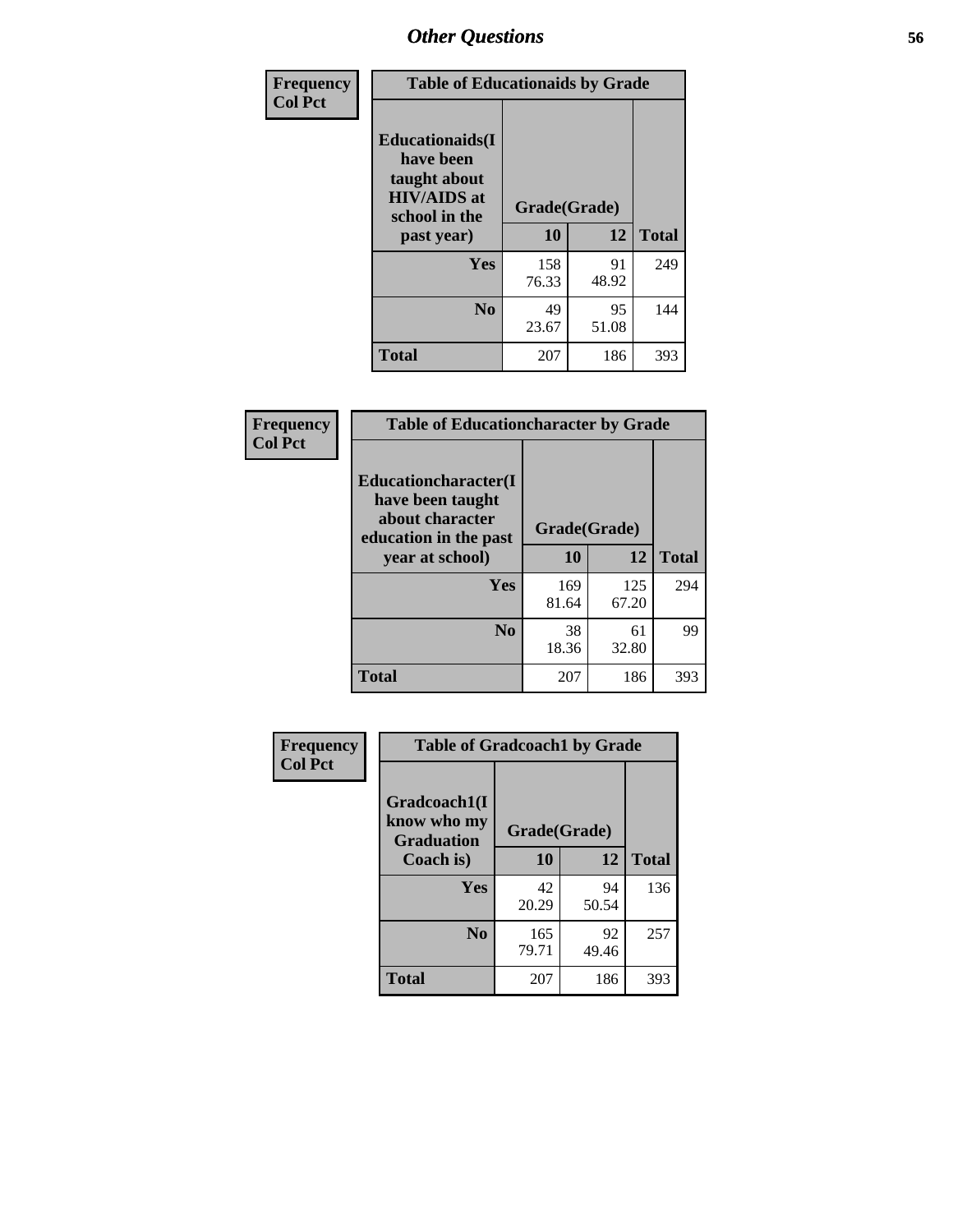| Frequency      | <b>Table of Gradcoach2 by Grade</b> |              |              |              |
|----------------|-------------------------------------|--------------|--------------|--------------|
| <b>Col Pct</b> | Gradcoach2(I<br>have                |              |              |              |
|                | contacted my<br><b>Graduation</b>   | Grade(Grade) |              |              |
|                | Coach)                              | 10           | 12           | <b>Total</b> |
|                | Yes                                 | 14<br>6.76   | 66<br>35.48  | 80           |
|                | N <sub>0</sub>                      | 193<br>93.24 | 120<br>64.52 | 313          |
|                | <b>Total</b>                        | 207          | 186          | 393          |

| <b>Frequency</b><br><b>Col Pct</b> | <b>Table of Gradcoach3 by Grade</b>                                         |              |             |              |
|------------------------------------|-----------------------------------------------------------------------------|--------------|-------------|--------------|
|                                    | Gradcoach3(I<br>have received<br>assistance<br>from my<br><b>Graduation</b> | Grade(Grade) |             |              |
|                                    | Coach)                                                                      | 10           | 12          | <b>Total</b> |
|                                    | Yes                                                                         | 11<br>5.31   | 62<br>33.33 | 73           |
|                                    | N <sub>0</sub>                                                              | 52<br>25.12  | 40<br>21.51 | 92           |
|                                    | Don't know                                                                  | 144<br>69.57 | 84<br>45.16 | 228          |
|                                    | <b>Total</b>                                                                | 207          | 186         | 393          |

| Frequency      | <b>Table of Selfharm by Grade</b>                                                                                                                                                      |                    |              |              |
|----------------|----------------------------------------------------------------------------------------------------------------------------------------------------------------------------------------|--------------------|--------------|--------------|
| <b>Col Pct</b> | <b>Selfharm</b> (During<br>the past 12<br>months,<br>I harmed myself<br>on purpose<br><b>Suicideconsider</b><br>During the past<br>12 months,<br>I seriously<br>considered<br>suicide) | Grade(Grade)<br>10 | 12           | <b>Total</b> |
|                | <b>Yes</b>                                                                                                                                                                             | 23<br>11.11        | 16<br>8.60   | 39           |
|                | N <sub>0</sub>                                                                                                                                                                         | 184<br>88.89       | 170<br>91.40 | 354          |
|                | Total                                                                                                                                                                                  | 207                | 186          | 393          |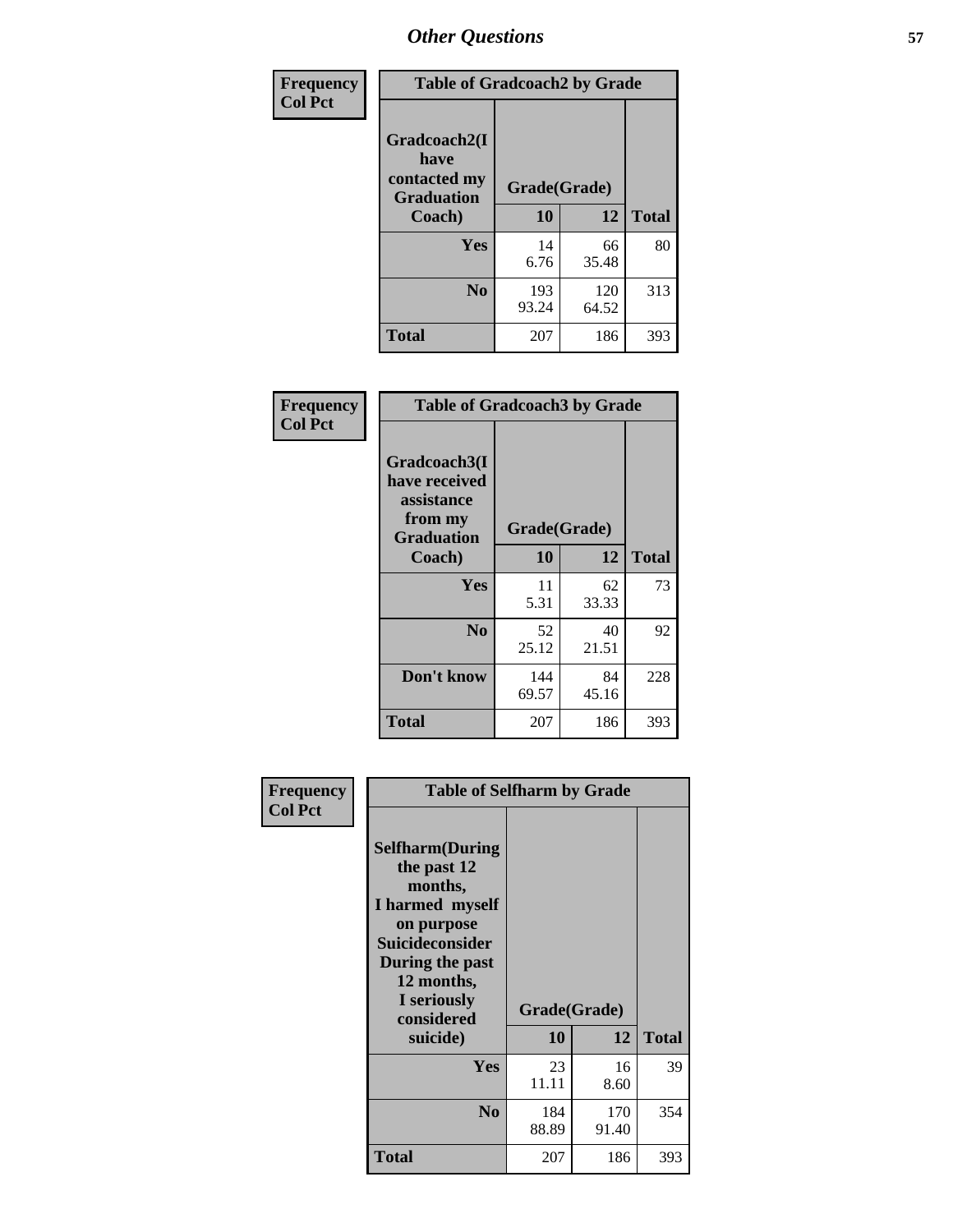| <b>Frequency</b> | <b>Table of Suicideconsider by Grade</b> |              |              |              |
|------------------|------------------------------------------|--------------|--------------|--------------|
| <b>Col Pct</b>   |                                          | Grade(Grade) |              |              |
|                  | Suicideconsider                          | <b>10</b>    | 12           | <b>Total</b> |
|                  | Yes                                      | 18<br>8.70   | 15<br>8.06   | 33           |
|                  | N <sub>0</sub>                           | 189<br>91.30 | 171<br>91.94 | 360          |
|                  | Total                                    | 207          | 186          | 393          |

| Frequency      | <b>Table of Suicideattempt by Grade</b>                            |              |              |              |
|----------------|--------------------------------------------------------------------|--------------|--------------|--------------|
| <b>Col Pct</b> | Suicideattempt(I<br>have attempted<br>suicide in the<br>last year) | Grade(Grade) |              |              |
|                |                                                                    | 10           | 12           | <b>Total</b> |
|                | Yes                                                                | 15<br>7.25   | 12<br>6.45   | 27           |
|                | N <sub>0</sub>                                                     | 192<br>92.75 | 174<br>93.55 | 366          |
|                | <b>Total</b>                                                       | 207          | 186          | 393          |

| Frequency      | <b>Table of Instantmessaged by Grade</b>               |              |              |              |
|----------------|--------------------------------------------------------|--------------|--------------|--------------|
| <b>Col Pct</b> | Instantmessaged(I<br>have instant<br>messaged people I | Grade(Grade) |              |              |
|                | do not even know)                                      | 10           | 12           | <b>Total</b> |
|                | Yes                                                    | 88<br>42.51  | 67<br>36.02  | 155          |
|                | N <sub>0</sub>                                         | 119<br>57.49 | 119<br>63.98 | 238          |
|                | <b>Total</b>                                           | 207          | 186          | 393          |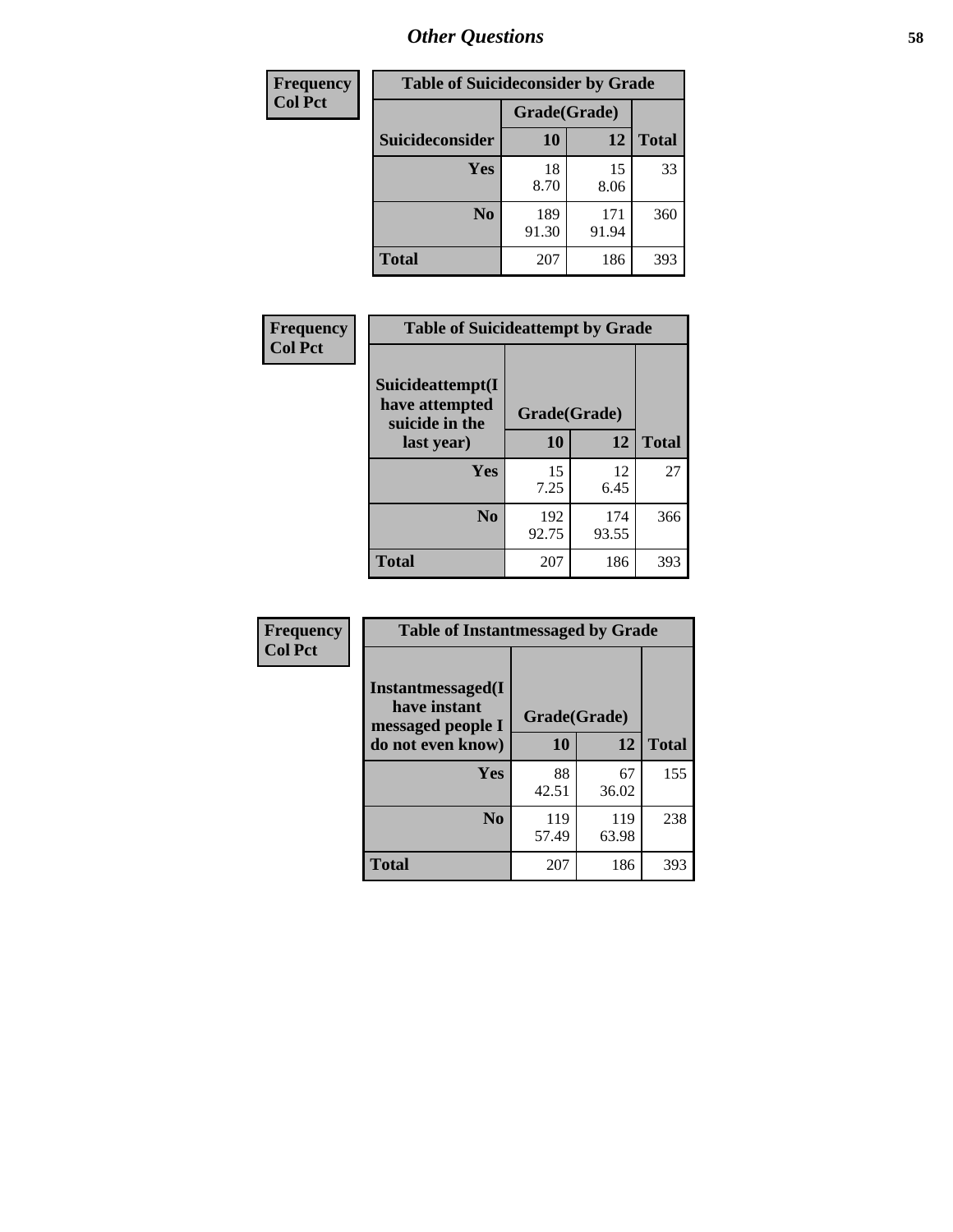| Frequency      | <b>Table of Getsalong by Grade</b>                          |              |              |              |
|----------------|-------------------------------------------------------------|--------------|--------------|--------------|
| <b>Col Pct</b> | <b>Getsalong</b> (I get<br>along with other<br>students and | Grade(Grade) |              |              |
|                | adults)                                                     | 10           | 12           | <b>Total</b> |
|                | <b>Strongly Agree</b>                                       | 98<br>47.34  | 116<br>62.37 | 214          |
|                | <b>Somewhat Agree</b>                                       | 93<br>44.93  | 54<br>29.03  | 147          |
|                | <b>Somewhat Disagree</b>                                    | 11<br>5.31   | 6<br>3.23    | 17           |
|                | <b>Strongly Disagree</b>                                    | 5<br>2.42    | 10<br>5.38   | 15           |
|                | Total                                                       | 207          | 186          | 393          |

| Frequency      | <b>Table of Safehome by Grade</b> |              |              |              |
|----------------|-----------------------------------|--------------|--------------|--------------|
| <b>Col Pct</b> | Safehome(I feel                   | Grade(Grade) |              |              |
|                | safe at home)                     | 10           | 12           | <b>Total</b> |
|                | <b>Strongly Agree</b>             | 147<br>71.01 | 137<br>73.66 | 284          |
|                | <b>Somewhat Agree</b>             | 49<br>23.67  | 30<br>16.13  | 79           |
|                | <b>Somewhat Disagree</b>          | 8<br>3.86    | 12<br>6.45   | 20           |
|                | <b>Strongly Disagree</b>          | 3<br>1.45    | 7<br>3.76    | 10           |
|                | <b>Total</b>                      | 207          | 186          | 393          |

| Frequency      |                                                                                      | <b>Table of Adulttalk by Grade</b> |              |              |
|----------------|--------------------------------------------------------------------------------------|------------------------------------|--------------|--------------|
| <b>Col Pct</b> | <b>Adulttalk</b> (I<br>know an<br>adult at<br>school that<br>I can talk<br>with if I | Grade(Grade)                       |              |              |
|                | need help)                                                                           | 10                                 | 12           | <b>Total</b> |
|                | <b>Yes</b>                                                                           | 151<br>72.95                       | 156<br>83.87 | 307          |
|                | N <sub>0</sub>                                                                       | 56<br>27.05                        | 30<br>16.13  | 86           |
|                | <b>Total</b>                                                                         | 207                                | 186          | 393          |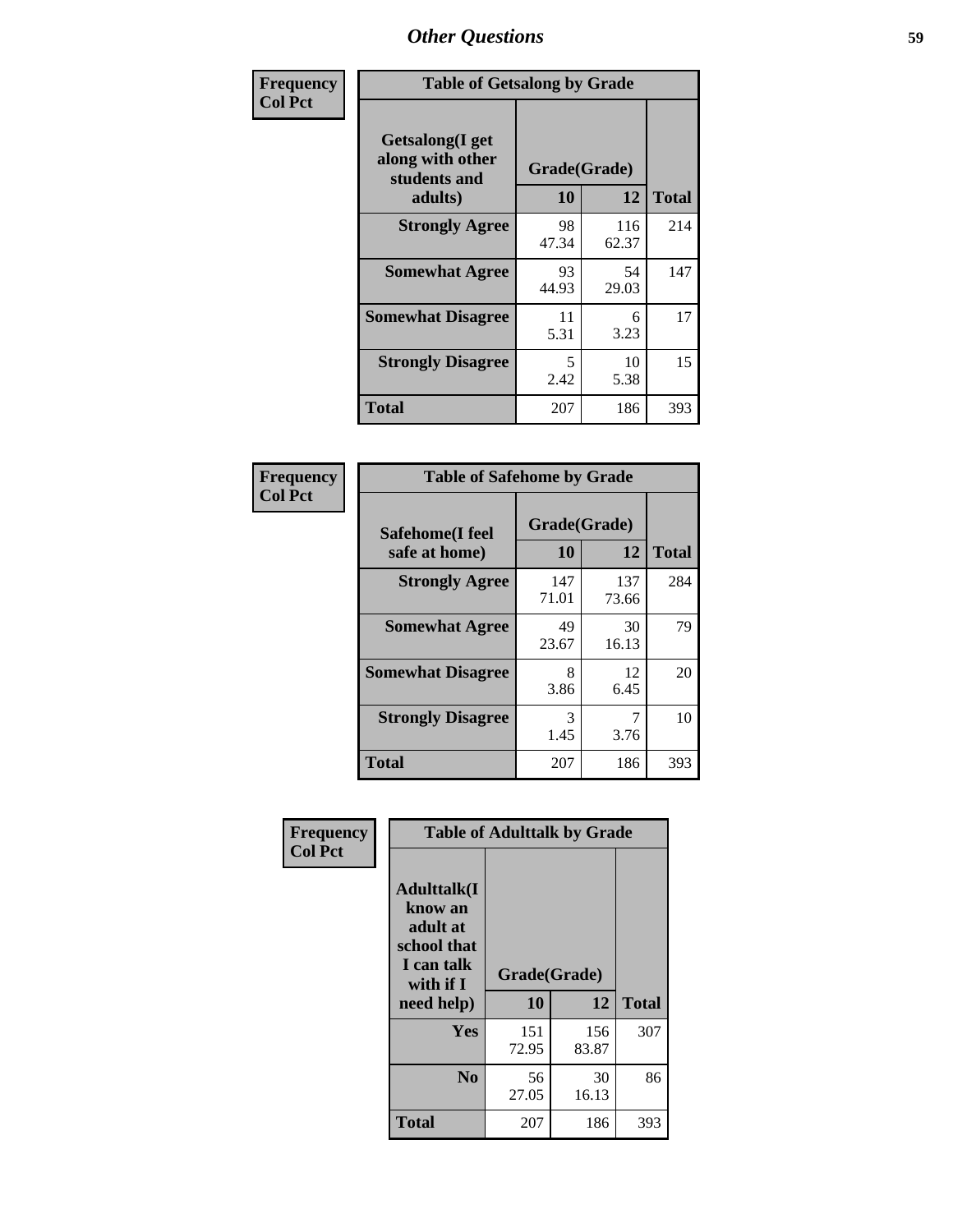**Frequency Row Pct**

| <b>Table of Grade by Tvtime</b> |             |                                                                                         |             |                      |                                    |            |              |  |  |  |
|---------------------------------|-------------|-----------------------------------------------------------------------------------------|-------------|----------------------|------------------------------------|------------|--------------|--|--|--|
|                                 |             | Tytime (On an average school day,<br>how much unsupervised time do I spend watching TV) |             |                      |                                    |            |              |  |  |  |
| Grade(Grade)   None             |             | <b>Less that</b><br>hour/day                                                            | hour/day    | $2 - 3$<br>hours/day | $4 - 5$<br>  hours/day   hours/day | $6+$       | <b>Total</b> |  |  |  |
| 10                              | 32<br>15.46 | 50<br>24.15                                                                             | 35<br>16.91 | 55<br>26.57          | 20<br>9.66                         | 15<br>7.25 | 207          |  |  |  |
| 12                              | 36<br>19.35 | 39<br>20.97                                                                             | 34<br>18.28 | 43<br>23.12          | 21<br>11.29                        | 13<br>6.99 | 186          |  |  |  |
| <b>Total</b>                    | 68          | 89                                                                                      | 69          | 98                   | 41                                 | 28         | 393          |  |  |  |

**Frequency Row Pct**

| <b>Table of Grade by Computertime</b> |             |                                                                                                   |                     |             |             |            |              |  |  |
|---------------------------------------|-------------|---------------------------------------------------------------------------------------------------|---------------------|-------------|-------------|------------|--------------|--|--|
|                                       |             | Computertime (On an average school day,<br>how much unsupervised time do I spend on the computer) |                     |             |             |            |              |  |  |
|                                       |             | <b>Less that</b><br>$4 - 5$<br>$2 - 3$<br>$6+$                                                    |                     |             |             |            |              |  |  |
| Grade(Grade)                          | None $ $    |                                                                                                   | hour/day   hour/day | hours/day   | hours/day   | hours/day  | <b>Total</b> |  |  |
| 10                                    | 32<br>15.46 | 57<br>27.54                                                                                       | 48<br>23.19         | 51<br>24.64 | 12<br>5.80  | 3.38       | 207          |  |  |
| 12                                    | 28<br>15.05 | 54<br>29.03                                                                                       | 42<br>22.58         | 29<br>15.59 | 21<br>11.29 | 12<br>6.45 | 186          |  |  |
| <b>Total</b>                          | 60          | 111                                                                                               | 90                  | 80          | 33          | 19         | 393          |  |  |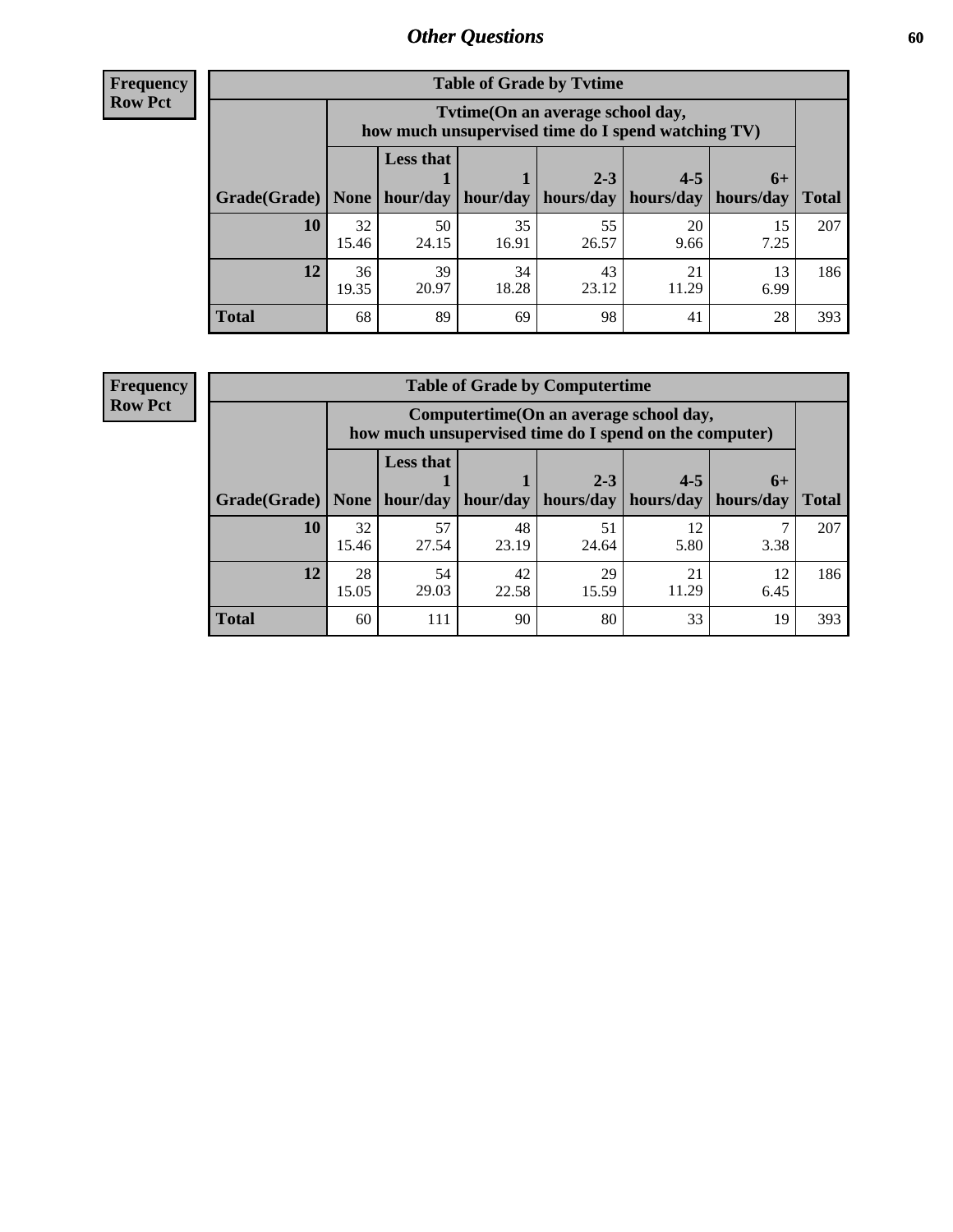### *Questions about Driving Laws* **61** *Driving Questions were asked only of high school students.*

| <b>Frequency</b> |
|------------------|
| <b>Row Pct</b>   |

| <b>Table of Grade by License1</b> |                                     |                                                                                                                                           |           |            |               |              |  |  |  |
|-----------------------------------|-------------------------------------|-------------------------------------------------------------------------------------------------------------------------------------------|-----------|------------|---------------|--------------|--|--|--|
|                                   |                                     | License1(During the first 6 months of driving<br>with a provisional license,<br>the only passengers who can ride with the<br>driver are:) |           |            |               |              |  |  |  |
| <b>Grade</b> (Grade)              | <b>Parent or</b><br><b>Guardian</b> | Family<br>  Members                                                                                                                       | Friends   | Anyone     | Don't<br>Know | <b>Total</b> |  |  |  |
| 10                                | 46<br>22.22                         | 128<br>61.84                                                                                                                              | 0.48      | 19<br>9.18 | 13<br>6.28    | 207          |  |  |  |
| 12                                | 49<br>26.34                         | 107<br>57.53                                                                                                                              | 5<br>2.69 | 12<br>6.45 | 13<br>6.99    | 186          |  |  |  |
| <b>Total</b>                      | 95                                  | 235                                                                                                                                       | 6         | 31         | 26            | 393          |  |  |  |

| <b>Frequency</b> | <b>Table of Grade by License2</b> |                           |                  |                  |                                                                                                          |                      |              |  |  |
|------------------|-----------------------------------|---------------------------|------------------|------------------|----------------------------------------------------------------------------------------------------------|----------------------|--------------|--|--|
| <b>Row Pct</b>   |                                   |                           |                  |                  | License2(17 yr old drivers with a<br>provisional driver's license cannot<br>drive between the hours of:) |                      |              |  |  |
|                  | Grade(Grade)                      | <b>Midnight</b><br>to 6am | 1am<br>to<br>5am | 1am<br>to<br>6am | N <sub>0</sub><br>curfew<br>for $17$<br>year<br>olds                                                     | Don't<br><b>Know</b> | <b>Total</b> |  |  |
|                  | 10                                | 123<br>59.42              | 19<br>9.18       | 13<br>6.28       | 10<br>4.83                                                                                               | 42<br>20.29          | 207          |  |  |
|                  | 12                                | 129<br>69.35              | 24<br>12.90      | 10<br>5.38       | $\overline{4}$<br>2.15                                                                                   | 19<br>10.22          | 186          |  |  |
|                  | <b>Total</b>                      | 252                       | 43               | 23               | 14                                                                                                       | 61                   | 393          |  |  |

| Frequency      | <b>Table of Grade by License3</b> |                                       |             |              |            |                                     |               |              |  |
|----------------|-----------------------------------|---------------------------------------|-------------|--------------|------------|-------------------------------------|---------------|--------------|--|
| <b>Row Pct</b> |                                   | License3(For drivers under the age of |             | 21,<br>DUI?) |            | what level of alcohol is considered |               |              |  |
|                | Grade(Grade)                      | Any<br><b>Amount</b>                  | 0.02        | 0.04         | 0.06       | 0.08                                | Don't<br>know | <b>Total</b> |  |
|                | 10                                | 46<br>22.22                           | 50<br>24.15 | 16<br>7.73   | 11<br>5.31 | 28<br>13.53                         | 56<br>27.05   | 207          |  |
|                | 12                                | 49<br>26.34                           | 47<br>25.27 | 14<br>7.53   | 9<br>4.84  | 16<br>8.60                          | 51<br>27.42   | 186          |  |
|                | <b>Total</b>                      | 95                                    | 97          | 30           | 20         | 44                                  | 107           | 393          |  |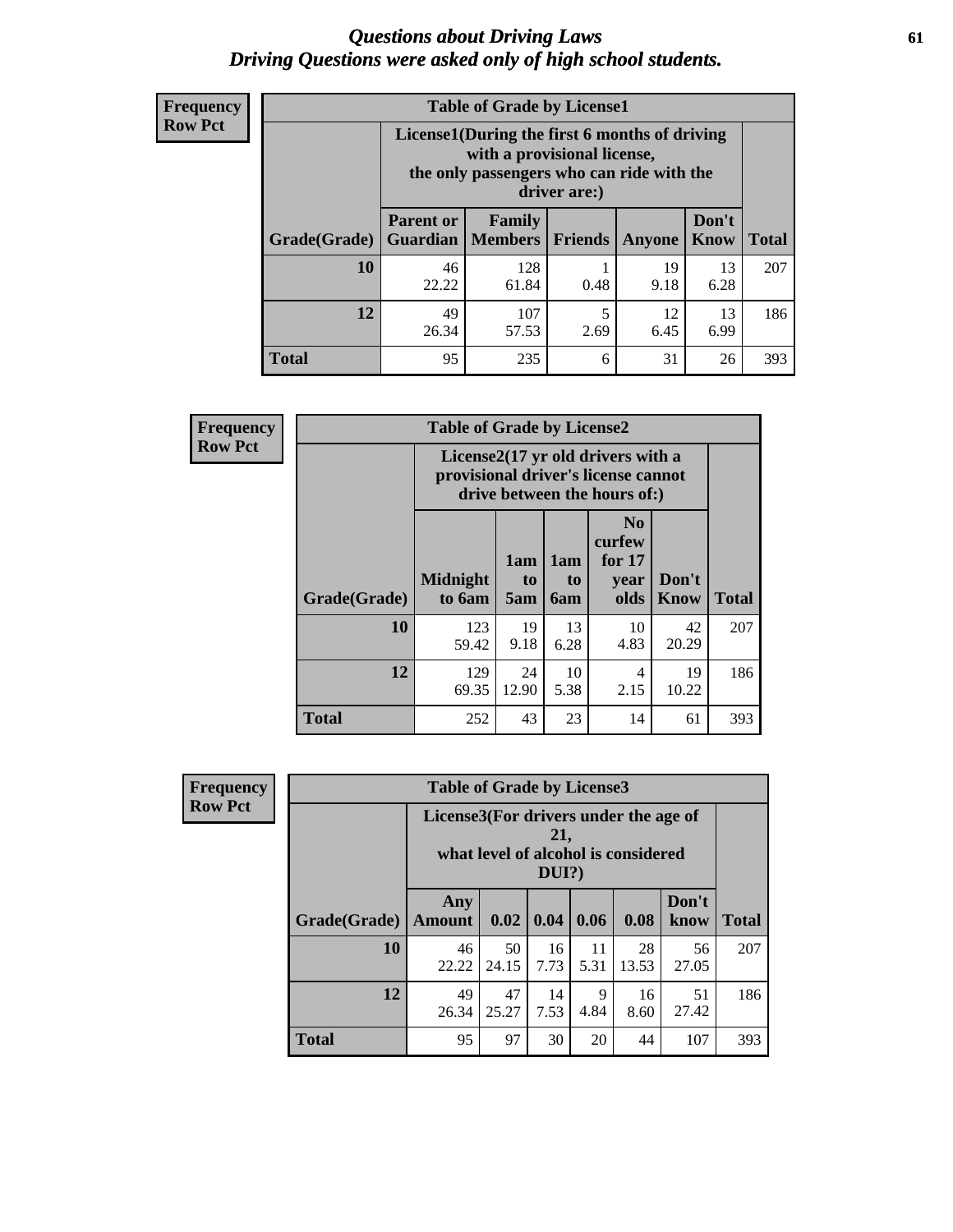### *Questions about Driving Laws* **62** *Driving Questions were asked only of high school students.*

**Frequency Row Pct**

| <b>Table of Grade by License4</b> |              |                                                                                                                      |              |                                      |                                             |               |              |  |  |
|-----------------------------------|--------------|----------------------------------------------------------------------------------------------------------------------|--------------|--------------------------------------|---------------------------------------------|---------------|--------------|--|--|
|                                   |              | License4(A driver under 21 automatically<br>loses his/her license if caught exceeding the<br>posted speet limit by:) |              |                                      |                                             |               |              |  |  |
| Grade(Grade)                      | $15+$<br>mph | $25+$<br>mph                                                                                                         | $35+$<br>mph | <b>Depends</b><br><b>on</b><br>judge | Can't<br>lose<br>license<br>for<br>speeding | Don't<br>know | <b>Total</b> |  |  |
| 10                                | 36<br>17.39  | 28<br>13.53                                                                                                          | 37<br>17.87  | 13<br>6.28                           | 25<br>12.08                                 | 68<br>32.85   | 207          |  |  |
| 12                                | 26<br>13.98  | 57<br>30.65                                                                                                          | 23<br>12.37  | 13<br>6.99                           | 12<br>6.45                                  | 55<br>29.57   | 186          |  |  |
| <b>Total</b>                      | 62           | 85                                                                                                                   | 60           | 26                                   | 37                                          | 123           | 393          |  |  |

| Frequency<br><b>Row Pct</b> | <b>Table of Grade by License5</b> |                                                                                                                                                             |                |               |       |
|-----------------------------|-----------------------------------|-------------------------------------------------------------------------------------------------------------------------------------------------------------|----------------|---------------|-------|
|                             |                                   | License5(A)<br>Georgia teenager<br>with family<br>connections or a<br>good lawyer can<br>break a teen<br>driving law and<br>keep their driver's<br>license) |                |               |       |
|                             | Grade(Grade)                      | <b>Yes</b>                                                                                                                                                  | N <sub>0</sub> | Don't<br>know | Total |
|                             | <b>10</b>                         | 34<br>16.43                                                                                                                                                 | 105<br>50.72   | 68<br>32.85   | 207   |
|                             | 12                                | 57<br>30.65                                                                                                                                                 | 73<br>39.25    | 56<br>30.11   | 186   |
|                             | <b>Total</b>                      | 91                                                                                                                                                          | 178            | 124           | 393   |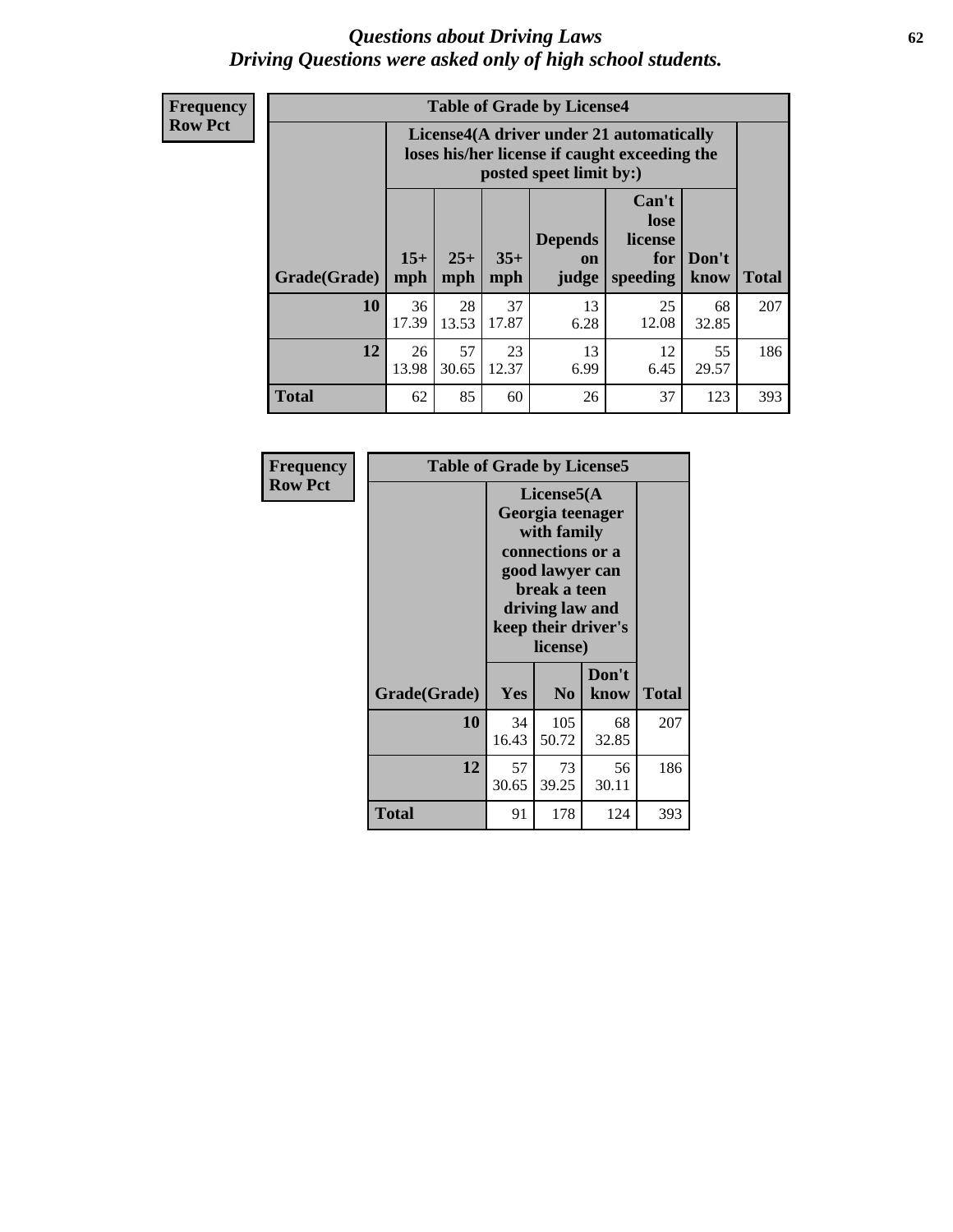## *Questions about Driving Laws* **63** *Driving Questions were asked only of high school students.*

| <b>Frequency</b> | <b>Table of Grade by License6</b> |             |                                                                                                                                                 |               |              |  |
|------------------|-----------------------------------|-------------|-------------------------------------------------------------------------------------------------------------------------------------------------|---------------|--------------|--|
| <b>Row Pct</b>   |                                   |             | License <sub>6</sub> (I know a<br>friend or<br>classmate that<br>broke a teen<br>driving law,<br>but was allowed to<br>keep his/her<br>license) |               |              |  |
|                  | Grade(Grade)                      | Yes         | N <sub>0</sub>                                                                                                                                  | Don't<br>know | <b>Total</b> |  |
|                  | 10                                | 63<br>30.43 | 92<br>44.44                                                                                                                                     | 52<br>25.12   | 207          |  |
|                  | 12                                | 82<br>44.09 | 49<br>26.34                                                                                                                                     | 55<br>29.57   | 186          |  |
|                  | <b>Total</b>                      | 145         | 141                                                                                                                                             | 107           | 393          |  |

| <b>Frequency</b> | <b>Table of Grade by License7</b> |                                                                             |                                     |                                                                                               |                        |              |  |  |  |  |
|------------------|-----------------------------------|-----------------------------------------------------------------------------|-------------------------------------|-----------------------------------------------------------------------------------------------|------------------------|--------------|--|--|--|--|
| <b>Row Pct</b>   |                                   |                                                                             |                                     | License7(A student under the age of 18 cam loser<br>his/her driving privileges if he or she:) |                        |              |  |  |  |  |
|                  | Grade(Grade)                      | <b>Have</b><br>more than<br>10<br>unexcused<br>absences<br>per school<br>yr | Drop out<br>without  <br>graduating | <b>Bring</b><br>alcohol/drugs/weapon<br>to school                                             | All of<br>the<br>above | <b>Total</b> |  |  |  |  |
|                  | 10                                | 26<br>12.56                                                                 | 19<br>9.18                          | 17<br>8.21                                                                                    | 145<br>70.05           | 207          |  |  |  |  |
|                  | 12                                | 24<br>12.90                                                                 | 17<br>9.14                          | 19<br>10.22                                                                                   | 126<br>67.74           | 186          |  |  |  |  |
|                  | <b>Total</b>                      | 50                                                                          | 36                                  | 36                                                                                            | 271                    | 393          |  |  |  |  |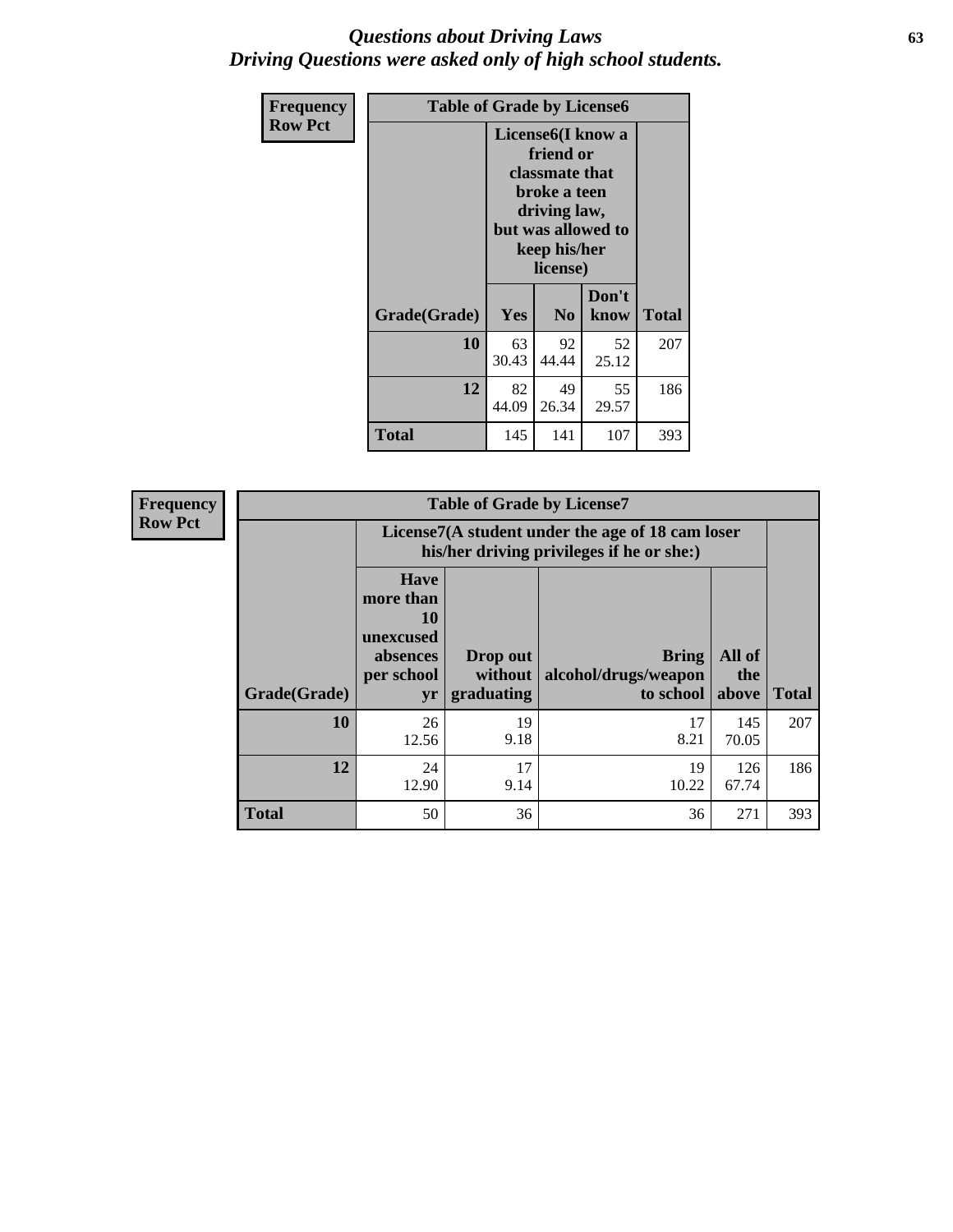# *Select Results by Gender* **64**

| Frequency      |                                                   | <b>Table of SchoolClimate2 by Gender</b> |             |              |  |  |  |  |
|----------------|---------------------------------------------------|------------------------------------------|-------------|--------------|--|--|--|--|
| <b>Col Pct</b> | SchoolClimate2(I<br>feel successful at<br>school) | Gender(Gender)<br><b>Female</b>          | <b>Male</b> | <b>Total</b> |  |  |  |  |
|                | <b>Strongly Agree</b>                             | 47<br>23.86                              | 67<br>34.18 | 114          |  |  |  |  |
|                | <b>Somewhat Agree</b>                             | 119<br>60.41                             | 99<br>50.51 | 218          |  |  |  |  |
|                | <b>Somewhat Disagree</b>                          | 26<br>13.20                              | 20<br>10.20 | 46           |  |  |  |  |
|                | <b>Strongly Disagree</b>                          | 5<br>2.54                                | 10<br>5.10  | 15           |  |  |  |  |
|                | <b>Total</b>                                      | 197                                      | 196         | 393          |  |  |  |  |

| Frequency      | <b>Table of SchoolClimate6 by Gender</b>                 |                                 |             |              |  |
|----------------|----------------------------------------------------------|---------------------------------|-------------|--------------|--|
| <b>Col Pct</b> | <b>SchoolClimate6(Teachers</b><br>treat me with respect) | Gender(Gender)<br><b>Female</b> | <b>Male</b> | <b>Total</b> |  |
|                | <b>Strongly Agree</b>                                    | 62<br>31.47                     | 69<br>35.20 | 131          |  |
|                | <b>Somewhat Agree</b>                                    | 88<br>44.67                     | 90<br>45.92 | 178          |  |
|                | <b>Somewhat Disagree</b>                                 | 30<br>15.23                     | 20<br>10.20 | 50           |  |
|                | <b>Strongly Disagree</b>                                 | 17<br>8.63                      | 17<br>8.67  | 34           |  |
|                | <b>Total</b>                                             | 197                             | 196         | 393          |  |

| <b>Frequency</b> | <b>Table of SchoolClimate8 by Gender</b>                                             |                                 |             |              |
|------------------|--------------------------------------------------------------------------------------|---------------------------------|-------------|--------------|
| <b>Col Pct</b>   | <b>SchoolClimate8(Students</b><br>are frequently<br>recognized for good<br>behavior) | Gender(Gender)<br><b>Female</b> | <b>Male</b> | <b>Total</b> |
|                  | <b>Strongly Agree</b>                                                                | 41<br>20.81                     | 34<br>17.35 | 75           |
|                  | <b>Somewhat Agree</b>                                                                | 81<br>41.12                     | 89<br>45.41 | 170          |
|                  | <b>Somewhat Disagree</b>                                                             | 50<br>25.38                     | 54<br>27.55 | 104          |
|                  | <b>Strongly Disagree</b>                                                             | 25<br>12.69                     | 19<br>9.69  | 44           |
|                  | <b>Total</b>                                                                         | 197                             | 196         | 393          |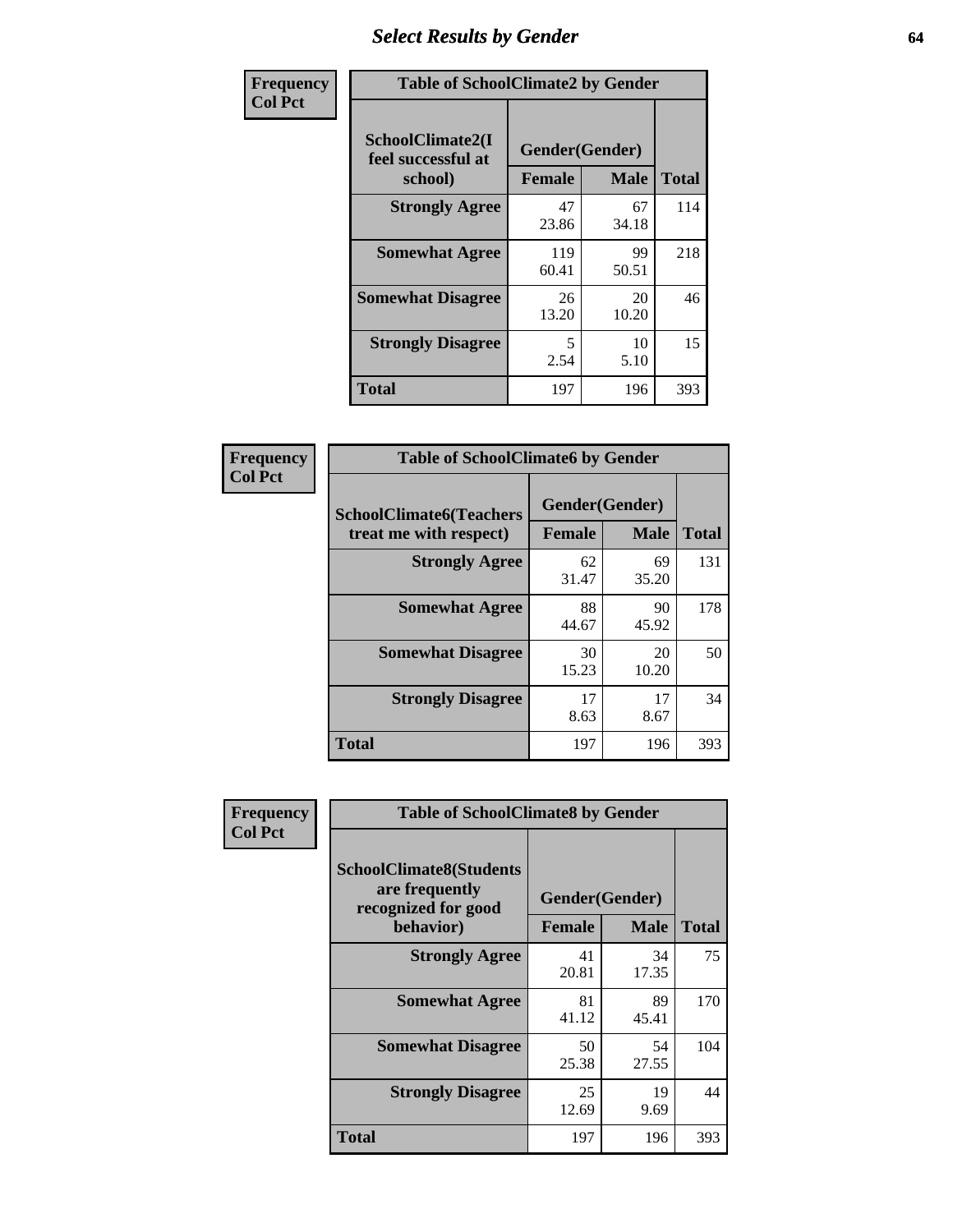# *Select Results by Gender* **65**

| Frequency      | <b>Table of Gender by Dropout</b> |                                                                        |                |              |
|----------------|-----------------------------------|------------------------------------------------------------------------|----------------|--------------|
| <b>Row Pct</b> |                                   | Dropout(I<br>have<br>thought<br>about<br>dropping<br>out of<br>school) |                |              |
|                | Gender(Gender)                    | <b>Yes</b>                                                             | N <sub>0</sub> | <b>Total</b> |
|                | <b>Female</b>                     | 57<br>28.93                                                            | 140<br>71.07   | 197          |
|                | <b>Male</b>                       | 59<br>30.10                                                            | 137<br>69.90   | 196          |
|                | <b>Total</b>                      | 116                                                                    | 277            | 393          |

| <b>Frequency</b> |                | <b>Table of Gender by Dropoutreason</b>                            |              |                          |                                |              |              |
|------------------|----------------|--------------------------------------------------------------------|--------------|--------------------------|--------------------------------|--------------|--------------|
| <b>Row Pct</b>   |                | Dropoutreason(If I dropped out the<br>reason would most likely be) |              |                          |                                |              |              |
|                  | Gender(Gender) | Won't<br><b>Drop</b><br>out                                        | <b>Bored</b> | Family<br><b>Reasons</b> | <b>Being</b><br><b>Bullied</b> | <b>Other</b> | <b>Total</b> |
|                  | Female         | 119<br>60.41                                                       | 34<br>17.26  | 11<br>5.58               | ↑<br>1.02                      | 31<br>15.74  | 197          |
|                  | <b>Male</b>    | 111<br>56.63                                                       | 39<br>19.90  | 13<br>6.63               | 4<br>2.04                      | 29<br>14.80  | 196          |
|                  | <b>Total</b>   | 230                                                                | 73           | 24                       | 6                              | 60           | 393          |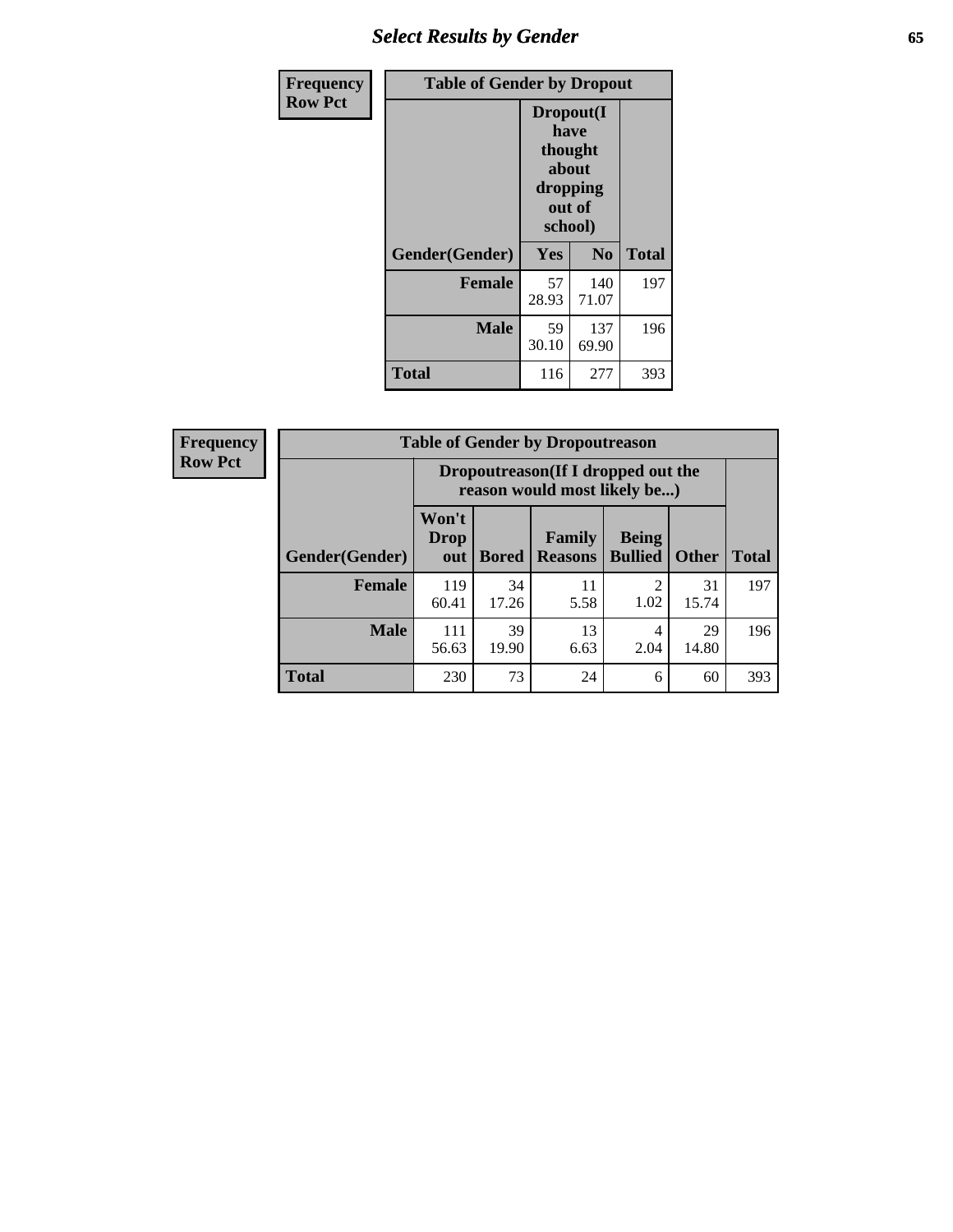*School Safety* **66**

| Frequency      | <b>Table of Gender by Bullied2</b> |                 |                |              |
|----------------|------------------------------------|-----------------|----------------|--------------|
| <b>Row Pct</b> |                                    | <b>Bullied2</b> |                |              |
|                | Gender(Gender)                     | <b>Yes</b>      | N <sub>0</sub> | <b>Total</b> |
|                | <b>Female</b>                      | 21<br>10.66     | 176<br>89.34   | 197          |
|                | <b>Male</b>                        | 21<br>10.71     | 175<br>89.29   | 196          |
|                | <b>Total</b>                       | 42              | 351            | 393          |

| Frequency      | <b>Table of Gender by Bulliedothers2</b> |                       |                |              |
|----------------|------------------------------------------|-----------------------|----------------|--------------|
| <b>Row Pct</b> |                                          | <b>Bulliedothers2</b> |                |              |
|                | Gender(Gender)                           | <b>Yes</b>            | N <sub>0</sub> | <b>Total</b> |
|                | <b>Female</b>                            | 21<br>10.66           | 176<br>89.34   | 197          |
|                | <b>Male</b>                              | 26<br>13.27           | 170<br>86.73   | 196          |
|                | <b>Total</b>                             | 47                    | 346            | 393          |

| Frequency      | <b>Table of Gender by Weaponschool2</b> |                      |                |              |
|----------------|-----------------------------------------|----------------------|----------------|--------------|
| <b>Row Pct</b> |                                         | <b>Weaponschool2</b> |                |              |
|                | Gender(Gender)                          | Yes                  | N <sub>0</sub> | <b>Total</b> |
|                | <b>Female</b>                           | 4.06                 | 189<br>95.94   | 197          |
|                | <b>Male</b>                             | 14<br>7.14           | 182<br>92.86   | 196          |
|                | <b>Total</b>                            | 22                   | 371            | 393          |

| Frequency      | <b>Table of Gender by Absentunsafe2</b> |               |                |              |
|----------------|-----------------------------------------|---------------|----------------|--------------|
| <b>Row Pct</b> |                                         | Absentunsafe2 |                |              |
|                | Gender(Gender)                          | Yes           | N <sub>0</sub> | <b>Total</b> |
|                | <b>Female</b>                           | 3.55          | 190<br>96.45   | 197          |
|                | <b>Male</b>                             | 2.55          | 191<br>97.45   | 196          |
|                | <b>Total</b>                            | 12            | 381            | 393          |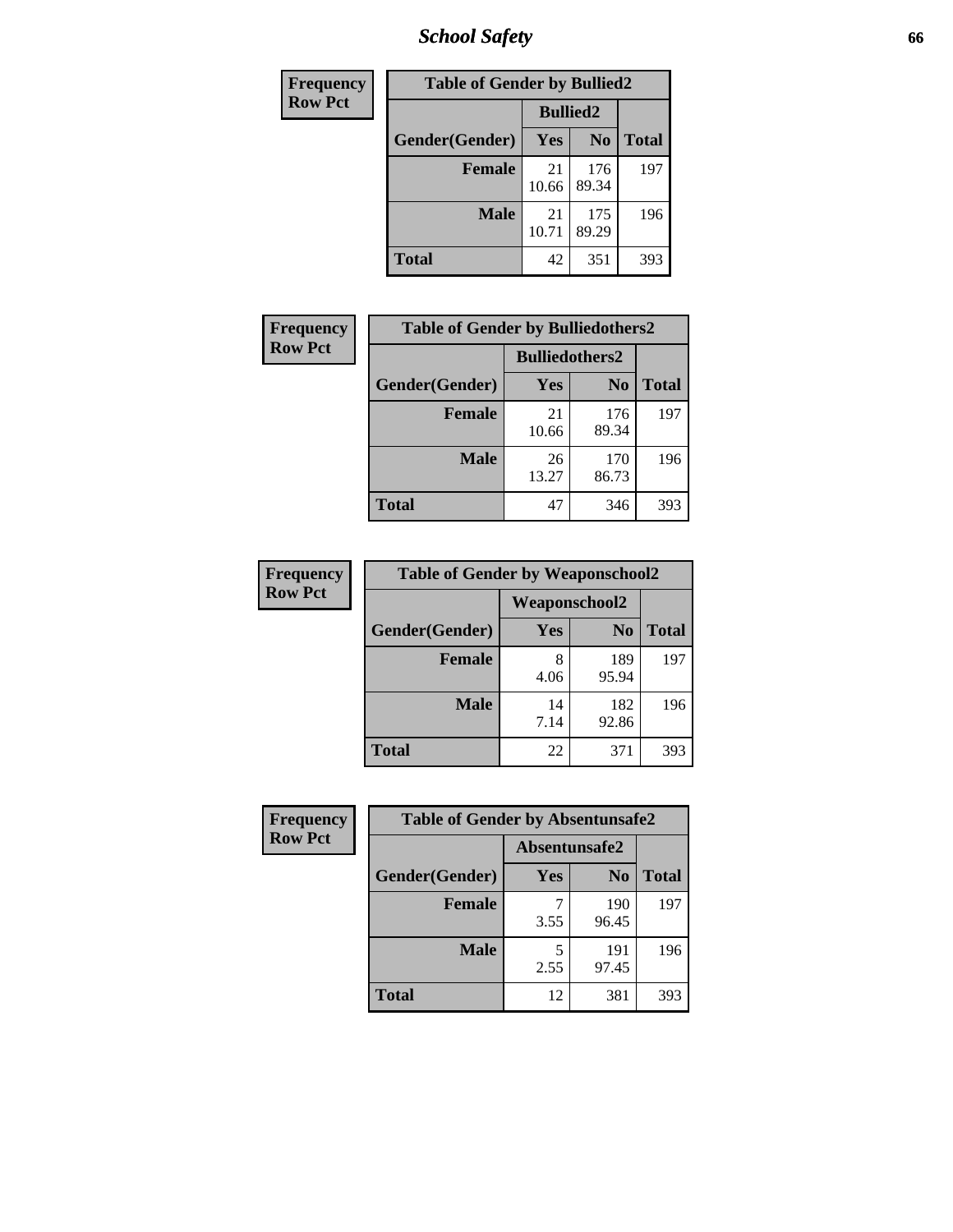*School Safety* **67**

| Frequency      | <b>Table of Gender by Gangself</b> |                                                                                                        |                |              |
|----------------|------------------------------------|--------------------------------------------------------------------------------------------------------|----------------|--------------|
| <b>Row Pct</b> |                                    | <b>Gangself</b> (I<br>have<br>participated<br>in illegal gang<br>activities in<br>the past 30<br>days) |                |              |
|                | Gender(Gender)                     | Yes                                                                                                    | N <sub>0</sub> | <b>Total</b> |
|                | <b>Female</b>                      | 8<br>4.06                                                                                              | 189<br>95.94   | 197          |
|                | <b>Male</b>                        | 21<br>10.71                                                                                            | 175<br>89.29   | 196          |
|                | <b>Total</b>                       | 29                                                                                                     | 364            | 393          |

| Frequency      | <b>Table of Gender by Gangpeers</b> |             |                                                                                                                             |              |
|----------------|-------------------------------------|-------------|-----------------------------------------------------------------------------------------------------------------------------|--------------|
| <b>Row Pct</b> |                                     |             | <b>Gangpeers</b> (I<br>have friends<br>who have<br>participated<br>in illegal gang<br>activities in<br>the past 30<br>days) |              |
|                | Gender(Gender)                      | Yes         | N <sub>0</sub>                                                                                                              | <b>Total</b> |
|                | <b>Female</b>                       | 54<br>27.41 | 143<br>72.59                                                                                                                | 197          |
|                | <b>Male</b>                         | 68<br>34.69 | 128<br>65.31                                                                                                                | 196          |
|                | <b>Total</b>                        | 122         | 271                                                                                                                         | 393          |

| Frequency      | <b>Table of Gender by Pickedon2</b> |             |                |              |
|----------------|-------------------------------------|-------------|----------------|--------------|
| <b>Row Pct</b> |                                     | Pickedon2   |                |              |
|                | Gender(Gender)                      | Yes         | N <sub>0</sub> | <b>Total</b> |
|                | <b>Female</b>                       | 65<br>32.99 | 132<br>67.01   | 197          |
|                | <b>Male</b>                         | 47<br>23.98 | 149<br>76.02   | 196          |
|                | <b>Total</b>                        | 112         | 281            | 393          |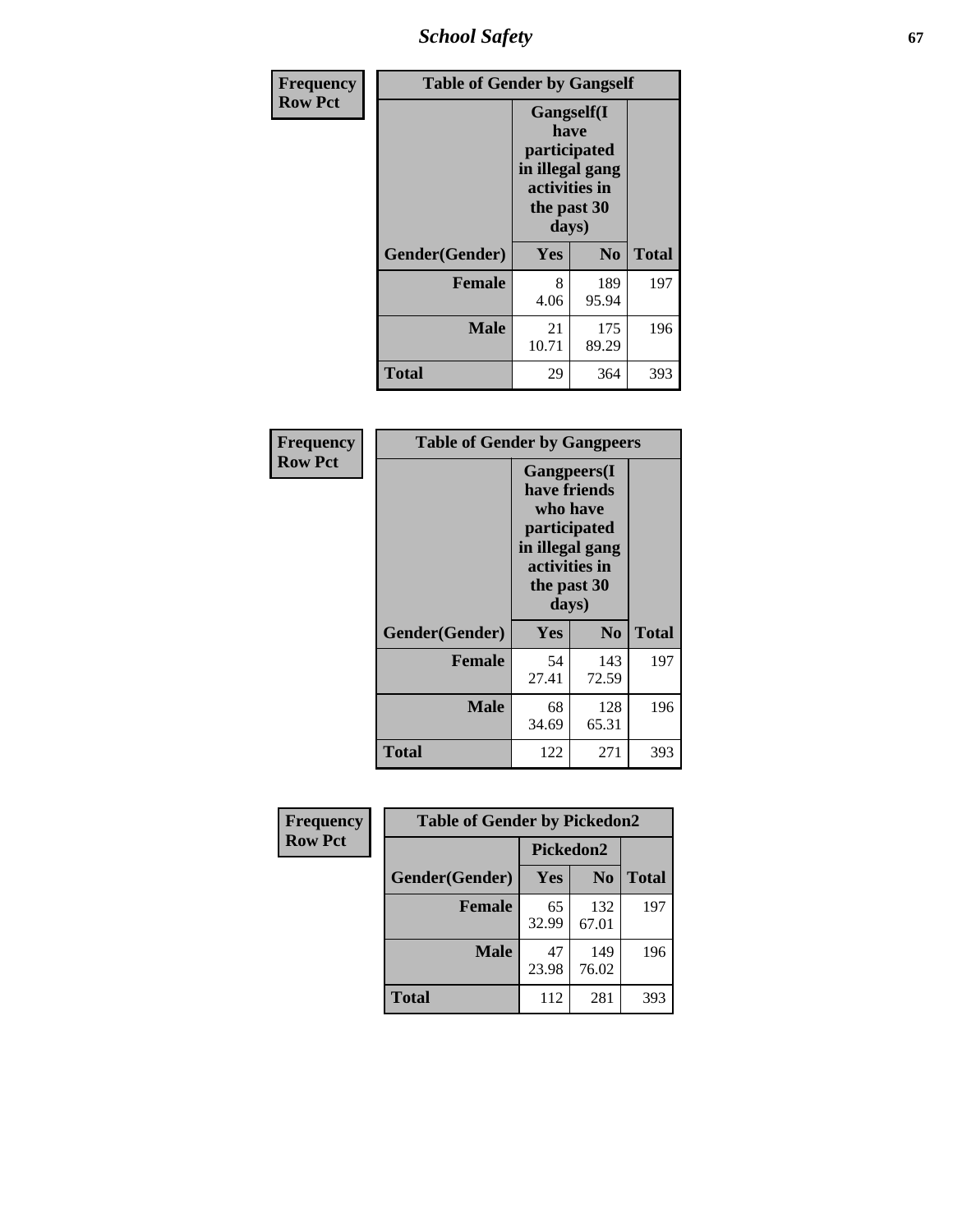*School Safety* **68**

| Frequency      | <b>Table of Gender by Safeschool2</b> |              |                |              |
|----------------|---------------------------------------|--------------|----------------|--------------|
| <b>Row Pct</b> |                                       | Safeschool2  |                |              |
|                | Gender(Gender)                        | Yes          | N <sub>0</sub> | <b>Total</b> |
|                | <b>Female</b>                         | 153<br>77.66 | 44<br>22.34    | 197          |
|                | Male                                  | 159<br>81.12 | 37<br>18.88    | 196          |
|                | <b>Total</b>                          | 312          | 81             | 393          |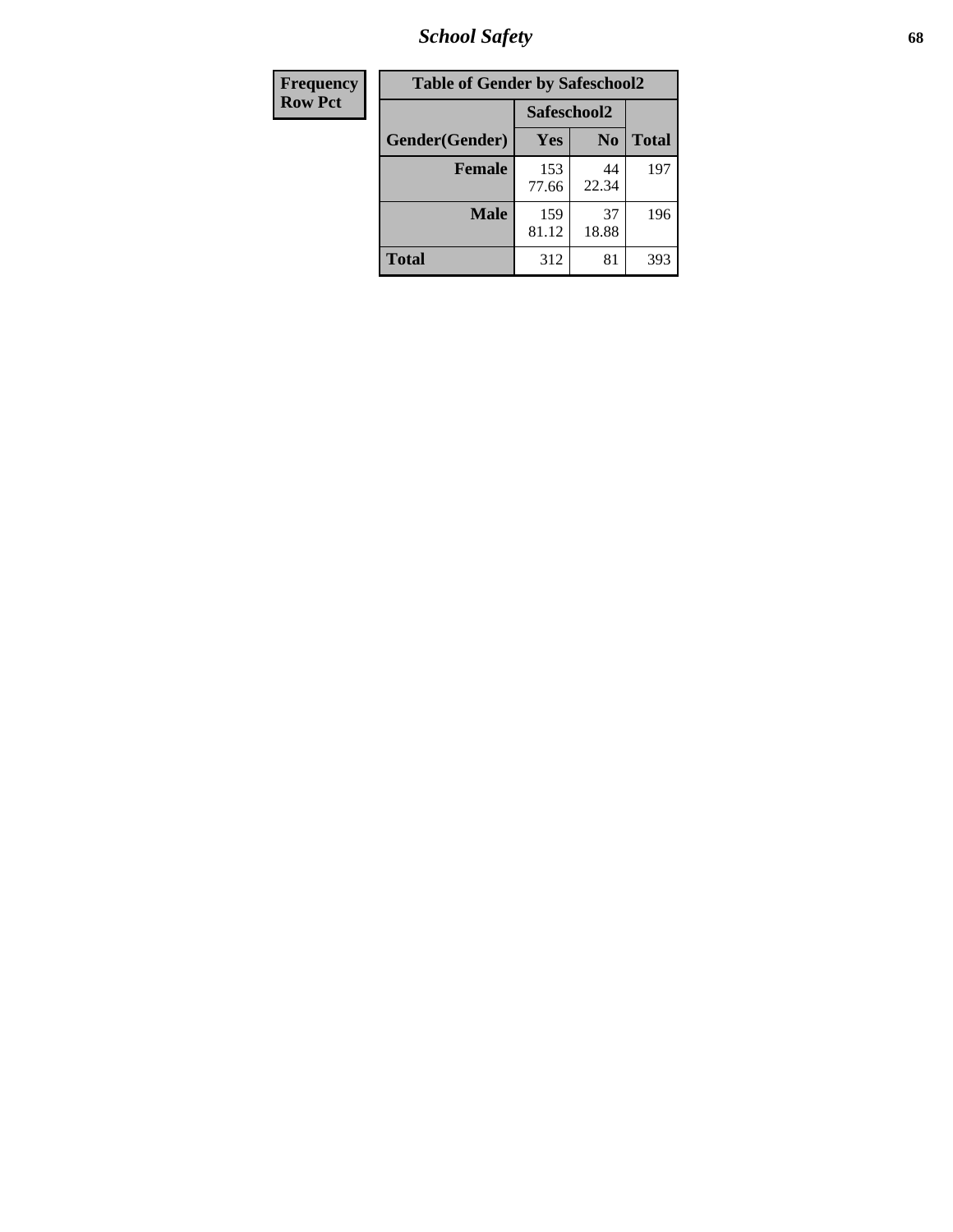# *Incidence of Drug Use* 69

| <b>Frequency</b> | <b>Table of Gender by AlcoholAlt</b> |                                          |                |              |
|------------------|--------------------------------------|------------------------------------------|----------------|--------------|
| <b>Row Pct</b>   |                                      | AlcoholAlt(Alcohol<br>use, past 30 days) |                |              |
|                  | Gender(Gender)                       | <b>Yes</b>                               | N <sub>0</sub> | <b>Total</b> |
|                  | <b>Female</b>                        | 72<br>36.55                              | 125<br>63.45   | 197          |
|                  | <b>Male</b>                          | 70<br>35.71                              | 126<br>64.29   | 196          |
|                  | <b>Total</b>                         | 142                                      | 251            | 393          |

| <b>Frequency</b> | <b>Table of Gender by TobaccoAny</b> |                                          |                |              |
|------------------|--------------------------------------|------------------------------------------|----------------|--------------|
| <b>Row Pct</b>   |                                      | TobaccoAny(Tobacco<br>use, past 30 days) |                |              |
|                  | Gender(Gender)                       | Yes                                      | N <sub>0</sub> | <b>Total</b> |
|                  | <b>Female</b>                        | 41<br>20.81                              | 156<br>79.19   | 197          |
|                  | <b>Male</b>                          | 63<br>32.14                              | 133<br>67.86   | 196          |
|                  | <b>Total</b>                         | 104                                      | 289            | 393          |

| <b>Frequency</b> | <b>Table of Gender by MarijuanaAlt</b> |             |                                              |              |
|------------------|----------------------------------------|-------------|----------------------------------------------|--------------|
| <b>Row Pct</b>   |                                        |             | MarijuanaAlt(Marijuana<br>use, past 30 days) |              |
|                  | Gender(Gender)                         | <b>Yes</b>  | N <sub>0</sub>                               | <b>Total</b> |
|                  | Female                                 | 30<br>15.23 | 167<br>84.77                                 | 197          |
|                  | <b>Male</b>                            | 40<br>20.41 | 156<br>79.59                                 | 196          |
|                  | <b>Total</b>                           | 70          | 323                                          | 393          |

| <b>Frequency</b> | <b>Table of Gender by OtherDrugAny</b> |                         |                            |              |
|------------------|----------------------------------------|-------------------------|----------------------------|--------------|
| <b>Row Pct</b>   |                                        | drug use, past 30 days) | <b>OtherDrugAny</b> (Other |              |
|                  | Gender(Gender)                         | <b>Yes</b>              | N <sub>0</sub>             | <b>Total</b> |
|                  | <b>Female</b>                          | 21<br>10.66             | 176<br>89.34               | 197          |
|                  | <b>Male</b>                            | 22<br>11.22             | 174<br>88.78               | 196          |
|                  | <b>Total</b>                           | 43                      | 350                        | 393          |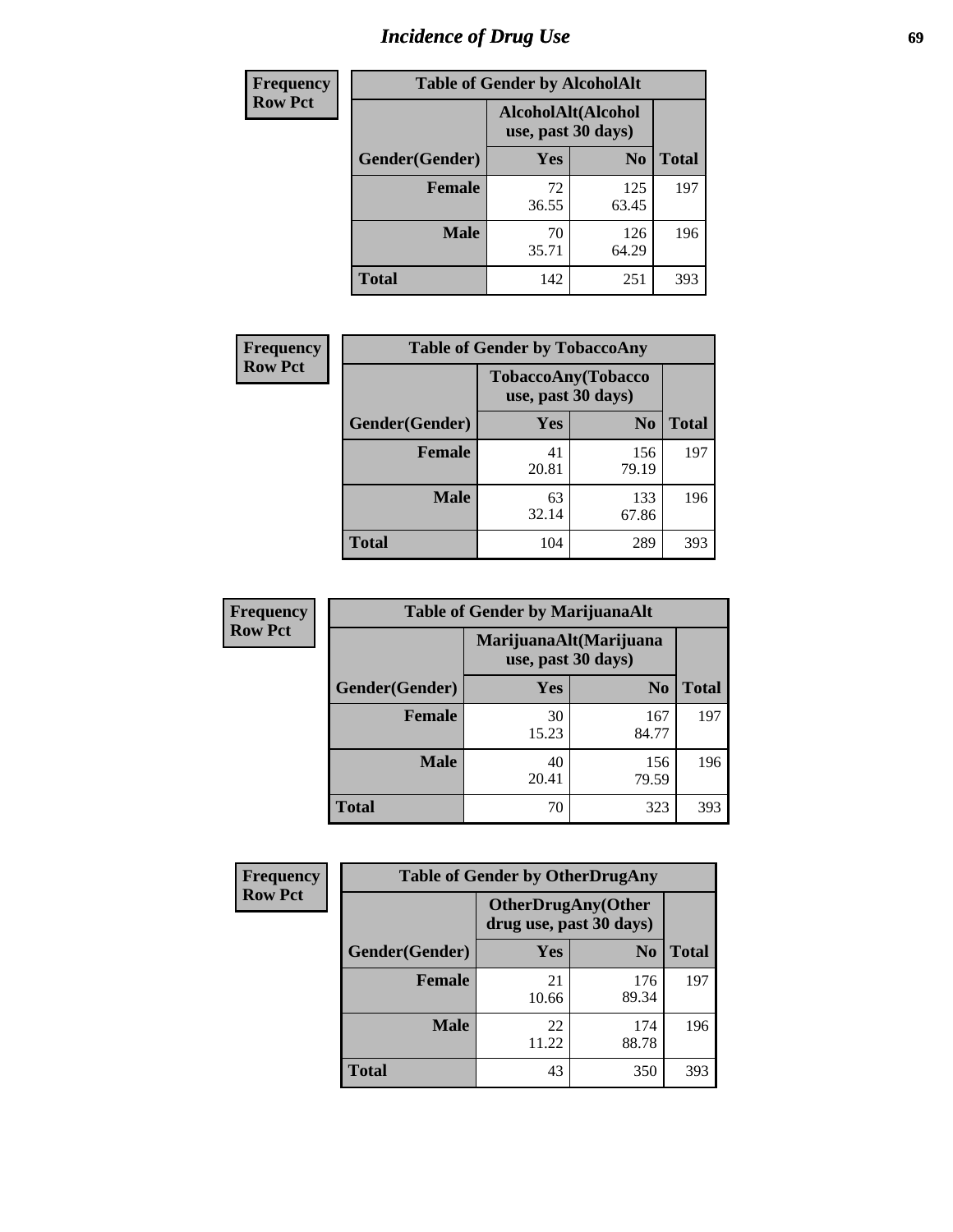## *Average Age at Onset of Use* **70** *Results for "Average Age at Onset of Use" questions exclude students who said they did not use that substance*

#### **Gender=Female**

| <b>Variable</b>                 | <b>Label</b>                                                       | <b>Mean</b> |
|---------------------------------|--------------------------------------------------------------------|-------------|
| Alcoholinit2                    | I started using alcohol when I was                                 | 13.90       |
| Cigarettesinit2                 | I started smoking tobacco when I was                               | 13.84       |
| Smokelessinit2                  | I started chewing tobacco when I was                               | 13.57       |
| Marijuanainit2                  | I started using marijuana when I was                               | 14.12       |
| Cocaineinit2                    | I started using cocaine when I was                                 | 13.86       |
| Inhalantsinit2                  | I started using inhalants when I was                               | 13.57       |
| Steroidsinit2                   | I started using steroids when I was                                | 9.00        |
| Ecstasyinit2                    | I started using ecstasy when I was                                 | 14.17       |
| Methinit2                       | I started using methamphetamines when I was                        | 13.40       |
| Hallucinogensinit2              | I started using hallucinogens when I was                           | 14.33       |
| Prescription in it <sub>2</sub> | I started using prescription drugs not prescribed to me when I was | 12.89       |

#### **Gender=Male**

| <b>Variable</b>                 | Label                                                              | <b>Mean</b> |
|---------------------------------|--------------------------------------------------------------------|-------------|
| Alcoholinit2                    | I started using alcohol when I was                                 | 13.02       |
| Cigarettesinit2                 | I started smoking tobacco when I was                               | 13.72       |
| Smokelessinit2                  | I started chewing tobacco when I was                               | 13.85       |
| Marijuanainit2                  | I started using marijuana when I was                               | 13.32       |
| Cocaineinit2                    | I started using cocaine when I was                                 | 12.00       |
| Inhalantsinit2                  | I started using inhalants when I was                               | 13.38       |
| Steroidsinit2                   | I started using steroids when I was                                | 13.29       |
| Ecstasyinit2                    | I started using ecstasy when I was                                 | 13.23       |
| Methinit2                       | I started using methamphetamines when I was                        | 13.00       |
| Hallucinogensinit2              | I started using hallucinogens when I was                           | 13.55       |
| Prescription in it <sub>2</sub> | I started using prescription drugs not prescribed to me when I was | 13.77       |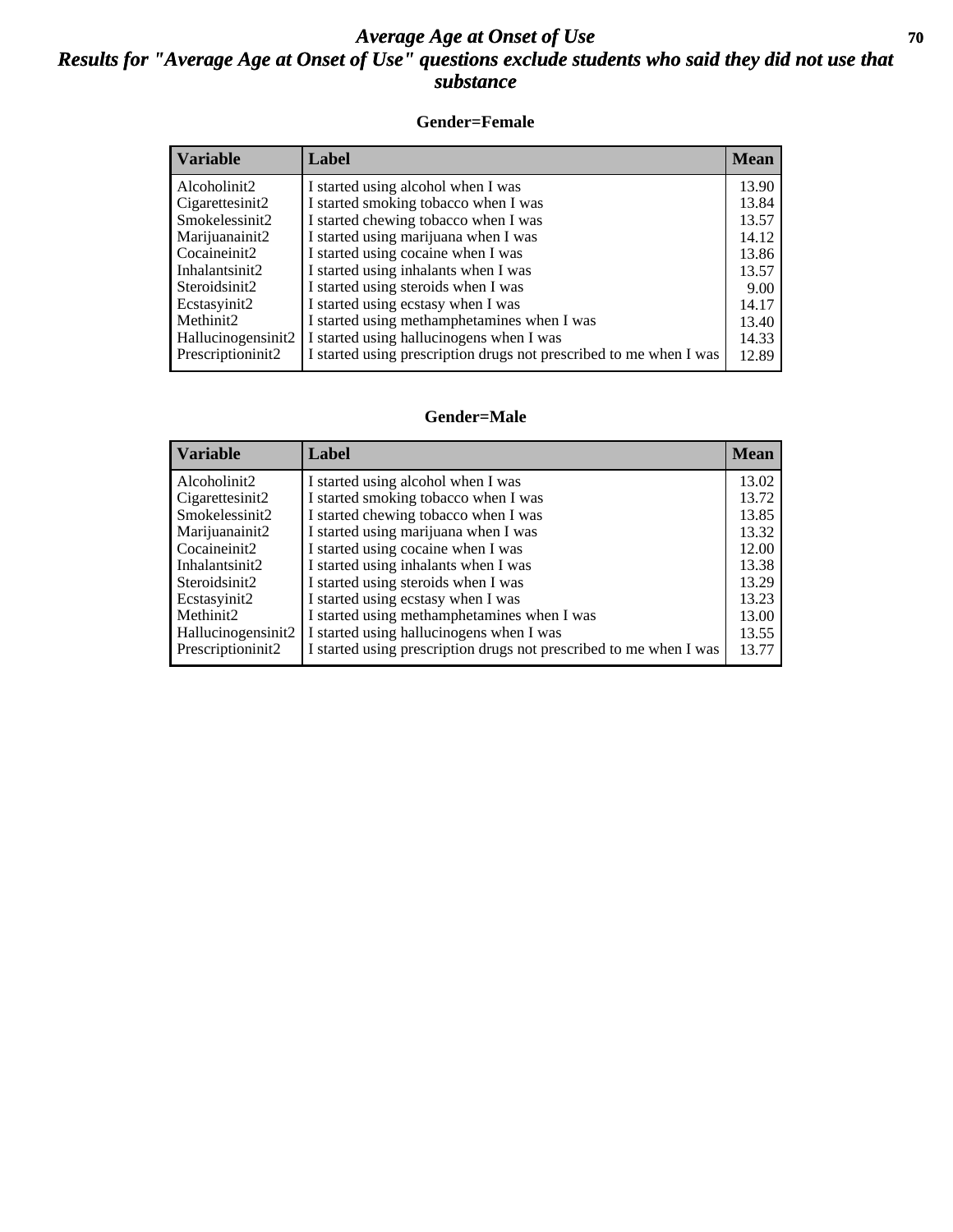# *I Think These Drugs are Harmful* **71**

| Frequency      | <b>Table of Gender by Alcoholharmdich</b> |                  |                               |              |
|----------------|-------------------------------------------|------------------|-------------------------------|--------------|
| <b>Row Pct</b> |                                           | think alcohol is | Alcoholharmdich(I<br>harmful) |              |
|                | Gender(Gender)                            | Yes              | N <sub>0</sub>                | <b>Total</b> |
|                | <b>Female</b>                             | 157<br>79.70     | 40<br>20.30                   | 197          |
|                | <b>Male</b>                               | 151<br>77.04     | 45<br>22.96                   | 196          |
|                | Total                                     | 308              | 85                            | 393          |

| Frequency      | <b>Table of Gender by Tobaccoharmdich</b> |                  |                               |              |
|----------------|-------------------------------------------|------------------|-------------------------------|--------------|
| <b>Row Pct</b> |                                           | think tobacco is | Tobaccoharmdich(I<br>harmful) |              |
|                | Gender(Gender)                            | <b>Yes</b>       | N <sub>0</sub>                | <b>Total</b> |
|                | <b>Female</b>                             | 185<br>93.91     | 12<br>6.09                    | 197          |
|                | <b>Male</b>                               | 183<br>93.37     | 13<br>6.63                    | 196          |
|                | <b>Total</b>                              | 368              | 25                            | 393          |

| Frequency      | <b>Table of Gender by Marijuanaharmdich</b> |                                                       |                |              |  |
|----------------|---------------------------------------------|-------------------------------------------------------|----------------|--------------|--|
| <b>Row Pct</b> |                                             | Marijuanaharmdich(I<br>think marijuana is<br>harmful) |                |              |  |
|                | Gender(Gender)                              | <b>Yes</b>                                            | N <sub>0</sub> | <b>Total</b> |  |
|                | <b>Female</b>                               | 150<br>76.14                                          | 47<br>23.86    | 197          |  |
|                | <b>Male</b>                                 | 144<br>73.47                                          | 52<br>26.53    | 196          |  |
|                | <b>Total</b>                                | 294                                                   | 99             | 393          |  |

| Frequency      | <b>Table of Gender by Otherdrugharmdich</b> |                                                          |                |              |  |
|----------------|---------------------------------------------|----------------------------------------------------------|----------------|--------------|--|
| <b>Row Pct</b> |                                             | Otherdrugharmdich(I<br>think other drugs are<br>harmful) |                |              |  |
|                | Gender(Gender)                              | <b>Yes</b>                                               | N <sub>0</sub> | <b>Total</b> |  |
|                | <b>Female</b>                               | 184<br>93.40                                             | 13<br>6.60     | 197          |  |
|                | <b>Male</b>                                 | 188<br>95.92                                             | 8<br>4.08      | 196          |  |
|                | <b>Total</b>                                | 372                                                      | 21             | 393          |  |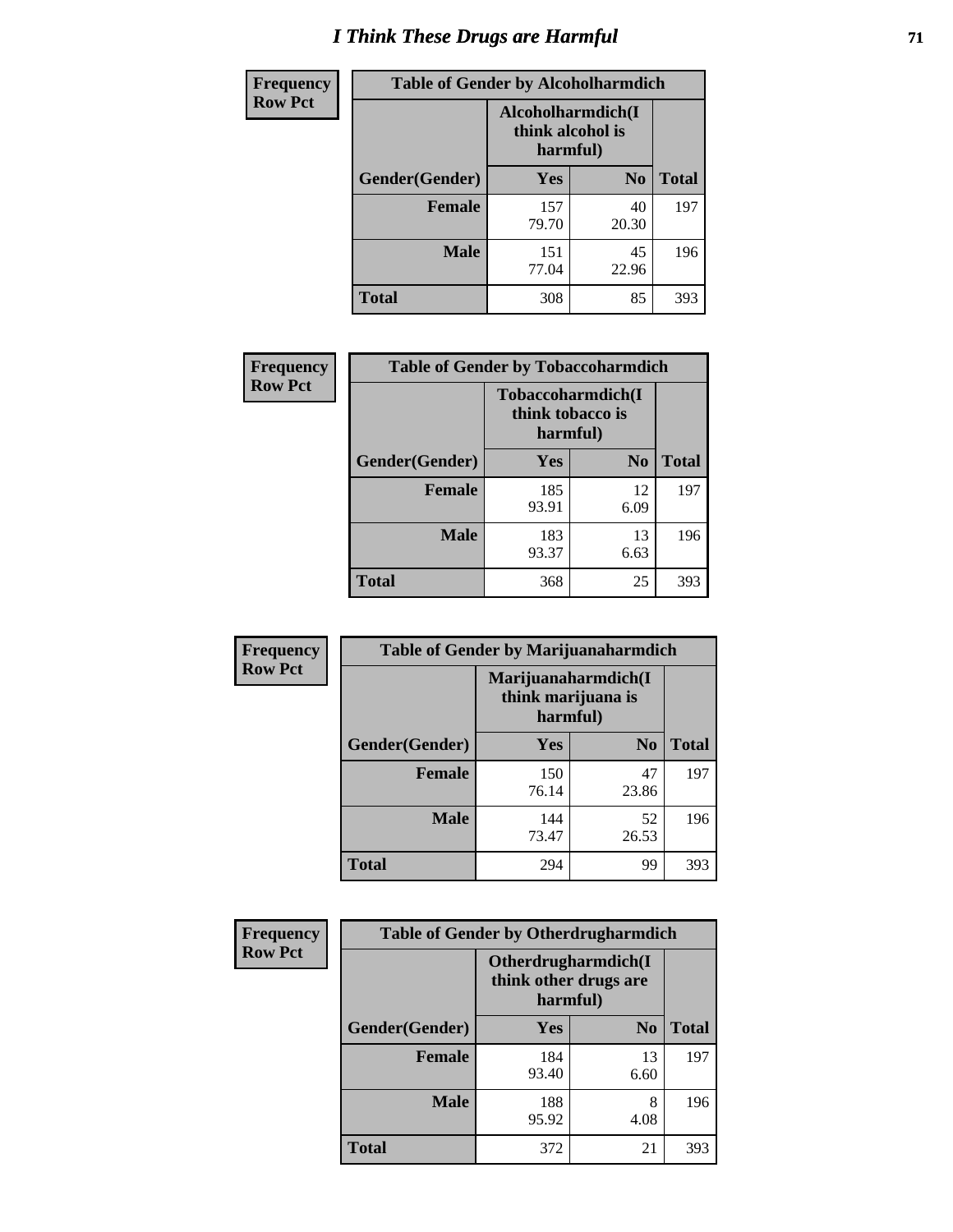| <b>Frequency</b> | <b>Table of Gender by Alcohollocation1</b> |                                                               |             |              |
|------------------|--------------------------------------------|---------------------------------------------------------------|-------------|--------------|
| <b>Row Pct</b>   |                                            | <b>Alcohollocation1(Places</b><br><b>Friends Use Alcohol)</b> |             |              |
|                  | Gender(Gender)                             |                                                               | Do Not Use  | <b>Total</b> |
|                  | <b>Female</b>                              | 147<br>74.62                                                  | 50<br>25.38 | 197          |
|                  | <b>Male</b>                                | 130<br>66.33                                                  | 66<br>33.67 | 196          |
|                  | <b>Total</b>                               | 277                                                           | 116         | 393          |

| <b>Frequency</b> | <b>Table of Gender by Alcohollocation2</b> |                                                               |              |              |
|------------------|--------------------------------------------|---------------------------------------------------------------|--------------|--------------|
| <b>Row Pct</b>   |                                            | <b>Alcohollocation2(Places</b><br><b>Friends Use Alcohol)</b> |              |              |
|                  | Gender(Gender)                             |                                                               | Home         | <b>Total</b> |
|                  | <b>Female</b>                              | 93<br>47.21                                                   | 104<br>52.79 | 197          |
|                  | <b>Male</b>                                | 102<br>52.04                                                  | 94<br>47.96  | 196          |
|                  | <b>Total</b>                               | 195                                                           | 198          | 393          |

| Frequency      | <b>Table of Gender by Alcohollocation3</b> |                                                               |               |              |
|----------------|--------------------------------------------|---------------------------------------------------------------|---------------|--------------|
| <b>Row Pct</b> |                                            | <b>Alcohollocation3(Places</b><br><b>Friends Use Alcohol)</b> |               |              |
|                | Gender(Gender)                             |                                                               | <b>School</b> | <b>Total</b> |
|                | <b>Female</b>                              | 180<br>91.37                                                  | 17<br>8.63    | 197          |
|                | <b>Male</b>                                | 177<br>90.31                                                  | 19<br>9.69    | 196          |
|                | <b>Total</b>                               | 357                                                           | 36            | 393          |

| Frequency      | <b>Table of Gender by Alcohollocation4</b> |                                                               |             |              |  |
|----------------|--------------------------------------------|---------------------------------------------------------------|-------------|--------------|--|
| <b>Row Pct</b> |                                            | <b>Alcohollocation4(Places</b><br><b>Friends Use Alcohol)</b> |             |              |  |
|                | <b>Gender</b> (Gender)                     |                                                               | Car         | <b>Total</b> |  |
|                | <b>Female</b>                              | 138<br>70.05                                                  | 59<br>29.95 | 197          |  |
|                | <b>Male</b>                                | 155<br>79.08                                                  | 41<br>20.92 | 196          |  |
|                | <b>Total</b>                               | 293                                                           | 100         | 393          |  |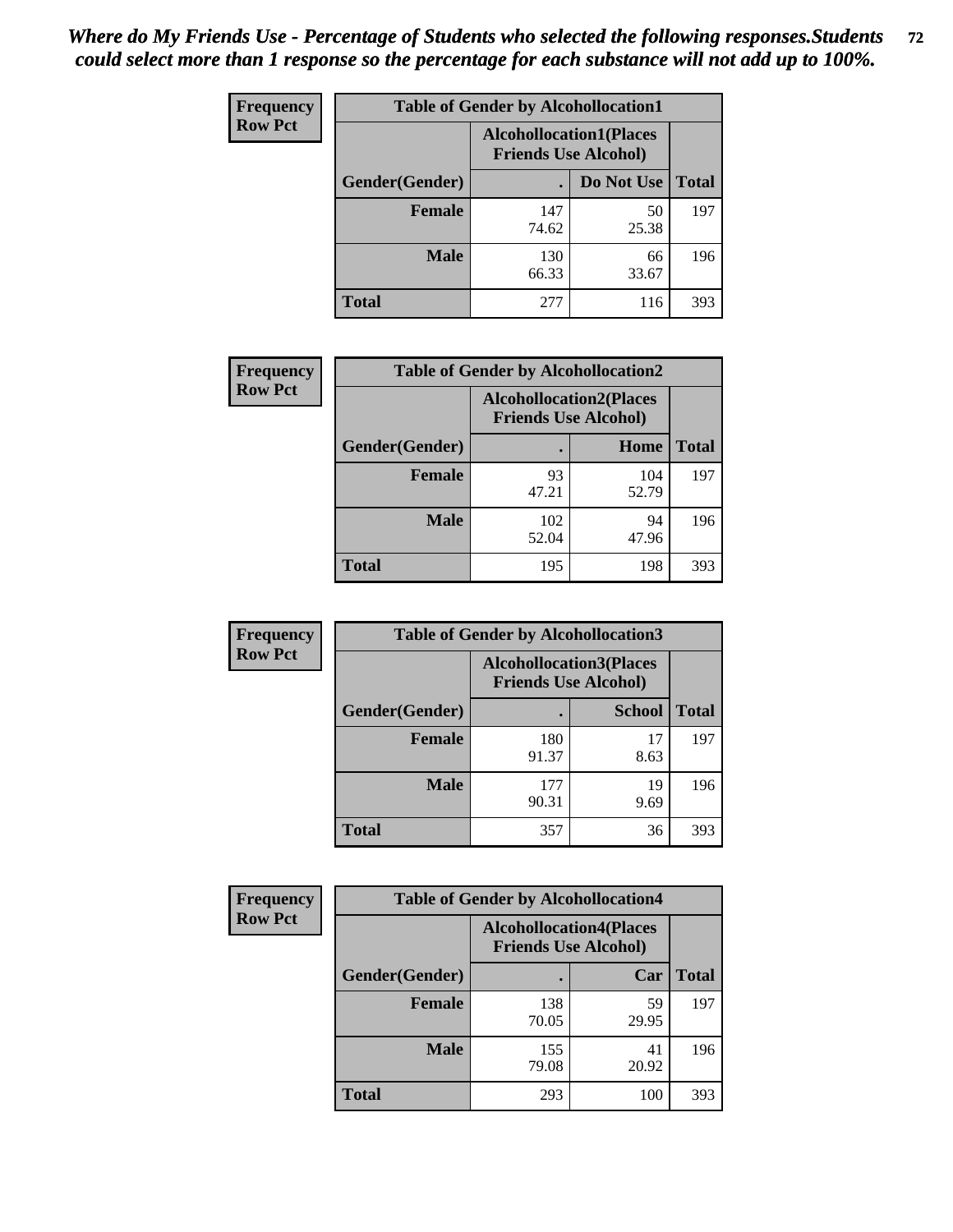| <b>Frequency</b> | <b>Table of Gender by Alcohollocation5</b> |                                                                |                                 |              |
|------------------|--------------------------------------------|----------------------------------------------------------------|---------------------------------|--------------|
| <b>Row Pct</b>   |                                            | <b>Alcohollocation5</b> (Places<br><b>Friends Use Alcohol)</b> |                                 |              |
|                  | Gender(Gender)                             | $\bullet$                                                      | <b>Friend's</b><br><b>House</b> | <b>Total</b> |
|                  | <b>Female</b>                              | 71<br>36.04                                                    | 126<br>63.96                    | 197          |
|                  | <b>Male</b>                                | 90<br>45.92                                                    | 106<br>54.08                    | 196          |
|                  | <b>Total</b>                               | 161                                                            | 232                             | 393          |

| Frequency      | <b>Table of Gender by Alcohollocation6</b> |                                                               |              |              |  |
|----------------|--------------------------------------------|---------------------------------------------------------------|--------------|--------------|--|
| <b>Row Pct</b> |                                            | <b>Alcohollocation6(Places</b><br><b>Friends Use Alcohol)</b> |              |              |  |
|                | Gender(Gender)                             |                                                               | <b>Other</b> | <b>Total</b> |  |
|                | <b>Female</b>                              | 105<br>53.30                                                  | 92<br>46.70  | 197          |  |
|                | <b>Male</b>                                | 121<br>61.73                                                  | 75<br>38.27  | 196          |  |
|                | <b>Total</b>                               | 226                                                           | 167          | 393          |  |

| Frequency      | <b>Table of Gender by Tobaccolocation1</b> |                                                               |             |              |  |
|----------------|--------------------------------------------|---------------------------------------------------------------|-------------|--------------|--|
| <b>Row Pct</b> |                                            | <b>Tobaccolocation1(Places</b><br><b>Friends Use Tobacco)</b> |             |              |  |
|                | Gender(Gender)                             |                                                               | Do Not Use  | <b>Total</b> |  |
|                | Female                                     | 113<br>57.36                                                  | 84<br>42.64 | 197          |  |
|                | <b>Male</b>                                | 111<br>56.63                                                  | 85<br>43.37 | 196          |  |
|                | <b>Total</b>                               | 224                                                           | 169         | 393          |  |

| <b>Frequency</b> | <b>Table of Gender by Tobaccolocation2</b> |                                                               |             |              |
|------------------|--------------------------------------------|---------------------------------------------------------------|-------------|--------------|
| <b>Row Pct</b>   |                                            | <b>Tobaccolocation2(Places</b><br><b>Friends Use Tobacco)</b> |             |              |
|                  | Gender(Gender)                             |                                                               | Home        | <b>Total</b> |
|                  | Female                                     | 110<br>55.84                                                  | 87<br>44.16 | 197          |
|                  | <b>Male</b>                                | 113<br>57.65                                                  | 83<br>42.35 | 196          |
|                  | <b>Total</b>                               | 223                                                           | 170         | 393          |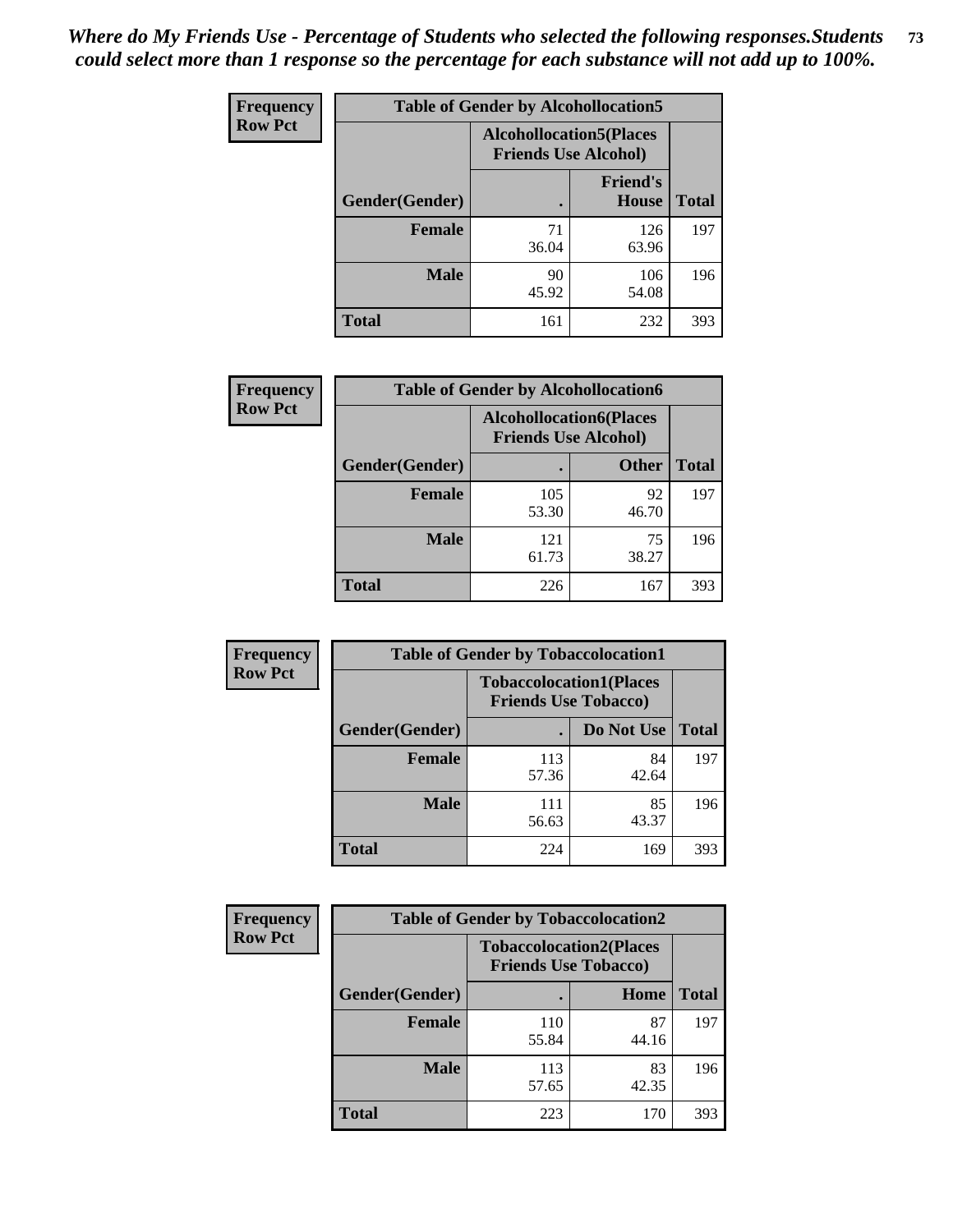| <b>Frequency</b> | <b>Table of Gender by Tobaccolocation3</b> |              |                                                               |              |
|------------------|--------------------------------------------|--------------|---------------------------------------------------------------|--------------|
| <b>Row Pct</b>   |                                            |              | <b>Tobaccolocation3(Places</b><br><b>Friends Use Tobacco)</b> |              |
|                  | Gender(Gender)                             |              | <b>School</b>                                                 | <b>Total</b> |
|                  | Female                                     | 160<br>81.22 | 37<br>18.78                                                   | 197          |
|                  | <b>Male</b>                                | 155<br>79.08 | 41<br>20.92                                                   | 196          |
|                  | <b>Total</b>                               | 315          | 78                                                            | 393          |

| <b>Frequency</b> | <b>Table of Gender by Tobaccolocation4</b> |                                                               |             |              |
|------------------|--------------------------------------------|---------------------------------------------------------------|-------------|--------------|
| <b>Row Pct</b>   |                                            | <b>Tobaccolocation4(Places</b><br><b>Friends Use Tobacco)</b> |             |              |
|                  | Gender(Gender)                             |                                                               | Car         | <b>Total</b> |
|                  | <b>Female</b>                              | 110<br>55.84                                                  | 87<br>44.16 | 197          |
|                  | <b>Male</b>                                | 116<br>59.18                                                  | 80<br>40.82 | 196          |
|                  | <b>Total</b>                               | 226                                                           | 167         | 393          |

| <b>Frequency</b> | <b>Table of Gender by Tobaccolocation5</b> |                                                               |                                 |              |
|------------------|--------------------------------------------|---------------------------------------------------------------|---------------------------------|--------------|
| <b>Row Pct</b>   |                                            | <b>Tobaccolocation5(Places</b><br><b>Friends Use Tobacco)</b> |                                 |              |
|                  | Gender(Gender)                             |                                                               | <b>Friend's</b><br><b>House</b> | <b>Total</b> |
|                  | <b>Female</b>                              | 103<br>52.28                                                  | 94<br>47.72                     | 197          |
|                  | <b>Male</b>                                | 109<br>55.61                                                  | 87<br>44.39                     | 196          |
|                  | <b>Total</b>                               | 212                                                           | 181                             | 393          |

| <b>Frequency</b> | <b>Table of Gender by Tobaccolocation6</b> |                                                               |              |              |
|------------------|--------------------------------------------|---------------------------------------------------------------|--------------|--------------|
| <b>Row Pct</b>   |                                            | <b>Tobaccolocation6(Places</b><br><b>Friends Use Tobacco)</b> |              |              |
|                  | Gender(Gender)                             |                                                               | <b>Other</b> | <b>Total</b> |
|                  | Female                                     | 123<br>62.44                                                  | 74<br>37.56  | 197          |
|                  | <b>Male</b>                                | 128<br>65.31                                                  | 68<br>34.69  | 196          |
|                  | <b>Total</b>                               | 251                                                           | 142          | 393          |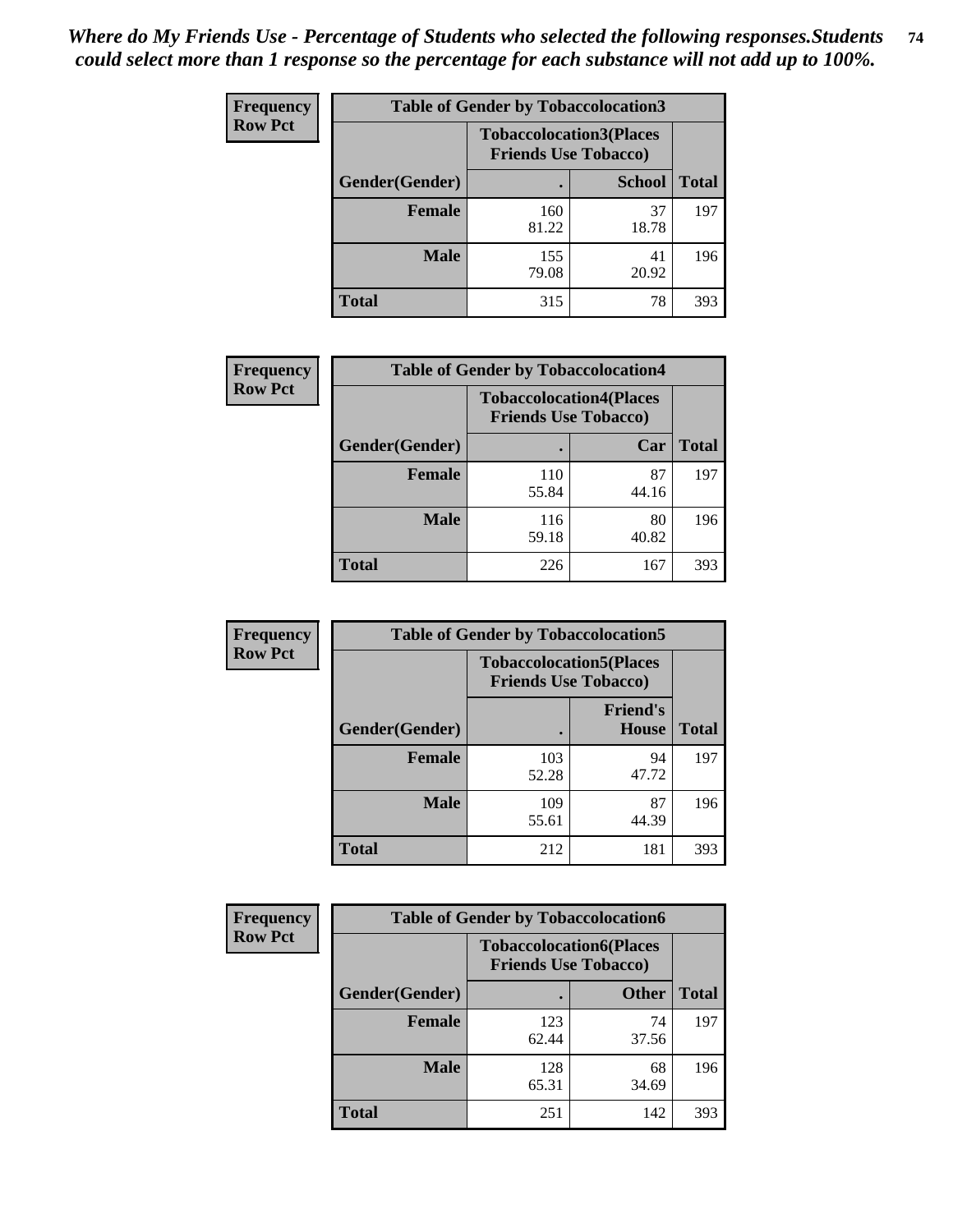| <b>Frequency</b> | <b>Table of Gender by Marijuanalocation1</b> |                                                                    |             |              |  |
|------------------|----------------------------------------------|--------------------------------------------------------------------|-------------|--------------|--|
| <b>Row Pct</b>   |                                              | <b>Marijuanalocation1(Places</b><br><b>Friends Use Marijuana</b> ) |             |              |  |
|                  | <b>Gender</b> (Gender)                       |                                                                    | Do Not Use  | <b>Total</b> |  |
|                  | <b>Female</b>                                | 109<br>55.33                                                       | 88<br>44.67 | 197          |  |
|                  | <b>Male</b>                                  | 99<br>50.51                                                        | 97<br>49.49 | 196          |  |
|                  | <b>Total</b>                                 | 208                                                                | 185         | 393          |  |

| <b>Frequency</b> | <b>Table of Gender by Marijuanalocation2</b> |                                                                    |             |              |  |
|------------------|----------------------------------------------|--------------------------------------------------------------------|-------------|--------------|--|
| <b>Row Pct</b>   |                                              | <b>Marijuanalocation2(Places</b><br><b>Friends Use Marijuana</b> ) |             |              |  |
|                  | Gender(Gender)                               |                                                                    | Home        | <b>Total</b> |  |
|                  | <b>Female</b>                                | 119<br>60.41                                                       | 78<br>39.59 | 197          |  |
|                  | <b>Male</b>                                  | 121<br>61.73                                                       | 75<br>38.27 | 196          |  |
|                  | <b>Total</b>                                 | 240                                                                | 153         | 393          |  |

| Frequency      | <b>Table of Gender by Marijuanalocation3</b> |                                                                    |               |              |
|----------------|----------------------------------------------|--------------------------------------------------------------------|---------------|--------------|
| <b>Row Pct</b> |                                              | <b>Marijuanalocation3(Places</b><br><b>Friends Use Marijuana</b> ) |               |              |
|                | Gender(Gender)                               |                                                                    | <b>School</b> | <b>Total</b> |
|                | Female                                       | 172<br>87.31                                                       | 25<br>12.69   | 197          |
|                | <b>Male</b>                                  | 175<br>89.29                                                       | 21<br>10.71   | 196          |
|                | <b>Total</b>                                 | 347                                                                | 46            | 393          |

| Frequency      | <b>Table of Gender by Marijuanalocation4</b> |                                |                                  |              |
|----------------|----------------------------------------------|--------------------------------|----------------------------------|--------------|
| <b>Row Pct</b> |                                              | <b>Friends Use Marijuana</b> ) | <b>Marijuanalocation4(Places</b> |              |
|                | <b>Gender</b> (Gender)                       |                                | Car                              | <b>Total</b> |
|                | <b>Female</b>                                | 132<br>67.01                   | 65<br>32.99                      | 197          |
|                | <b>Male</b>                                  | 141<br>71.94                   | 55<br>28.06                      | 196          |
|                | <b>Total</b>                                 | 273                            | 120                              | 393          |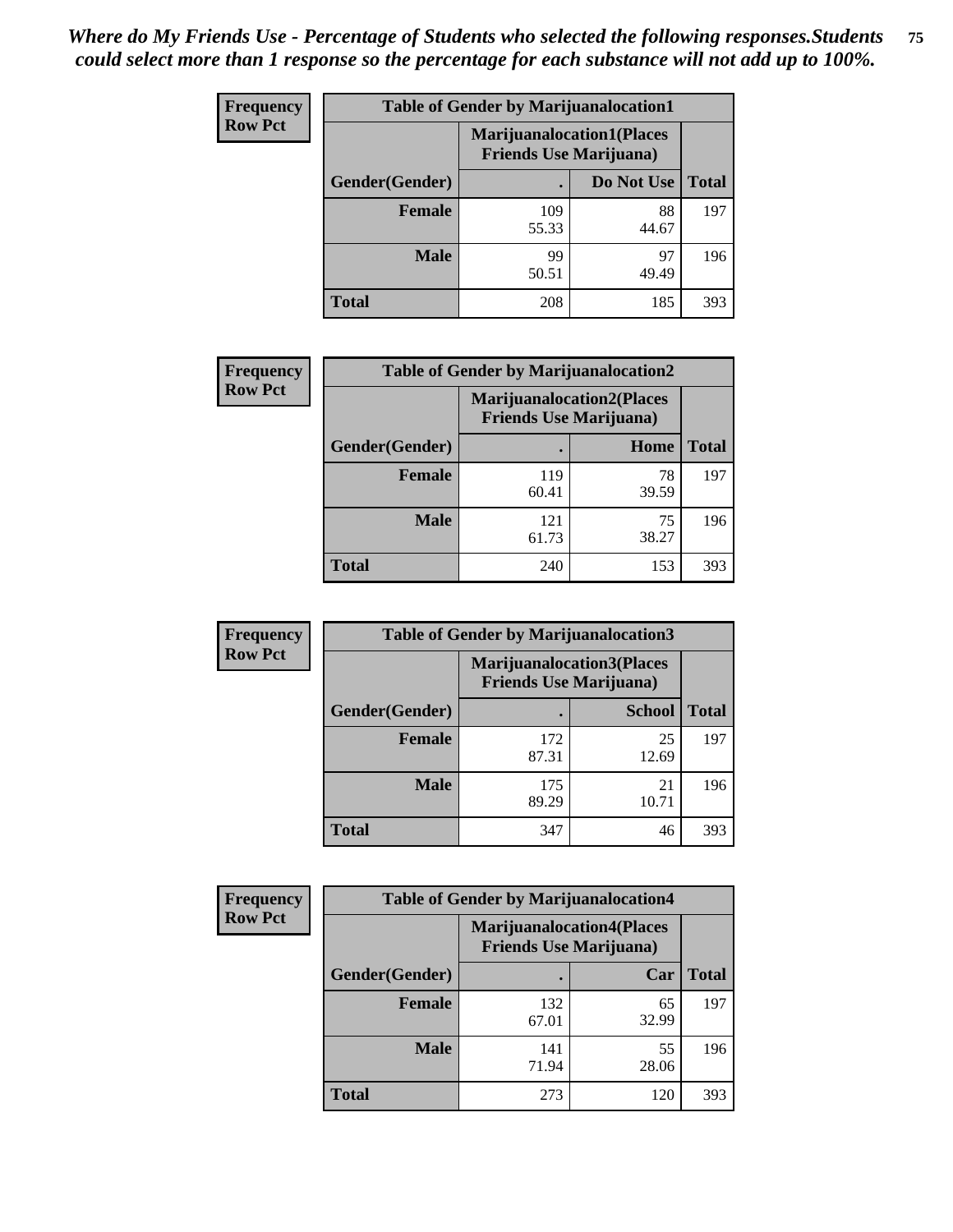| <b>Frequency</b> | <b>Table of Gender by Marijuanalocation5</b> |                                                                     |                          |              |
|------------------|----------------------------------------------|---------------------------------------------------------------------|--------------------------|--------------|
| <b>Row Pct</b>   |                                              | <b>Marijuanalocation5</b> (Places<br><b>Friends Use Marijuana</b> ) |                          |              |
|                  | <b>Gender</b> (Gender)                       |                                                                     | <b>Friend's</b><br>House | <b>Total</b> |
|                  | <b>Female</b>                                | 99<br>50.25                                                         | 98<br>49.75              | 197          |
|                  | <b>Male</b>                                  | 112<br>57.14                                                        | 84<br>42.86              | 196          |
|                  | <b>Total</b>                                 | 211                                                                 | 182                      | 393          |

| <b>Frequency</b> | <b>Table of Gender by Marijuanalocation6</b> |                                                                    |              |              |
|------------------|----------------------------------------------|--------------------------------------------------------------------|--------------|--------------|
| <b>Row Pct</b>   |                                              | <b>Marijuanalocation6(Places</b><br><b>Friends Use Marijuana</b> ) |              |              |
|                  | <b>Gender</b> (Gender)                       |                                                                    | <b>Other</b> | <b>Total</b> |
|                  | Female                                       | 125<br>63.45                                                       | 72<br>36.55  | 197          |
|                  | <b>Male</b>                                  | 130<br>66.33                                                       | 66<br>33.67  | 196          |
|                  | Total                                        | 255                                                                | 138          | 393          |

| <b>Frequency</b> | <b>Table of Gender by Otherdruglocation1</b> |                                                                                |              |              |
|------------------|----------------------------------------------|--------------------------------------------------------------------------------|--------------|--------------|
| <b>Row Pct</b>   |                                              | <b>Otherdruglocation1(Places</b><br><b>Friends Use Other Illegal</b><br>Drugs) |              |              |
|                  | Gender(Gender)                               |                                                                                | Do Not Use   | <b>Total</b> |
|                  | Female                                       | 69<br>35.03                                                                    | 128<br>64.97 | 197          |
|                  | <b>Male</b>                                  | 56<br>28.57                                                                    | 140<br>71.43 | 196          |
|                  | <b>Total</b>                                 | 125                                                                            | 268          | 393          |

| <b>Frequency</b> | <b>Table of Gender by Otherdruglocation2</b> |                                                                                |             |              |
|------------------|----------------------------------------------|--------------------------------------------------------------------------------|-------------|--------------|
| <b>Row Pct</b>   |                                              | <b>Otherdruglocation2(Places</b><br><b>Friends Use Other Illegal</b><br>Drugs) |             |              |
|                  | Gender(Gender)                               |                                                                                | Home        | <b>Total</b> |
|                  | <b>Female</b>                                | 151<br>76.65                                                                   | 46<br>23.35 | 197          |
|                  | <b>Male</b>                                  | 160<br>81.63                                                                   | 36<br>18.37 | 196          |
|                  | <b>Total</b>                                 | 311                                                                            | 82          | 393          |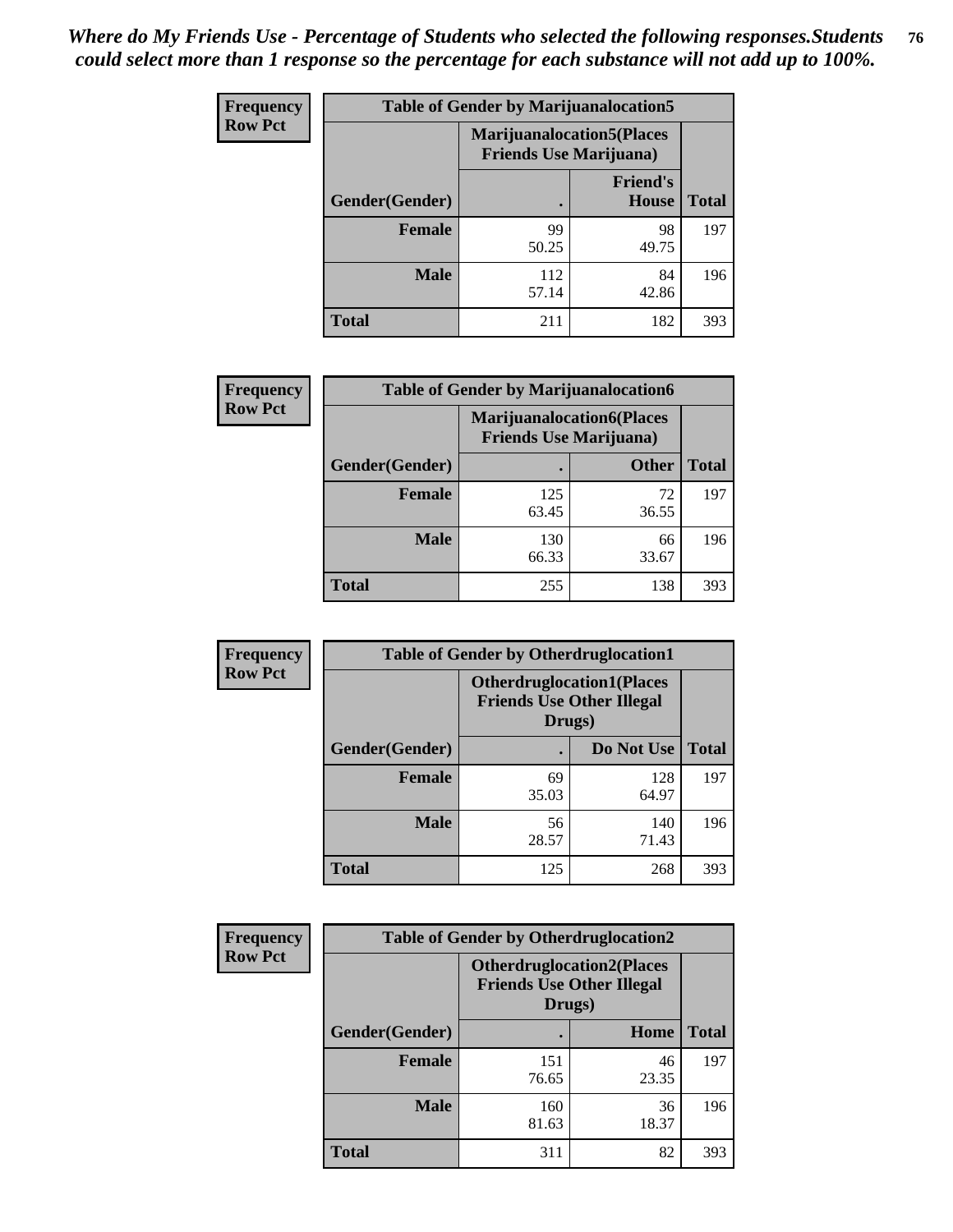| <b>Frequency</b> | <b>Table of Gender by Otherdruglocation3</b> |                                                                                |               |              |
|------------------|----------------------------------------------|--------------------------------------------------------------------------------|---------------|--------------|
| <b>Row Pct</b>   |                                              | <b>Otherdruglocation3(Places</b><br><b>Friends Use Other Illegal</b><br>Drugs) |               |              |
|                  | Gender(Gender)                               |                                                                                | <b>School</b> | <b>Total</b> |
|                  | <b>Female</b>                                | 172<br>87.31                                                                   | 25<br>12.69   | 197          |
|                  | <b>Male</b>                                  | 179<br>91.33                                                                   | 17<br>8.67    | 196          |
|                  | <b>Total</b>                                 | 351                                                                            | 42            | 393          |

| Frequency      | <b>Table of Gender by Otherdruglocation4</b> |                                                                                |             |              |
|----------------|----------------------------------------------|--------------------------------------------------------------------------------|-------------|--------------|
| <b>Row Pct</b> |                                              | <b>Otherdruglocation4(Places</b><br><b>Friends Use Other Illegal</b><br>Drugs) |             |              |
|                | Gender(Gender)                               |                                                                                | Car         | <b>Total</b> |
|                | Female                                       | 161<br>81.73                                                                   | 36<br>18.27 | 197          |
|                | <b>Male</b>                                  | 162<br>82.65                                                                   | 34<br>17.35 | 196          |
|                | <b>Total</b>                                 | 323                                                                            | 70          | 393          |

| <b>Frequency</b> | <b>Table of Gender by Otherdruglocation5</b> |                                                                                |                                 |              |
|------------------|----------------------------------------------|--------------------------------------------------------------------------------|---------------------------------|--------------|
| <b>Row Pct</b>   |                                              | <b>Otherdruglocation5(Places</b><br><b>Friends Use Other Illegal</b><br>Drugs) |                                 |              |
|                  | Gender(Gender)                               |                                                                                | <b>Friend's</b><br><b>House</b> | <b>Total</b> |
|                  | <b>Female</b>                                | 138<br>70.05                                                                   | 59<br>29.95                     | 197          |
|                  | <b>Male</b>                                  | 156<br>79.59                                                                   | 40<br>20.41                     | 196          |
|                  | <b>Total</b>                                 | 294                                                                            | 99                              | 393          |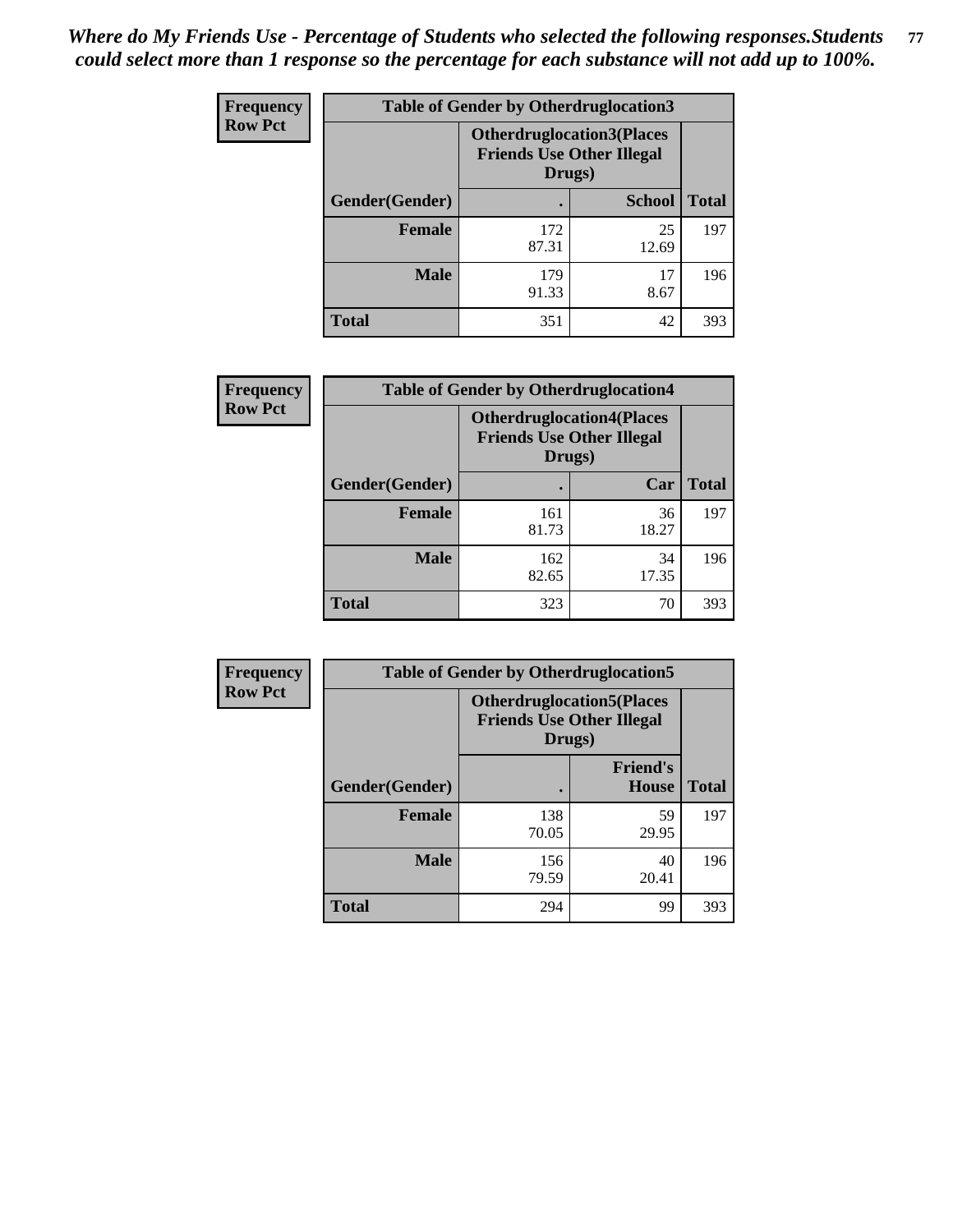| <b>Frequency</b> | <b>Table of Gender by Otherdruglocation6</b> |                                                                                |              |              |
|------------------|----------------------------------------------|--------------------------------------------------------------------------------|--------------|--------------|
| <b>Row Pct</b>   |                                              | <b>Otherdruglocation6(Places</b><br><b>Friends Use Other Illegal</b><br>Drugs) |              |              |
|                  | Gender(Gender)                               |                                                                                | <b>Other</b> | <b>Total</b> |
|                  | Female                                       | 150<br>76.14                                                                   | 47<br>23.86  | 197          |
|                  | <b>Male</b>                                  | 158<br>80.61                                                                   | 38<br>19.39  | 196          |
|                  | <b>Total</b>                                 | 308                                                                            | 85           | 393          |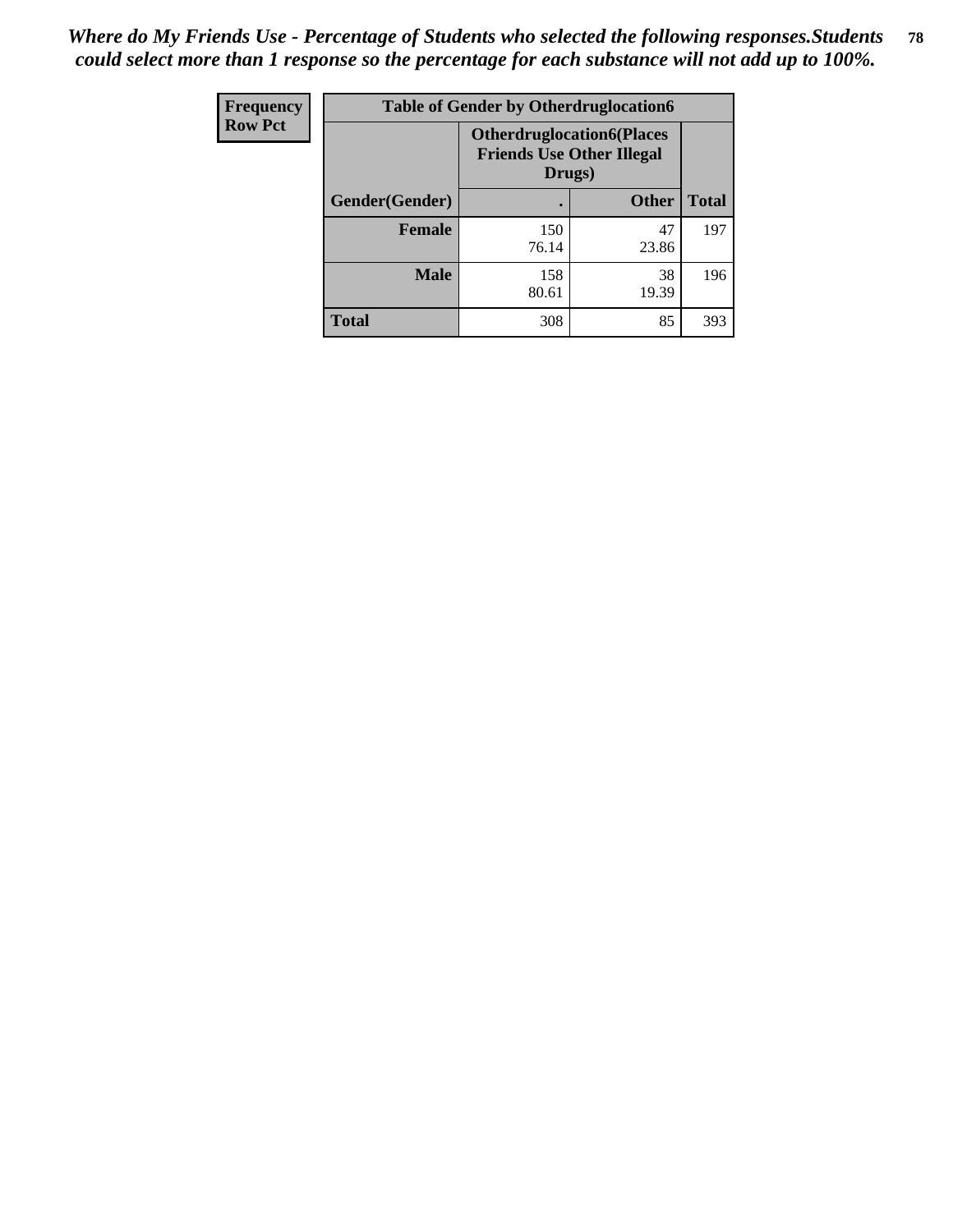| <b>Frequency</b> | <b>Table of Gender by Alcoholtime1</b> |                                                          |                      |              |
|------------------|----------------------------------------|----------------------------------------------------------|----------------------|--------------|
| <b>Row Pct</b>   |                                        | <b>Alcoholtime1(Times</b><br><b>Friends Use Alcohol)</b> |                      |              |
|                  | Gender(Gender)                         | $\bullet$                                                | Do Not<br><b>Use</b> | <b>Total</b> |
|                  | <b>Female</b>                          | 144<br>73.10                                             | 53<br>26.90          | 197          |
|                  | <b>Male</b>                            | 136<br>69.39                                             | 60<br>30.61          | 196          |
|                  | <b>Total</b>                           | 280                                                      | 113                  | 393          |

| Frequency      | <b>Table of Gender by Alcoholtime2</b> |                                                          |                            |              |
|----------------|----------------------------------------|----------------------------------------------------------|----------------------------|--------------|
| <b>Row Pct</b> |                                        | <b>Alcoholtime2(Times</b><br><b>Friends Use Alcohol)</b> |                            |              |
|                | Gender(Gender)                         |                                                          | <b>On Way</b><br>to School | <b>Total</b> |
|                | <b>Female</b>                          | 180<br>91.37                                             | 17<br>8.63                 | 197          |
|                | <b>Male</b>                            | 187<br>95.41                                             | 9<br>4.59                  | 196          |
|                | <b>Total</b>                           | 367                                                      | 26                         | 393          |

| Frequency      | <b>Table of Gender by Alcoholtime3</b> |                                                          |                                |              |
|----------------|----------------------------------------|----------------------------------------------------------|--------------------------------|--------------|
| <b>Row Pct</b> |                                        | <b>Alcoholtime3(Times</b><br><b>Friends Use Alcohol)</b> |                                |              |
|                | Gender(Gender)                         |                                                          | <b>During</b><br><b>School</b> | <b>Total</b> |
|                | Female                                 | 183<br>92.89                                             | 14<br>7.11                     | 197          |
|                | <b>Male</b>                            | 183<br>93.37                                             | 13<br>6.63                     | 196          |
|                | <b>Total</b>                           | 366                                                      | 27                             | 393          |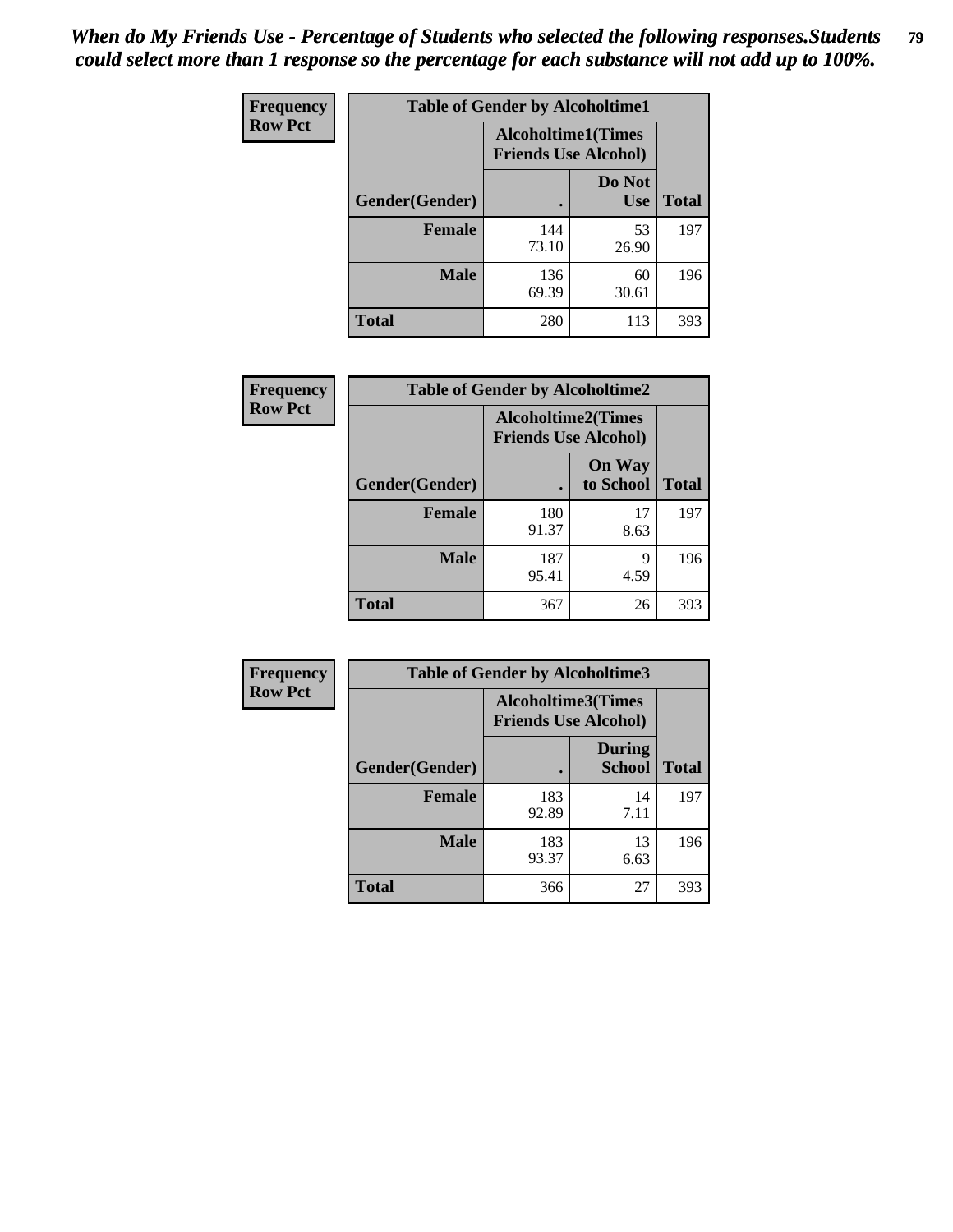*When do My Friends Use - Percentage of Students who selected the following responses.Students could select more than 1 response so the percentage for each substance will not add up to 100%.* **80**

| <b>Frequency</b> | <b>Table of Gender by Alcoholtime4</b> |                                                          |                                                |              |
|------------------|----------------------------------------|----------------------------------------------------------|------------------------------------------------|--------------|
| <b>Row Pct</b>   |                                        | <b>Alcoholtime4(Times</b><br><b>Friends Use Alcohol)</b> |                                                |              |
|                  | Gender(Gender)                         |                                                          | <b>On Way</b><br>Home<br>From<br><b>School</b> | <b>Total</b> |
|                  | <b>Female</b>                          | 173<br>87.82                                             | 24<br>12.18                                    | 197          |
|                  | <b>Male</b>                            | 175<br>89.29                                             | 21<br>10.71                                    | 196          |
|                  | <b>Total</b>                           | 348                                                      | 45                                             | 393          |

| <b>Frequency</b> | <b>Table of Gender by Alcoholtime5</b> |                                                           |                   |              |
|------------------|----------------------------------------|-----------------------------------------------------------|-------------------|--------------|
| <b>Row Pct</b>   |                                        | <b>Alcoholtime5</b> (Times<br><b>Friends Use Alcohol)</b> |                   |              |
|                  | Gender(Gender)                         |                                                           | <b>Weeknights</b> | <b>Total</b> |
|                  | <b>Female</b>                          | 136<br>69.04                                              | 61<br>30.96       | 197          |
|                  | <b>Male</b>                            | 135<br>68.88                                              | 61<br>31.12       | 196          |
|                  | <b>Total</b>                           | 271                                                       | 122               | 393          |

| <b>Frequency</b> | <b>Table of Gender by Alcoholtime6</b> |             |                                                           |              |
|------------------|----------------------------------------|-------------|-----------------------------------------------------------|--------------|
| <b>Row Pct</b>   |                                        |             | <b>Alcoholtime6</b> (Times<br><b>Friends Use Alcohol)</b> |              |
|                  | Gender(Gender)                         |             | Weekends                                                  | <b>Total</b> |
|                  | Female                                 | 51<br>25.89 | 146<br>74.11                                              | 197          |
|                  | <b>Male</b>                            | 64<br>32.65 | 132<br>67.35                                              | 196          |
|                  | <b>Total</b>                           | 115         | 278                                                       | 393          |

| Frequency      | <b>Table of Gender by Tobaccotime1</b> |                                                          |                      |              |
|----------------|----------------------------------------|----------------------------------------------------------|----------------------|--------------|
| <b>Row Pct</b> |                                        | <b>Tobaccotime1(Times</b><br><b>Friends Use Tobacco)</b> |                      |              |
|                | Gender(Gender)                         |                                                          | Do Not<br><b>Use</b> | <b>Total</b> |
|                | <b>Female</b>                          | 109<br>55.33                                             | 88<br>44.67          | 197          |
|                | <b>Male</b>                            | 112<br>57.14                                             | 84<br>42.86          | 196          |
|                | <b>Total</b>                           | 221                                                      | 172                  | 393          |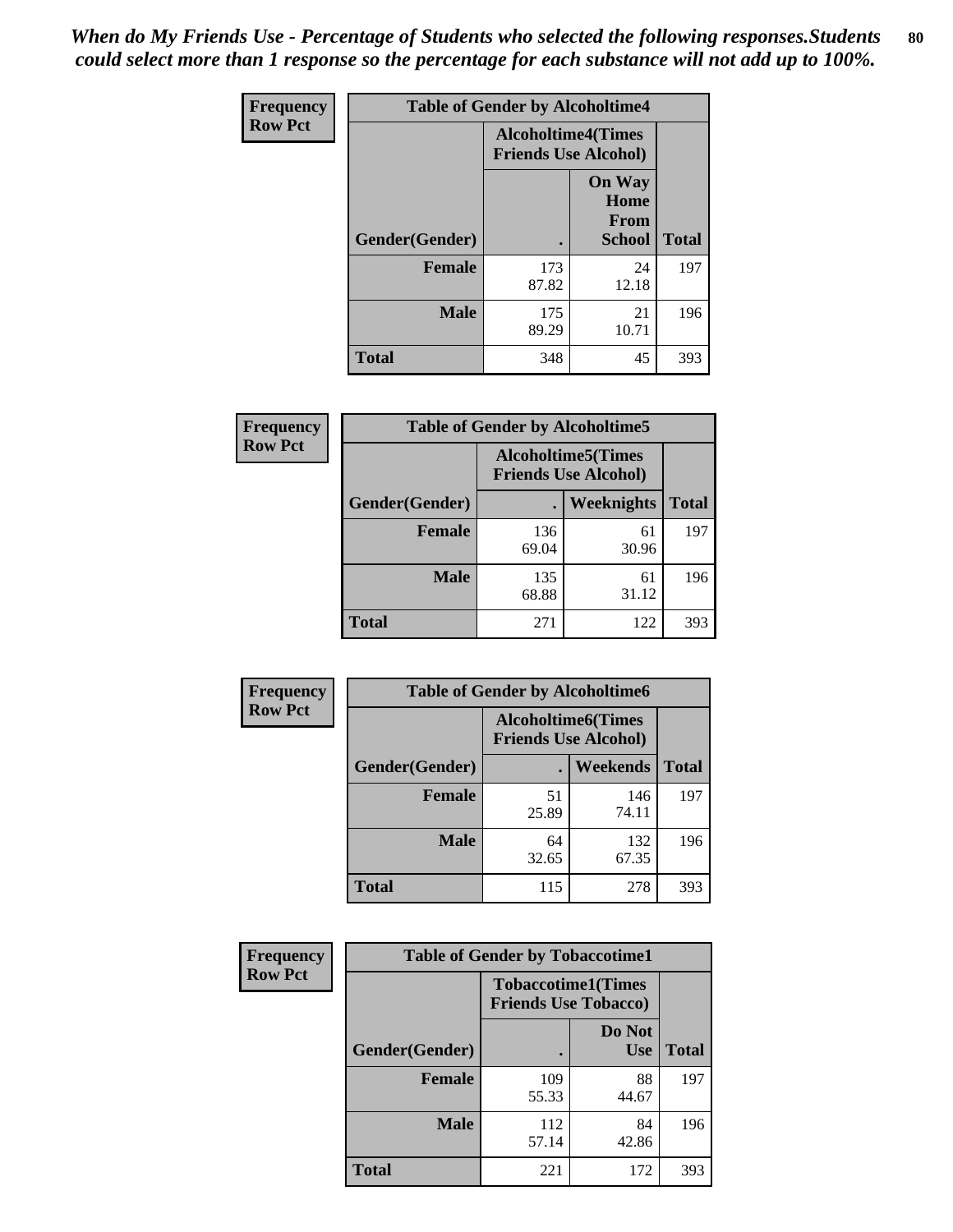*When do My Friends Use - Percentage of Students who selected the following responses.Students could select more than 1 response so the percentage for each substance will not add up to 100%.* **81**

| Frequency      | <b>Table of Gender by Tobaccotime2</b> |                                                          |                            |              |
|----------------|----------------------------------------|----------------------------------------------------------|----------------------------|--------------|
| <b>Row Pct</b> |                                        | <b>Tobaccotime2(Times</b><br><b>Friends Use Tobacco)</b> |                            |              |
|                | Gender(Gender)                         | $\bullet$                                                | <b>On Way</b><br>to School | <b>Total</b> |
|                | <b>Female</b>                          | 140<br>71.07                                             | 57<br>28.93                | 197          |
|                | <b>Male</b>                            | 138<br>70.41                                             | 58<br>29.59                | 196          |
|                | <b>Total</b>                           | 278                                                      | 115                        | 393          |

| Frequency      | <b>Table of Gender by Tobaccotime3</b>                   |              |                                |              |
|----------------|----------------------------------------------------------|--------------|--------------------------------|--------------|
| <b>Row Pct</b> | <b>Tobaccotime3(Times</b><br><b>Friends Use Tobacco)</b> |              |                                |              |
|                | Gender(Gender)                                           |              | <b>During</b><br><b>School</b> | <b>Total</b> |
|                | Female                                                   | 172<br>87.31 | 25<br>12.69                    | 197          |
|                | <b>Male</b>                                              | 158<br>80.61 | 38<br>19.39                    | 196          |
|                | <b>Total</b>                                             | 330          | 63                             | 393          |

| <b>Frequency</b> |                | <b>Table of Gender by Tobaccotime4</b>                   |                                                |              |
|------------------|----------------|----------------------------------------------------------|------------------------------------------------|--------------|
| <b>Row Pct</b>   |                | <b>Tobaccotime4(Times</b><br><b>Friends Use Tobacco)</b> |                                                |              |
|                  | Gender(Gender) |                                                          | <b>On Way</b><br>Home<br>From<br><b>School</b> | <b>Total</b> |
|                  | <b>Female</b>  | 173<br>87.82                                             | 24<br>12.18                                    | 197          |
|                  | <b>Male</b>    | 175<br>89.29                                             | 21<br>10.71                                    | 196          |
|                  | <b>Total</b>   | 348                                                      | 45                                             | 393          |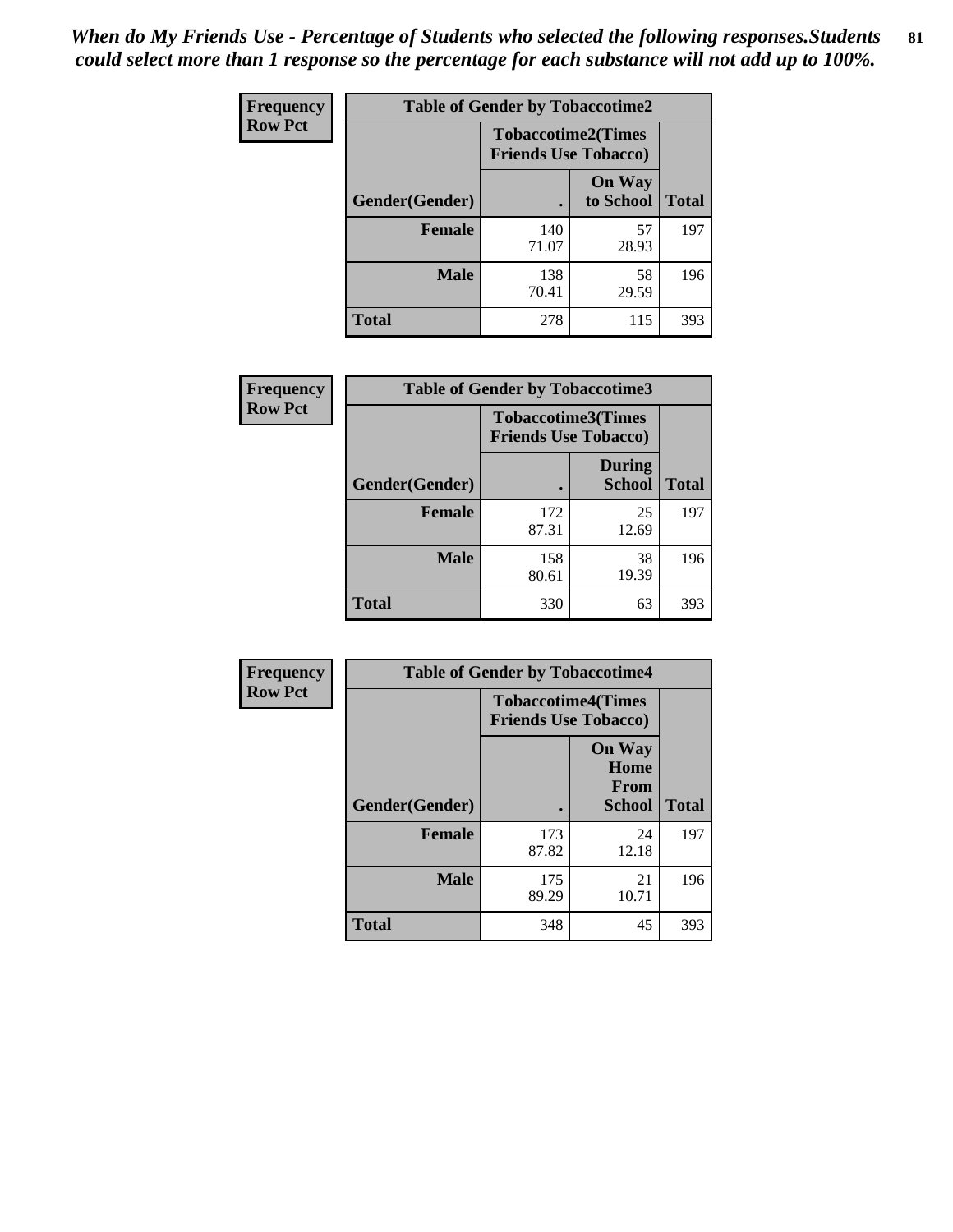| <b>Frequency</b> | <b>Table of Gender by Tobaccotime5</b> |                                                           |             |              |  |
|------------------|----------------------------------------|-----------------------------------------------------------|-------------|--------------|--|
| <b>Row Pct</b>   |                                        | <b>Tobaccotime5</b> (Times<br><b>Friends Use Tobacco)</b> |             |              |  |
|                  | Gender(Gender)                         |                                                           | Weeknights  | <b>Total</b> |  |
|                  | <b>Female</b>                          | 105<br>53.30                                              | 92<br>46.70 | 197          |  |
|                  | <b>Male</b>                            | 107<br>54.59                                              | 89<br>45.41 | 196          |  |
|                  | <b>Total</b>                           | 212                                                       | 181         | 393          |  |

| <b>Frequency</b> | <b>Table of Gender by Tobaccotime6</b> |                             |                           |              |
|------------------|----------------------------------------|-----------------------------|---------------------------|--------------|
| <b>Row Pct</b>   |                                        | <b>Friends Use Tobacco)</b> | <b>Tobaccotime6(Times</b> |              |
|                  | Gender(Gender)                         |                             | Weekends                  | <b>Total</b> |
|                  | Female                                 | 90<br>45.69                 | 107<br>54.31              | 197          |
|                  | <b>Male</b>                            | 89<br>45.41                 | 107<br>54.59              | 196          |
|                  | <b>Total</b>                           | 179                         | 214                       | 393          |

| <b>Frequency</b> | <b>Table of Gender by Marijuanatime1</b> |                                |                      |              |
|------------------|------------------------------------------|--------------------------------|----------------------|--------------|
| <b>Row Pct</b>   |                                          | <b>Friends Use Marijuana</b> ) | Marijuanatime1(Times |              |
|                  | Gender(Gender)                           |                                | Do Not Use           | <b>Total</b> |
|                  | <b>Female</b>                            | 112<br>56.85                   | 85<br>43.15          | 197          |
|                  | <b>Male</b>                              | 102<br>52.04                   | 94<br>47.96          | 196          |
|                  | <b>Total</b>                             | 214                            | 179                  | 393          |

| <b>Frequency</b> | <b>Table of Gender by Marijuanatime2</b> |                                                               |                            |              |
|------------------|------------------------------------------|---------------------------------------------------------------|----------------------------|--------------|
| <b>Row Pct</b>   |                                          | <b>Marijuanatime2(Times</b><br><b>Friends Use Marijuana</b> ) |                            |              |
|                  | Gender(Gender)                           |                                                               | On Way to<br><b>School</b> | <b>Total</b> |
|                  | <b>Female</b>                            | 160<br>81.22                                                  | 37<br>18.78                | 197          |
|                  | <b>Male</b>                              | 160<br>81.63                                                  | 36<br>18.37                | 196          |
|                  | <b>Total</b>                             | 320                                                           | 73                         | 393          |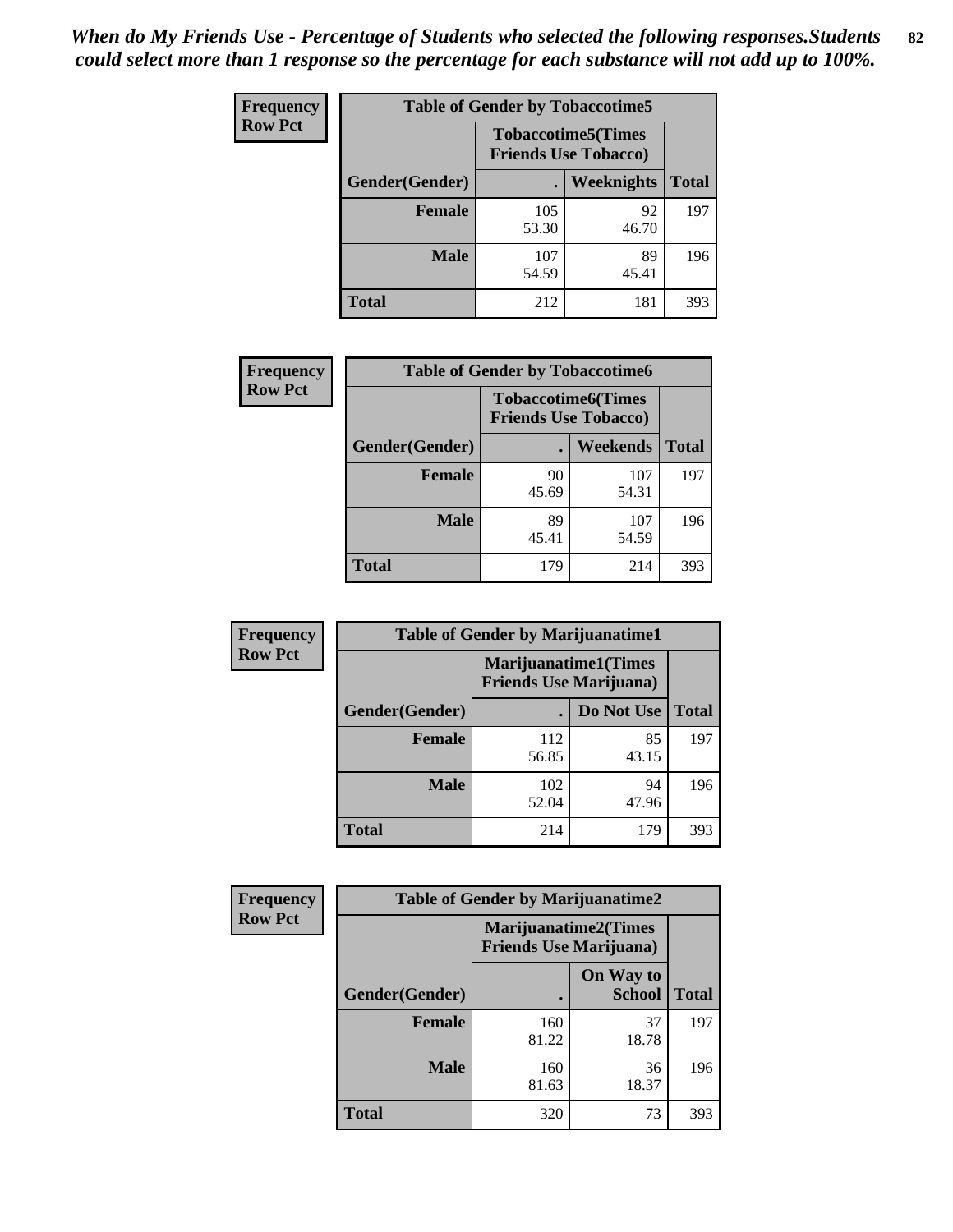*When do My Friends Use - Percentage of Students who selected the following responses.Students could select more than 1 response so the percentage for each substance will not add up to 100%.* **83**

| <b>Frequency</b> | Table of Gender by Marijuanatime3 |                                                        |                                |              |
|------------------|-----------------------------------|--------------------------------------------------------|--------------------------------|--------------|
| <b>Row Pct</b>   |                                   | Marijuanatime3(Times<br><b>Friends Use Marijuana</b> ) |                                |              |
|                  | Gender(Gender)                    |                                                        | <b>During</b><br><b>School</b> | <b>Total</b> |
|                  | <b>Female</b>                     | 181<br>91.88                                           | 16<br>8.12                     | 197          |
|                  | <b>Male</b>                       | 176<br>89.80                                           | 20<br>10.20                    | 196          |
|                  | <b>Total</b>                      | 357                                                    | 36                             | 393          |

| Frequency      | <b>Table of Gender by Marijuanatime4</b> |                                |                                                       |              |
|----------------|------------------------------------------|--------------------------------|-------------------------------------------------------|--------------|
| <b>Row Pct</b> |                                          | <b>Friends Use Marijuana</b> ) | <b>Marijuanatime4</b> (Times                          |              |
|                | Gender(Gender)                           |                                | <b>On Way</b><br>Home<br><b>From</b><br><b>School</b> | <b>Total</b> |
|                | <b>Female</b>                            | 155<br>78.68                   | 42<br>21.32                                           | 197          |
|                | <b>Male</b>                              | 149<br>76.02                   | 47<br>23.98                                           | 196          |
|                | <b>Total</b>                             | 304                            | 89                                                    | 393          |

| <b>Frequency</b> | <b>Table of Gender by Marijuanatime5</b> |                                                                |             |              |  |
|------------------|------------------------------------------|----------------------------------------------------------------|-------------|--------------|--|
| <b>Row Pct</b>   |                                          | <b>Marijuanatime5</b> (Times<br><b>Friends Use Marijuana</b> ) |             |              |  |
|                  | Gender(Gender)                           | ٠                                                              | Weeknights  | <b>Total</b> |  |
|                  | <b>Female</b>                            | 119<br>60.41                                                   | 78<br>39.59 | 197          |  |
|                  | <b>Male</b>                              | 132<br>67.35                                                   | 64<br>32.65 | 196          |  |
|                  | <b>Total</b>                             | 251                                                            | 142         | 393          |  |

| <b>Frequency</b> | <b>Table of Gender by Marijuanatime6</b> |                                                               |              |              |  |
|------------------|------------------------------------------|---------------------------------------------------------------|--------------|--------------|--|
| <b>Row Pct</b>   |                                          | <b>Marijuanatime6(Times</b><br><b>Friends Use Marijuana</b> ) |              |              |  |
|                  | Gender(Gender)                           |                                                               | Weekends     | <b>Total</b> |  |
|                  | <b>Female</b>                            | 82<br>41.62                                                   | 115<br>58.38 | 197          |  |
|                  | <b>Male</b>                              | 94<br>47.96                                                   | 102<br>52.04 | 196          |  |
|                  | <b>Total</b>                             | 176                                                           | 217          | 393          |  |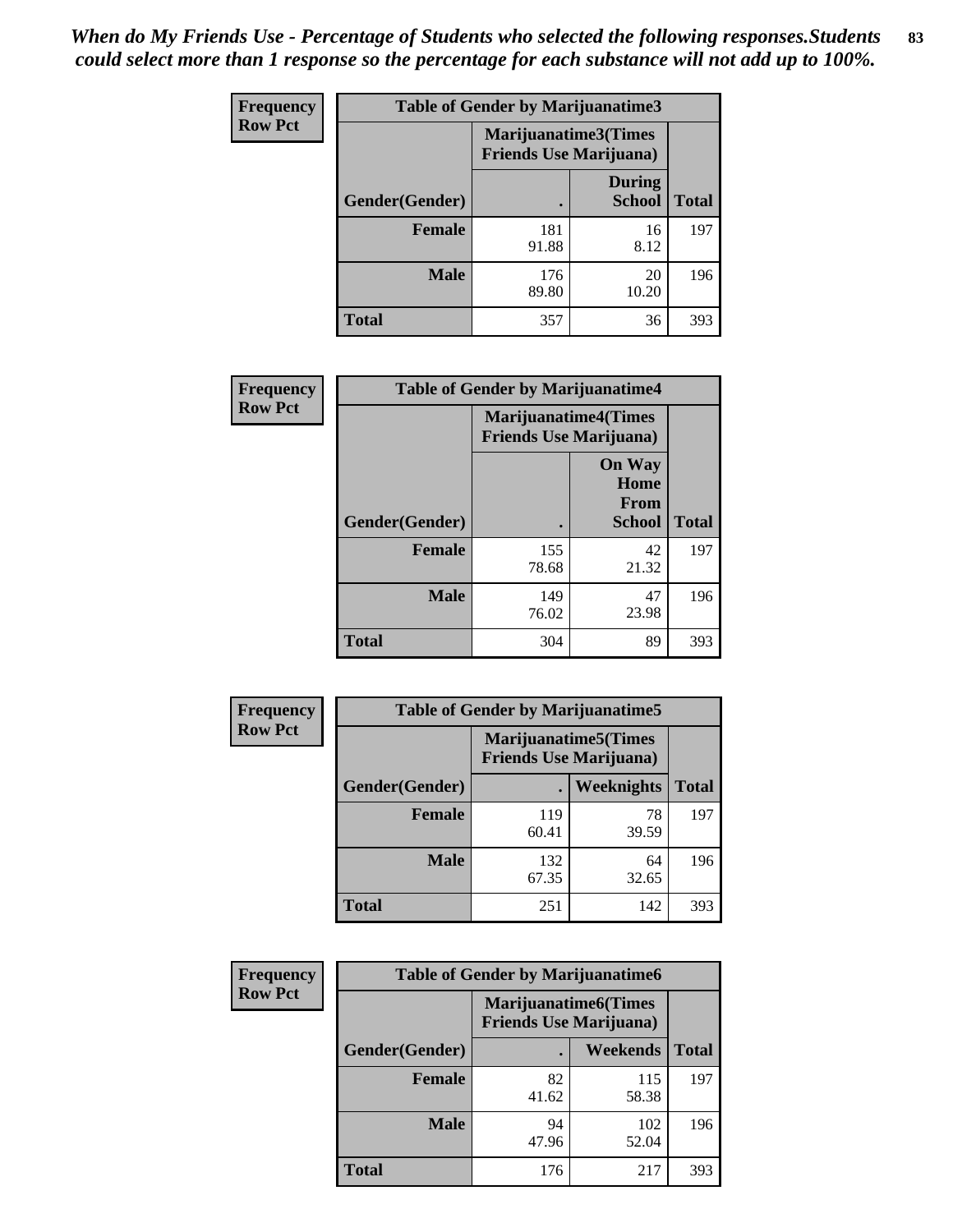*When do My Friends Use - Percentage of Students who selected the following responses.Students could select more than 1 response so the percentage for each substance will not add up to 100%.* **84**

| <b>Frequency</b> |                                                                                    |             | <b>Table of Gender by Otherdrugtime1</b> |              |  |
|------------------|------------------------------------------------------------------------------------|-------------|------------------------------------------|--------------|--|
| <b>Row Pct</b>   | <b>Otherdrugtime1</b> (Times<br><b>Friends Use Other</b><br><b>Illegal Drugs</b> ) |             |                                          |              |  |
|                  | Gender(Gender)                                                                     |             | Do Not Use                               | <b>Total</b> |  |
|                  | <b>Female</b>                                                                      | 56<br>28.43 | 141<br>71.57                             | 197          |  |
|                  | <b>Male</b>                                                                        | 57<br>29.08 | 139<br>70.92                             | 196          |  |
|                  | <b>Total</b>                                                                       | 113         | 280                                      | 393          |  |

| <b>Frequency</b> | <b>Table of Gender by Otherdrugtime2</b> |                                                                                   |                            |              |  |
|------------------|------------------------------------------|-----------------------------------------------------------------------------------|----------------------------|--------------|--|
| <b>Row Pct</b>   |                                          | <b>Otherdrugtime2(Times</b><br><b>Friends Use Other</b><br><b>Illegal Drugs</b> ) |                            |              |  |
|                  | Gender(Gender)                           |                                                                                   | On Way to<br><b>School</b> | <b>Total</b> |  |
|                  | <b>Female</b>                            | 181<br>91.88                                                                      | 16<br>8.12                 | 197          |  |
|                  | <b>Male</b>                              | 184<br>93.88                                                                      | 12<br>6.12                 | 196          |  |
|                  | <b>Total</b>                             | 365                                                                               | 28                         | 393          |  |

| <b>Frequency</b> | <b>Table of Gender by Otherdrugtime3</b> |                                                                            |                                |              |  |
|------------------|------------------------------------------|----------------------------------------------------------------------------|--------------------------------|--------------|--|
| <b>Row Pct</b>   |                                          | Otherdrugtime3(Times<br><b>Friends Use Other</b><br><b>Illegal Drugs</b> ) |                                |              |  |
|                  | Gender(Gender)                           |                                                                            | <b>During</b><br><b>School</b> | <b>Total</b> |  |
|                  | <b>Female</b>                            | 183<br>92.89                                                               | 14<br>7.11                     | 197          |  |
|                  | <b>Male</b>                              | 182<br>92.86                                                               | 14<br>7.14                     | 196          |  |
|                  | <b>Total</b>                             | 365                                                                        | 28                             | 393          |  |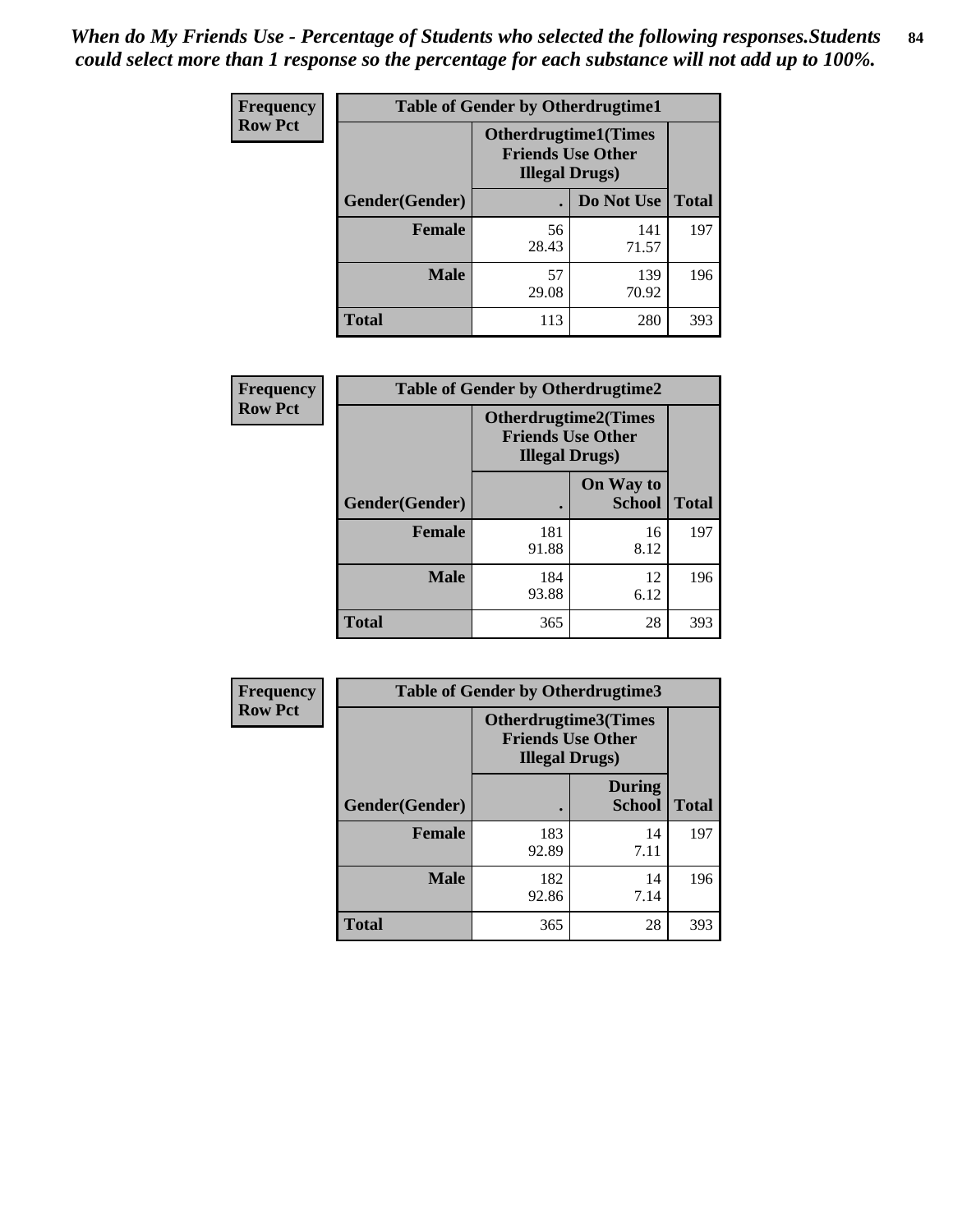*When do My Friends Use - Percentage of Students who selected the following responses.Students could select more than 1 response so the percentage for each substance will not add up to 100%.* **85**

| <b>Frequency</b> | <b>Table of Gender by Otherdrugtime4</b> |                                                                                   |                                                |              |
|------------------|------------------------------------------|-----------------------------------------------------------------------------------|------------------------------------------------|--------------|
| <b>Row Pct</b>   |                                          | <b>Otherdrugtime4(Times</b><br><b>Friends Use Other</b><br><b>Illegal Drugs</b> ) |                                                |              |
|                  | <b>Gender</b> (Gender)                   |                                                                                   | <b>On Way</b><br>Home<br>From<br><b>School</b> | <b>Total</b> |
|                  | <b>Female</b>                            | 181<br>91.88                                                                      | 16<br>8.12                                     | 197          |
|                  | <b>Male</b>                              | 179<br>91.33                                                                      | 17<br>8.67                                     | 196          |
|                  | <b>Total</b>                             | 360                                                                               | 33                                             | 393          |

| <b>Frequency</b> |                | <b>Table of Gender by Otherdrugtime5</b>                                           |             |              |
|------------------|----------------|------------------------------------------------------------------------------------|-------------|--------------|
| <b>Row Pct</b>   |                | <b>Otherdrugtime5</b> (Times<br><b>Friends Use Other</b><br><b>Illegal Drugs</b> ) |             |              |
|                  | Gender(Gender) |                                                                                    | Weeknights  | <b>Total</b> |
|                  | <b>Female</b>  | 161<br>81.73                                                                       | 36<br>18.27 | 197          |
|                  | <b>Male</b>    | 164<br>83.67                                                                       | 32<br>16.33 | 196          |
|                  | Total          | 325                                                                                | 68          | 393          |

| <b>Frequency</b> | <b>Table of Gender by Otherdrugtime6</b>                                          |              |             |              |  |
|------------------|-----------------------------------------------------------------------------------|--------------|-------------|--------------|--|
| <b>Row Pct</b>   | <b>Otherdrugtime6(Times</b><br><b>Friends Use Other</b><br><b>Illegal Drugs</b> ) |              |             |              |  |
|                  | Gender(Gender)                                                                    |              | Weekends    | <b>Total</b> |  |
|                  | <b>Female</b>                                                                     | 142<br>72.08 | 55<br>27.92 | 197          |  |
|                  | <b>Male</b>                                                                       | 143<br>72.96 | 53<br>27.04 | 196          |  |
|                  | <b>Total</b>                                                                      | 285          | 108         | 393          |  |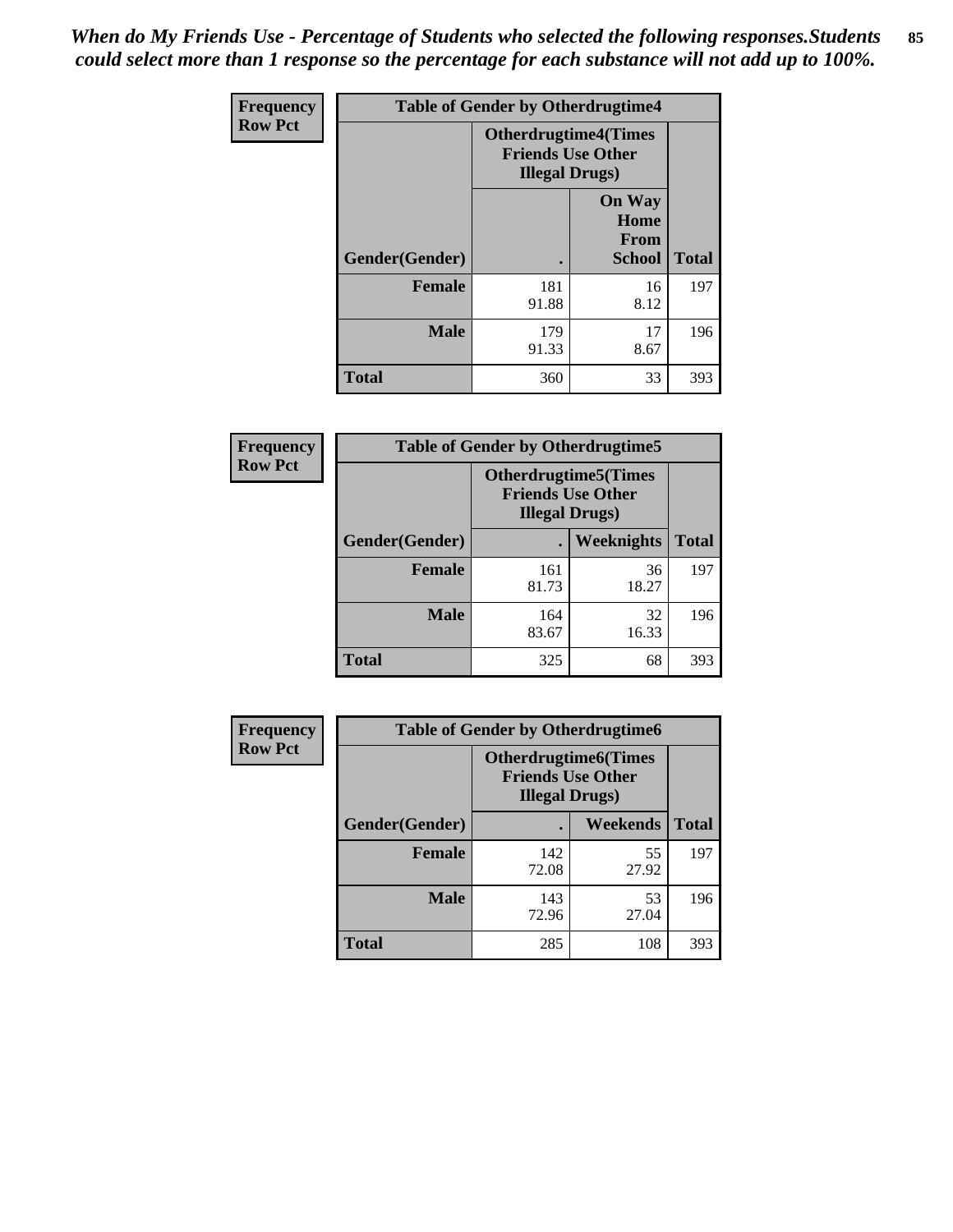# *Other Questions* **86**

| <b>Frequency</b> | <b>Table of Gender by Educationalcohol</b> |                                                                                                                                       |                |              |
|------------------|--------------------------------------------|---------------------------------------------------------------------------------------------------------------------------------------|----------------|--------------|
| <b>Row Pct</b>   |                                            | <b>Educationalcohol</b> (I<br>have been taught<br>about alcohol,<br>tobacco,<br>and other drugs<br>within the last year<br>at school) |                |              |
|                  | Gender(Gender)                             | <b>Yes</b>                                                                                                                            | N <sub>0</sub> | <b>Total</b> |
|                  | <b>Female</b>                              | 134<br>68.02                                                                                                                          | 63<br>31.98    | 197          |
|                  | <b>Male</b>                                | 135<br>68.88                                                                                                                          | 61<br>31.12    | 196          |
|                  | <b>Total</b>                               | 269                                                                                                                                   | 124            | 393          |

| Frequency      | <b>Table of Gender by Rodedrinking</b> |                                                                                                                     |                |              |
|----------------|----------------------------------------|---------------------------------------------------------------------------------------------------------------------|----------------|--------------|
| <b>Row Pct</b> |                                        | Rodedrinking(In<br>the past 30 days I<br>have ridden in a<br>car with a driver<br>who had been<br>drinking alcohol) |                |              |
|                | Gender(Gender)                         | Yes                                                                                                                 | N <sub>0</sub> | <b>Total</b> |
|                | <b>Female</b>                          | 41<br>20.81                                                                                                         | 156<br>79.19   | 197          |
|                | <b>Male</b>                            | 44<br>22.45                                                                                                         | 152<br>77.55   | 196          |
|                | <b>Total</b>                           | 85                                                                                                                  | 308            | 393          |

| Frequency      |                | <b>Table of Gender by Drugsschool</b>                                                                                               |                |              |
|----------------|----------------|-------------------------------------------------------------------------------------------------------------------------------------|----------------|--------------|
| <b>Row Pct</b> |                | <b>Drugsschool</b> (During<br>the past 12 months,<br>I have been offered,<br>sold,<br>or given illegal drugs<br>on school property) |                |              |
|                | Gender(Gender) | Yes                                                                                                                                 | N <sub>0</sub> | <b>Total</b> |
|                | <b>Female</b>  | 36<br>18.27                                                                                                                         | 161<br>81.73   | 197          |
|                | <b>Male</b>    | 57<br>29.08                                                                                                                         | 139<br>70.92   | 196          |
|                | <b>Total</b>   | 93                                                                                                                                  | 300            | 393          |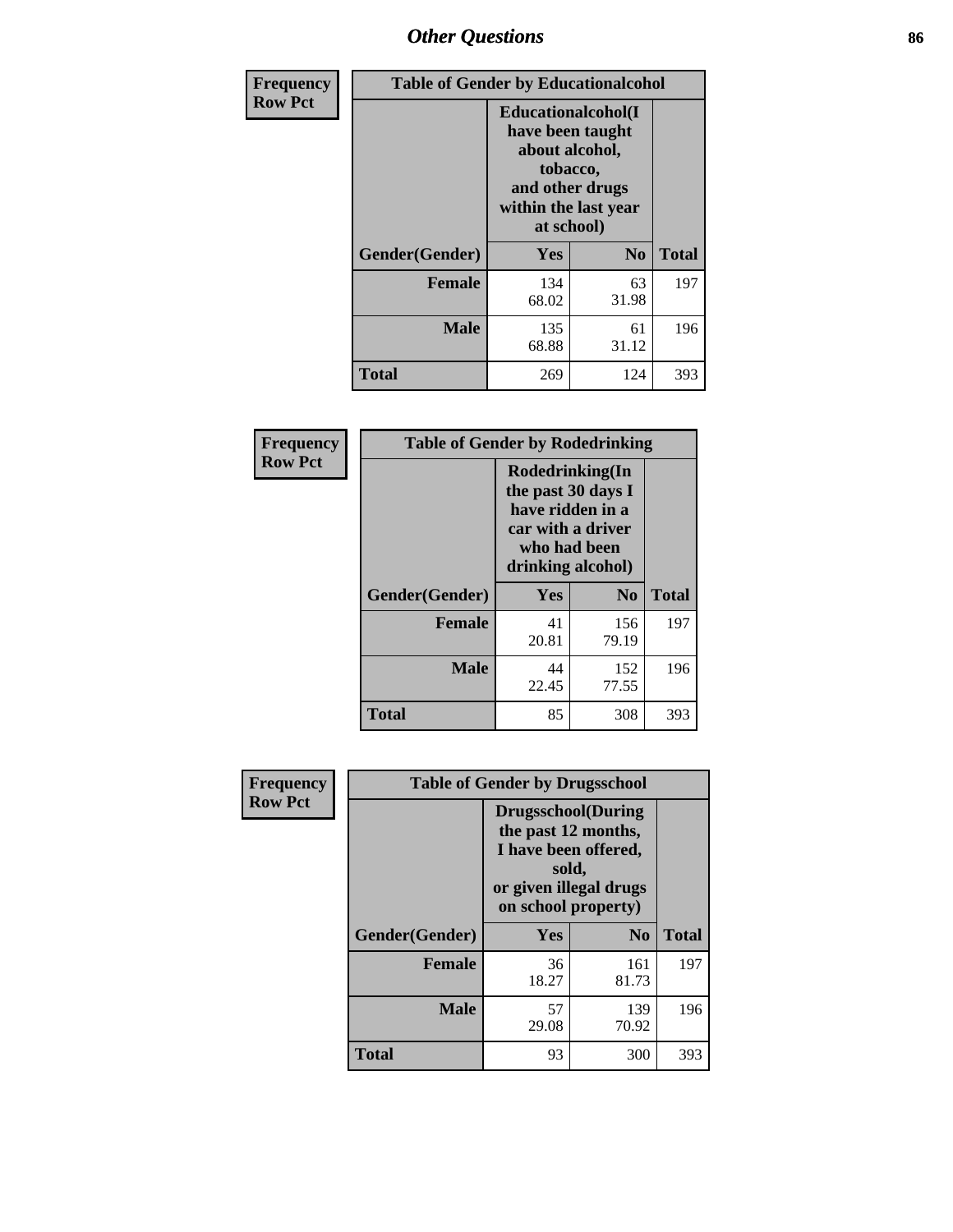## *Other Questions* **87**

**Frequency Row Pct**

| <b>Table of Gender by Bingedrinking</b> |                         |                                                                                                         |                   |                   |                               |                               |                        |              |
|-----------------------------------------|-------------------------|---------------------------------------------------------------------------------------------------------|-------------------|-------------------|-------------------------------|-------------------------------|------------------------|--------------|
|                                         |                         | Bingedrinking(I have drunk five or more<br>drinks of alcohol at one sitting during the<br>last 30 days) |                   |                   |                               |                               |                        |              |
| <b>Gender</b> (Gender)                  | $\bf{0}$<br><b>Days</b> | 1 or<br>days                                                                                            | 3 to<br>5<br>days | 6 to<br>9<br>days | <b>10</b><br>to<br>19<br>days | <b>20</b><br>to<br>29<br>days | All<br>30<br>days      | <b>Total</b> |
| <b>Female</b>                           | 149<br>75.63            | 7<br>3.55                                                                                               | 10<br>5.08        | 9<br>4.57         | 11<br>5.58                    | 9<br>4.57                     | $\mathfrak{D}$<br>1.02 | 197          |
| <b>Male</b>                             | 150                     | 9                                                                                                       | 3                 | 9                 | 14                            | 10                            |                        | 196          |
|                                         | 76.53                   | 4.59                                                                                                    | 1.53              | 4.59              | 7.14                          | 5.10                          | 0.51                   |              |

| Frequency      | <b>Table of Gender by Educationaids</b> |                                                                                                 |             |              |
|----------------|-----------------------------------------|-------------------------------------------------------------------------------------------------|-------------|--------------|
| <b>Row Pct</b> |                                         | <b>Educationaids</b> (I<br>have been taught<br>about HIV/AIDS<br>at school in the<br>past year) |             |              |
|                | Gender(Gender)                          | Yes                                                                                             | $\bf N_0$   | <b>Total</b> |
|                | <b>Female</b>                           | 117<br>59.39                                                                                    | 80<br>40.61 | 197          |
|                | <b>Male</b>                             | 132<br>67.35                                                                                    | 64<br>32.65 | 196          |
|                | <b>Total</b>                            | 249                                                                                             | 144         | 393          |

| <b>Frequency</b> | <b>Table of Gender by Suicideconsider</b> |                 |                |              |
|------------------|-------------------------------------------|-----------------|----------------|--------------|
| <b>Row Pct</b>   |                                           | Suicideconsider |                |              |
|                  | Gender(Gender)                            | Yes             | N <sub>0</sub> | <b>Total</b> |
|                  | <b>Female</b>                             | 16<br>8.12      | 181<br>91.88   | 197          |
|                  | <b>Male</b>                               | 17<br>8.67      | 179<br>91.33   | 196          |
|                  | <b>Total</b>                              | 33              | 360            | 393          |